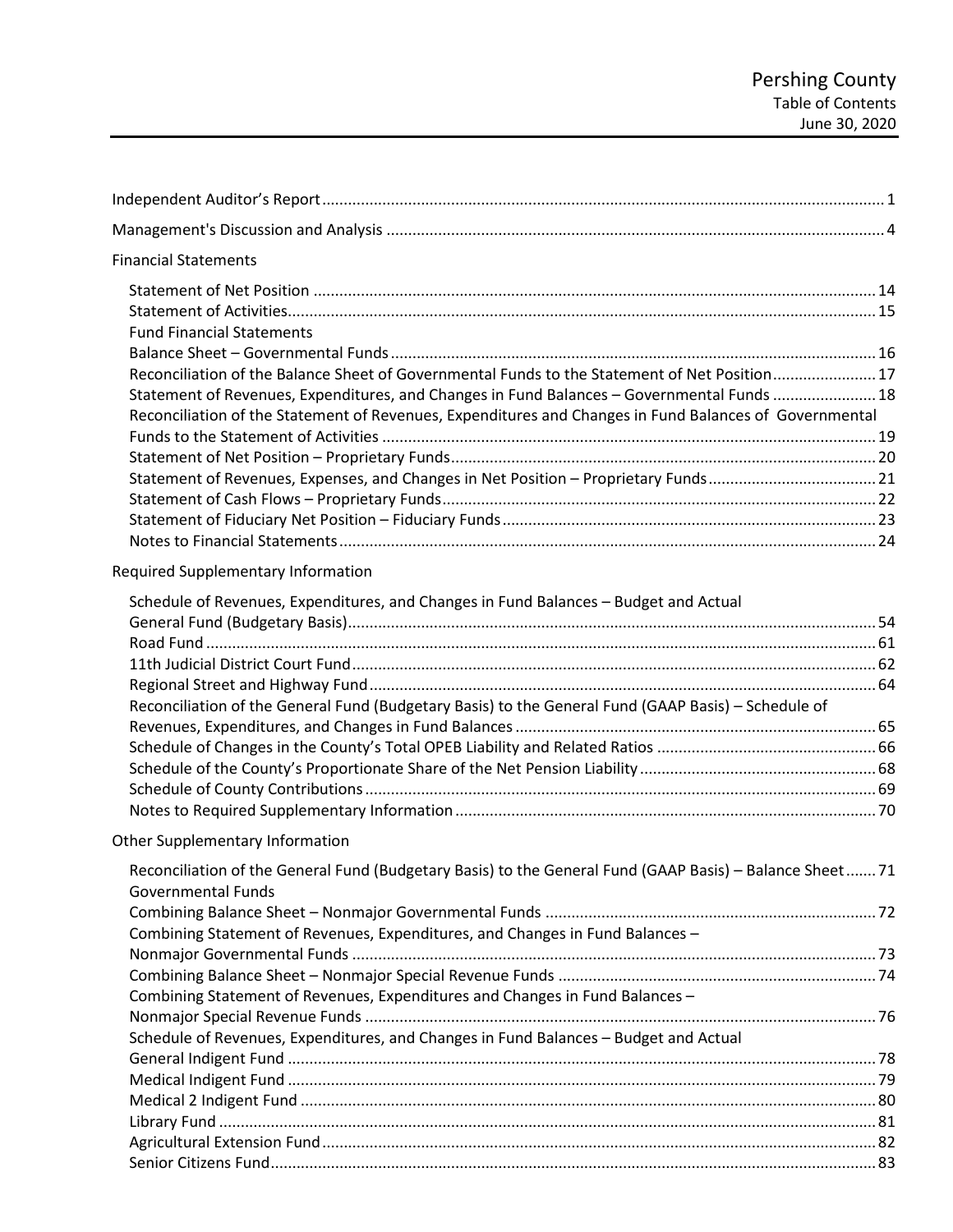| Combining Statement of Revenues, Expenditures, and Changes in Fund Balances - Internally Reported<br>Schedule of Revenues, Expenditures, and Changes in Fund Balances - Budget and Actual<br>Combining Statement of Revenues, Expenditures, and Changes in Fund Balances -<br>Schedule of Revenues, Expenditures, and Changes in Fund Balances - Budget and Actual<br><b>Enterprise Funds</b><br>Major Enterprise Funds<br>Schedule of Revenues, Expenses, and Changes in Net Position - Budget and Actual<br>Combining Statement of Revenues, Expenses, and Changes in Fund Balances - Nonmajor Enterprise Funds 109<br>Nonmajor Enterprise Funds<br>Schedule of Revenues, Expenses, and Changes in Net Position - Budget and Actual<br>Schedule of Fees Imposed Subject to the Provisions of NRS 354.5989, Limitation of Fees for<br><b>Statistical Section</b><br>Schedule No. 2 - Summary Schedule of Revenues, Expenditures, and Changes in Fund Balances -<br><b>Compliance Section</b><br>Independent Auditor's Report on Internal Control over Financial Reporting and on Compliance and Other<br>Matters Based on an Audit of Financial Statements Performed in Accordance with Government Auditing<br>Independent Auditor's Report on Compliance for the Major Federal Program and Report on Internal Control |  |
|-------------------------------------------------------------------------------------------------------------------------------------------------------------------------------------------------------------------------------------------------------------------------------------------------------------------------------------------------------------------------------------------------------------------------------------------------------------------------------------------------------------------------------------------------------------------------------------------------------------------------------------------------------------------------------------------------------------------------------------------------------------------------------------------------------------------------------------------------------------------------------------------------------------------------------------------------------------------------------------------------------------------------------------------------------------------------------------------------------------------------------------------------------------------------------------------------------------------------------------------------------------------------------------------------------------------------|--|
|                                                                                                                                                                                                                                                                                                                                                                                                                                                                                                                                                                                                                                                                                                                                                                                                                                                                                                                                                                                                                                                                                                                                                                                                                                                                                                                         |  |
|                                                                                                                                                                                                                                                                                                                                                                                                                                                                                                                                                                                                                                                                                                                                                                                                                                                                                                                                                                                                                                                                                                                                                                                                                                                                                                                         |  |
|                                                                                                                                                                                                                                                                                                                                                                                                                                                                                                                                                                                                                                                                                                                                                                                                                                                                                                                                                                                                                                                                                                                                                                                                                                                                                                                         |  |
|                                                                                                                                                                                                                                                                                                                                                                                                                                                                                                                                                                                                                                                                                                                                                                                                                                                                                                                                                                                                                                                                                                                                                                                                                                                                                                                         |  |
|                                                                                                                                                                                                                                                                                                                                                                                                                                                                                                                                                                                                                                                                                                                                                                                                                                                                                                                                                                                                                                                                                                                                                                                                                                                                                                                         |  |
|                                                                                                                                                                                                                                                                                                                                                                                                                                                                                                                                                                                                                                                                                                                                                                                                                                                                                                                                                                                                                                                                                                                                                                                                                                                                                                                         |  |
|                                                                                                                                                                                                                                                                                                                                                                                                                                                                                                                                                                                                                                                                                                                                                                                                                                                                                                                                                                                                                                                                                                                                                                                                                                                                                                                         |  |
|                                                                                                                                                                                                                                                                                                                                                                                                                                                                                                                                                                                                                                                                                                                                                                                                                                                                                                                                                                                                                                                                                                                                                                                                                                                                                                                         |  |
|                                                                                                                                                                                                                                                                                                                                                                                                                                                                                                                                                                                                                                                                                                                                                                                                                                                                                                                                                                                                                                                                                                                                                                                                                                                                                                                         |  |
|                                                                                                                                                                                                                                                                                                                                                                                                                                                                                                                                                                                                                                                                                                                                                                                                                                                                                                                                                                                                                                                                                                                                                                                                                                                                                                                         |  |
|                                                                                                                                                                                                                                                                                                                                                                                                                                                                                                                                                                                                                                                                                                                                                                                                                                                                                                                                                                                                                                                                                                                                                                                                                                                                                                                         |  |
|                                                                                                                                                                                                                                                                                                                                                                                                                                                                                                                                                                                                                                                                                                                                                                                                                                                                                                                                                                                                                                                                                                                                                                                                                                                                                                                         |  |
|                                                                                                                                                                                                                                                                                                                                                                                                                                                                                                                                                                                                                                                                                                                                                                                                                                                                                                                                                                                                                                                                                                                                                                                                                                                                                                                         |  |
|                                                                                                                                                                                                                                                                                                                                                                                                                                                                                                                                                                                                                                                                                                                                                                                                                                                                                                                                                                                                                                                                                                                                                                                                                                                                                                                         |  |
|                                                                                                                                                                                                                                                                                                                                                                                                                                                                                                                                                                                                                                                                                                                                                                                                                                                                                                                                                                                                                                                                                                                                                                                                                                                                                                                         |  |
|                                                                                                                                                                                                                                                                                                                                                                                                                                                                                                                                                                                                                                                                                                                                                                                                                                                                                                                                                                                                                                                                                                                                                                                                                                                                                                                         |  |
|                                                                                                                                                                                                                                                                                                                                                                                                                                                                                                                                                                                                                                                                                                                                                                                                                                                                                                                                                                                                                                                                                                                                                                                                                                                                                                                         |  |
|                                                                                                                                                                                                                                                                                                                                                                                                                                                                                                                                                                                                                                                                                                                                                                                                                                                                                                                                                                                                                                                                                                                                                                                                                                                                                                                         |  |
|                                                                                                                                                                                                                                                                                                                                                                                                                                                                                                                                                                                                                                                                                                                                                                                                                                                                                                                                                                                                                                                                                                                                                                                                                                                                                                                         |  |
|                                                                                                                                                                                                                                                                                                                                                                                                                                                                                                                                                                                                                                                                                                                                                                                                                                                                                                                                                                                                                                                                                                                                                                                                                                                                                                                         |  |
|                                                                                                                                                                                                                                                                                                                                                                                                                                                                                                                                                                                                                                                                                                                                                                                                                                                                                                                                                                                                                                                                                                                                                                                                                                                                                                                         |  |
|                                                                                                                                                                                                                                                                                                                                                                                                                                                                                                                                                                                                                                                                                                                                                                                                                                                                                                                                                                                                                                                                                                                                                                                                                                                                                                                         |  |
|                                                                                                                                                                                                                                                                                                                                                                                                                                                                                                                                                                                                                                                                                                                                                                                                                                                                                                                                                                                                                                                                                                                                                                                                                                                                                                                         |  |
|                                                                                                                                                                                                                                                                                                                                                                                                                                                                                                                                                                                                                                                                                                                                                                                                                                                                                                                                                                                                                                                                                                                                                                                                                                                                                                                         |  |
|                                                                                                                                                                                                                                                                                                                                                                                                                                                                                                                                                                                                                                                                                                                                                                                                                                                                                                                                                                                                                                                                                                                                                                                                                                                                                                                         |  |
|                                                                                                                                                                                                                                                                                                                                                                                                                                                                                                                                                                                                                                                                                                                                                                                                                                                                                                                                                                                                                                                                                                                                                                                                                                                                                                                         |  |
|                                                                                                                                                                                                                                                                                                                                                                                                                                                                                                                                                                                                                                                                                                                                                                                                                                                                                                                                                                                                                                                                                                                                                                                                                                                                                                                         |  |
|                                                                                                                                                                                                                                                                                                                                                                                                                                                                                                                                                                                                                                                                                                                                                                                                                                                                                                                                                                                                                                                                                                                                                                                                                                                                                                                         |  |
|                                                                                                                                                                                                                                                                                                                                                                                                                                                                                                                                                                                                                                                                                                                                                                                                                                                                                                                                                                                                                                                                                                                                                                                                                                                                                                                         |  |
|                                                                                                                                                                                                                                                                                                                                                                                                                                                                                                                                                                                                                                                                                                                                                                                                                                                                                                                                                                                                                                                                                                                                                                                                                                                                                                                         |  |
|                                                                                                                                                                                                                                                                                                                                                                                                                                                                                                                                                                                                                                                                                                                                                                                                                                                                                                                                                                                                                                                                                                                                                                                                                                                                                                                         |  |
|                                                                                                                                                                                                                                                                                                                                                                                                                                                                                                                                                                                                                                                                                                                                                                                                                                                                                                                                                                                                                                                                                                                                                                                                                                                                                                                         |  |
|                                                                                                                                                                                                                                                                                                                                                                                                                                                                                                                                                                                                                                                                                                                                                                                                                                                                                                                                                                                                                                                                                                                                                                                                                                                                                                                         |  |
|                                                                                                                                                                                                                                                                                                                                                                                                                                                                                                                                                                                                                                                                                                                                                                                                                                                                                                                                                                                                                                                                                                                                                                                                                                                                                                                         |  |
|                                                                                                                                                                                                                                                                                                                                                                                                                                                                                                                                                                                                                                                                                                                                                                                                                                                                                                                                                                                                                                                                                                                                                                                                                                                                                                                         |  |
|                                                                                                                                                                                                                                                                                                                                                                                                                                                                                                                                                                                                                                                                                                                                                                                                                                                                                                                                                                                                                                                                                                                                                                                                                                                                                                                         |  |
|                                                                                                                                                                                                                                                                                                                                                                                                                                                                                                                                                                                                                                                                                                                                                                                                                                                                                                                                                                                                                                                                                                                                                                                                                                                                                                                         |  |
|                                                                                                                                                                                                                                                                                                                                                                                                                                                                                                                                                                                                                                                                                                                                                                                                                                                                                                                                                                                                                                                                                                                                                                                                                                                                                                                         |  |
|                                                                                                                                                                                                                                                                                                                                                                                                                                                                                                                                                                                                                                                                                                                                                                                                                                                                                                                                                                                                                                                                                                                                                                                                                                                                                                                         |  |
|                                                                                                                                                                                                                                                                                                                                                                                                                                                                                                                                                                                                                                                                                                                                                                                                                                                                                                                                                                                                                                                                                                                                                                                                                                                                                                                         |  |
|                                                                                                                                                                                                                                                                                                                                                                                                                                                                                                                                                                                                                                                                                                                                                                                                                                                                                                                                                                                                                                                                                                                                                                                                                                                                                                                         |  |
|                                                                                                                                                                                                                                                                                                                                                                                                                                                                                                                                                                                                                                                                                                                                                                                                                                                                                                                                                                                                                                                                                                                                                                                                                                                                                                                         |  |
|                                                                                                                                                                                                                                                                                                                                                                                                                                                                                                                                                                                                                                                                                                                                                                                                                                                                                                                                                                                                                                                                                                                                                                                                                                                                                                                         |  |
|                                                                                                                                                                                                                                                                                                                                                                                                                                                                                                                                                                                                                                                                                                                                                                                                                                                                                                                                                                                                                                                                                                                                                                                                                                                                                                                         |  |
|                                                                                                                                                                                                                                                                                                                                                                                                                                                                                                                                                                                                                                                                                                                                                                                                                                                                                                                                                                                                                                                                                                                                                                                                                                                                                                                         |  |
|                                                                                                                                                                                                                                                                                                                                                                                                                                                                                                                                                                                                                                                                                                                                                                                                                                                                                                                                                                                                                                                                                                                                                                                                                                                                                                                         |  |
|                                                                                                                                                                                                                                                                                                                                                                                                                                                                                                                                                                                                                                                                                                                                                                                                                                                                                                                                                                                                                                                                                                                                                                                                                                                                                                                         |  |
|                                                                                                                                                                                                                                                                                                                                                                                                                                                                                                                                                                                                                                                                                                                                                                                                                                                                                                                                                                                                                                                                                                                                                                                                                                                                                                                         |  |
|                                                                                                                                                                                                                                                                                                                                                                                                                                                                                                                                                                                                                                                                                                                                                                                                                                                                                                                                                                                                                                                                                                                                                                                                                                                                                                                         |  |
|                                                                                                                                                                                                                                                                                                                                                                                                                                                                                                                                                                                                                                                                                                                                                                                                                                                                                                                                                                                                                                                                                                                                                                                                                                                                                                                         |  |
|                                                                                                                                                                                                                                                                                                                                                                                                                                                                                                                                                                                                                                                                                                                                                                                                                                                                                                                                                                                                                                                                                                                                                                                                                                                                                                                         |  |
|                                                                                                                                                                                                                                                                                                                                                                                                                                                                                                                                                                                                                                                                                                                                                                                                                                                                                                                                                                                                                                                                                                                                                                                                                                                                                                                         |  |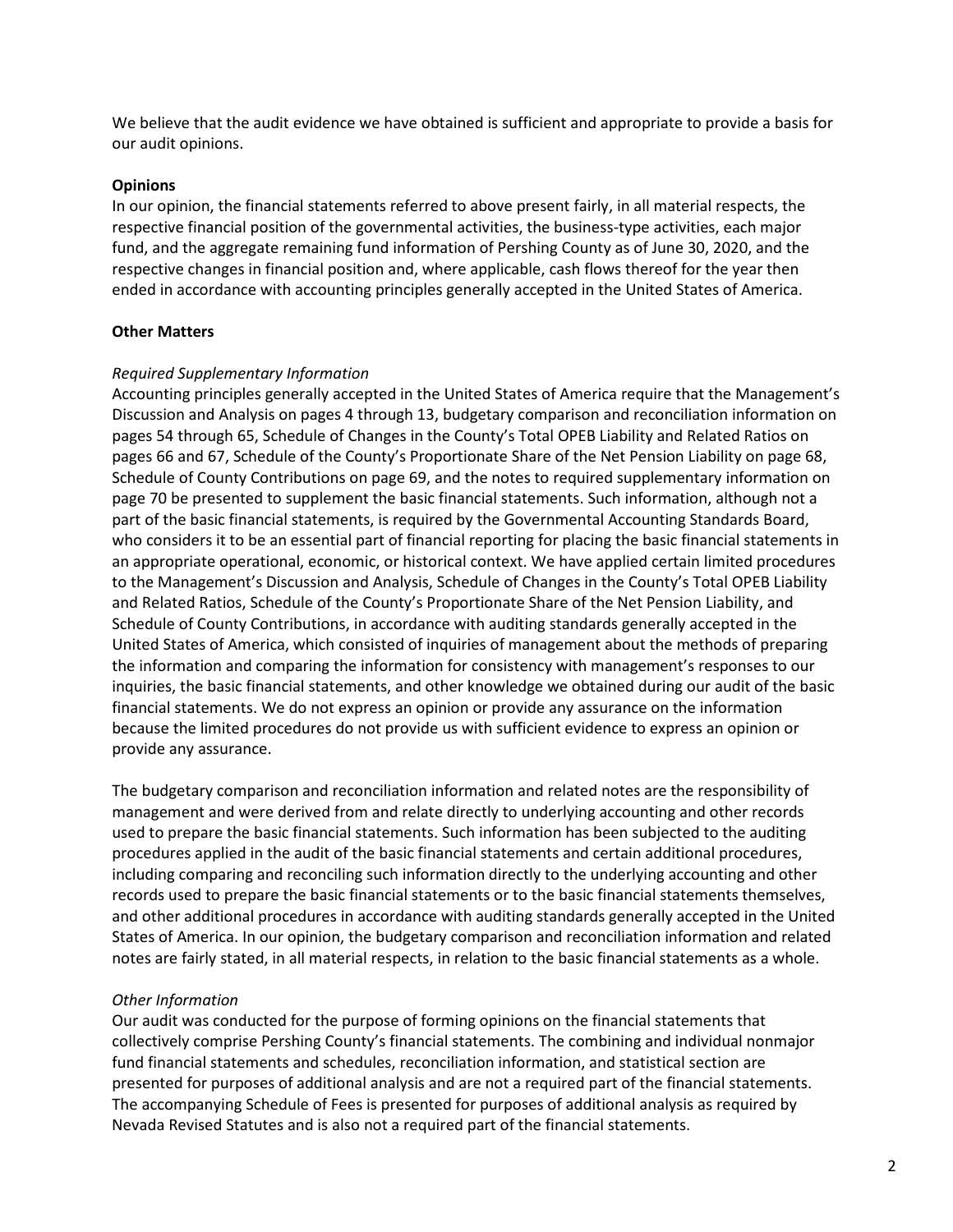The accompanying Schedule of Expenditures of Federal Awards is presented for purposes of additional analysis as required by the audit requirements of Title 2 U.S. Code of Federal Regulations (CFR) Part 200, *Uniform Administrative Requirements, Cost Principles, and Audit Requirements for Federal Awards* (Uniform Guidance) and is also not a required part of the financial statements.

The combining and individual fund financial statements and schedules, reconciliation information, the Schedule of Fees, and the Schedule of Expenditures of Federal Awards are the responsibility of management and were derived from and relate directly to the underlying accounting and other records used to prepare the basic financial statements. Such information has been subjected to the auditing procedures applied in the audit of the basic financial statements and certain additional procedures, including comparing and reconciling such information directly to the underlying accounting and other records used to prepare the basic financial statements or to the basic financial statements themselves, and other additional procedures in accordance with auditing standards generally accepted in the United States of America. In our opinion, the combining and individual fund financial statements and schedules, reconciliation information, the Schedule of Fees, and the Schedule of Expenditures of Federal Awards are fairly stated in all material respects in relation to the basic financial statements as a whole.

The statistical section has not been subjected to the auditing procedures applied in the audit of the basic financial statements and, accordingly, we do not express an opinion or provide any assurance on it.

#### *Prior Year Partial Comparative Information*

The individual fund financial statements and schedules related to the 2019 financial statements are presented for purposes of additional analysis and were derived from and relate directly to the underlying accounting and other records used to prepare the 2019 financial statements. The information has been subjected to the auditing procedures applied in the audit of the 2019 basic financial statements and certain additional procedures, including comparing and reconciling such information directly to the underlying accounting and other records used to prepare those financial statements or to those financial statements themselves, and other additional procedures in accordance with auditing standards generally accepted in the United States of America. The individual fund financial statements and schedules are consistent in relation to the basic financial statements from which they have been derived.

# **Other Reporting Required by** *Government Auditing Standards*

In accordance with *Government Auditing Standards*, we have also issued our report dated December 28, 2020, on our consideration of Pershing County's internal control over financial reporting and on our tests of its compliance with certain provisions of laws, regulations, contracts, grant agreements, and other matters. The purpose of that report is solely to describe the scope of our testing of internal control over financial reporting and compliance and the results of that testing, and not to provide an opinion on the effectiveness of Pershing County's internal control over financial reporting or on compliance. That report is an integral part of an audit performed in accordance with *Government Auditing Standards* in considering Pershing County's internal control over financial reporting and compliance.

Ede Sailly LLP

Reno, Nevada December 28, 2020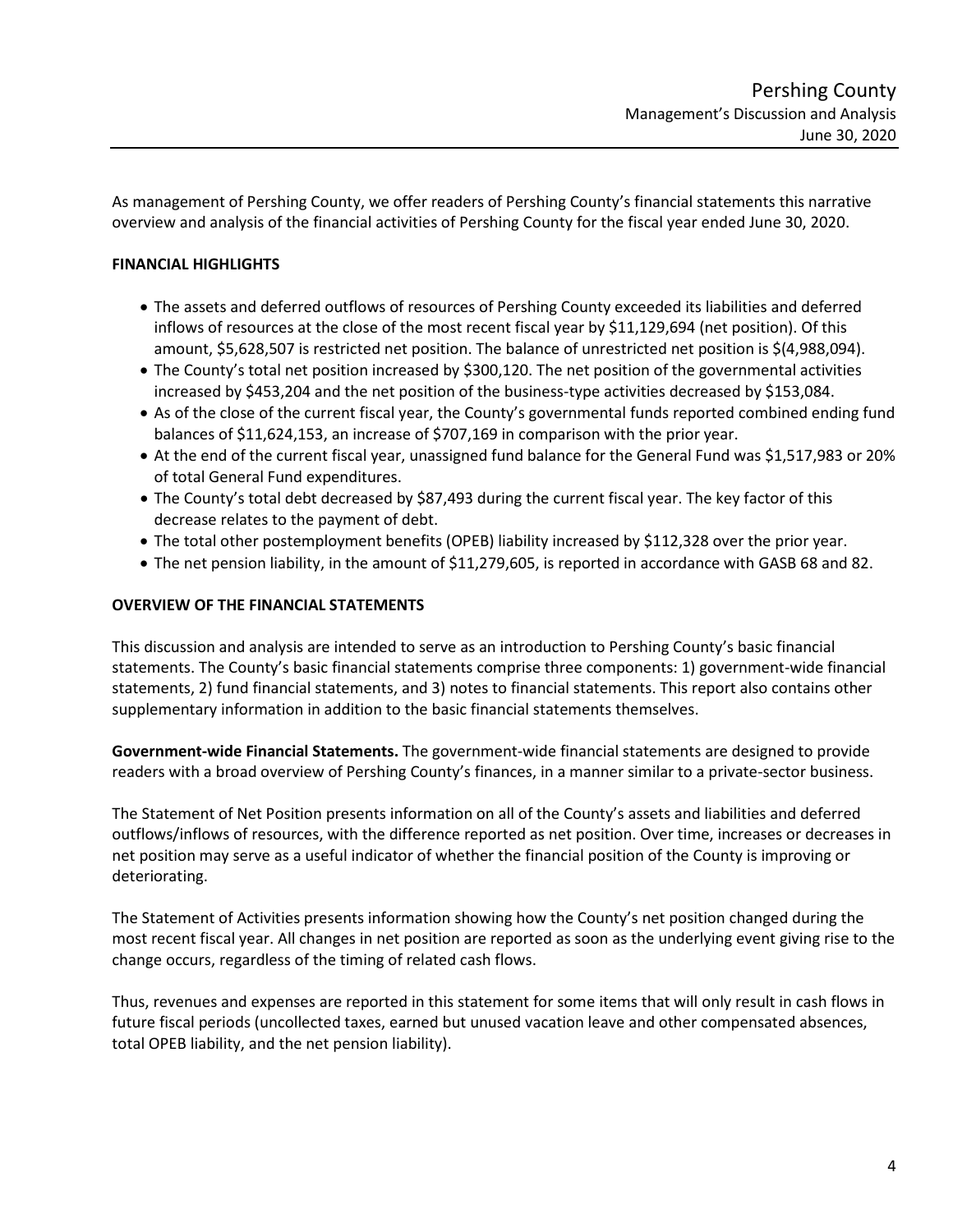Both of the government-wide financial statements distinguish functions of Pershing County that are principally supported by taxes and intergovernmental revenues (governmental activities) from other functions that are intended to recover all or a significant portion of their costs through user fees and charges (business-type activities). The governmental activities of the County include General Government, Public Safety, Judicial, Public Works, Health, Welfare, Culture and Recreation, Community Support, Interest on Long-term Debt, and Intergovernmental. The business-type activities of Pershing County include landfill operations, an electric distribution operation, a water distribution system, and ambulance services.

The government-wide financial statements include not only Pershing County itself, but also a legally separate television district for which Pershing County is financially accountable. The Pershing County Television District, although a legally separate entity, functions for all practical purposes as a department of Pershing County, and therefore has been included as an integral part of the primary government.

The government-wide financial statements can be found on pages 14-15 of this report.

**Fund Financial Statements.** A fund is a grouping of related accounts that is used to maintain control over resources that have been segregated for specific activities or objectives. Pershing County, like other state and local governments, uses fund accounting to ensure and demonstrate compliance with finance-related legal requirements. All of the funds of the County can be divided into three categories: governmental funds, proprietary funds, and fiduciary funds.

Pershing County adopts an annual appropriated budget for all its funds, except for the fiduciary funds, which are not required to be budgeted. A budgetary comparison statement or schedule has been provided for all nonfiduciary funds to demonstrate compliance with this budget.

*Governmental Funds.* Governmental funds are used to account for essentially the same functions reported as governmental activities in the government-wide financial statements. However, unlike the government-wide financial statements, governmental fund financial statements focus on near-term inflows and outflows of spendable resources, as well as on balances of spendable resources available at the end of the fiscal year. Such information may be useful in evaluating the County's near-term financing requirements.

Because the focus of governmental funds is narrower than that of the government-wide financial statements, it is useful to compare the information presented for governmental funds with similar information presented for governmental activities in the government-wide financial statements. By doing so, readers may better understand the long-term impact of the County's near-term financing decisions. Both the Governmental Funds Balance Sheet and the Governmental Funds Statement of Revenues, Expenditures, and Changes in Fund Balances provide a reconciliation to facilitate this comparison between governmental funds and governmental activities.

Pershing County maintains 22 individual governmental funds. Information is presented separately in the Governmental Funds Balance Sheet and in the Governmental Funds Statement of Revenues, Expenditures, and Changes in Fund Balances for the General Fund, Road Fund,  $11<sup>th</sup>$  Judicial District Court Fund, Regional Street and Highway Fund, and Building Fund, all of which are considered to be major funds. Data from the other 17 governmental funds are combined into a single, aggregated presentation. Individual fund data for each of these nonmajor governmental funds is provided in the form of combining and individual fund statements and schedules elsewhere in this report.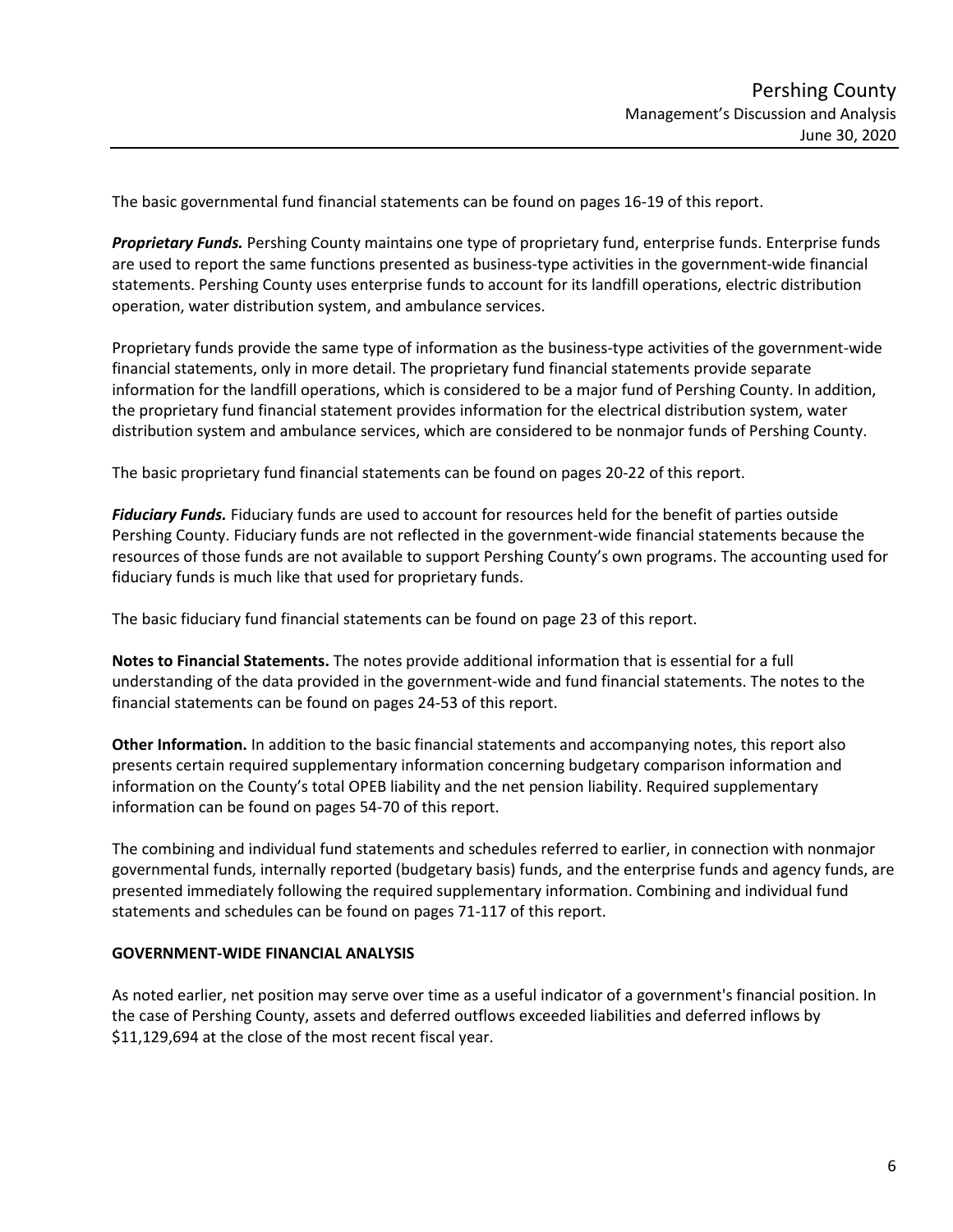The largest portion of Pershing County's net position reflects its investment in capital assets (land, buildings and improvements, infrastructure, and equipment and vehicles), less any related debt used to acquire those assets that is still outstanding. Pershing County uses these capital assets to provide services to citizens; consequently, these assets are not available for future spending. Although Pershing County's investment in its capital assets is reported net of related debt, it should be noted that the resources needed to repay this debt must be provided from other sources, since the capital assets themselves cannot be used to liquidate these liabilities.

|                                   | <b>Governmental Activities</b> |              |              | <b>Business-type Activities</b> | Total        |              |  |
|-----------------------------------|--------------------------------|--------------|--------------|---------------------------------|--------------|--------------|--|
|                                   | 2020                           | 2019         | 2020<br>2019 |                                 | 2020         | 2019         |  |
|                                   |                                |              |              |                                 |              |              |  |
| Current and other assets          | \$13,347,151                   | \$12,588,095 | \$1,436,351  | \$1,448,217                     | \$14,783,502 | \$14,036,312 |  |
| Capital assets                    | 10,226,097                     | 9,957,801    | 929,054      | 1,075,002                       | 11,155,151   | 11,032,803   |  |
| Total assets                      | 23,573,248                     | 22,545,986   | 2,365,405    | 2,523,219                       | 25,938,653   | 25,069,115   |  |
| Deferred outflow of resources     | 2,806,984                      | 3,112,580    | 55,826       | 60,335                          | 2,862,810    | 3,172,915    |  |
| Long-term liabilities outstanding | 13,738,716                     | 13,797,266   | 417,996      | 464,569                         | 14,156,712   | 14,261,835   |  |
| Other liabilities                 | 1,644,917                      | 1,587,248    | 64,268       | 30,949                          | 1,709,185    | 1,618,197    |  |
| <b>Total liabilities</b>          | 15,383,633                     | 15,384,514   | 482,264      | 495,518                         | 15,865,897   | 15,880,032   |  |
| Deferred inflow of resources      | 1,780,395                      | 1,510,962    | 25,477       | 21,462                          | 1,805,872    | 1,532,424    |  |
| Net position:                     |                                |              |              |                                 |              |              |  |
| Net investment in capital assets  | 9,746,804                      | 9,406,393    | 742,477      | 844,307                         | 10,489,281   | 10,250,700   |  |
| Restricted                        | 5,450,007                      | 4,763,910    | 178,500      | 170,000                         | 5,628,507    | 4,933,910    |  |
| Unrestricted                      | (5,980,607)                    | (5,407,303)  | 992,513      | 1,052,267                       | (4,988,094)  | (4,355,036)  |  |
| Total net position                | \$9,216,204                    | \$8,763,000  | \$1,913,490  | \$2,066,574                     | \$11,129,694 | \$10,829,574 |  |

# **Pershing County's Net Position**

An additional portion of Pershing County's net position represents resources that are subject to external restrictions on how they may be used. The remaining balance (deficit) of (\$4,988,094) represents unrestricted net position.

At the end of the current fiscal year, the County is able to report positive balances in two categories of net position, both for the government as a whole, as well as for its separate governmental activities. The County is able to report positive balances in all three categories of net position for the business-type activities.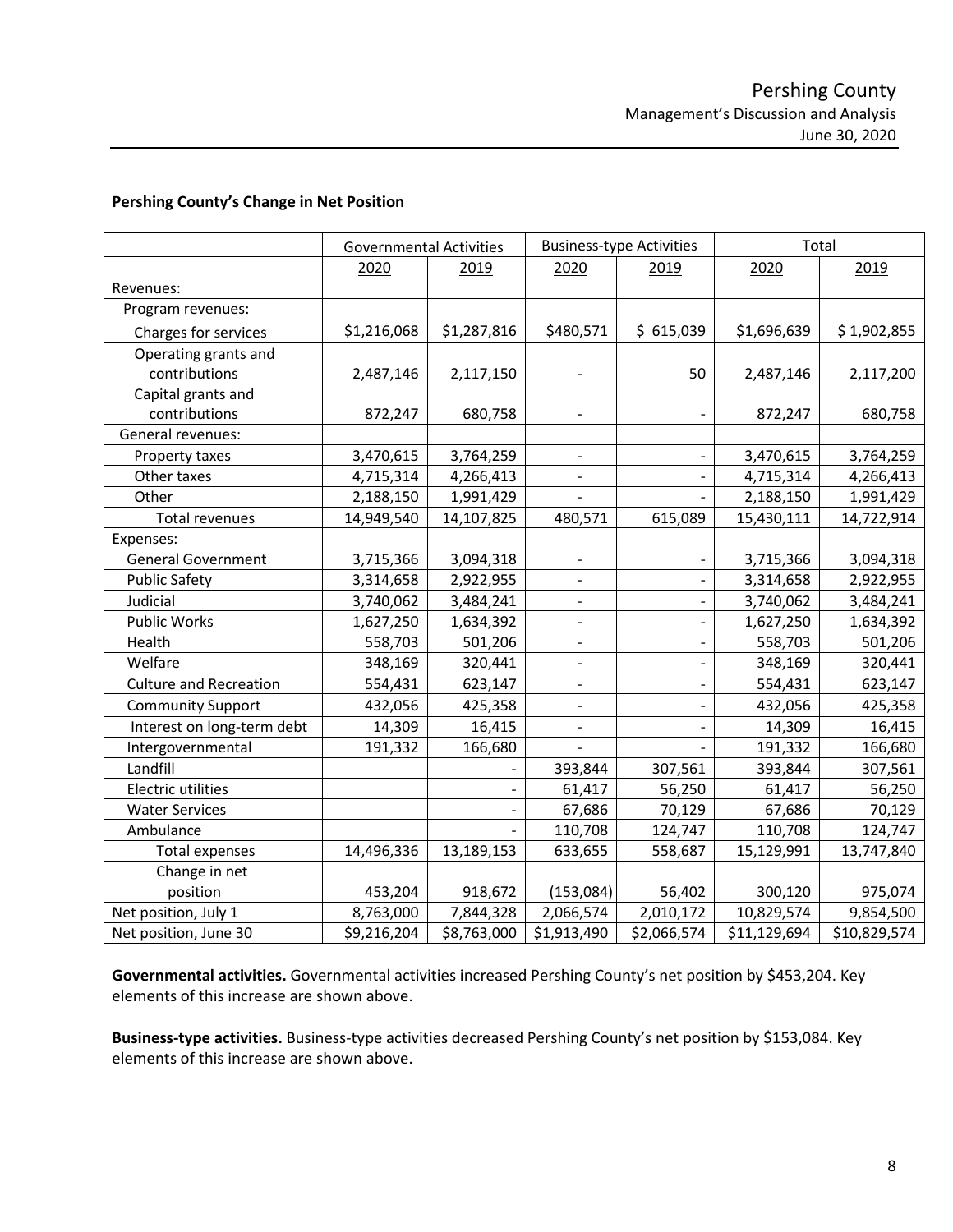#### **FINANCIAL ANALYSIS OF THE GOVERNMENT'S FUNDS**

As noted earlier, Pershing County uses fund accounting to ensure and demonstrate compliance with financerelated legal requirements.

*Governmental Funds.* The focus of Pershing County's governmental funds is to provide information on nearterm inflows, outflows, and balances of spendable resources. Such information is useful in assessing the County's financing requirements. In particular, unassigned fund balance may serve as a useful measure of the County's net resources available for spending at the end of the fiscal year.

As of the end of the current fiscal year, Pershing County's governmental funds reported combined ending fund balances of \$11,624,153, an increase of \$707,169 in comparison with the prior year. Of this total amount, \$1,517,983 constitutes unassigned fund balance, which is available for spending by the County for operations. The remainder of fund balance is nonspendable, restricted, committed, or assigned to a variety of other purposes (\$10,106,170) and is not available for new spending.

The General Fund is the chief operating fund of Pershing County. At the end of the current fiscal year, unassigned fund balance of the General Fund was \$1,517,983, while total fund balance of the General Fund was \$4,403,898. As a measure of the General Fund's liquidity, it may be useful to compare both unassigned fund balance and total fund balance to total fund expenditures. Unassigned fund balance represents 20% and total fund balance represents 57% of total General Fund expenditures, respectively.

The fund balance of Pershing County's General Fund increased by \$64,446 during the current fiscal year. Key factors in this change are as follows, in comparison to the prior year ended June 30, 2019:

- Total revenues decreased \$347,126. The net decrease consisted of the following major changes: ο General Fund (Budgetary Basis) revenues at June 30, 2020 were \$7,585,263; June 30, 2019 revenues were \$8,018,081; a decrease of \$432,818.
	- Taxes decreased approximately \$193,000, which was mainly related to the decrease in net proceeds of mines.
	- Intergovernmental revenues decreased approximately \$225,000, which was mainly related to decreases in grant funding related to the Airport Improvement Program with increases in consolidated tax revenue.
	- **Fines and forfeits decreased approximately \$62,000.**
	- Miscellaneous revenues increased by \$71,757. Increases in revenue related to interest and investment earnings and revenue related to the prior tax sale. Decreases in revenue related to tax penalties and other revenue (revenue received from the prior year closing of accounts related to the prior bonds.)
	- ο The In Lieu of Taxes Fund (internally reported fund) is combined with the General Fund for external financial reporting purposes. An increase in revenues for the year ended June 30, 2020 was approximately \$58,000, related to Federal payments in lieu of taxes.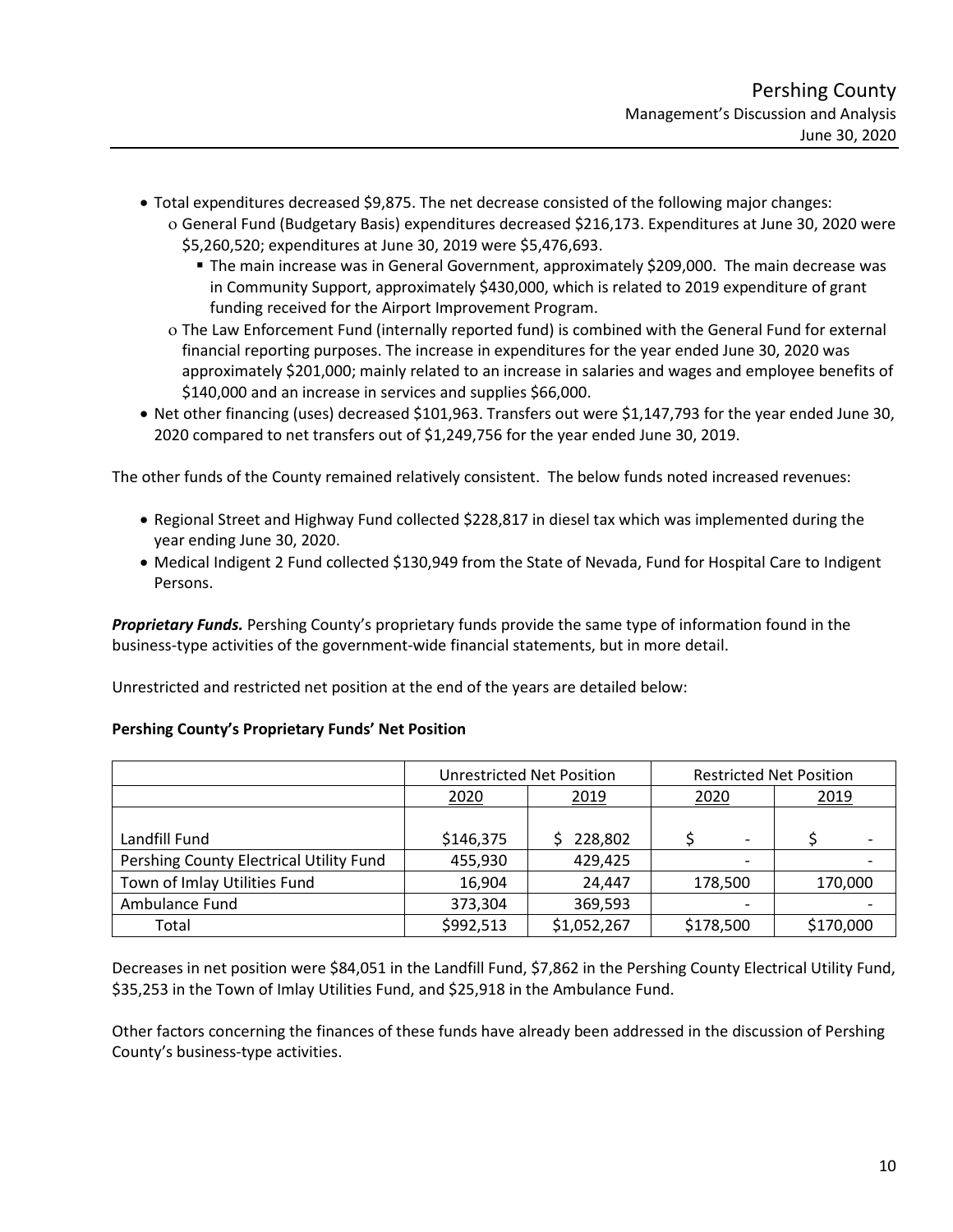# **GENERAL FUND (BUDGETARY BASIS) BUDGETARY HIGHLIGHTS**

Differences between the original budget and final amended budget increased appropriations by \$467,755. The main increases can be briefly summarized as follows:

• Revenue amounts were increased from the original budget in the amount of \$467,755. These increases were from previously unbudgeted grant revenues that were received. These increases in grant revenues served as the basis to increase appropriations for their expenditure.

Differences between the budgeted activity for the year ended June 30, 2020 (decrease in fund balance of \$1,254,434) and the actual activity (decrease in fund balance of \$108,050), showed a net change in fund balance in excess of that budgeted of \$1,146,384. The differences in revenues, expenditures and other financing sources and uses are discussed below:

- Overall revenues were higher than budget by \$255,225. Revenue sources were higher than that budgeted for licenses and permits, intergovernmental revenues, and miscellaneous revenues. Revenue sources were lower than that budgeted for taxes, charges for charges for services, and fines and forfeits.
- Expenditures were lower than budget by \$778,652. All functional categories of the General Fund were under budget. The main functional categories under budgeted appropriations were: General Government \$560,191 and Public Safety \$101,172.
- Other financing sources and uses were also in variance to budget by \$112,507; mainly related to the reduction in the budgeted transfer to be received from the In Lieu of Taxes Fund (one of the internally reported funds of the County, which are combined with the General Fund for external reporting purposes), in comparison to actual transfers received. Decreases in transfers budgeted, in comparison to actual transfers made from the General Fund, mainly relate to the 11<sup>th</sup> Judicial District Court Fund and the Law Enforcement Fund (one of the internally reported funds of the County, which are combined with the General Fund for external reporting purposes).

# **CAPITAL ASSET AND DEBT ADMINISTRATION**

**Capital Assets.** Pershing County's investment in capital assets for its governmental and business-type activities as of June 30, 2020, amounts to \$11,155,151 (net of accumulated depreciation). This investment includes land, buildings and improvements, infrastructure, and equipment and vehicles. The total increase in Pershing County's investment in capital assets for the current fiscal year was \$122,348 (an increase of \$268,296 for governmental activities and a decrease of \$145,948 for business-type activities).

Capital events occurred in land, buildings and improvements, improvements, and equipment and vehicles. Increases in capital assets included the land acquisition, playground equipment, and vehicles, including a vehicle received from the Donation of Federal Surplus Personal Property program. Decreases in capital assets related to the disposal of obsolete improvements and equipment and vehicles, and depreciation.

Capital events during the current fiscal year for the business-type capital assets included limited improvements in the Pershing County Electrical Utility Fund. Decreases in capital assets were related mainly to depreciation.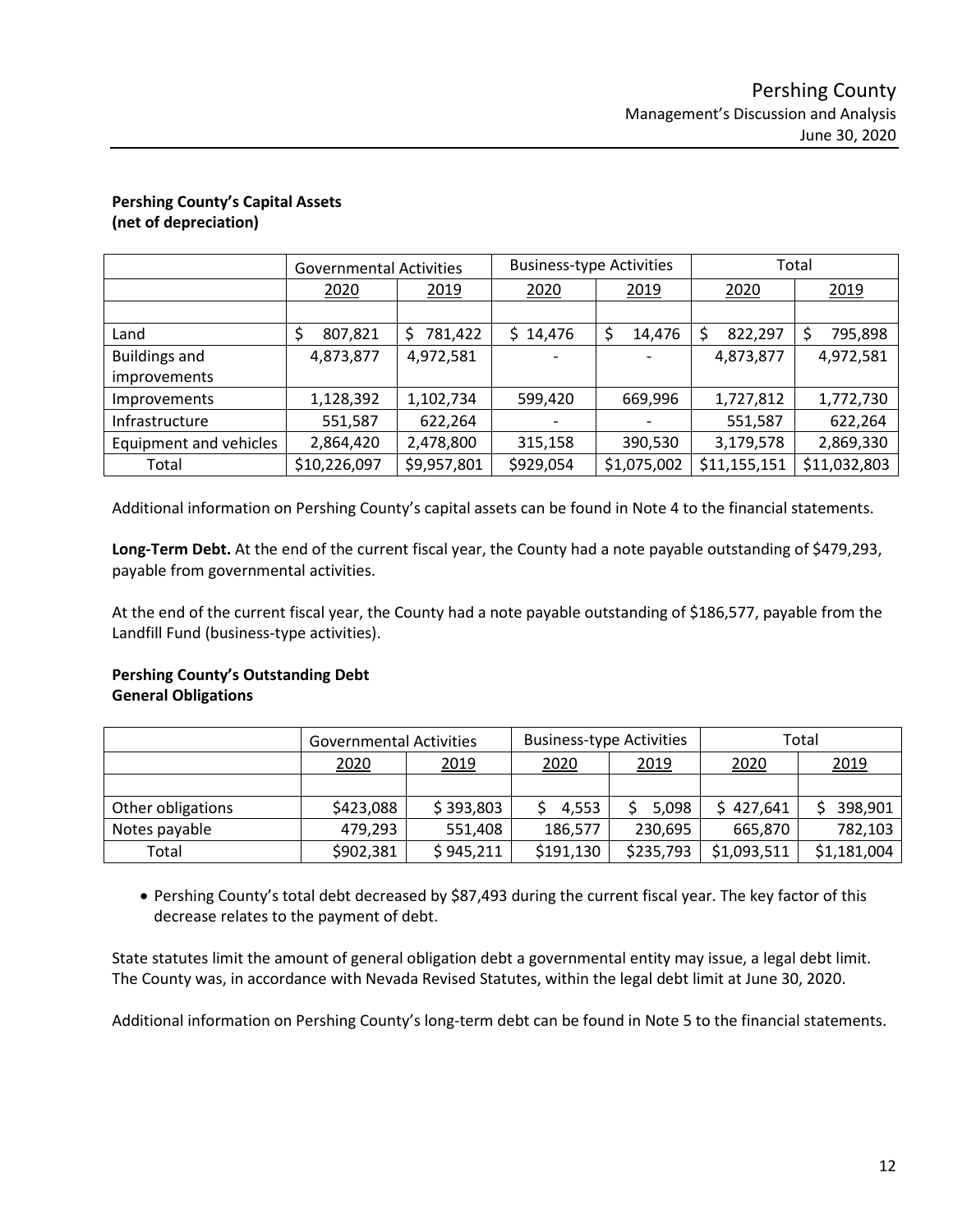#### **ECONOMIC FACTORS AND NEXT YEAR'S BUDGET AND RATES**

- Pershing County is currently at the maximum tax rate established by Nevada Revised Statutes. As a result, tax rates will not increase unless there is shift in rates between the various local governments located in the County. For the year ended June 30, 2021 Pershing County's rate will remain unchanged.
- Net proceeds of mines tax collections were down in the fiscal year ended June 30, 2020. Future collections will be monitored on a countywide, as well as, statewide basis due to fluctuations in the net proceeds of mines tax collections.
- The County is continuing to pursue diversification of the County economy and various industries.

These factors were considered in preparing Pershing County's budget for the 2020-2021 fiscal year.

At June 30, 2020, assigned fund balance in the General Fund was \$2,248,830. Pershing County has appropriated \$2,183,208 of this balance for spending in the 2021 fiscal year budget.

#### **REQUESTS FOR INFORMATION**

The financial report is designed to provide a general overview of Pershing County's finances for all those with an interest in the County's finances. Questions concerning any of the information provided in this report or requests for additional financial information should be addressed to the Pershing County Recorder-Auditor's Office, P.O. Box 736, Lovelock, Nevada, 89419.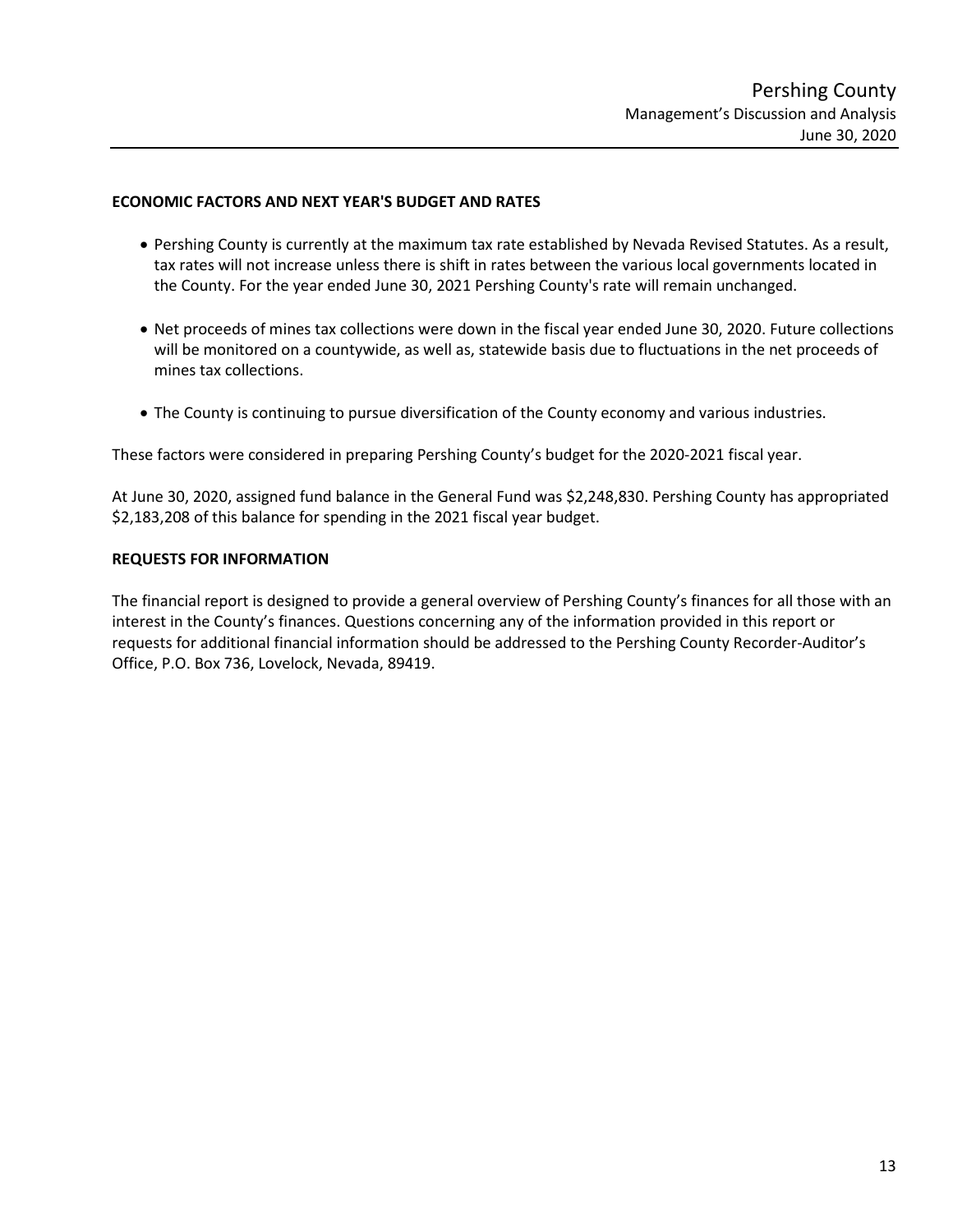# Pershing County Statement of Net Position June 30, 2020

|                                                | Governmental<br>Activities | <b>Business-Type</b><br>Activities | Total            |
|------------------------------------------------|----------------------------|------------------------------------|------------------|
| Assets                                         |                            |                                    |                  |
| Cash on deposit and invested                   | \$<br>11,888,582           | \$<br>1,147,539                    | \$<br>13,036,121 |
| Interest receivable                            | 40,515                     |                                    | 40,515           |
| Accounts receivable, net                       | 11,648                     | 77,168                             | 88,816           |
| Room taxes receivable                          | 29,260                     |                                    | 29,260           |
| Taxes receivable                               | 88,535                     |                                    | 88,535           |
| Assessments receivable                         | 1,819                      | 32,389                             | 34,208           |
| Due from other governments                     | 1,198,899                  |                                    | 1,198,899        |
| Inventory                                      | 16,927                     |                                    | 16,927           |
| Prepaid items                                  | 70,966                     | 755                                | 71,721           |
| <b>Restricted Assets</b>                       |                            |                                    |                  |
| Cash on deposit and invested                   |                            | 178,500                            | 178,500          |
| Capital assets not being depreciated           | 807,821                    | 14,476                             | 822,297          |
| Capital assets net of accumulated depreciation | 9,418,276                  | 914,578                            | 10,332,854       |
| <b>Total assets</b>                            | 23,573,248                 | 2,365,405                          | 25,938,653       |
| Deferred Outflows of Resources                 |                            |                                    |                  |
| Total OPEB liability-related amounts           | 86,431                     |                                    | 86,431           |
| Net pension liability-related amounts          | 2,720,553                  | 55,826                             | 2,776,379        |
| Total deferred outflows of resources           | 2,806,984                  | 55,826                             | 2,862,810        |
|                                                |                            |                                    |                  |
| Liabilities<br>Accounts payable                | 1,190,933                  | 52,052                             | 1,242,985        |
| Accrued payroll and related                    | 275,798                    | 3,642                              |                  |
|                                                |                            |                                    | 279,440          |
| Interest payable                               | 12,273                     | 5,856                              | 18,129           |
| Unearned revenue                               | 47,191                     | 2,718                              | 49,909           |
| Refundable deposits                            | 111,321                    |                                    | 111,321          |
| Due to other governments                       | 7,401                      |                                    | 7,401            |
| Noncurrent liabilities                         |                            |                                    |                  |
| Due within one year                            | 497,316                    | 48,865                             | 546,181          |
| Due in more than one year                      | 405,065                    | 142,265                            | 547,330          |
| <b>Total OPEB liability</b>                    | 1,783,596                  |                                    | 1,783,596        |
| Net pension liability                          | 11,052,739                 | 226,866                            | 11,279,605       |
| <b>Total liabilities</b>                       | 15,383,633                 | 482,264                            | 15,865,897       |
| Deferred Inflows of Resources                  |                            |                                    |                  |
| Total OPEB liability-related amounts           | 396,162                    |                                    | 396,162          |
| Net pension liability-related amounts          | 1,384,233                  | 25,477                             | 1,409,710        |
| Total deferred inflows of resources            | 1,780,395                  | 25,477                             | 1,805,872        |
| <b>Net Position</b>                            |                            |                                    |                  |
| Net investment in capital assets               | 9,746,804                  | 742,477                            | 10,489,281       |
| Restricted for                                 |                            |                                    |                  |
| General government                             | 370,956                    |                                    | 370,956          |
| Judicial                                       | 1,323,520                  |                                    | 1,323,520        |
| Public works                                   | 1,276,455                  |                                    | 1,276,455        |
| Welfare                                        | 396,985                    |                                    | 396,985          |
| Capital projects                               | 1,426,856                  | 178,500                            | 1,605,356        |
| Other purposes                                 | 655,235                    |                                    | 655,235          |
| Unrestricted                                   | (5,980,607)                | 992,513                            | (4,988,094)      |
| Total net position                             | 9,216,204                  | 1,913,490                          | 11,129,694       |
|                                                |                            |                                    |                  |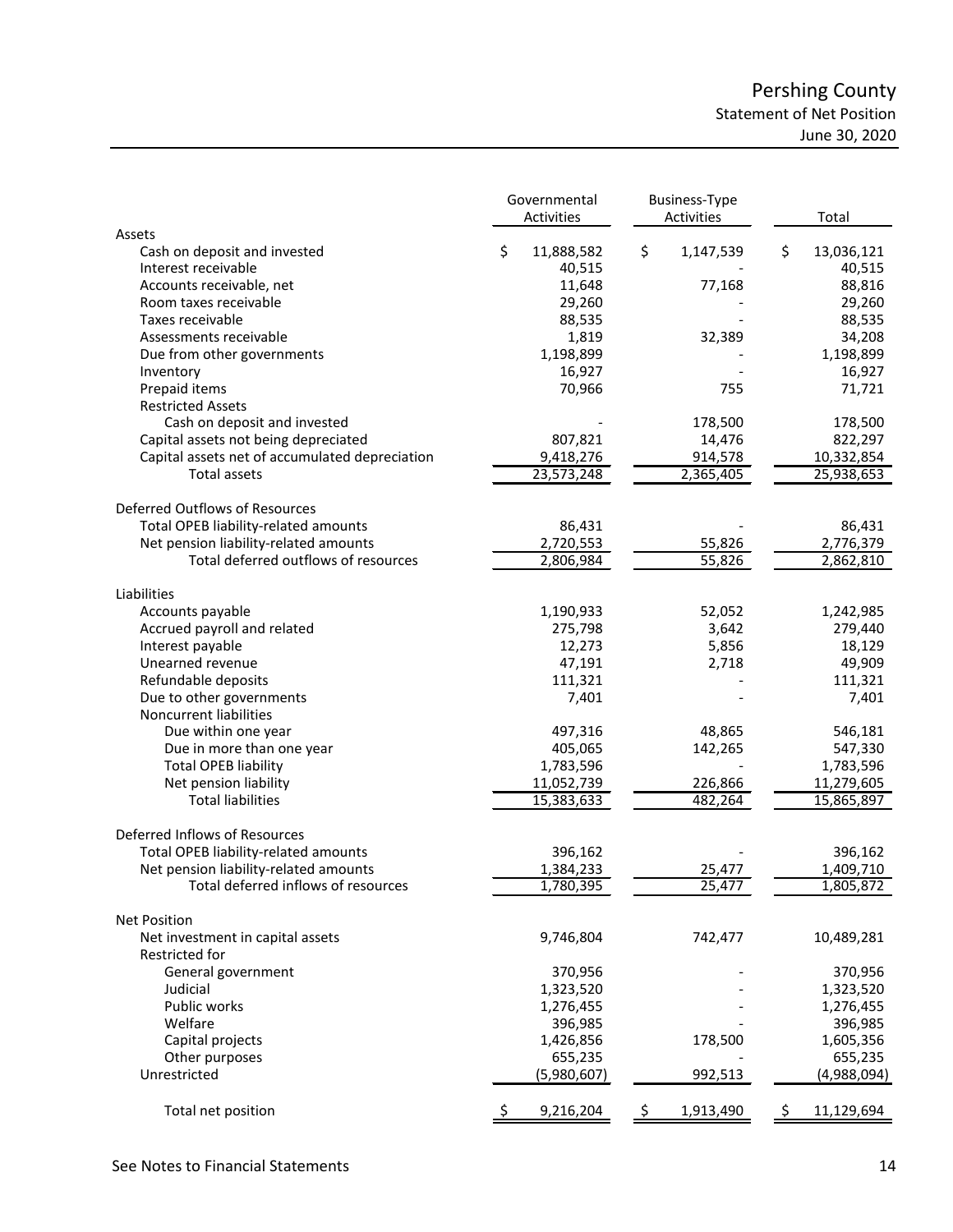|                                 |    |                                         |    | Program Revenues        |    |                                          |    |                                        |    | Net (Expense) Revenue and Changes in Net Position |    |                                           |    |               |  |
|---------------------------------|----|-----------------------------------------|----|-------------------------|----|------------------------------------------|----|----------------------------------------|----|---------------------------------------------------|----|-------------------------------------------|----|---------------|--|
| <b>Functions/Programs</b>       |    | Expenses                                |    | Charges<br>for Services |    | Operating<br>Grants and<br>Contributions |    | Capital<br>Grants and<br>Contributions |    | Governmental<br><b>Activities</b>                 |    | <b>Business-Type</b><br><b>Activities</b> |    | Total         |  |
| <b>Primary Government</b>       |    |                                         |    |                         |    |                                          |    |                                        |    |                                                   |    |                                           |    |               |  |
| <b>Governmental Activities</b>  |    |                                         |    |                         |    |                                          |    |                                        |    |                                                   |    |                                           |    |               |  |
| General government              | \$ | 3,715,366                               | \$ | 576,287                 | \$ | 46,477                                   | \$ | 141,391                                | \$ | (2,951,211)                                       | \$ |                                           | Ś. | (2,951,211)   |  |
| Public safety                   |    | 3,314,658                               |    | 278,201                 |    | 110,746                                  |    | 730,856                                |    | (2, 194, 855)                                     |    |                                           |    | (2, 194, 855) |  |
| Judicial                        |    | 3,740,062                               |    | 139,206                 |    | 1,669,108                                |    |                                        |    | (1,931,748)                                       |    |                                           |    | (1,931,748)   |  |
| Public works                    |    | 1,627,250                               |    | 75,113                  |    |                                          |    |                                        |    | (1, 552, 137)                                     |    |                                           |    | (1,552,137)   |  |
| Health                          |    | 558,703                                 |    | 2,825                   |    | 373,696                                  |    |                                        |    | (182, 182)                                        |    |                                           |    | (182, 182)    |  |
| Welfare                         |    | 348,169                                 |    |                         |    | 133,578                                  |    |                                        |    | (214, 591)                                        |    |                                           |    | (214, 591)    |  |
| Culture and recreation          |    | 554,431                                 |    | 68,143                  |    | 24,359                                   |    |                                        |    | (461, 929)                                        |    |                                           |    | (461, 929)    |  |
| Community support               |    | 432,056                                 |    | 76,293                  |    | 122,182                                  |    |                                        |    | (233,581)                                         |    |                                           |    | (233,581)     |  |
| Interest on long-term debt      |    | 14,309                                  |    |                         |    |                                          |    |                                        |    | (14, 309)                                         |    |                                           |    | (14, 309)     |  |
| Intergovernmental               |    | 191,332                                 |    |                         |    | 7,000                                    |    |                                        |    | (184, 332)                                        |    |                                           |    | (184, 332)    |  |
| Total governmental activities   |    | 14,496,336                              |    | 1,216,068               |    | 2,487,146                                |    | 872,247                                |    | (9,920,875)                                       |    |                                           |    | (9,920,875)   |  |
| <b>Business-Type Activities</b> |    |                                         |    |                         |    |                                          |    |                                        |    |                                                   |    |                                           |    |               |  |
| Landfill                        |    | 393,844                                 |    | 309,793                 |    |                                          |    |                                        |    |                                                   |    | (84,051)                                  |    | (84,051)      |  |
| <b>Electrical utilities</b>     |    | 61,417                                  |    | 53,555                  |    |                                          |    |                                        |    |                                                   |    | (7,862)                                   |    | (7, 862)      |  |
| Water services                  |    | 67,686                                  |    | 32,433                  |    |                                          |    |                                        |    |                                                   |    | (35, 253)                                 |    | (35, 253)     |  |
| Ambulance                       |    | 110,708                                 |    | 84,790                  |    |                                          |    |                                        |    |                                                   |    | (25, 918)                                 |    | (25, 918)     |  |
| Total business-type activities  |    | 633,655                                 |    | 480,571                 |    |                                          |    |                                        |    |                                                   |    | (153, 084)                                |    | (153,084)     |  |
|                                 |    | 15,129,991                              |    | 1,696,639               |    | 2,487,146                                | \$ | 872,247                                |    | (9,920,875)                                       |    | (153,084)                                 |    | (10,073,959)  |  |
|                                 |    |                                         |    |                         |    |                                          |    |                                        |    |                                                   |    |                                           |    |               |  |
|                                 |    | <b>General Revenues</b><br><b>Taxes</b> |    |                         |    |                                          |    |                                        |    |                                                   |    |                                           |    |               |  |
|                                 |    | Ad valorem taxes                        |    |                         |    |                                          |    |                                        |    | 3,470,615                                         |    |                                           |    | 3,470,615     |  |
|                                 |    | Consolidated tax                        |    |                         |    |                                          |    |                                        |    |                                                   |    |                                           |    |               |  |
|                                 |    | Other taxes                             |    |                         |    |                                          |    |                                        |    | 2,578,984                                         |    |                                           |    | 2,578,984     |  |
|                                 |    |                                         |    |                         |    |                                          |    |                                        |    | 2,136,330                                         |    |                                           |    | 2,136,330     |  |
|                                 |    | Federal payments in lieu of taxes       |    |                         |    |                                          |    |                                        |    | 1,195,375                                         |    |                                           |    | 1,195,375     |  |
|                                 |    | <b>Gaming licenses</b>                  |    |                         |    |                                          |    |                                        |    | 141,410                                           |    |                                           |    | 141,410       |  |
|                                 |    | Investment and interest earnings        |    |                         |    |                                          |    |                                        |    | 372,779                                           |    |                                           |    | 372,779       |  |
|                                 |    | Miscellaneous                           |    |                         |    |                                          |    |                                        |    | 478,586                                           |    |                                           |    | 478,586       |  |
|                                 |    | <b>Total General Revenues</b>           |    |                         |    |                                          |    |                                        |    | 10,374,079                                        |    |                                           |    | 10,374,079    |  |
|                                 |    | Change in Net Position                  |    |                         |    |                                          |    |                                        |    | 453,204                                           |    | (153,084)                                 |    | 300,120       |  |
|                                 |    | Net Position, Beginning of Year         |    |                         |    |                                          |    |                                        |    | 8,763,000                                         |    | 2,066,574                                 |    | 10,829,574    |  |
|                                 |    | Net Position, End of Year               |    |                         |    |                                          |    |                                        | S  | 9,216,204                                         |    | 1,913,490                                 | S  | 11,129,694    |  |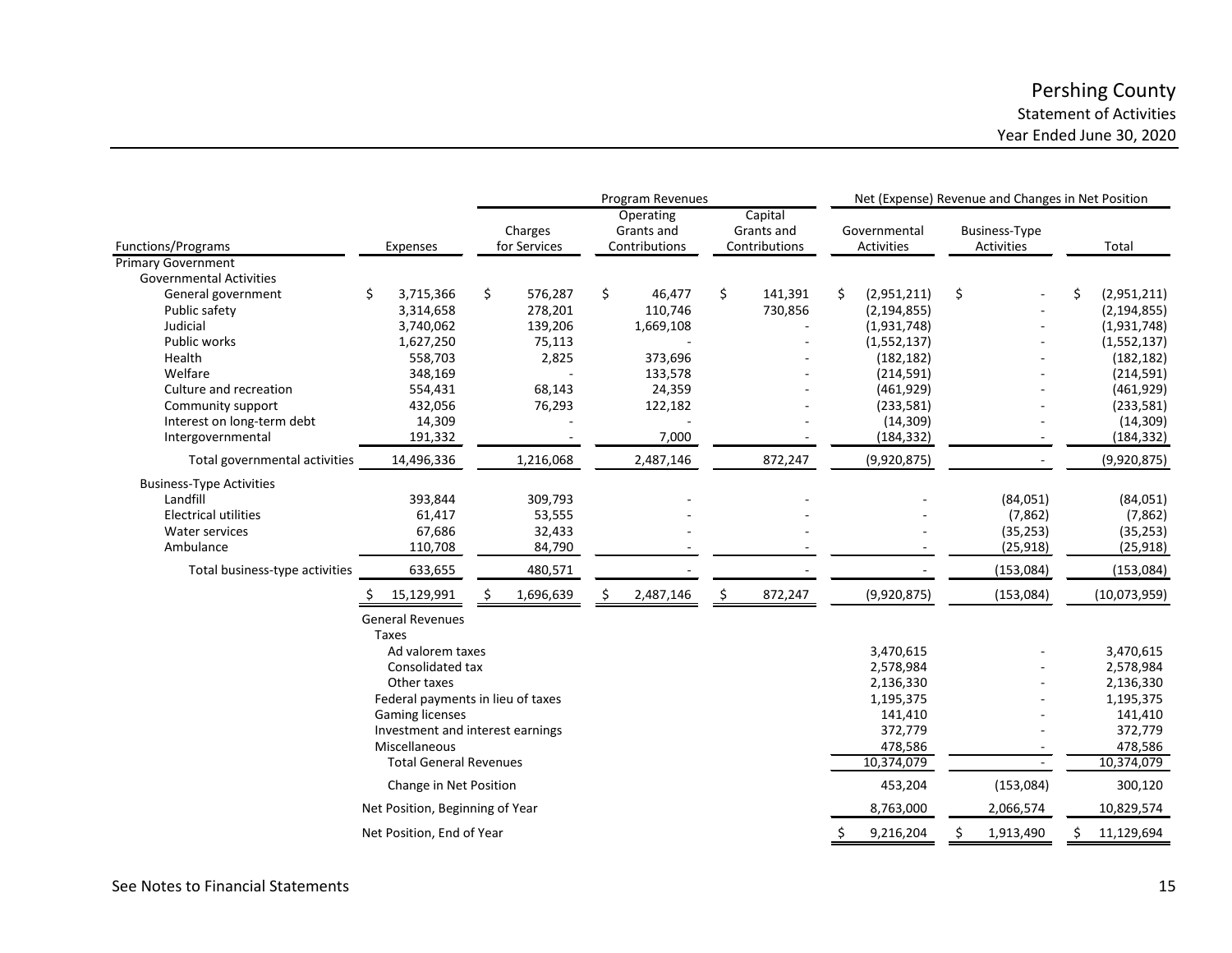# Pershing County Balance Sheet – Governmental Funds June 30, 2020

|                                                     | General<br>Fund<br>(GAAP Basis) |    | Road<br>Fund |    | 11 <sup>th</sup> Judicial<br><b>District Court</b><br>Fund |    | Regional<br>Street and Highway<br>Fund | <b>Building</b><br>Fund |     | Other<br>Governmental<br>Funds |    | Total<br>Governmental<br>Funds |
|-----------------------------------------------------|---------------------------------|----|--------------|----|------------------------------------------------------------|----|----------------------------------------|-------------------------|-----|--------------------------------|----|--------------------------------|
| Assets                                              |                                 |    |              |    |                                                            |    |                                        |                         |     |                                |    |                                |
| Cash on deposit and invested<br>Interest receivable | 4,437,812                       | Ś. | 231,059      | Ś. | 1,177,281                                                  | Ŝ. | 1,080,262                              | \$1,405,277             | Ś.  | 3,556,891                      |    | 11,888,582                     |
| Accounts receivable                                 | 40,515                          |    |              |    | 5,888                                                      |    |                                        |                         |     |                                |    | 40,515                         |
| Room taxes receivable                               | 5,760                           |    |              |    |                                                            |    |                                        |                         |     | 29,260                         |    | 11,648<br>29,260               |
| Taxes receivable                                    | 63,958                          |    |              |    |                                                            |    |                                        |                         |     | 24,577                         |    | 88,535                         |
| Assessments receivable                              |                                 |    |              |    |                                                            |    |                                        |                         |     | 1,819                          |    | 1,819                          |
| Due from other governments                          | 684,044                         |    | 181,125      |    | 14,111                                                     |    | 208,161                                | 13,716                  |     | 97,742                         |    | 1,198,899                      |
| Inventory                                           | 16,927                          |    |              |    |                                                            |    |                                        |                         |     |                                |    | 16,927                         |
| Prepaid items                                       | 44,648                          |    | 6,772        |    | 14,558                                                     |    |                                        |                         |     | 4,988                          |    | 70,966                         |
|                                                     |                                 |    |              |    |                                                            |    |                                        |                         |     |                                |    |                                |
| Total assets                                        | 5,293,664                       |    | 418,956      |    | 1,211,838                                                  |    | 1,288,423                              | \$<br>1,418,993         | \$  | 3,715,277                      |    | 13,347,151                     |
| Liabilities                                         |                                 |    |              |    |                                                            |    |                                        |                         |     |                                |    |                                |
| Accounts payable                                    | \$<br>538,796                   | \$ | 14,143       | Ś. | 98,375                                                     | \$ | 354,448                                | \$<br>15,146            | \$  | 170,025                        | \$ | 1,190,933                      |
| Accrued payroll and related                         | 171,988                         |    | 22,919       |    | 66,327                                                     |    |                                        |                         |     | 14,564                         |    | 275,798                        |
| Unearned revenue                                    | 3,703                           |    |              |    | 43,488                                                     |    |                                        |                         |     |                                |    | 47,191                         |
| Refundable deposits                                 | 111,321                         |    |              |    |                                                            |    |                                        |                         |     |                                |    | 111,321                        |
| Due to other governments                            |                                 |    |              |    |                                                            |    |                                        |                         |     | 7,401                          |    | 7,401                          |
| <b>Total liabilities</b>                            | 825,808                         |    | 37,062       |    | 208,190                                                    |    | 354,448                                | 15,146                  |     | 191,990                        |    | 1,632,644                      |
| Deferred Inflows of Resources                       |                                 |    |              |    |                                                            |    |                                        |                         |     |                                |    |                                |
| Unavailable revenues, other revenue                 |                                 |    |              |    |                                                            |    |                                        |                         |     | 1,819                          |    | 1,819                          |
| Unavailable revenues, delinquent                    |                                 |    |              |    |                                                            |    |                                        |                         |     |                                |    |                                |
| property taxes                                      | 63,958                          |    |              |    |                                                            |    |                                        |                         |     | 24,577                         |    | 88,535                         |
| Total deferred inflows of resources                 | 63,958                          |    |              |    |                                                            |    |                                        |                         |     | 26,396                         |    | 90,354                         |
|                                                     |                                 |    |              |    |                                                            |    |                                        |                         |     |                                |    |                                |
| <b>Fund Balances</b>                                |                                 |    |              |    |                                                            |    |                                        |                         |     |                                |    |                                |
| Nonspendable<br>Restricted                          | 61,575                          |    | 6,772        |    | 14,558                                                     |    |                                        |                         |     | 4,988                          |    | 87,893                         |
| Committed                                           | 575,510                         |    | 375,122      |    | 989,090                                                    |    | 933,975                                |                         |     | 2,679,627                      |    | 5,553,324                      |
| Assigned                                            | 2,248,830                       |    |              |    |                                                            |    |                                        | 1,403,847               |     | 724,483<br>87,793              |    | 724,483<br>3,740,470           |
| Unassigned                                          | 1,517,983                       |    |              |    |                                                            |    |                                        |                         |     |                                |    | 1,517,983                      |
|                                                     |                                 |    |              |    |                                                            |    |                                        |                         |     |                                |    |                                |
| <b>Total fund balances</b>                          | 4,403,898                       |    | 381,894      |    | 1,003,648                                                  |    | 933,975                                | 1,403,847               |     | 3,496,891                      |    | 11,624,153                     |
| Total liabilities, deferred inflows of              |                                 |    |              |    |                                                            |    |                                        |                         |     |                                |    |                                |
| resources, and fund balances                        | 5,293,664                       |    | 418,956      |    | 1,211,838                                                  |    | 1,288,423                              | \$1,418,993             | \$. | 3,715,277                      | S  | 13,347,151                     |

See Notes to Financial Statements 16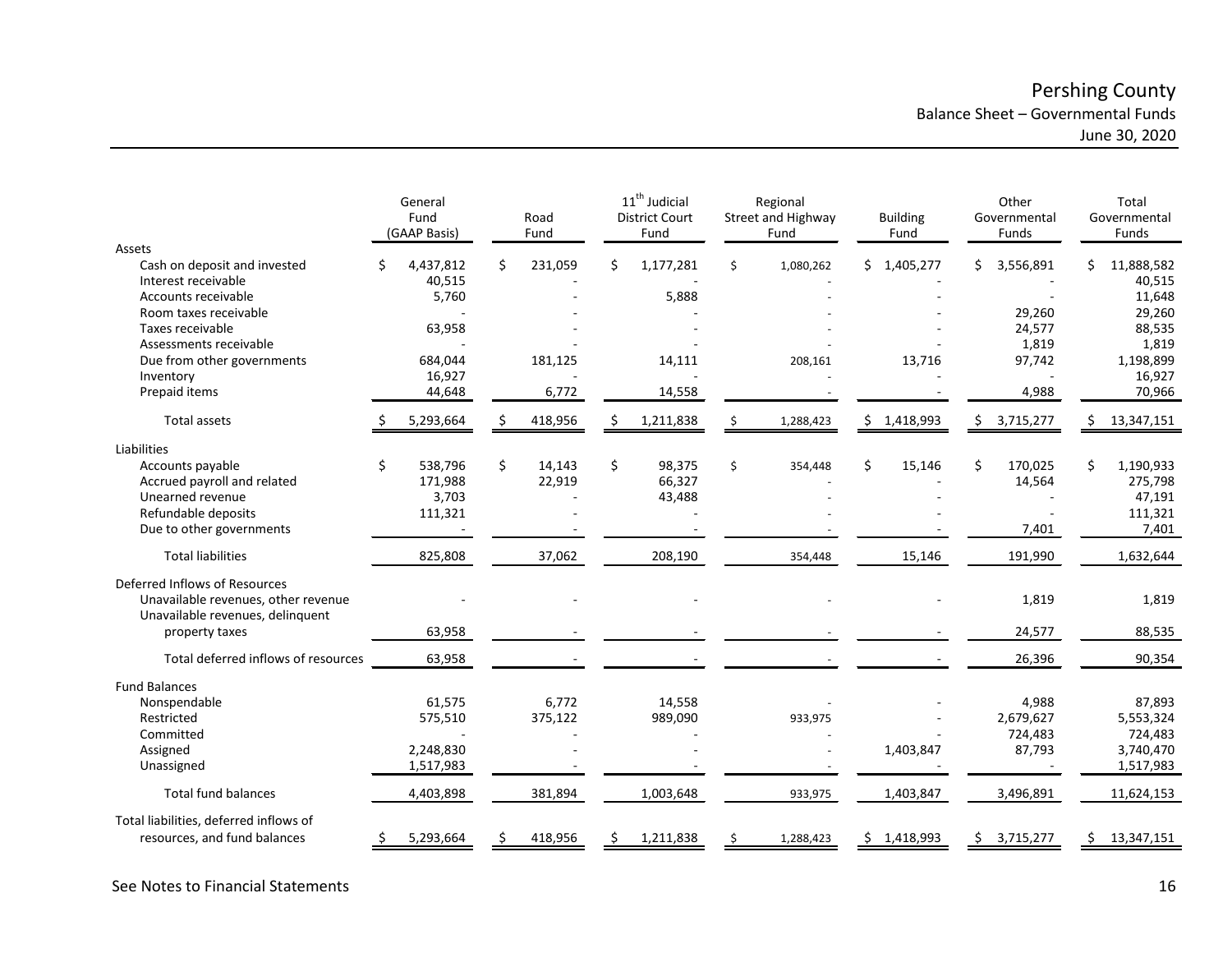Amounts reported for governmental activities in the statement of net position are different because:

| Total fund balances - total governmental funds                                                                                                                             |                                                                     | Ś. | 11,624,153                |
|----------------------------------------------------------------------------------------------------------------------------------------------------------------------------|---------------------------------------------------------------------|----|---------------------------|
| Capital assets used in governmental activities are not financial resources and,<br>therefore, are not reported in the governmental funds:                                  |                                                                     |    |                           |
| Capital assets<br>Accumulated depreciation                                                                                                                                 | S.<br>22,577,027<br>(12, 350, 930)                                  |    | 10,226,097                |
| Long-term liabilities and related accrued interest payable are not due<br>and payable in the current period and, therefore, are not reported<br>in the Governmental Funds: |                                                                     |    |                           |
| Interest payable<br>Note payable<br>Compensated absences<br><b>Total OPEB liability</b><br>Net pension liability                                                           | (12, 273)<br>(479, 293)<br>(423,088)<br>(1,783,596)<br>(11,052,739) |    | (13,750,989)              |
| Unavailable revenue represents amounts that are not available to fund current<br>expenditures and, therefore, are not reported as revenue in the governmental funds.       |                                                                     |    | 90,354                    |
| Deferred outflow of resources related to OPEB<br>Deferred outflow of resources related to pensions                                                                         |                                                                     |    | 86,431<br>2,720,553       |
| Deferred inflow of resources related to OPEB<br>Deferred inflow of resources related to pensions                                                                           |                                                                     |    | (396, 162)<br>(1,384,233) |
| Net position of governmental activities                                                                                                                                    |                                                                     | \$ | 9,216,204                 |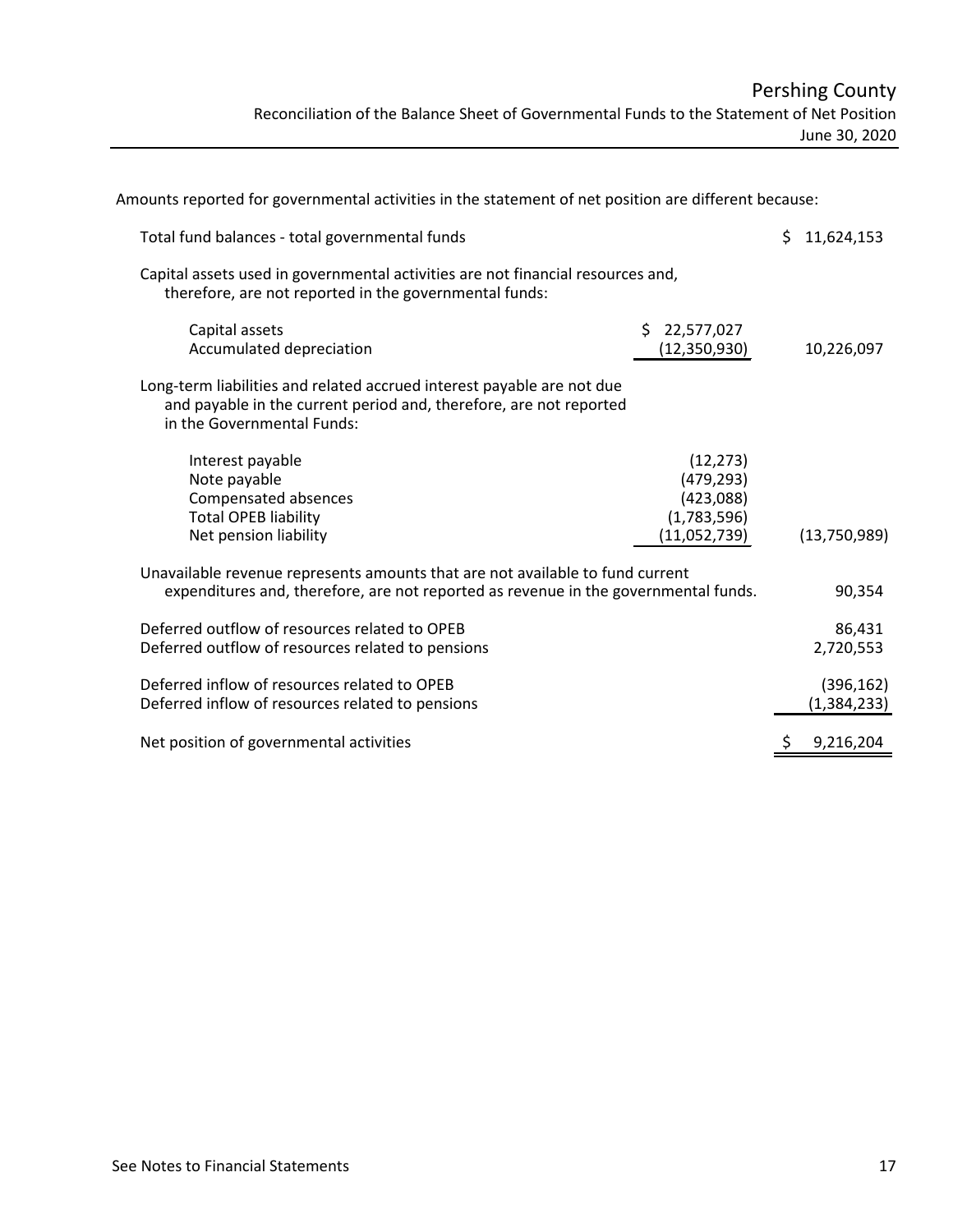# Pershing County

Statement of Revenues, Expenditures, and Changes in Fund Balances – Governmental Funds Year Ended June 30, 2020

|                                      | General<br>Fund<br>(GAAP Basis) | Road<br>Fund | $11th$ Judicial<br><b>District Court</b><br>Fund | Regional<br>Street and Highway<br>Fund | <b>Building</b><br>Fund | Other<br>Governmental<br>Funds | Total<br>Governmental<br><b>Funds</b> |
|--------------------------------------|---------------------------------|--------------|--------------------------------------------------|----------------------------------------|-------------------------|--------------------------------|---------------------------------------|
| Revenues                             |                                 |              |                                                  |                                        |                         |                                |                                       |
| Taxes                                | 2,535,663                       | \$           | \$                                               | \$                                     | \$<br>46,721            | 1,067,809<br>\$.               | 3,650,193<br>Ś                        |
| Licenses and permits                 | 99,212                          |              |                                                  |                                        |                         |                                | 99,212                                |
| Intergovernmental                    | 4,615,202                       | 1,021,763    | 1,478,692                                        | 575,847                                | 88,235                  | 671,456                        | 8,451,195                             |
| Charges for services                 | 417,888                         |              | 46,097                                           |                                        |                         | 13,576                         | 477,561                               |
| Fines and forfeits                   | 170,823                         |              | 1,207                                            |                                        |                         | 58,162                         | 230,192                               |
| Miscellaneous                        | 1,101,333                       | 141,050      | 5,662                                            |                                        | 8,210                   | 142,077                        | 1,398,332                             |
| Total revenues                       | 8,940,121                       | 1,162,813    | 1,531,658                                        | 575,847                                | 143,166                 | 1,953,080                      | 14,306,685                            |
| Expenditures                         |                                 |              |                                                  |                                        |                         |                                |                                       |
| Current                              |                                 |              |                                                  |                                        |                         |                                |                                       |
| General government                   | 3,004,335                       |              |                                                  |                                        |                         | 77,936                         | 3,082,271                             |
| Public safety                        | 2,703,696                       |              |                                                  |                                        |                         | 28,904                         | 2,732,600                             |
| Judicial                             | 1,161,754                       |              | 2,260,676                                        |                                        |                         | 101,256                        | 3,523,686                             |
| Public works                         |                                 | 1,164,903    |                                                  | 421,283                                |                         |                                | 1,586,186                             |
| Health                               | 528,016                         |              |                                                  |                                        |                         |                                | 528,016                               |
| Welfare                              |                                 |              |                                                  |                                        |                         | 345,328                        | 345,328                               |
| Culture and recreation               | 65,325                          |              |                                                  |                                        |                         | 457,627                        | 522,952                               |
| Community support                    | 70,646                          |              |                                                  |                                        |                         | 318,172                        | 388,818                               |
| Intergovernmental                    | 194,110                         |              |                                                  |                                        |                         |                                | 194,110                               |
| Debt service                         |                                 |              |                                                  |                                        |                         | 88,271                         | 88,271                                |
| Capital outlay                       |                                 |              |                                                  |                                        | 425,742                 | 181,536                        | 607,278                               |
| <b>Total expenditures</b>            | 7,727,882                       | 1,164,903    | 2,260,676                                        | 421,283                                | 425,742                 | 1,599,030                      | 13,599,516                            |
| Excess (Deficiency) of Revenues      |                                 |              |                                                  |                                        |                         |                                |                                       |
| over Expenditures                    | 1,212,239                       | (2,090)      | (729, 018)                                       | 154,564                                | (282, 576)              | 354,050                        | 707,169                               |
|                                      |                                 |              |                                                  |                                        |                         |                                |                                       |
| Other Financing Sources (Uses)       |                                 |              |                                                  |                                        |                         |                                |                                       |
| Transfers from other funds           |                                 |              | 984,793                                          |                                        |                         | 163,000                        | 1,147,793                             |
| Transfers to other funds             | (1, 147, 793)                   |              |                                                  |                                        |                         |                                | (1, 147, 793)                         |
| Total other financing sources (uses) | (1, 147, 793)                   |              | 984,793                                          |                                        |                         | 163,000                        |                                       |
| Net Change in Fund Balances          | 64,446                          | (2,090)      | 255,775                                          | 154,564                                | (282, 576)              | 517,050                        | 707,169                               |
| Fund Balances, Beginning of Year     | 4,339,452                       | 383,984      | 747,873                                          | 779,411                                | 1,686,423               | 2,979,841                      | 10,916,984                            |
| Fund Balances, End of Year           | 4,403,898                       | 381,894      | 1,003,648                                        | 933,975                                | 1,403,847               | 3,496,891<br>\$                | 11,624,153                            |

See Notes to Financial Statements 18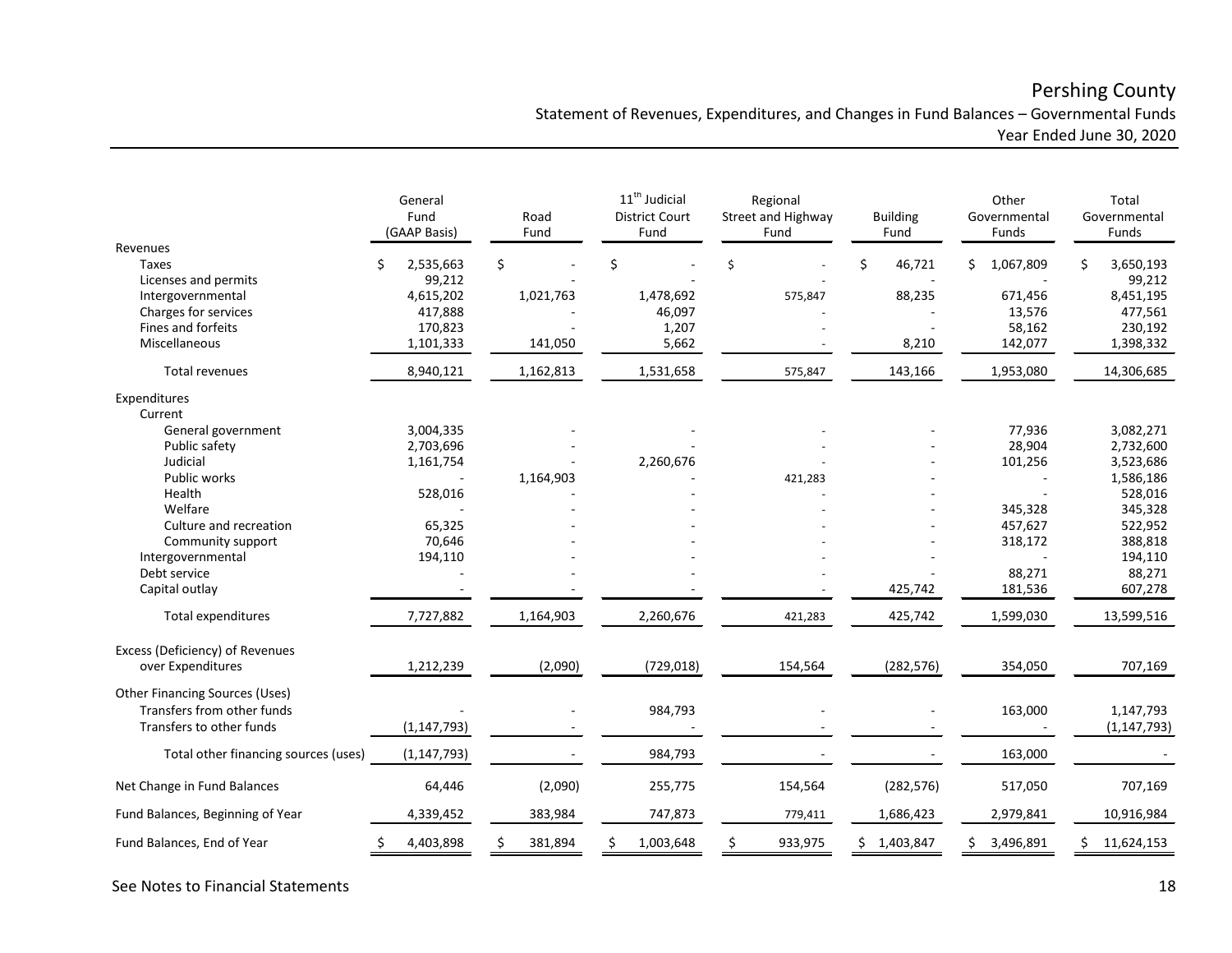| <b>Pershing County</b>                                                                    |
|-------------------------------------------------------------------------------------------|
| Reconciliation of the Statement of Revenues, Expenditures and Changes in Fund Balances of |
| Governmental Funds to the Statement of Activities                                         |
| Year Ended June 30, 2020                                                                  |

| Amounts reported for governmental activities in the statement of activities are different because:                                                                                                                                                                                                                                                                                                                                                                                          |                     |
|---------------------------------------------------------------------------------------------------------------------------------------------------------------------------------------------------------------------------------------------------------------------------------------------------------------------------------------------------------------------------------------------------------------------------------------------------------------------------------------------|---------------------|
| Net change in fund balances - total governmental funds                                                                                                                                                                                                                                                                                                                                                                                                                                      | \$<br>707,169       |
| Governmental funds report capital outlays as expenditures. However, in the<br>statement of activities the cost of those assets is allocated over their estimated<br>useful lives and reported as depreciation expense.                                                                                                                                                                                                                                                                      |                     |
| Capital outlay<br>494,635<br>(942, 234)<br>Depreciation                                                                                                                                                                                                                                                                                                                                                                                                                                     | (447, 599)          |
| The net effect of various miscellaneous transactions involving capital assets<br>(sales, trade-ins, and donations) is to increase net position.                                                                                                                                                                                                                                                                                                                                             |                     |
| (Loss) on disposition of capital assets<br>Donation of capital assets received                                                                                                                                                                                                                                                                                                                                                                                                              | (7, 526)<br>723,421 |
| The issuance of long-term debt provides current financial resources to Governmental<br>Funds, while the repayment of the principal of long-term debt consumes the current<br>financial resources of Governmental Funds. Neither transaction, however, has any<br>effect on net position. Also, Governmental Funds report the effect of premiums,<br>discounts, and similar items (if any) when debt is first issued, whereas these<br>amounts are amortized in the statement of activities: |                     |
| Principal payments on debt                                                                                                                                                                                                                                                                                                                                                                                                                                                                  | 72,115              |
| Governmental funds report County pension and OPEB contributions as expenditures.<br>However, in the statement of activities, the cost of pension and OPEB benefits<br>earned is reported as pension and OPEB expense.                                                                                                                                                                                                                                                                       |                     |
| County pension contributions<br>861,606<br>County pension expense<br>(1,384,676)                                                                                                                                                                                                                                                                                                                                                                                                            | (523,070)           |
| <b>County OPEB contributions</b><br>72,750<br>County OPEB expense (income)<br>(108, 991)                                                                                                                                                                                                                                                                                                                                                                                                    | (36, 241)           |
| Revenues in the statement of activities that do not provide current financial resources<br>to Governmental Funds are not reported as revenues in the Government Funds.                                                                                                                                                                                                                                                                                                                      |                     |
| Change in unavailable revenue                                                                                                                                                                                                                                                                                                                                                                                                                                                               | (7,627)             |
| Some expenses reported in the statement of activities do not require the use of<br>current financial resources and, therefore, are not reported as expenditures in<br>Governmental Funds.                                                                                                                                                                                                                                                                                                   |                     |
| Change in interest payable<br>1,847<br>Change in compensated absences<br>(29, 285)                                                                                                                                                                                                                                                                                                                                                                                                          | (27,438)            |
| Change in net position of governmental activities                                                                                                                                                                                                                                                                                                                                                                                                                                           | 453,204             |
|                                                                                                                                                                                                                                                                                                                                                                                                                                                                                             |                     |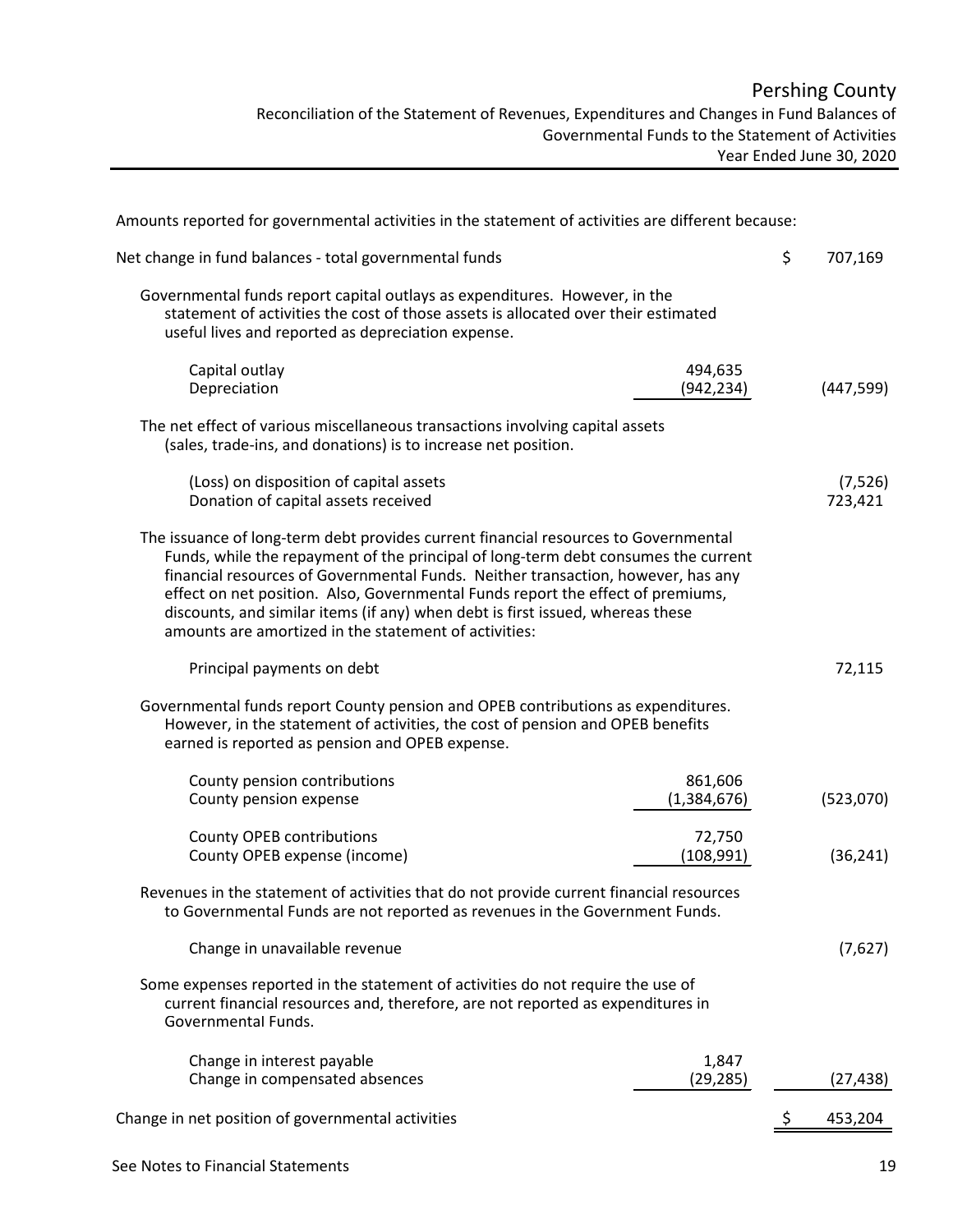# Pershing County Statement of Net Position – Proprietary Funds June 30, 2020

|                                                | <b>Business-Type Activities</b> |                         |                 |  |  |  |  |  |
|------------------------------------------------|---------------------------------|-------------------------|-----------------|--|--|--|--|--|
|                                                |                                 | <b>Enterprise Funds</b> | Total           |  |  |  |  |  |
|                                                | Landfill                        | Nonmajor<br>Enterprise  | Enterprise      |  |  |  |  |  |
|                                                | Fund                            | Funds                   | Funds           |  |  |  |  |  |
| Assets                                         |                                 |                         |                 |  |  |  |  |  |
| <b>Current assets</b>                          |                                 |                         |                 |  |  |  |  |  |
| Cash on deposit and invested                   | \$<br>375,736                   | \$<br>771,803           | \$<br>1,147,539 |  |  |  |  |  |
| Accounts receivable, net                       | 188                             | 76,980                  | 77,168          |  |  |  |  |  |
| Assessments receivable                         | 24,482                          | 7,907                   | 32,389          |  |  |  |  |  |
| Prepaid items                                  | 755                             |                         | 755             |  |  |  |  |  |
| <b>Total current assets</b>                    | 401,161                         | 856,690                 | 1,257,851       |  |  |  |  |  |
| <b>Noncurrent Assets</b>                       |                                 |                         |                 |  |  |  |  |  |
| Restricted                                     |                                 |                         |                 |  |  |  |  |  |
| Cash on deposit and invested                   |                                 | 178,500                 | 178,500         |  |  |  |  |  |
| Capital assets not being depreciated           | 4,479                           | 9,997                   | 14,476          |  |  |  |  |  |
| Capital assets net of accumulated depreciation | 262,443                         | 652,135                 | 914,578         |  |  |  |  |  |
| <b>Total noncurrent assets</b>                 | 266,922                         | 840,632                 | 1,107,554       |  |  |  |  |  |
| <b>Total assets</b>                            | 668,083                         | 1,697,322               | 2,365,405       |  |  |  |  |  |
| <b>Deferred Outflows of Resources</b>          |                                 |                         |                 |  |  |  |  |  |
| Net pension liability-related amounts          | 55,826                          |                         | 55,826          |  |  |  |  |  |
| Liabilities                                    |                                 |                         |                 |  |  |  |  |  |
| <b>Current Liabilities</b>                     |                                 |                         |                 |  |  |  |  |  |
| Accounts payable                               | 44,218                          | 7,834                   | 52,052          |  |  |  |  |  |
| Accrued payroll and related                    | 3,642                           |                         | 3,642           |  |  |  |  |  |
| Interest payable                               | 5,856                           |                         | 5,856           |  |  |  |  |  |
| Unearned revenue                               |                                 | 2,718                   | 2,718           |  |  |  |  |  |
| Compensated absences                           | 4,553                           |                         | 4,553           |  |  |  |  |  |
| Note payable                                   | 44,312                          |                         | 44,312          |  |  |  |  |  |
| <b>Total current liabilities</b>               | 102,581                         | 10,552                  | 113,133         |  |  |  |  |  |
| <b>Noncurrent Liabilities</b>                  |                                 |                         |                 |  |  |  |  |  |
| Note payable                                   | 142,265                         |                         | 142,265         |  |  |  |  |  |
| Net pension liability                          | 226,866                         |                         | 226,866         |  |  |  |  |  |
| <b>Total noncurrent liabilities</b>            | 369,131                         |                         | 369,131         |  |  |  |  |  |
| <b>Total liabilities</b>                       | 471,712                         | 10,552                  | 482,264         |  |  |  |  |  |
| Deferred Inflows of Resources                  |                                 |                         |                 |  |  |  |  |  |
| Net pension liability-related amounts          | 25,477                          |                         | 25,477          |  |  |  |  |  |
| <b>Net Position</b>                            |                                 |                         |                 |  |  |  |  |  |
| Net investment in capital assets               | 80,345                          | 662,132                 | 742,477         |  |  |  |  |  |
| Restricted for                                 |                                 |                         |                 |  |  |  |  |  |
| Capital replacement                            |                                 | 178,500                 | 178,500         |  |  |  |  |  |
| Unrestricted                                   | 146,375                         | 846,138                 | 992,513         |  |  |  |  |  |
| Total net position                             | 226,720                         | 1,686,770<br>- Ş        | 1,913,490<br>-Ş |  |  |  |  |  |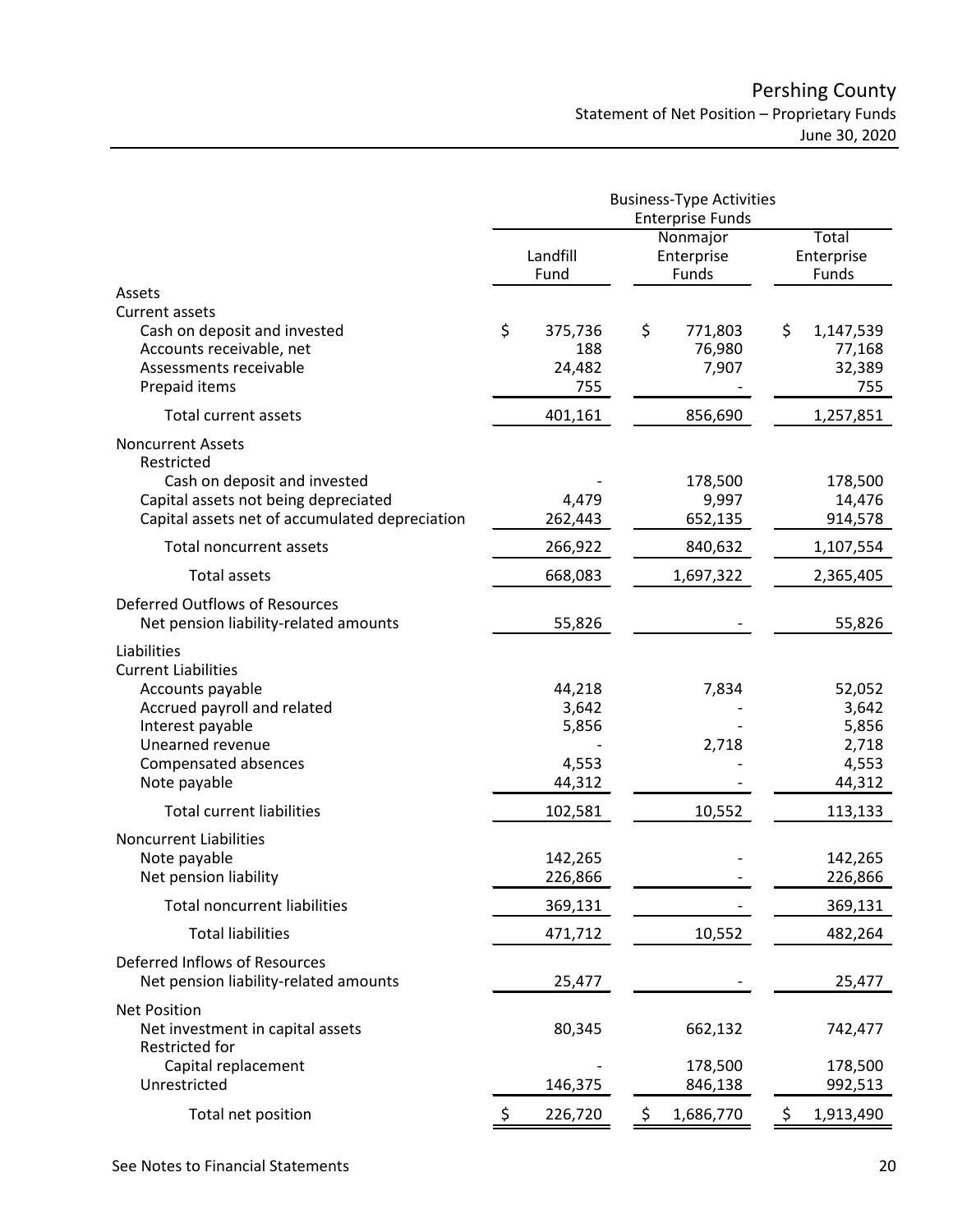|                                                                                                               | <b>Business-Type Activities</b><br><b>Enterprise Funds</b> |                                       |    |                                 |    |                                         |  |  |
|---------------------------------------------------------------------------------------------------------------|------------------------------------------------------------|---------------------------------------|----|---------------------------------|----|-----------------------------------------|--|--|
|                                                                                                               |                                                            | Landfill<br>Fund                      |    | Nonmajor<br>Enterprise<br>Funds |    | Total<br>Enterprise<br>Funds            |  |  |
| <b>Operating Revenues</b><br>Charges for services<br>Miscellaneous                                            | \$                                                         | 303,800<br>5,993                      | \$ | 138,167                         | \$ | 441,967<br>5,993                        |  |  |
| Total operating revenues                                                                                      |                                                            | 309,793                               |    | 138,167                         |    | 447,960                                 |  |  |
| <b>Operating Expenses</b><br>Salaries and wages<br>Employee benefits<br>Services and supplies<br>Depreciation |                                                            | 81,551<br>46,127<br>214,008<br>45,742 |    | 24,920<br>111,056<br>103,835    |    | 106,471<br>46,127<br>325,064<br>149,577 |  |  |
| Total operating expenses                                                                                      |                                                            | 387,428                               |    | 239,811                         |    | 627,239                                 |  |  |
| <b>Operating Loss</b>                                                                                         |                                                            | (77, 635)                             |    | (101, 644)                      |    | (179, 279)                              |  |  |
| Nonoperating Revenue (Expense)<br>Service availability charges<br>Interest expense                            |                                                            | (6, 416)                              |    | 32,611                          |    | 32,611<br>(6, 416)                      |  |  |
| Total nonoperating revenue (expense)                                                                          |                                                            | (6, 416)                              |    | 32,611                          |    | 26,195                                  |  |  |
| Change in Net Position                                                                                        |                                                            | (84,051)                              |    | (69, 033)                       |    | (153,084)                               |  |  |
| Net Position, Beginning of Year                                                                               |                                                            | 310,771                               |    | 1,755,803                       |    | 2,066,574                               |  |  |
| Net Position, End of Year                                                                                     |                                                            | 226,720                               |    | 1,686,770                       |    | 1,913,490                               |  |  |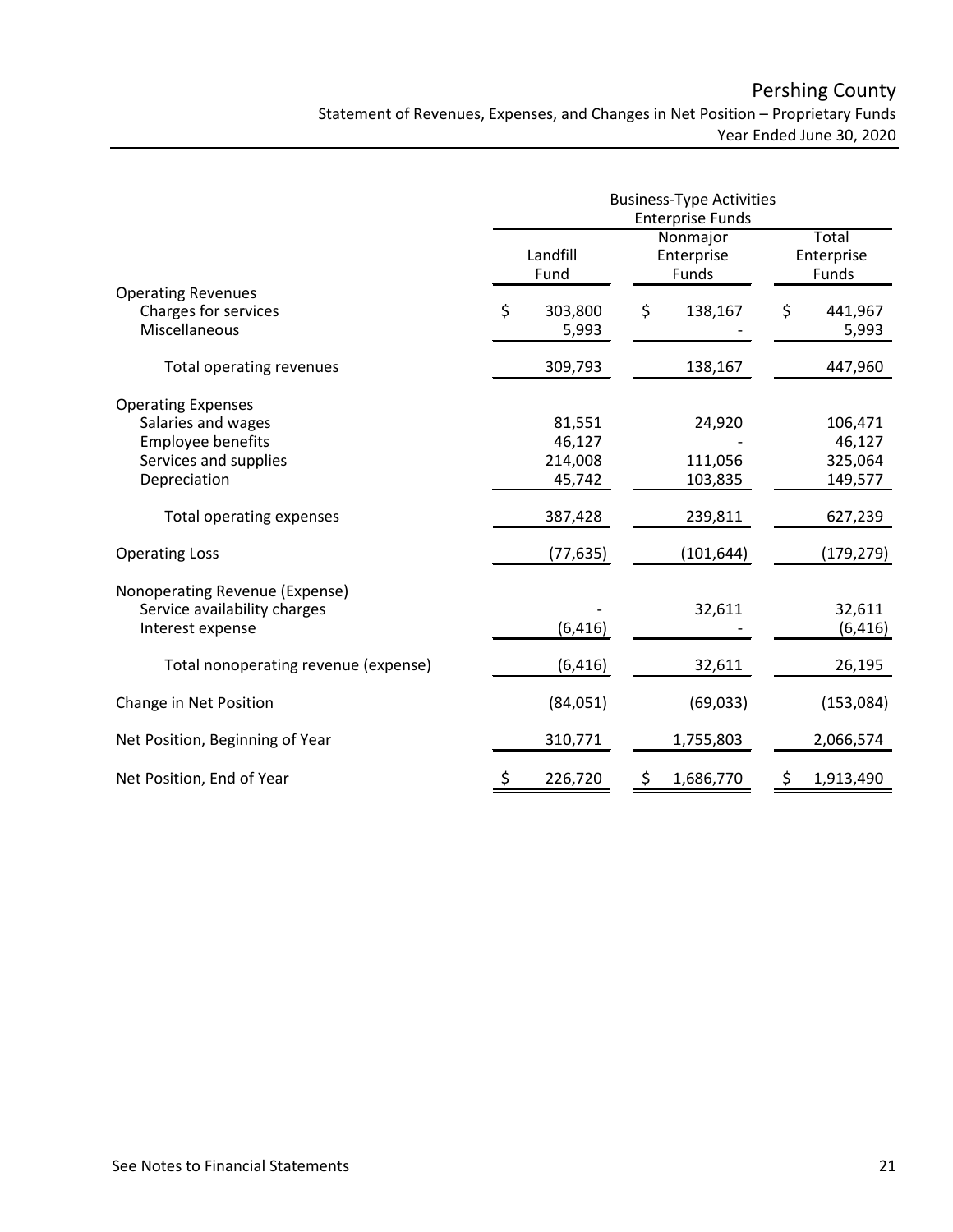# Pershing County Statement of Cash Flows – Proprietary Funds Year Ended June 30, 2020

|                                                  | <b>Business-Type Activities</b> |              |     |                         |     |              |  |  |
|--------------------------------------------------|---------------------------------|--------------|-----|-------------------------|-----|--------------|--|--|
|                                                  |                                 |              |     | <b>Enterprise Funds</b> |     |              |  |  |
|                                                  |                                 |              |     | Nonmajor                |     | Total        |  |  |
|                                                  |                                 | Landfill     |     | Enterprise              |     | Enterprise   |  |  |
|                                                  |                                 | Fund         |     | Funds                   |     | Funds        |  |  |
| <b>Operating Activities</b>                      |                                 |              |     |                         |     |              |  |  |
| Cash received from users                         | \$                              | 314,907      | \$  | 142,901                 | \$  | 457,808      |  |  |
| Cash received from interfund services provided   |                                 |              |     | 660                     |     | 660          |  |  |
| Payments for employees' salaries and benefits    |                                 | (119, 211)   |     | (24, 920)               |     | (144, 131)   |  |  |
| Payments for internal services used              |                                 | (28, 877)    |     | (10, 374)               |     | (39, 251)    |  |  |
| Payments for services and supplies               |                                 | (154,765)    |     | (101, 940)              |     | (256,705)    |  |  |
| Net Cash from Operating Activities               |                                 | 12,054       |     | 6,327                   |     | 18,381       |  |  |
| <b>Noncapital Financing Activities</b>           |                                 |              |     |                         |     |              |  |  |
| Operating grant received, unearned               |                                 |              |     | 2,718                   |     | 2,718        |  |  |
|                                                  |                                 |              |     |                         |     |              |  |  |
| Capital and Related Financing Activities         |                                 |              |     |                         |     |              |  |  |
| Payments received for service availability       |                                 |              |     | 33,137                  |     | 33,137       |  |  |
| Acquisition of capital assets                    |                                 |              |     | (3,629)                 |     | (3,629)      |  |  |
| Interest payments on capital lease               |                                 | (6, 594)     |     |                         |     | (6, 594)     |  |  |
| Principal payment on note payable                |                                 | (44, 118)    |     |                         |     | (44, 118)    |  |  |
| Net Cash from (used for) Capital and Related     |                                 |              |     |                         |     |              |  |  |
| <b>Financing Activities</b>                      |                                 | (50, 712)    |     | 29,508                  |     | (21, 204)    |  |  |
|                                                  |                                 |              |     |                         |     |              |  |  |
| Net Change in Cash on Deposit and Invested       |                                 | (38, 658)    |     | 38,553                  |     | (105)        |  |  |
| Cash on Deposit and Invested, Beginning of Year  |                                 | 414,394      |     | 911,750                 |     | 1,326,144    |  |  |
| Cash on Deposit and Invested, End of Year        | Ş                               | 375,736      | \$, | 950,303                 | \$. | 1,326,039    |  |  |
| Reconciliation of operating income (loss) to     |                                 |              |     |                         |     |              |  |  |
| net cash from operating activities               |                                 |              |     |                         |     |              |  |  |
| Operating income (loss)                          | \$                              | (77, 635)    | \$  | (101, 644)              | \$  | (179, 279)   |  |  |
| Adjustments to reconcile operating income (loss) |                                 |              |     |                         |     |              |  |  |
| to net cash from operating activities:           |                                 |              |     |                         |     |              |  |  |
| Depreciation                                     |                                 | 45,742       |     | 103,835                 |     | 149,577      |  |  |
| Pension contributions                            |                                 | (10, 786)    |     |                         |     | (10, 786)    |  |  |
| Pension expense                                  |                                 | 17,400       |     |                         |     | 17,400       |  |  |
| Changes in                                       |                                 |              |     |                         |     |              |  |  |
|                                                  |                                 | (188)        |     |                         |     |              |  |  |
| Accounts receivable, net                         |                                 |              |     | 5,394                   |     | 5,206        |  |  |
| Assessments receivable                           |                                 | 5,302<br>727 |     |                         |     | 5,302<br>727 |  |  |
| Prepaid items                                    |                                 |              |     |                         |     |              |  |  |
| Accounts payable                                 |                                 | 30,366       |     | (1, 258)                |     | 29,108       |  |  |
| Accrued payroll and related                      |                                 | 1,671        |     |                         |     | 1,671        |  |  |
| Compensated absences                             |                                 | (545)        |     |                         |     | (545)        |  |  |
| Net Cash from Operating Activities               | \$                              | 12,054       | \$  | 6,327                   | \$  | 18,381       |  |  |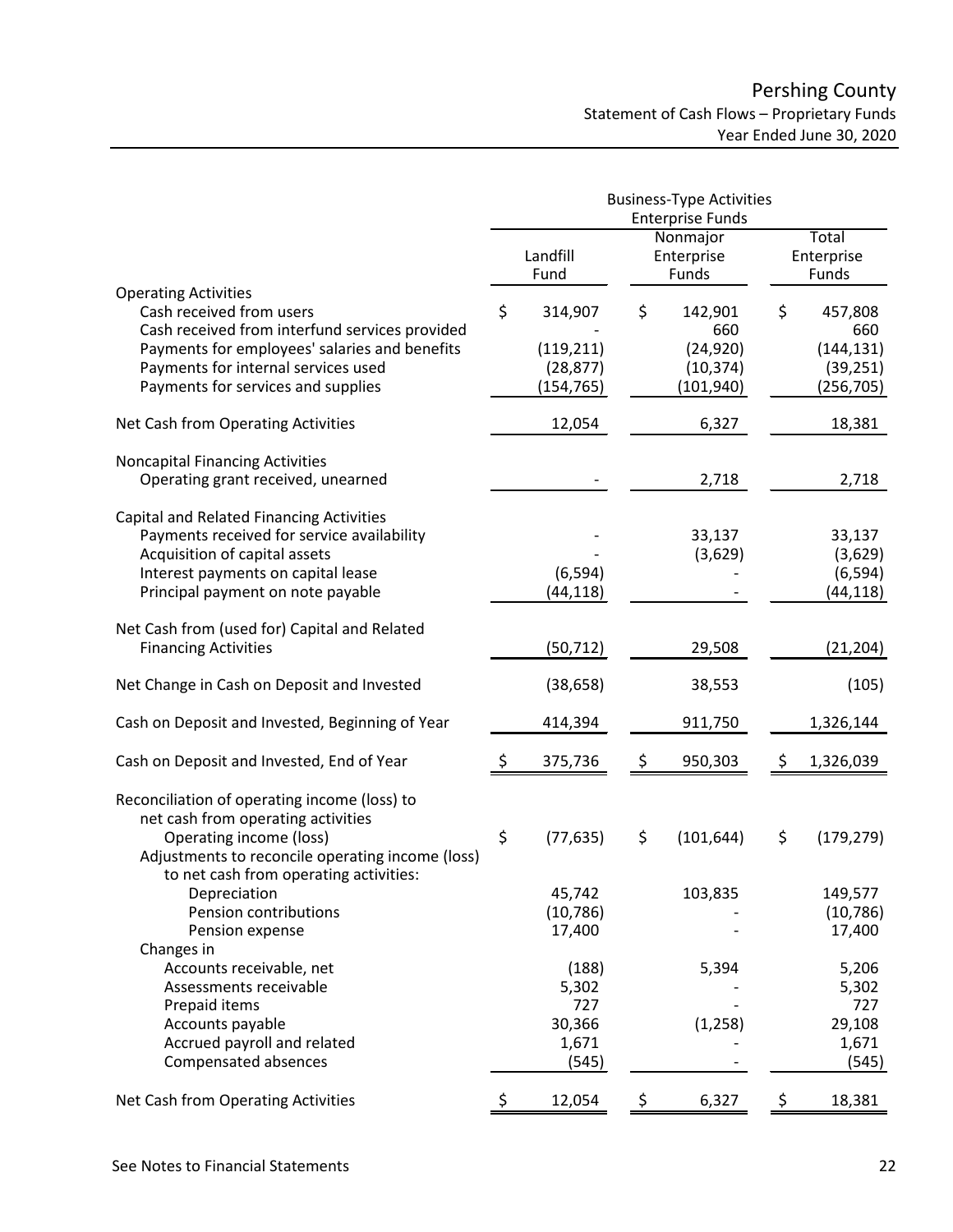# Pershing County Statement of Fiduciary Net Position – Fiduciary Funds June 30, 2020

|                                                                  | Agency<br>Funds          |
|------------------------------------------------------------------|--------------------------|
| Assets                                                           |                          |
| Cash on deposit and invested                                     | 1,176,793                |
| Liabilities<br>Due to other governments<br>Funds held for others | \$<br>247,976<br>928,817 |
| <b>Total liabilities</b>                                         | 1,176,793                |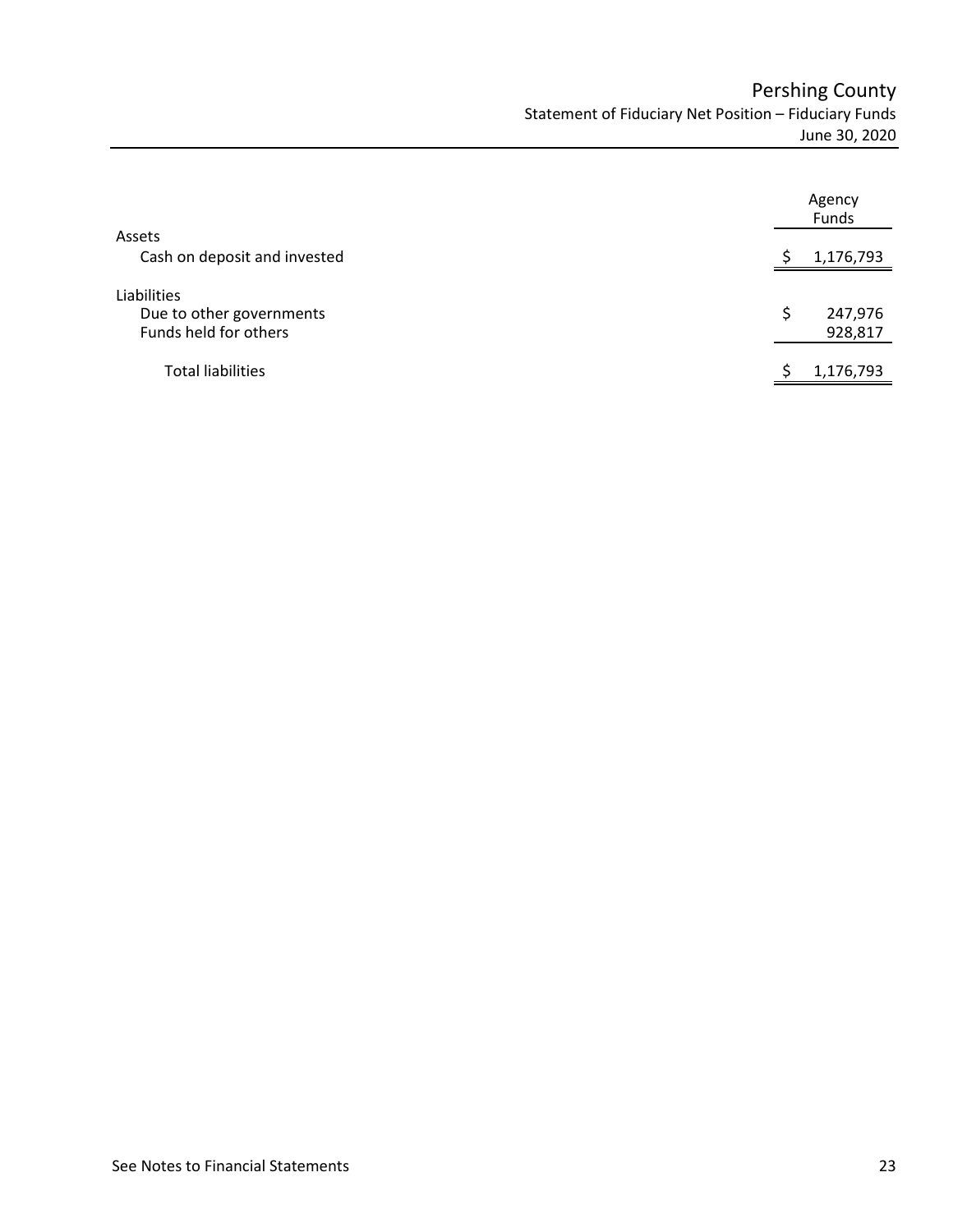# **Note 1 - Summary of Significant Accounting Policies**

# **Reporting Entity**

The financial statements present the financial position, results of operations, changes in net position and cash flows of those funds under the direct jurisdiction of the Board of County Commissioners of Pershing County, Nevada and those funds for which the Board is financially accountable.

These financial statements include the Pershing County Television District as a component unit of Pershing County, in accordance with Governmental Accounting Standards Board (GASB) Statement No. 61, *The Financial Reporting Entity*. Component units include legally separate organizations for which the County is financially accountable. In the case of the Pershing County Television District, financial accountability is determined primarily by the Board of County Commissioners' participation as the governing body of this entity. As the governing body, the Board can impose its will on significant aspects of the operations of this entity. The component unit is reported under the "blended" basis and is, therefore, included within the financial statements of Pershing County.

The Pershing County Television District provides television and radio broadcast transmission and relay facilities in Pershing County pursuant to Chapter 318 of the Nevada Revised Statutes.

The Pershing County Television District Fund is audited in conjunction with Pershing County and all required disclosures are included in these financial statements.

The County Commission is also responsible for appointing the members of the Boards of other organizations, but the County's accountability for these organizations does not extend beyond making the appointments.

In addition, the County also receives and disburses money through agency accounts for other entities.

# **Government-wide and Fund Financial Statements**

The government-wide financial statements report information on all of the nonfiduciary activities of the primary government. Eliminations have been made to minimize the effect of interfund activity. Governmental activities, which normally are supported by taxes and intergovernmental revenue, are reported separately from businesstype activities, which rely to a significant extent on fees and charges for support.

The Statement of Activities demonstrates the degree to which the direct expenses of a given function or business-type activity is offset by program revenues. Direct expenses are those that are associated with a specific function or business-type activity. Program revenues include 1) charges to customers or applicants who purchase, use, or directly benefit from goods, services, or privileges provided by a given function or businesstype activity and 2) grants, contributions and interest income that are restricted to meeting the operational or capital requirements of a particular function or business-type activity. Taxes and other items not properly included among program revenues are reported instead as general revenues.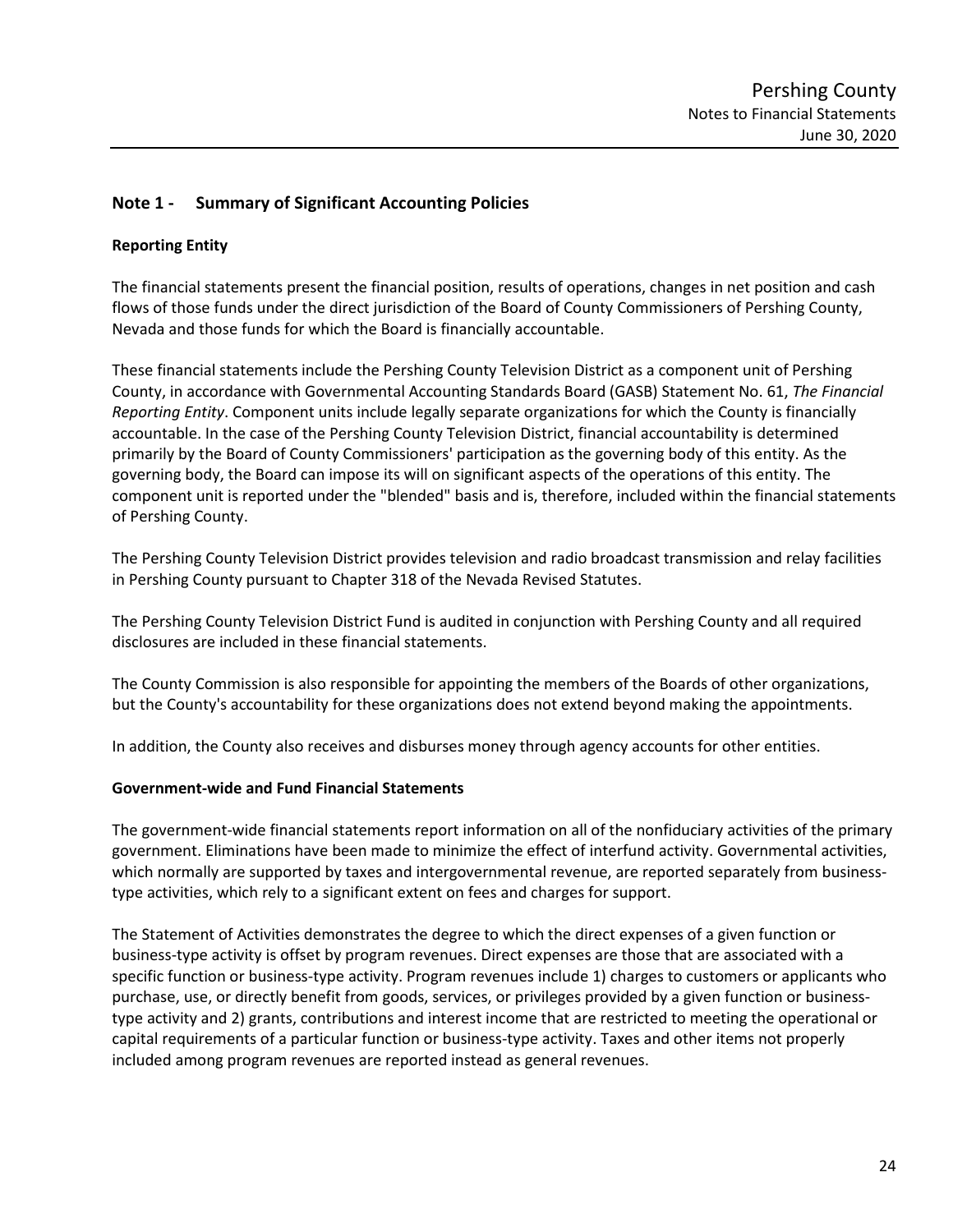Proprietary fund operating revenues, such as charges for services, result from exchange transactions associated with the principal activity of the fund. Exchange transactions are those in which each party receives and gives up essentially equal values. Nonoperating revenues, if any, result from nonexchange transactions or ancillary activities.

The fund financial statements provide information about Pershing County's funds, including its fiduciary funds.

Separate statements for each fund category–governmental, proprietary and fiduciary–are presented even though the latter are excluded from the government-wide financial statements. The emphasis of fund financial statements is on major governmental and enterprise funds, each displayed in a separate column.

# **Measurement Focus, Basis of Accounting and Financial Statement Presentation**

The government-wide financial statements are reported using the economic resources measurement focus and the accrual basis of accounting, as are the proprietary fund financial statements. The fiduciary funds (agency funds) are reported using the accrual basis of accounting. Revenues are recorded when earned and expenses are recorded when liabilities are incurred, regardless of the timing of related cash flows.

All governmental fund financial statements are reported using the current financial resources measurement focus and the modified accrual basis of accounting. Revenues are recognized as soon as they are both measurable and available. Revenues are considered to be available when they are collectible within the current period or soon enough thereafter to pay liabilities of the current period. For this purpose, Pershing County considers revenues to be available if they are collected within 60 days of the end of the current fiscal period. Expenditures are recorded when the liability is incurred, except for principal and interest on general long-term debt, compensated absences, the total OPEB liability, and the net pension liability which are recorded as liabilities when due. The County first utilizes restricted resources to finance qualifying activities, then unrestricted resources as they are needed.

Property taxes, intergovernmental revenues, grant revenues and interest on investments associated with the fiscal period are all considered to be susceptible to accrual and so have been recognized as revenues of the current fiscal period. Other revenues are normally not susceptible to accrual because they are generally not measurable until received in cash.

Pershing County reports the following major governmental funds:

- The General Fund is the primary operating fund of Pershing County. It accounts for all financial resources not accounted for in another fund.
- The Road Fund is used to account for revenue resources restricted for expenditure on roads.
- The 11th Judicial District Court Fund is used to account for revenue sources restricted for expenditures for the operation of the 11th Judicial District Court.
- The Regional Street and Highway Fund is used to account for revenue sources restricted for expenditures on regional roads.
- The Building Fund is used to account for the revenues received from net proceeds of mines and the related expenditure of such sources for capital projects.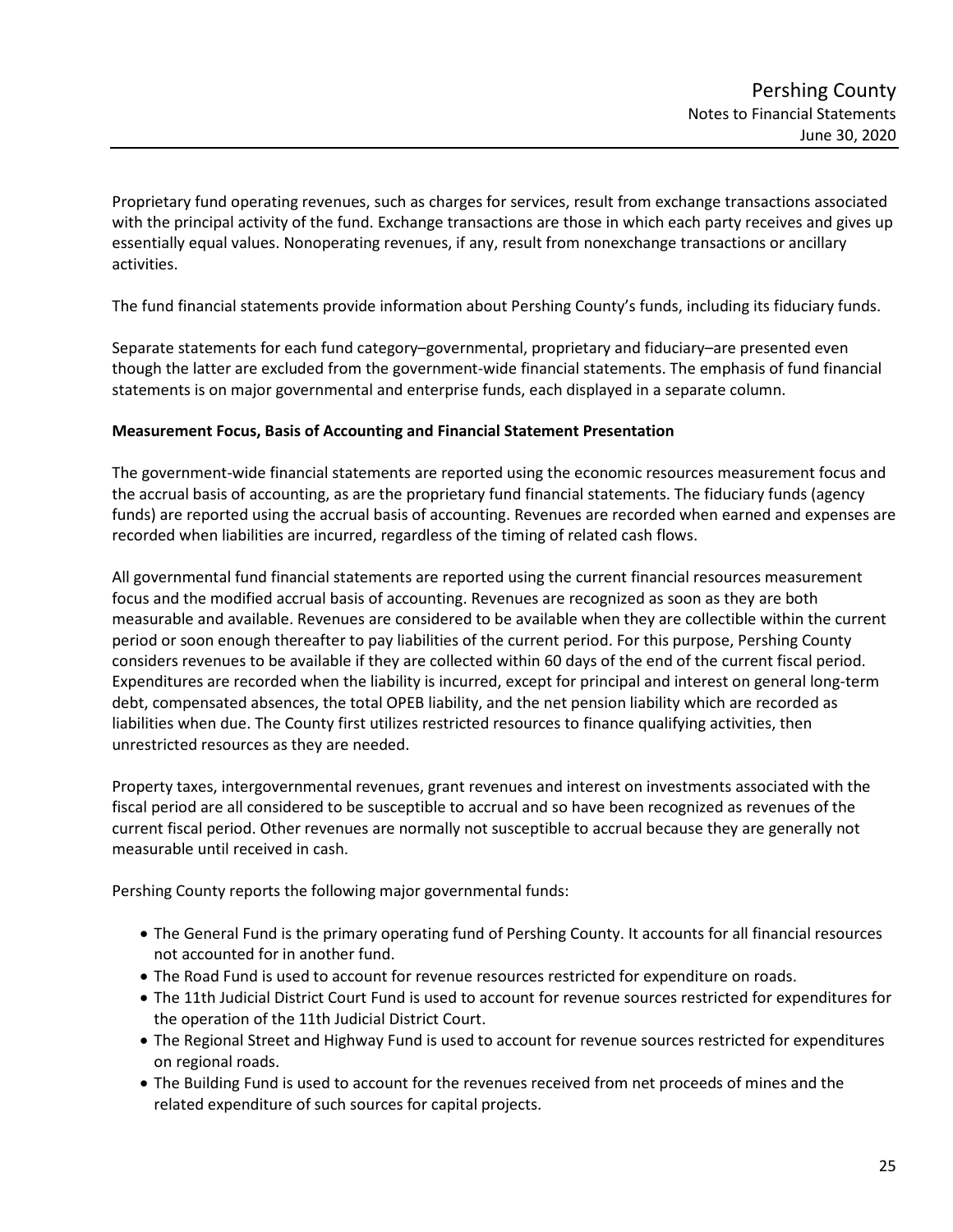Pershing County reports the following major enterprise fund:

• The Landfill Fund is used to account for the operations of the County owned landfill.

Additionally, Pershing County reports the following fund type:

• The fiduciary funds are custodial in nature. The Agency Funds account for assets held by the County in a trustee capacity or as an agent for other entities.

#### **Deferred Outflows/Inflows of Resources**

In addition to assets, the Statement of Net Position/Governmental Funds Balance Sheet may report a separate section for deferred outflows of resources. The separate financial statement element, deferred outflows of resources, represents a consumption of net position that applies to a future period(s) and so will not be recognized as an outflow of resources (expense/expenditure) until then.

- The County has items, which arises under accounting for other postemployment benefits that qualifies for reporting in this category. The items, total OPEB liability-related amounts, is reported in the Statement of Net Position. The Statement of Net Position reports changes in assumptions and other inputs and the County contributions subsequent to the measurement date of the total OPEB liability. This item is deferred and recognized as a reduction of the total OPEB liability in the subsequent year.
- The County has items, which arise under accounting for pensions that qualifies for reporting in this category. The items, net pension liability-related amounts, is reported in the Statement of Net Position. The Statement of Net Position reports differences between expected and actual experience, changes in the County's proportionate share, changes of assumptions or other inputs, and County contributions subsequent to the measurement date of the net pension liability. These items are deferred and recognized as a reduction of the net pension liability in the subsequent year.

In addition to liabilities, the Statement of Net Position/Balance Sheet may report a separate section for deferred inflows of resources. This separate financial statement element, deferred inflows of resources, represents an acquisition of net position that applies to a future period (s) and so will not be recognized as an inflow of resources (revenue) until that time.

• The County has items, which arises under accounting for other postemployment benefits that qualifies for reporting in this category. The items, total OPEB liability-related amounts, are reported in the Statement of Net Position. The Statement of Net Position reports differences between expected and actual experience and changes of assumptions and other inputs. These items are deferred and recognized as an increase of the total OPEB liability in subsequent periods.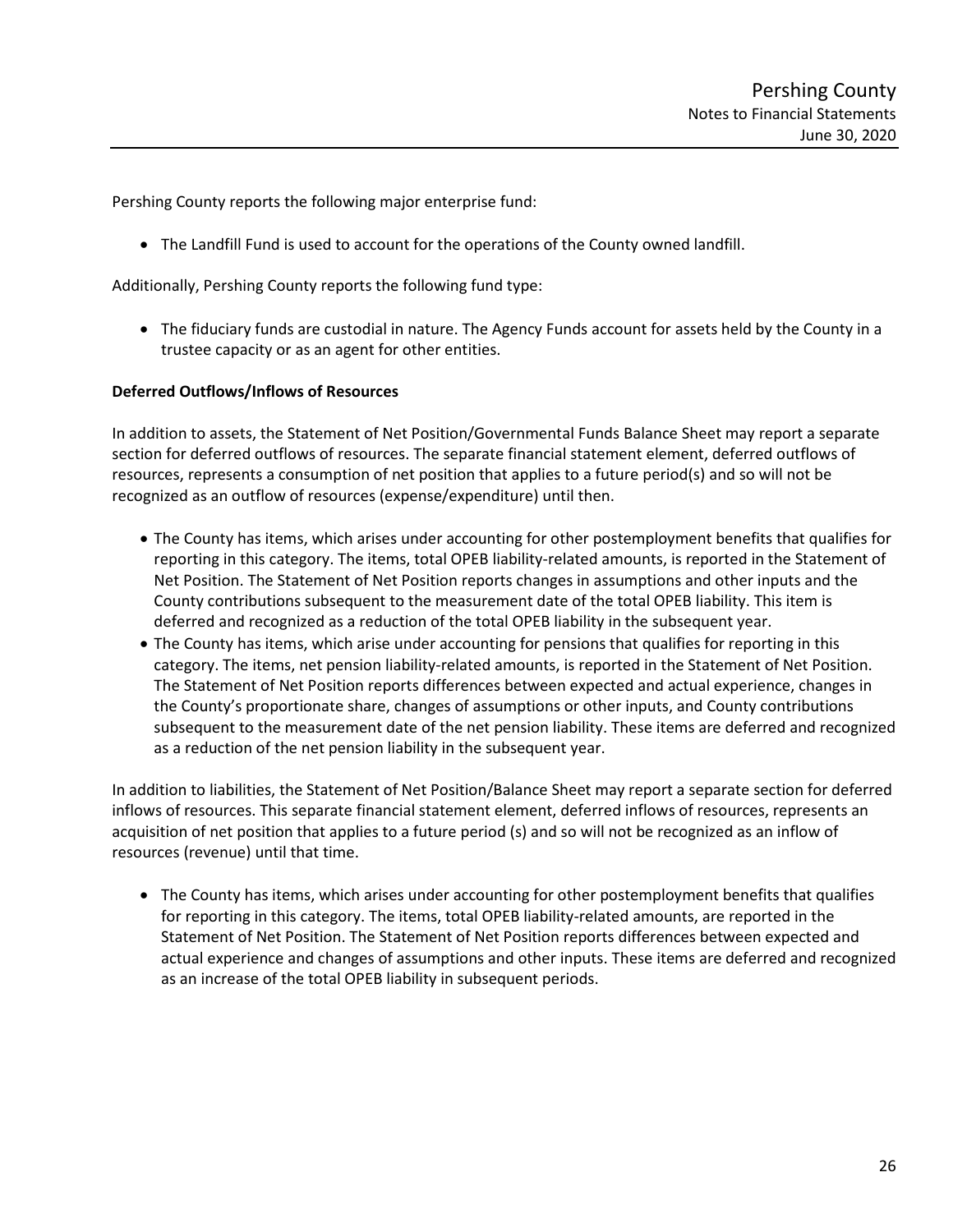- The County has items which arise under accounting for pensions that qualify for reporting in this category. The items, net pension liability-related amounts, are reported in the Statement of Net Position. The Statement of Net Position reports differences between expected and actual experience, net difference between projected and actual earnings on pension plan investments, and changes in the County's proportionate share. These items are deferred and recognized as an increase of the net pension liability in subsequent periods.
- The County has one type of item, which arises under the modified accrual basis of accounting, that qualifies for reporting in this category. Accordingly, the item, unavailable revenue, is reported in the Governmental Funds Balance Sheet. The governmental funds report unavailable revenues from property taxes and other revenue items (assessments). These items are deferred and recognized as an inflow of resources in the period that the amounts become available.

# **Budgets and Budgetary Accounting**

# **Budget Policies**

Pershing County adheres to the Local Government Budget and Finance Act incorporated within state statutes, which includes the following major procedures to establish the budgetary data which is reflected in these financial statements.

- 1. On or before April 15, the Pershing County Board of Commissioners files a tentative budget with the Nevada Department of Taxation for all funds other than the Agency Funds, which are not required to be budgeted.
- 2. Public hearings on the tentative budget are held prior to the adoption of the budget to obtain taxpayer comments.
- 3. Prior to June 1, at a public hearing, the Board indicates changes, if any, to be made to the tentative budget and adopts a final budget by the favorable vote of a majority of the members of the Board. The final budget must then be forwarded to the Nevada Tax Commission for final hearings and approval.
- 4. Formal budgetary integration in the financial records of the funds is employed to enhance management control during the year.
- 5. Budgets for the funds are adopted on a basis consistent with accounting principles generally accepted in the United States of America (GAAP), except for the funds which are combined for external reporting (the General Fund, the In Lieu of Taxes Fund, the Law Enforcement Fund, the Cemetery Fund, and the Law Library Fund). Appropriations lapse at year-end.
- 6. Budget amounts within funds, and between funds, may be transferred if amounts do not exceed the original budget. Such transfers are to be approved by the Board of County Commissioners. Budget augmentations in excess of original budgetary amounts generally may not be made without prior approval of the Pershing County Board of Commissioners, following a scheduled and noticed public hearing, as necessary, and transmittal to the Department of Taxation.

The budget amounts reflected in the financial statements have been amended from the original amounts in accordance with state statute.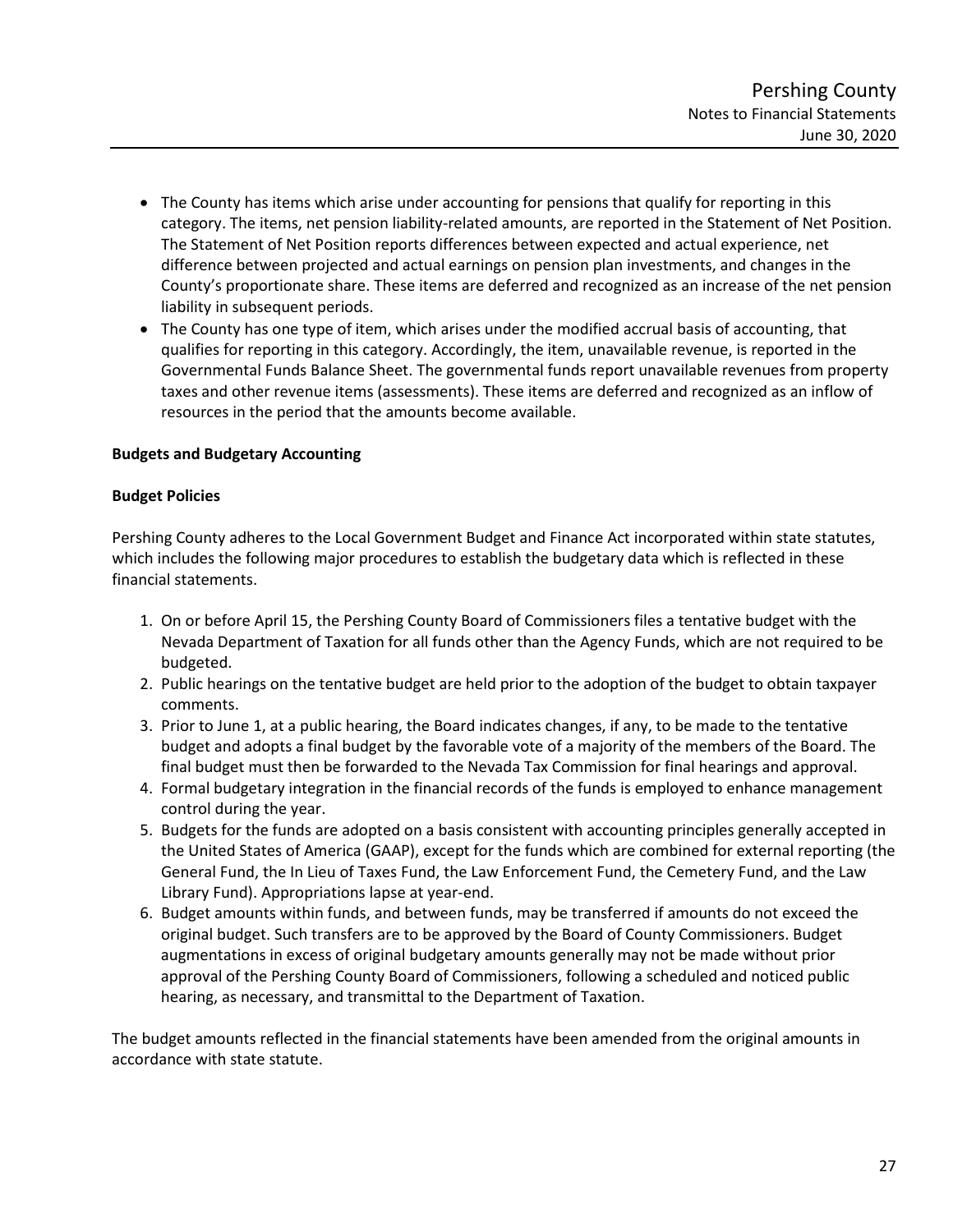By state statute, actual expenditures may not exceed budgetary appropriations of the various governmental functions (excluding the Debt Service function) of the General, Special Revenue and Capital Projects Funds. Actual expenses generally may not exceed the sum of budgeted operating and non-operating expenses in the Enterprise Funds.

# **Cash and Investments**

Cash balances from all funds are combined and, to the extent practicable, invested as permitted by law. Investments are recorded at fair value, as necessary.

All interest earned on cash deposits is recognized in the General Fund in accordance with NRS 355.170, except for amounts credited to various other funds in accordance with law, contract, or as the result of conditions related to grant awards.

Pursuant to NRS 355.170 and NRS 355.171, Pershing County may invest in the following types of securities:

- United States bonds and debentures maturing within ten (10) years from the date of purchase.
- Certain farm loan bonds.
- Securities of the United States Treasury, United States Postal Service, or the Federal National Mortgage Association maturing within ten (10) years from the date of purchase.
- Certificates of deposit from commercial banks and insured savings and loan associations.
- Certain securities issued by local governments of the State of Nevada.
- Certain obligations of state and local governments.
- Certain bankers' acceptances, commercial paper issued by a corporation organized and operating in the United States, and money market mutual funds.
- Certain notes and bonds that are issued by corporations organized and operating in the United States.
- Other securities expressly provided by other statutes, including repurchase agreements.

Pursuant to NRS 355.167, Pershing County may also invest in the Local Government Investment Pool administered by the State Treasurer with oversight by the Board of Finance of the State of Nevada. Investment in the Local Government Investment Pool is carried at net asset value, which is the same as the value of the pool shares.

Cash and cash equivalents in the Enterprise Funds include cash on deposit and invested as the balances are available on demand.

# **Accounts Receivable**

Allowance for doubtful collections has been recorded in the Ambulance Fund for \$192,295. Management does not anticipate any material collection losses in respect to the remaining accounts receivable balances.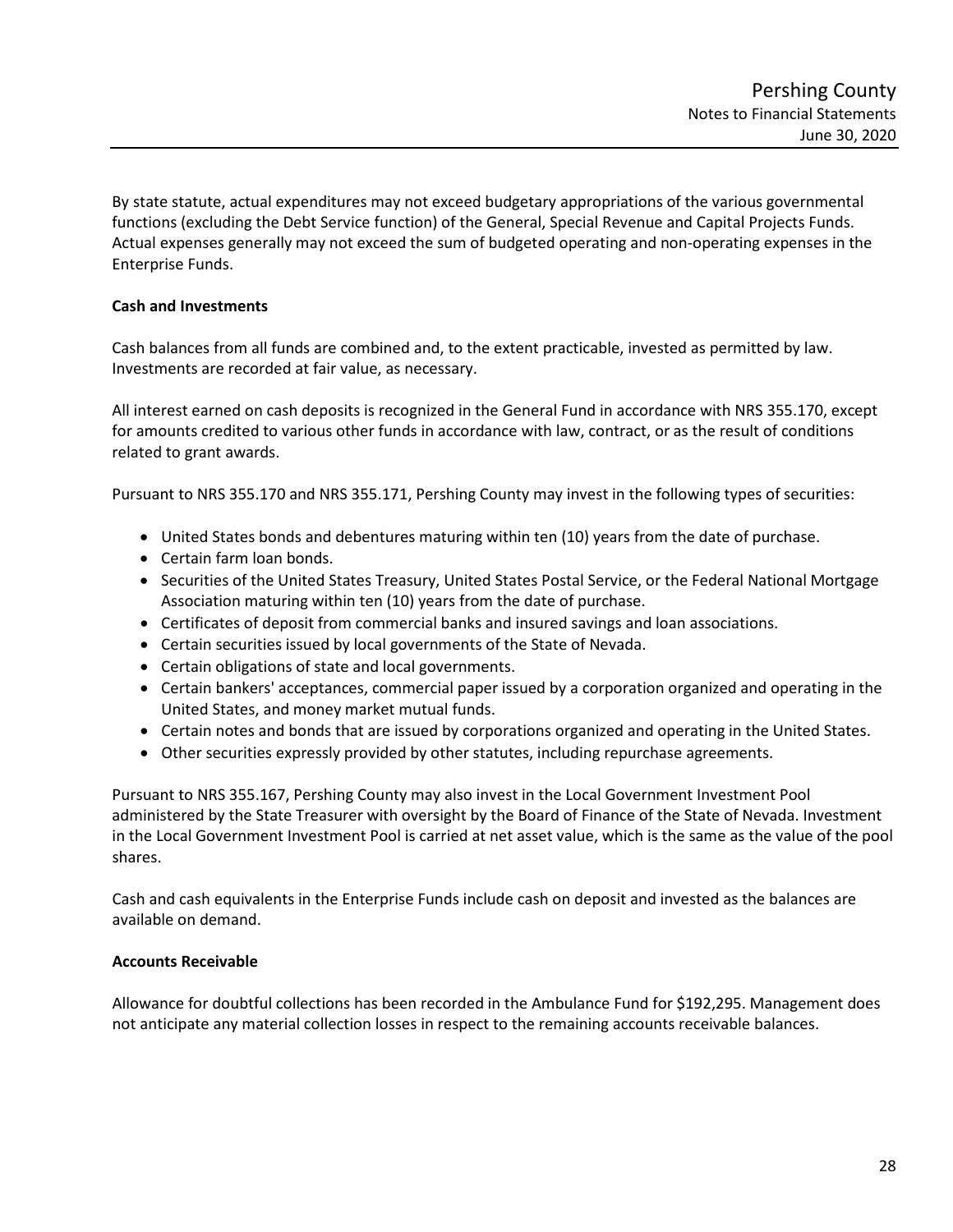#### **Taxes Receivable**

Secured roll property taxes receivable reflect only those taxes receivable from the delinquent roll years. Delinquent taxes from all roll years prior to 2018-2019 have been written off. No provision for uncollectible accounts has been established as management does not anticipate any material collection losses in respect to the remaining balances.

Taxes receivable on personal property and net proceeds of mines reflect only those taxes collected within 60 days of year-end.

#### **Restricted Assets**

Other third-party restrictions require other resources to be set aside for various purposes in the Town of Imlay Utilities Fund. These amounts are reported as restricted assets.

#### **Due To and Due From Other Funds**

Interfund receivables and payables, if any, arise from interfund transactions and are recorded by all funds affected in the period in which transactions are executed. All such balances within the governmental activities or business-type activities are eliminated in the government-wide statements. Any residual balances outstanding between the governmental activities and business-type activities are reported in the government-wide statements as internal balances, as necessary.

#### **Inventory**

The General Fund maintains an inventory of fuel. Expenditures are recorded when fuel is sold. Inventory is valued at cost, on a first-in, first-out basis, which approximates market. Inventory amounts at year end are reported as nonspendable fund balance.

# **Capital Assets**

Capital assets are reported in the applicable governmental or business-type activities columns in the government-wide financial statements. As a matter of policy, Pershing County classifies those assets with the following unit value and a useful life of more than one year as capital assets:

- Prior to July 1, 2018, a unit value of \$1,000.
- After July 1, 2018, a unit value of \$3,000.

General infrastructure assets acquired prior to July 1, 2003, are not reported in the basic financial statements.

Purchased capital assets are valued at historical cost or estimated historical cost if actual historical cost is not available. Donated capital assets are valued at their estimated acquisition value on the date donated. The costs of normal maintenance and repairs that do not add to the value of the asset or materially extend the asset's life are not capitalized.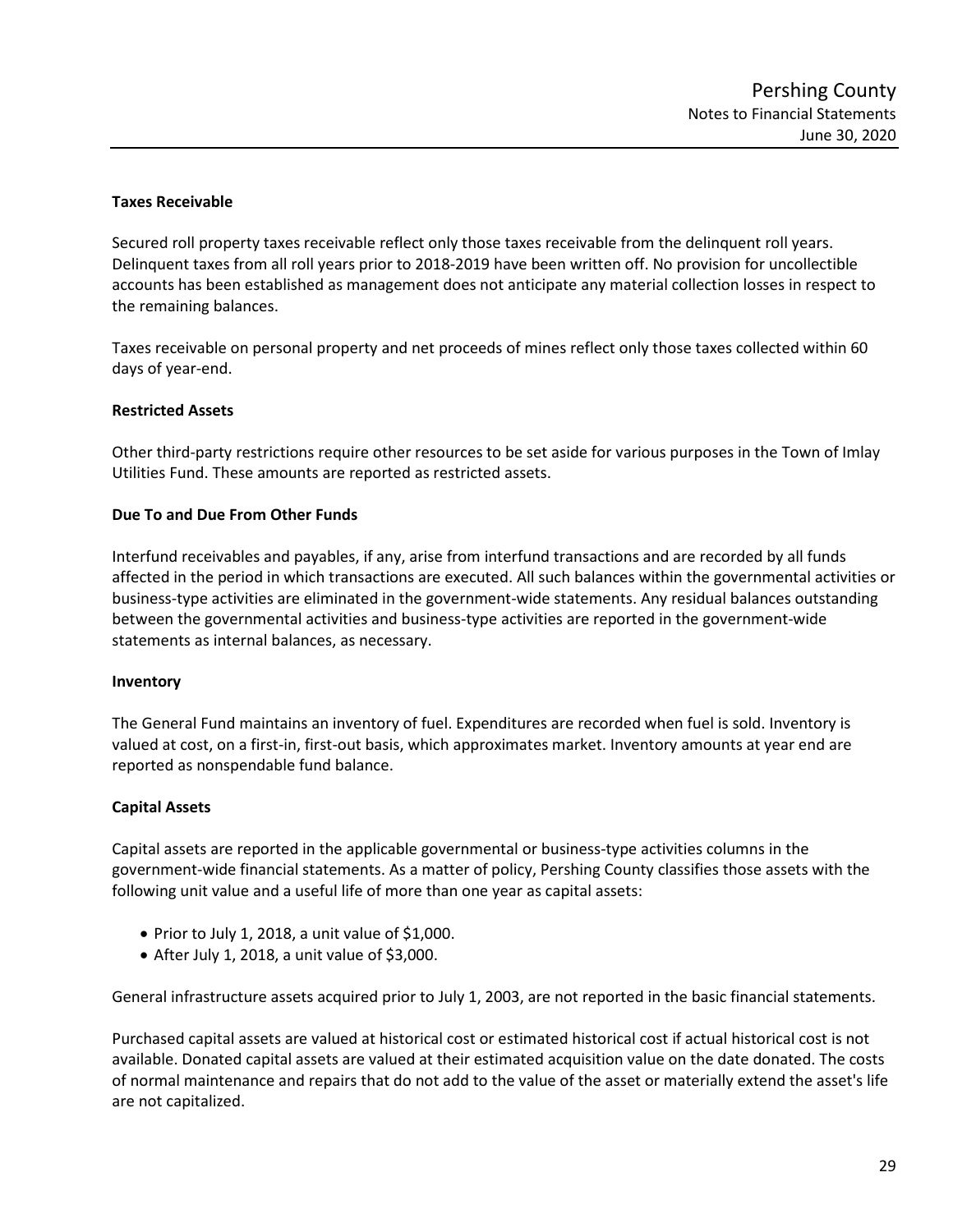Depreciation is computed over the estimated useful lives of the assets using the straight-line method. The estimated useful lives are as follows:

| Buildings and improvements | $10-50$ years |  |
|----------------------------|---------------|--|
| Improvements               | 20-25 years   |  |
| Infrastructure             | 15 vears      |  |
| Equipment and vehicles     | 5-20 years    |  |

The County has a collection of museum pieces presented for public exhibition and education that is being preserved for future generations. The proceeds from sales of any pieces of the collection, if any, are used to purchase other pieces for the collection. In addition, the County maintains library books and related materials for the operation of the County library. These collections are not capitalized or depreciated as part of capital assets.

# **Long-Term Liabilities**

In the government-wide and proprietary fund financial statements, long-term debt and other long-term obligations are reported as liabilities in the applicable governmental activities, business-type activities, or proprietary fund type Statement of Net Position. Bond premiums and discounts and prepaid bond insurance, if applicable, are amortized over the life of the bonds. Bonds payable, if any, are reported net of the applicable bond premium or discount. Bond issuance costs are expensed during the current period.

In the governmental fund financial statements, bond proceeds and premiums/discounts, if any, are recognized during the current period as another financing source or use, as applicable. Bond issuance costs are reported as expenditures in the current period.

# **Compensated Absences**

In the government-wide and proprietary fund financial statements, the costs involved in vacation and sick leave benefits are accrued when earned.

In the governmental funds, the costs involved in vacation time and sick leave benefits are not accrued as earned but are recorded as payroll costs only when the time is actually used or accumulated benefits are paid as a result of employee resignations and retirements.

# **Pensions**

For purposes of measuring the net pension liability, deferred outflows of resources and deferred inflows of resources related to pensions, pension expense, information about the fiduciary net position of the Public Employees Retirement System of the State of Nevada (PERS), and additions to/deductions from PERS's fiduciary net position have been determined on the same basis as they are reported by PERS. For this purpose, benefit payments (including refunds of employee contributions) are recognized when due and payable in accordance with the benefit terms. Investments are reported at fair value.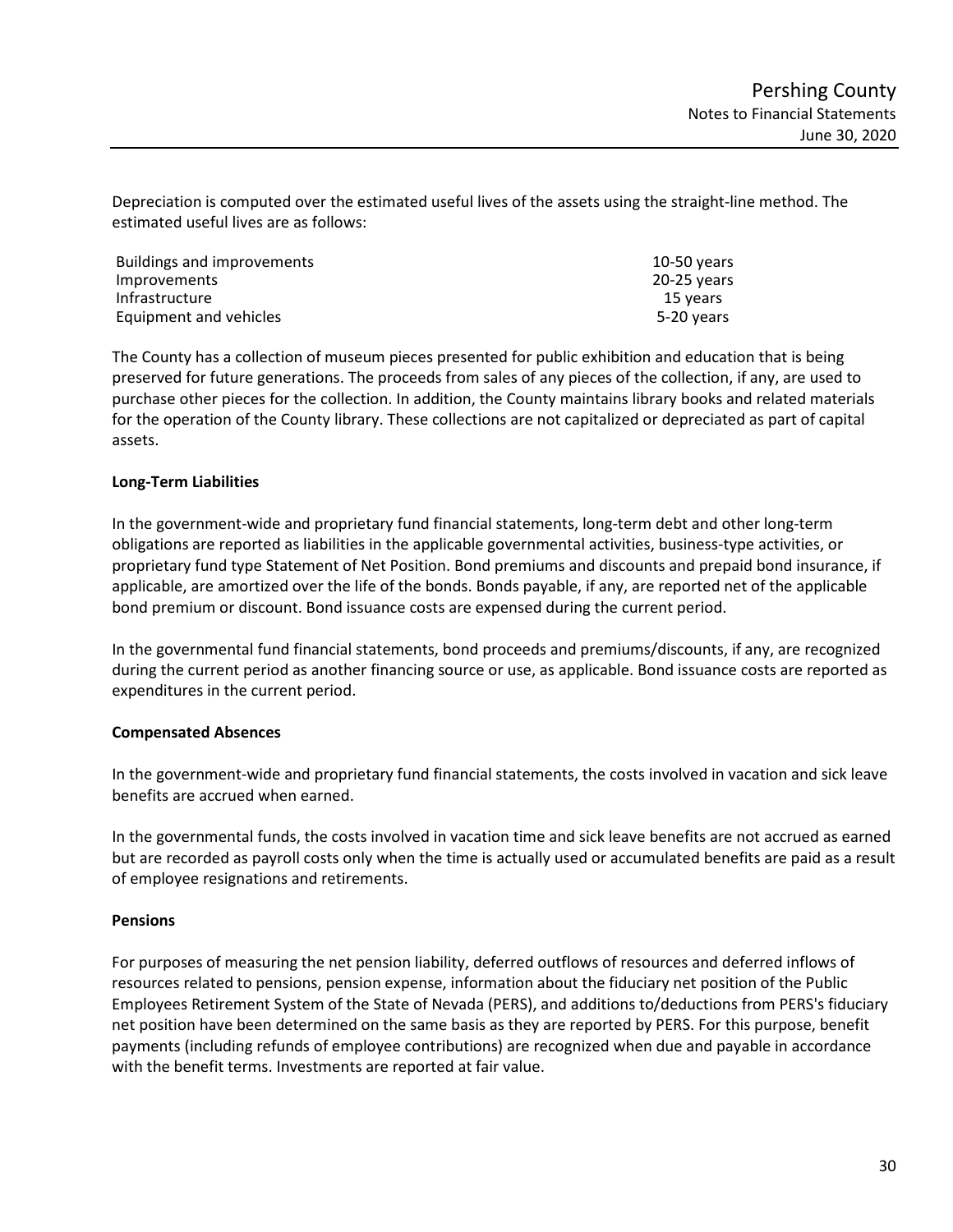# **Fund Equity**

In the government-wide financial statements, equity is classified as net position and displayed in three components:

Net Investment in Capital Assets – Consists of capital assets, net of accumulated depreciation and reduced by the outstanding balances of any bonds, notes, or other borrowings that are attributable to the acquisition, construction, or improvement of those assets.

Restricted – Consists of net position with constraints placed on their use either by (1) external groups such as creditors, contributors, or laws or regulations; (2) law through constitutional provisions or enabling legislation.

Unrestricted – All other net positions that do not meet the definition of net investment in capital assets or restricted.

In the governmental fund financial statements, fund equity is classified as fund balance. Fund balance is further classified in the following components:

Nonspendable – Amounts that cannot be spent because they are either not spendable in form or are legally or contractually required to be maintained intact.

Restricted – Amounts that can be spent only for specific purposes because of constitutional provisions, enabling legislation, or because of constraints that are externally imposed by creditors, grantors, contributors, or the law or regulations of other governments.

Committed – Amounts that can only be used for specific purposes. Committed fund balance is reported pursuant to ordinances passed by the Board of Commissioners, which is Pershing County's highest level of decision making authority. Committed fund balance may only be amended or rescinded by ordinance as passed by the Board.

Assigned – Amounts that Pershing County intends to use for a specific purpose, but do not meet the definition of restricted or committed fund balance. Under Pershing County's adopted fund balance policy, amounts may be assigned by the Recorder-Auditor under the authorization of the Board of Commissioners.

Unassigned – All other spendable amounts in the General Fund. Negative unassigned fund balances may occur in funds whose restrictions or commitments exceed available fund balance.

Proprietary fund equity is classified the same as in the government-wide statements.

When an expenditure is incurred for purposes for which both restricted and unrestricted fund balance is available, the County considers restricted funds to have been spent first. When an expenditure is incurred for which committed, assigned, or unassigned fund balances are available, the County considers amounts to have been spent first out of committed funds, then assigned funds, and finally unassigned funds, as needed, unless the Board of Commissioners have provided otherwise in its commitment or assignment actions.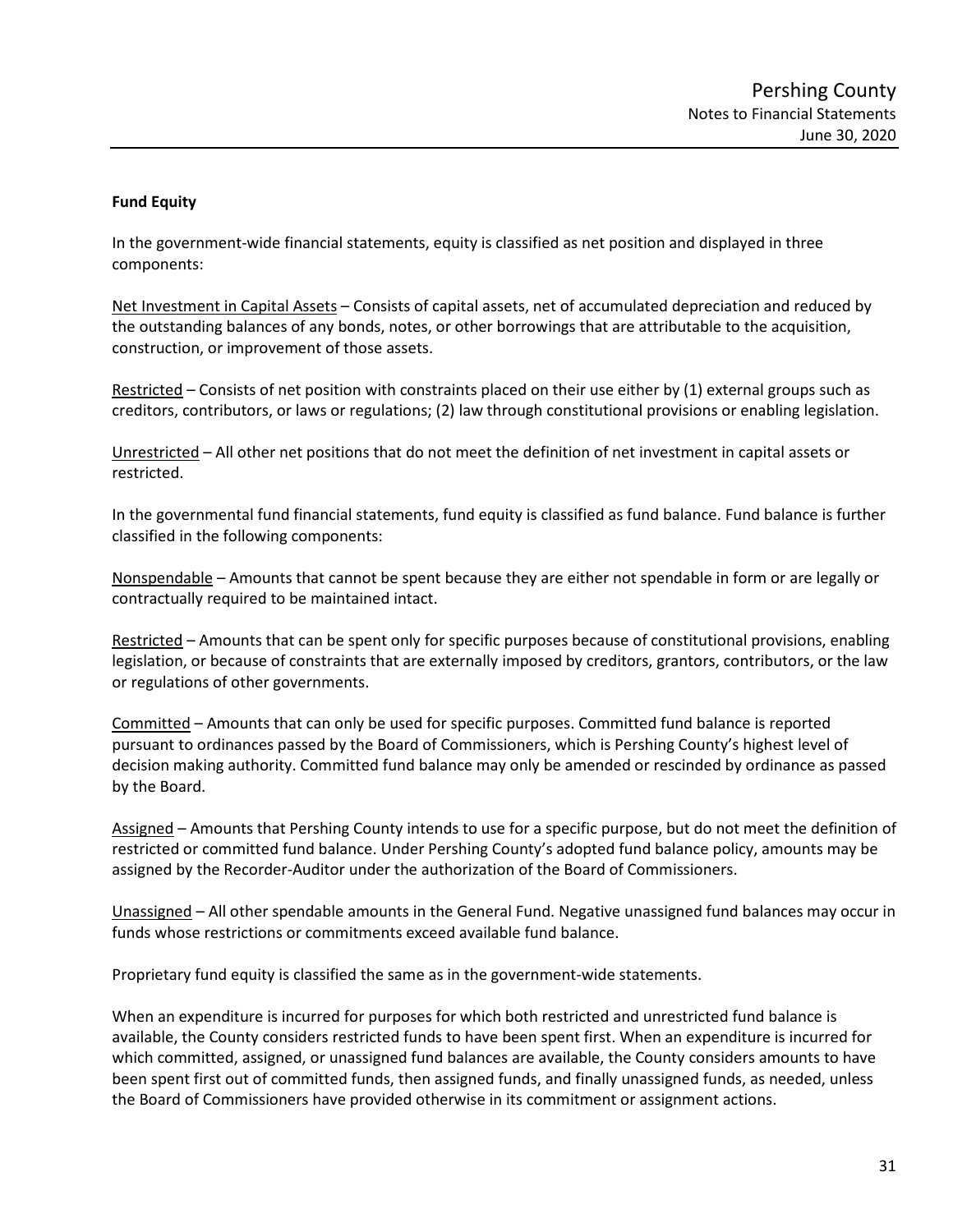# **Property Tax**

All real property in Pershing County is assigned a parcel number in accordance with state law, with each parcel being subject to physical reappraisal every 5 years. A factoring system is used to adjust the appraised value during the years between physical appraisals. The valuation of the property and its improvements is being assessed at 35 percent of "taxable value" as defined by statute. The amount of tax levied is developed by multiplying the assessed value by the tax rate applicable to the area in which the property is located. In 2005, the Nevada State Legislature passed Assembly Bill 489 which provides for a partial abatement of the property tax levied on qualified property. For qualified property, the abatement may limit the increase of property taxes based on the previous year's assessed value.

Taxes on real property are a lien on the property and attach on July 1 of the year for which the taxes are levied.

Taxes may be paid in four installments payable on the third Monday in August, and the first Monday in October, January, and March. Penalties are assessed if a taxpayer fails to pay an installment within 10 days of the installment due date. After a two-year waiting period, if the taxes remain unpaid, a tax deed is issued conveying the property to the County with a lien for back taxes and accumulated charges. Redemption may be made by the owner and such persons as described by statute by paying all back taxes and accumulated penalties, interest, and costs before sale.

Taxes on personal property are collected currently. Personal property declarations are mailed out annually and the tax is computed using percentages of taxable values established by the Department of Taxation and tax rates applicable to the area in which the property is located.

The major classifications of personal property are commercial property and mobile homes. In Pershing County, taxes on motor vehicles are collected by the County Assessor and remitted to the State. The taxes are then returned to the entities of the County on a statutory formula as a portion of Consolidated Tax Revenue.

Taxes on net proceeds of mines are determined by the Nevada Tax Commission. Billing and collection functions are performed by the State with amounts remitted to the County.

# **Net Proceeds of Mines**

Net proceeds are paid on an annual, calendar year basis. For the year ended June 30, 2020, net proceeds of mines received on actual business from January 1, 2019 through December 31, 2019 are reflected in the financial statements. Net proceeds of mines from January through June 2020 are neither measurable nor available to meet obligations existing at June 30, 2020. Overpayments must be credited toward the payment due the next calendar year, the amount of the remaining overpayment, after being credited to any other tax or fee due from the taxpayer, may be refunded. The overall financial impact to the County of future additional amounts due or future credits is not determinable at June 30, 2020 and are not reflected in these financial statements.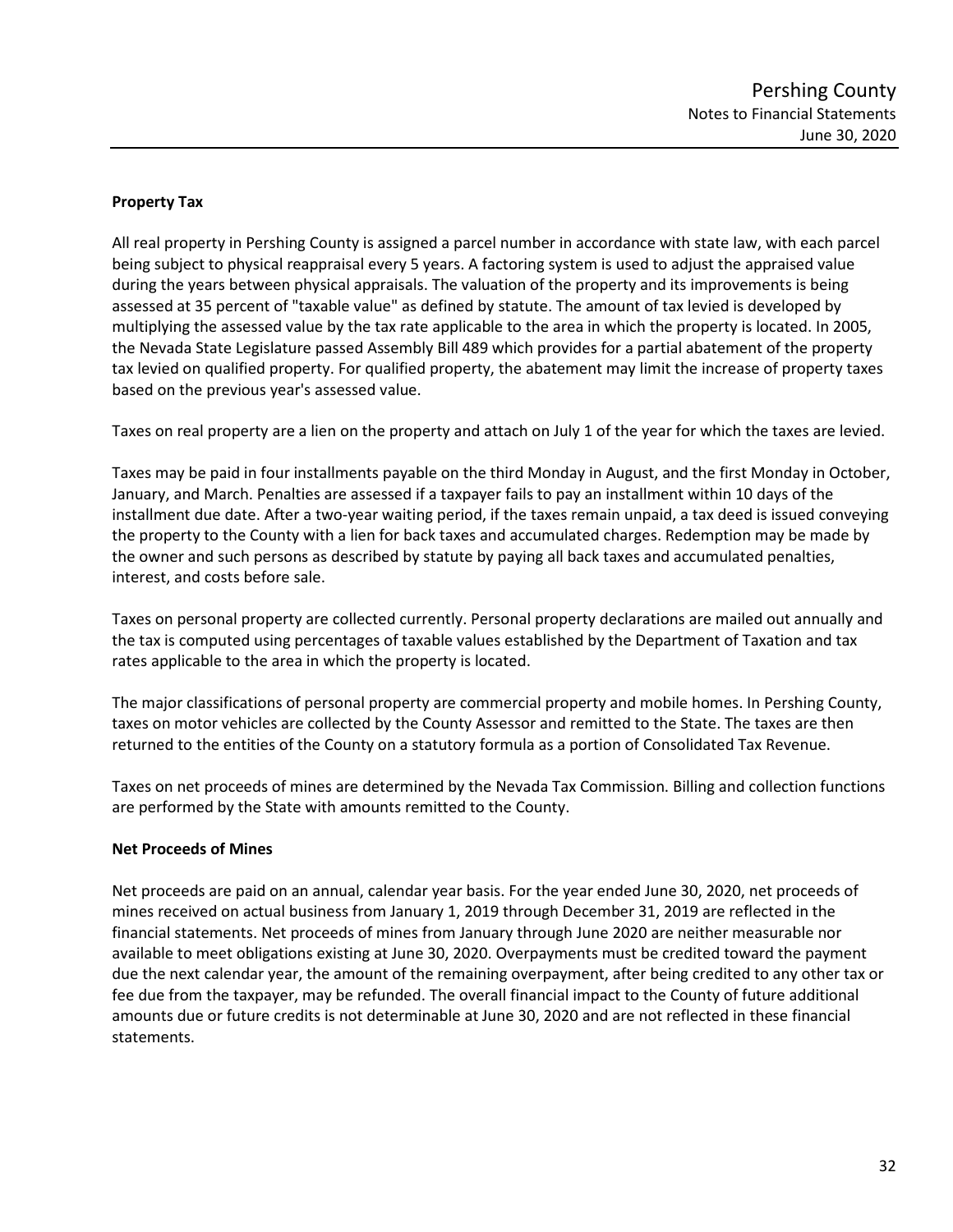#### **Estimates**

The preparation of financial statements in conformity with accounting principles generally accepted in the United States of America requires management to make estimates and assumption that affect certain reported amounts and disclosures. Accordingly, actual results could differ from these estimates.

### **Note 2 - Compliance with Nevada Revised Statutes (NRS) and the Nevada Administrative Code (NAC)**

The County conformed to all significant statutory constraints on its financial administration during the year, with the following possible exception:

• Actual expenses exceeded the sum of budgeted operating and non-operating expenses in the Landfill Fund by \$6,474, an apparent violation of NAC 354.481

#### **Note 3 - Cash on Deposit and Invested**

As of June 30, 2020, Pershing County had the following cash and investments, and related maturities:

|                                                                                                                                           |            |                                   | Investment Maturities (in Years) |                                   |    |                      |  |
|-------------------------------------------------------------------------------------------------------------------------------------------|------------|-----------------------------------|----------------------------------|-----------------------------------|----|----------------------|--|
|                                                                                                                                           | Fair Value |                                   |                                  | Less than 1                       |    | 1 to 5               |  |
| Investments<br>State of Nevada Local Government Investment<br>Pool (LGIP)*<br>Corporate Bonds and Notes<br><b>Certificates of Deposit</b> |            | 1,292,996<br>917,276<br>7,165,117 |                                  | 1,292,996<br>358,824<br>1,663,626 | \$ | 558,452<br>5,501,491 |  |
|                                                                                                                                           |            | 9,375,389                         |                                  | 3,315,446                         |    | 6,059,943            |  |
| <b>Total Cash</b>                                                                                                                         |            | 5,016,025                         |                                  |                                   |    |                      |  |
| <b>Total Cash and Investments</b>                                                                                                         |            | 14,391,414                        |                                  |                                   |    |                      |  |

\*Represents average weighted maturity of 130 days.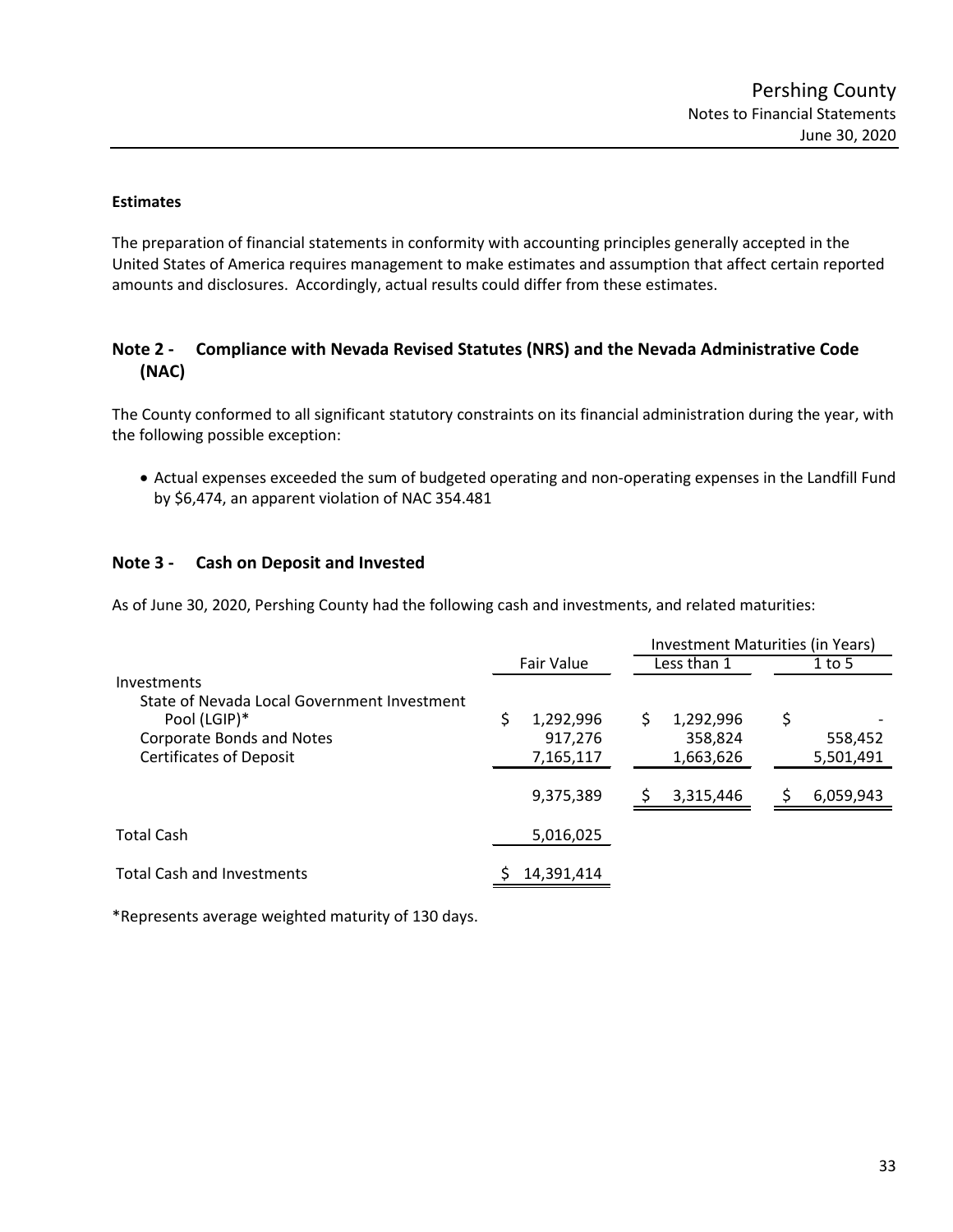Pershing County categorizes its fair value measurements within the fair value hierarchy established by generally accepted accounting principles. The fair value hierarchy, which has three levels, is based on the valuation inputs used to measure the fair value of the asset. Level 1 inputs are quoted prices in active markets for identical assets; Level 2 inputs are significant other observable inputs; Level 3 inputs are significant unobservable inputs. Pershing County does not have any investments that are measured using Level 3 inputs.

As of June 30, 2020, Pershing County's investments, including the recurring fair value measurement of investments, is as follows:

|                                                                                   |                      | <b>Fair Value Measurements Using</b> |           |  |
|-----------------------------------------------------------------------------------|----------------------|--------------------------------------|-----------|--|
|                                                                                   | Fair Value           | Level 1                              | Level 2   |  |
| Investments<br><b>Corporate Bonds and Notes</b><br><b>Certificates of Deposit</b> | 917,276<br>7,165,117 | 917,276                              | 7,165,117 |  |
|                                                                                   | 8,082,393            | 917,276                              | 7,165,117 |  |
| State of Nevada Local Government<br>Investment Pool (LGIP)                        | 1,292,996            |                                      |           |  |
| Total Investments                                                                 | 9,375,389            |                                      |           |  |

As the LGIP is an external investment pool, the investment is not valued according to the hierarchy.

As previously noted, Nevada Revised Statutes (NRS 355.170, NRS 355.171 and NRS 355.167) set forth acceptable investments for Nevada local governments. The County has adopted a formal investment policy that further limits its investment choices or further limits its exposure to certain risks as set forth below.

Interest Rate Risk – Interest rate risk is the risk of the possible reduction in the value of a security, especially a bond, resulting from a rise in interest rates. As noted above, the County has a formal investment policy that limits investment maturities as a means of managing its exposure to fair value losses arising from increasing interest rates beyond those specified in statute. In accordance with its investment policy, the maximum maturity of investments is generally five years.

Credit Risk – Credit risk is the risk that an issuer or other counterparty to an investment will not fulfill its obligation and is a function of the credit quality ratings of investments. As noted above, the County does have a formal investment policy. The policy, however, does not specify minimum acceptable credit ratings beyond those specified in statute.

State statutes authorize investments in direct obligations of, or obligations guaranteed by the United States of America. The County may also invest in corporate bonds rated "A" or its equivalent.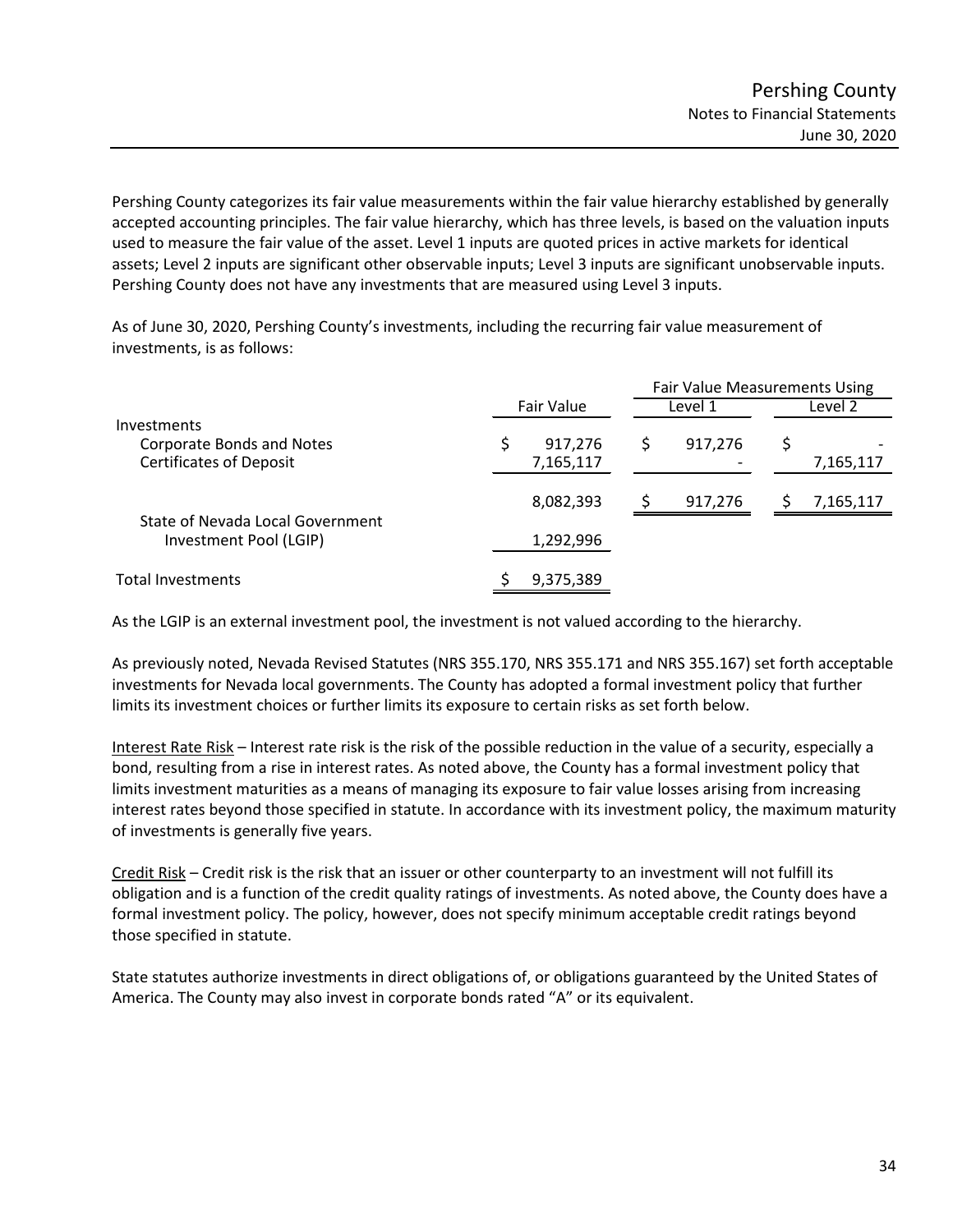As of June 30, 2020, the County's investments are rated as follows:

|                                | Quality Rating by Standard & Poors |  |           |  |                          |  |                      |  |         |  |         |  |
|--------------------------------|------------------------------------|--|-----------|--|--------------------------|--|----------------------|--|---------|--|---------|--|
|                                | <b>Fair Value</b>                  |  | Unrated   |  | AA+                      |  | AA-                  |  |         |  | А-      |  |
| Investments                    |                                    |  |           |  |                          |  |                      |  |         |  |         |  |
| State of Nevada Local          |                                    |  |           |  |                          |  |                      |  |         |  |         |  |
| Government Investment          |                                    |  |           |  |                          |  |                      |  |         |  |         |  |
| Pool (LGIP)                    | 1.292.996                          |  | 1.292.996 |  | $\overline{\phantom{a}}$ |  | $\sim 100$ m $^{-1}$ |  | ۰.      |  |         |  |
| Corporate Bonds and Notes      | 917,276                            |  | ۰         |  | 149.963                  |  | 100.065              |  | 103.071 |  | 564,177 |  |
| <b>Certificates of Deposit</b> | 7,165,117                          |  | 7,165,117 |  | -                        |  |                      |  |         |  |         |  |

Concentration of Credit Risk – Concentration of credit risk is the loss attributed to the magnitude of a government's investment in a single issuer. At June 30, 2020, the following investments exceeded 5% of the County's total investments:

- BMO Harris Bank 6.62%
- Capital One 6.86%
- Citibank 5.05%

Custodial Credit Risk on Deposits – Custodial credit risk is the risk that in the event of a bank failure, the County's deposits may not be returned. The County's bank deposits are covered by Federal Deposit Insurance Corporation (FDIC) insurance and collateralized by the Office of the State Treasurer/Nevada Collateral Pool.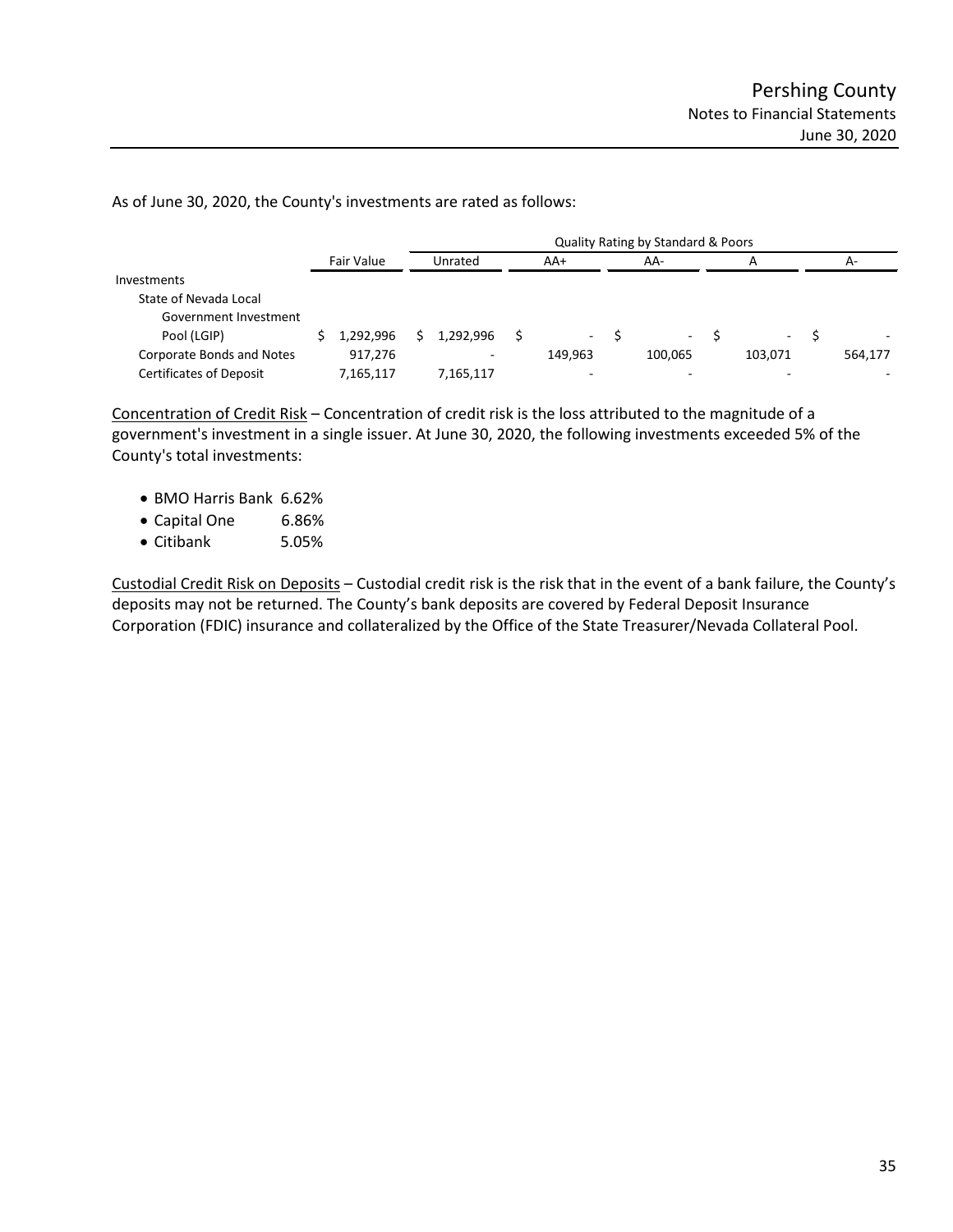### **Note 4 - Capital Assets**

Capital asset activity for the year ended June 30, 2020 was as follows:

|                                                                                 |   | <b>Balance</b><br>July 1, 2019 |    | Additions and<br>Transfers In | Deletions and<br>Transfers Out* | <b>Balance</b><br>June 30, 2020 |                |  |
|---------------------------------------------------------------------------------|---|--------------------------------|----|-------------------------------|---------------------------------|---------------------------------|----------------|--|
| <b>Governmental Activities</b><br>Capital assets, not being depreciated<br>Land | S | 781,422                        | \$ | 26,399                        | \$                              | Ŝ.                              | 807,821        |  |
| Capital assets, being depreciated                                               |   |                                |    |                               |                                 |                                 |                |  |
| <b>Buildings and improvements</b>                                               |   | 7,402,962                      |    | 51,583                        |                                 |                                 | 7,454,545      |  |
| Improvements                                                                    |   | 2,372,214                      |    | 105,982                       | (56,090)                        |                                 | 2,422,106      |  |
| Infrastructure                                                                  |   | 1,156,137                      |    |                               |                                 |                                 | 1,156,137      |  |
| Equipment and vehicles                                                          |   | 9,746,324                      |    | 1,034,092                     | (43,998)                        |                                 | 10,736,418     |  |
|                                                                                 |   |                                |    |                               |                                 |                                 |                |  |
| Total capital assets,<br>being depreciated                                      |   | 20,677,637                     |    | 1,191,657                     | (100, 088)                      |                                 | 21,769,206     |  |
| Less accumulated depreciation                                                   |   |                                |    |                               |                                 |                                 |                |  |
| <b>Buildings and improvements</b>                                               |   | (2,430,381)                    |    | (150, 287)                    |                                 |                                 | (2,580,668)    |  |
| Improvements                                                                    |   | (1,269,480)                    |    | (80, 324)                     | 56,090                          |                                 | (1, 293, 714)  |  |
| Infrastructure                                                                  |   | (533, 873)                     |    | (70, 677)                     |                                 |                                 | (604, 550)     |  |
| Equipment and vehicles                                                          |   | (7, 267, 524)                  |    | (640,946)                     | 36,472                          |                                 | (7,871,998)    |  |
| <b>Total accumulated</b>                                                        |   |                                |    |                               |                                 |                                 |                |  |
| depreciation                                                                    |   | (11,501,258)                   |    | (942, 234)                    | 92,562                          |                                 | (12, 350, 930) |  |
| Total capital assets,                                                           |   |                                |    |                               |                                 |                                 |                |  |
| being depreciated, net                                                          |   | 9,176,379                      |    | 249,423                       | (7, 526)                        |                                 | 9,418,276      |  |
| Governmental activities capital                                                 |   |                                |    |                               |                                 |                                 |                |  |
| assets, net                                                                     |   | 9,957,801                      | S  | 275,822                       | (7, 526)                        |                                 | 10,226,097     |  |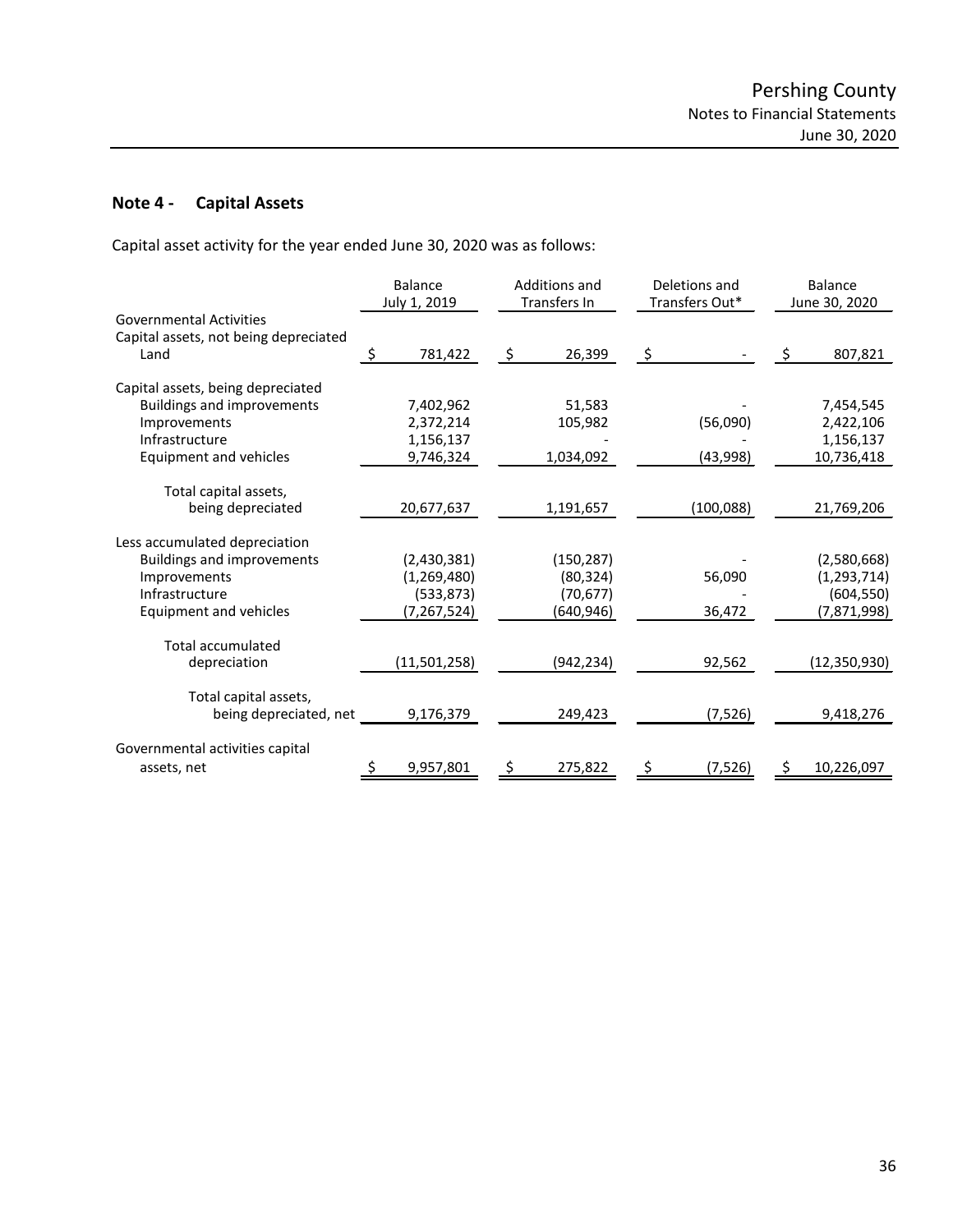|                                       | <b>Balance</b><br>July 1, 2019 |               | Additions and<br>Transfers In* |    | Deletions and<br><b>Transfers Out</b> |    | Balance<br>June 30, 2020 |  |
|---------------------------------------|--------------------------------|---------------|--------------------------------|----|---------------------------------------|----|--------------------------|--|
| <b>Business-Type Activities</b>       |                                |               |                                |    |                                       |    |                          |  |
| Capital assets, not being depreciated |                                |               |                                |    |                                       |    |                          |  |
| Land                                  | \$                             | 14,476        | \$                             | \$ |                                       | \$ | 14,476                   |  |
| Capital assets, being depreciated     |                                |               |                                |    |                                       |    |                          |  |
| Improvements                          |                                | 2,100,384     | 3,629                          |    |                                       |    | 2,104,013                |  |
| Equipment and vehicles                |                                | 1,554,557     | 20,278                         |    | (1, 498)                              |    | 1,573,337                |  |
| Total capital assets,                 |                                |               |                                |    |                                       |    |                          |  |
| being depreciated                     |                                | 3,654,941     | 23,907                         |    | (1, 498)                              |    | 3,677,350                |  |
|                                       |                                |               |                                |    |                                       |    |                          |  |
| Less accumulated depreciation for     |                                |               |                                |    |                                       |    |                          |  |
| Improvements                          |                                | (1,430,388)   | (74, 205)                      |    |                                       |    | (1,504,593)              |  |
| Equipment and vehicles                |                                | (1, 164, 027) | (95, 650)                      |    | 1,498                                 |    | (1, 258, 179)            |  |
| <b>Total accumulated</b>              |                                |               |                                |    |                                       |    |                          |  |
| depreciation                          |                                | (2,594,415)   | (169,855)                      |    | 1,498                                 |    | (2,762,772)              |  |
| Total capital assets,                 |                                |               |                                |    |                                       |    |                          |  |
| being depreciated, net                |                                |               |                                |    |                                       |    |                          |  |
|                                       |                                | 1,060,526     | (145,948)                      |    |                                       |    | 914,578                  |  |
| Business-type activities capital      |                                |               |                                |    |                                       |    |                          |  |
| assets, net                           |                                | 1,075,002     | (145, 948)                     |    |                                       |    | 929,054                  |  |

\*During the year ended June 30, 2020, a transfer of an asset, and related accumulated depreciation, of \$20,278 was made to the Business-Type Activities from the Governmental Activities.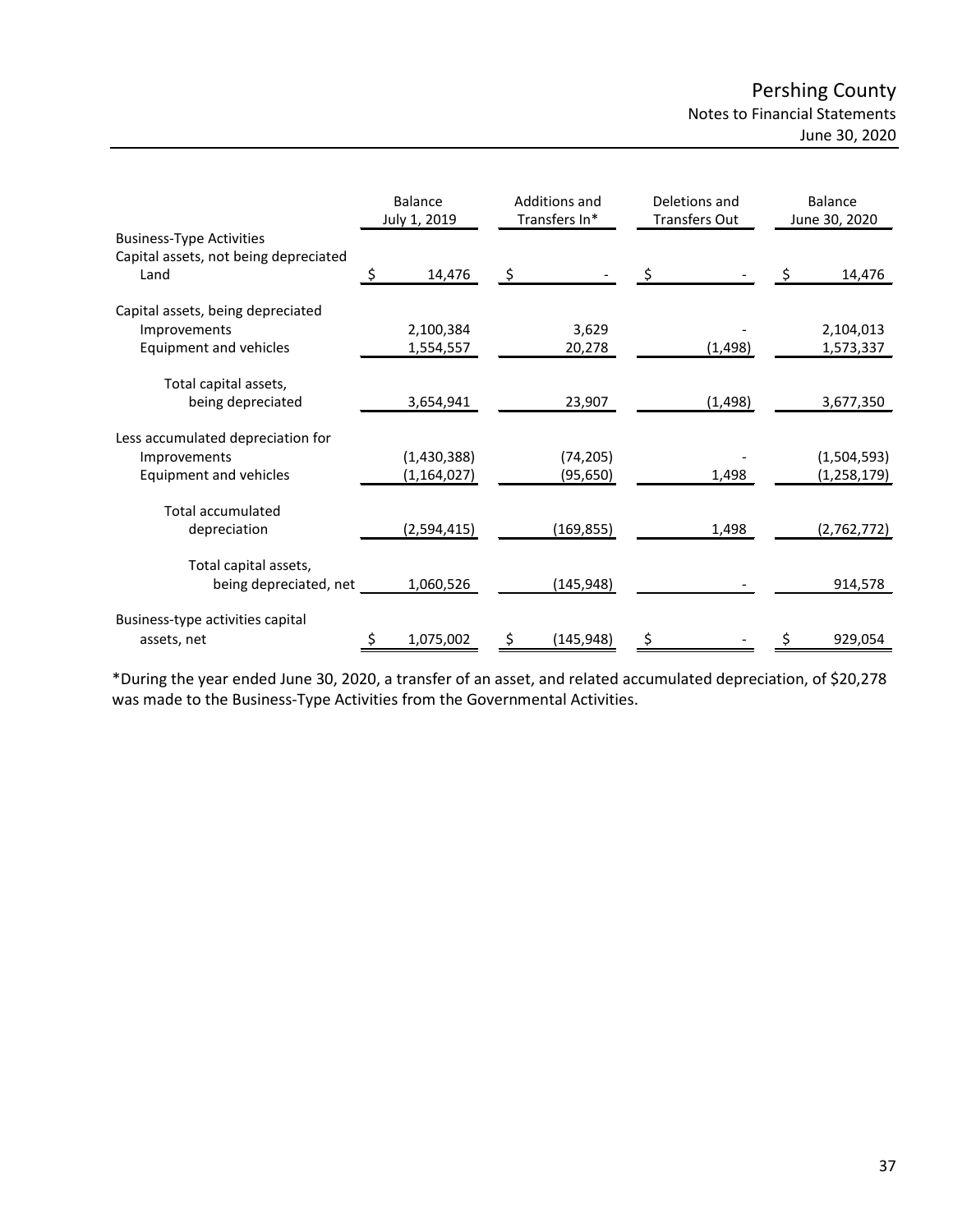Depreciation expense was charged to functions/programs of Pershing County as follows:

| <b>Governmental Activities</b>                      |               |
|-----------------------------------------------------|---------------|
| <b>General Government</b>                           | \$<br>248,288 |
| <b>Public Safety</b>                                | 456,318       |
| Judicial                                            | 42,092        |
| <b>Public Works</b>                                 | 96,723        |
| <b>Health</b>                                       | 2,889         |
| Welfare                                             | 2,841         |
| <b>Culture and Recreation</b>                       | 46,654        |
| <b>Community Support</b>                            | 46,429        |
| Total depreciation expense-governmental activities  | 942,234       |
| <b>Business-Type Activities</b>                     |               |
| Landfill                                            | \$<br>45,742  |
| Electrical utilities                                | 37,996        |
| Water services                                      | 36,210        |
| Ambulance                                           | 29,629        |
| Total depreciation expense-business-type activities | \$<br>149,577 |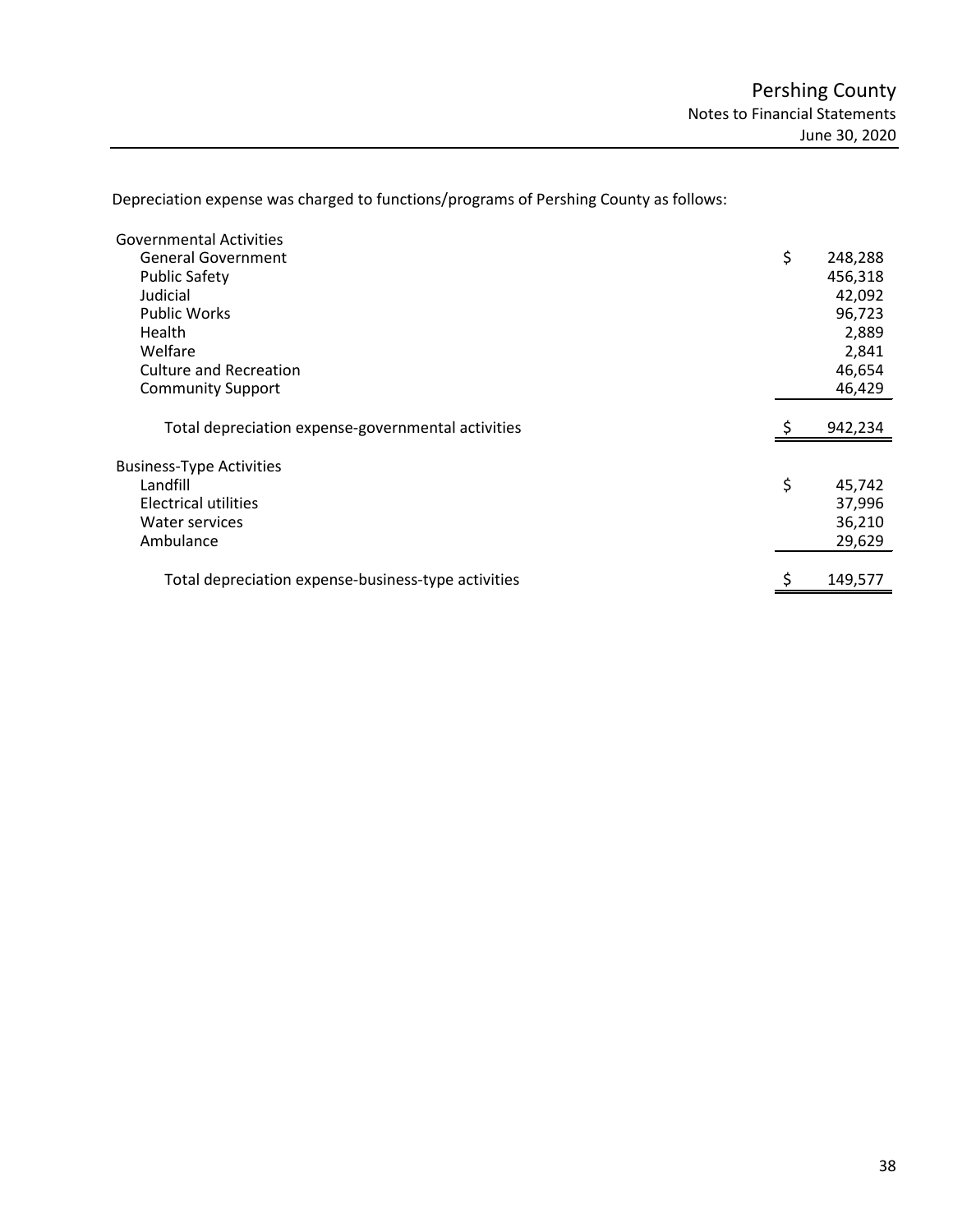#### **Note 5 - Long-Term Debt**

|                                                                       | Date of<br><b>Issue</b> | Original<br><b>Issue</b> | Interest Rate |  |  |
|-----------------------------------------------------------------------|-------------------------|--------------------------|---------------|--|--|
| <b>Governmental Activities</b><br>Note payable (Fire Trucks Purchase) | 08/15                   | \$<br>755,967            | 2.93%         |  |  |
| Compensated absences                                                  | N/A                     | N/A                      | N/A           |  |  |
| Total governmental activities                                         |                         |                          |               |  |  |
| <b>Business-Type Activities</b><br>Note Payable (Loader Purchase)     | 10/18                   | \$<br>230,695            | 3.43%         |  |  |
| Compensated absences                                                  | N/A                     | N/A                      | N/A           |  |  |
|                                                                       |                         |                          |               |  |  |

Total business-type activities

During the year ended June 30, 2020, interest expense has been recorded in the financial statements in the following funds:

| Option Tax-Public Safety Fund (Fire Trucks Purchase) | 16.156 |
|------------------------------------------------------|--------|
| Landfill Fund (Loader Purchase)                      | 6.416  |

The County's outstanding notes from direct borrowings relate to governmental activities of \$479,293 is secured by the fire trucks financed. In the event of default, outstanding amounts become due and payable.

The County's outstanding notes from direct borrowings related to business-type activities of \$186,577 is secured by the loader financed. In the event of default, outstanding amounts become due and payable.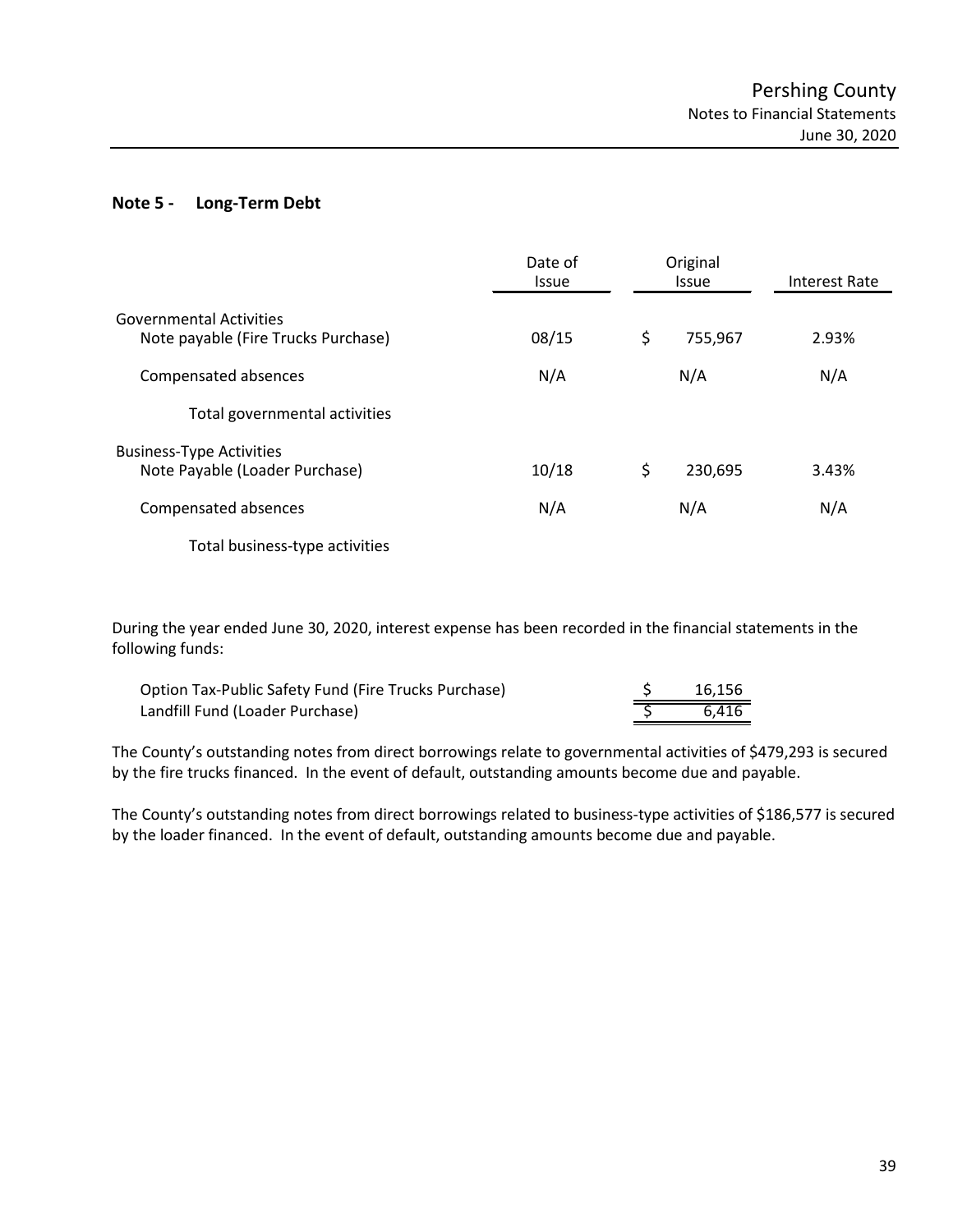| <b>Balance</b><br>July 1, 2019 | <b>Additions</b> |    | <b>Deletions</b> |    | <b>Balance</b><br>Due in<br>June 30, 2020<br>2020-2021 |    |                 | Date of<br>Final<br>Payment |
|--------------------------------|------------------|----|------------------|----|--------------------------------------------------------|----|-----------------|-----------------------------|
| \$<br>551,408                  | \$               | \$ | 72,115           | \$ | 479,293                                                | \$ | 74,228          | 08/25                       |
| 393,803                        | 423,088          |    | 393,803          |    | 423,088                                                |    | 423,088         |                             |
| 945,211                        | 423,088          |    | 465,918          |    | 902,381                                                |    | 497,316         |                             |
| \$<br>230,695<br>5,098         | \$<br>4,553      | \$ | 44,118<br>5,098  | \$ | 186,577<br>4,553                                       | \$ | 44,312<br>4,553 | 8/23                        |
| 235,793                        | 4,553            |    | 49,216           |    | 191,130                                                |    | 48,865          |                             |
| \$<br>1,181,004                | \$<br>427,641    | \$ | 515,134          |    | 1,093,511                                              | \$ | 546,181         |                             |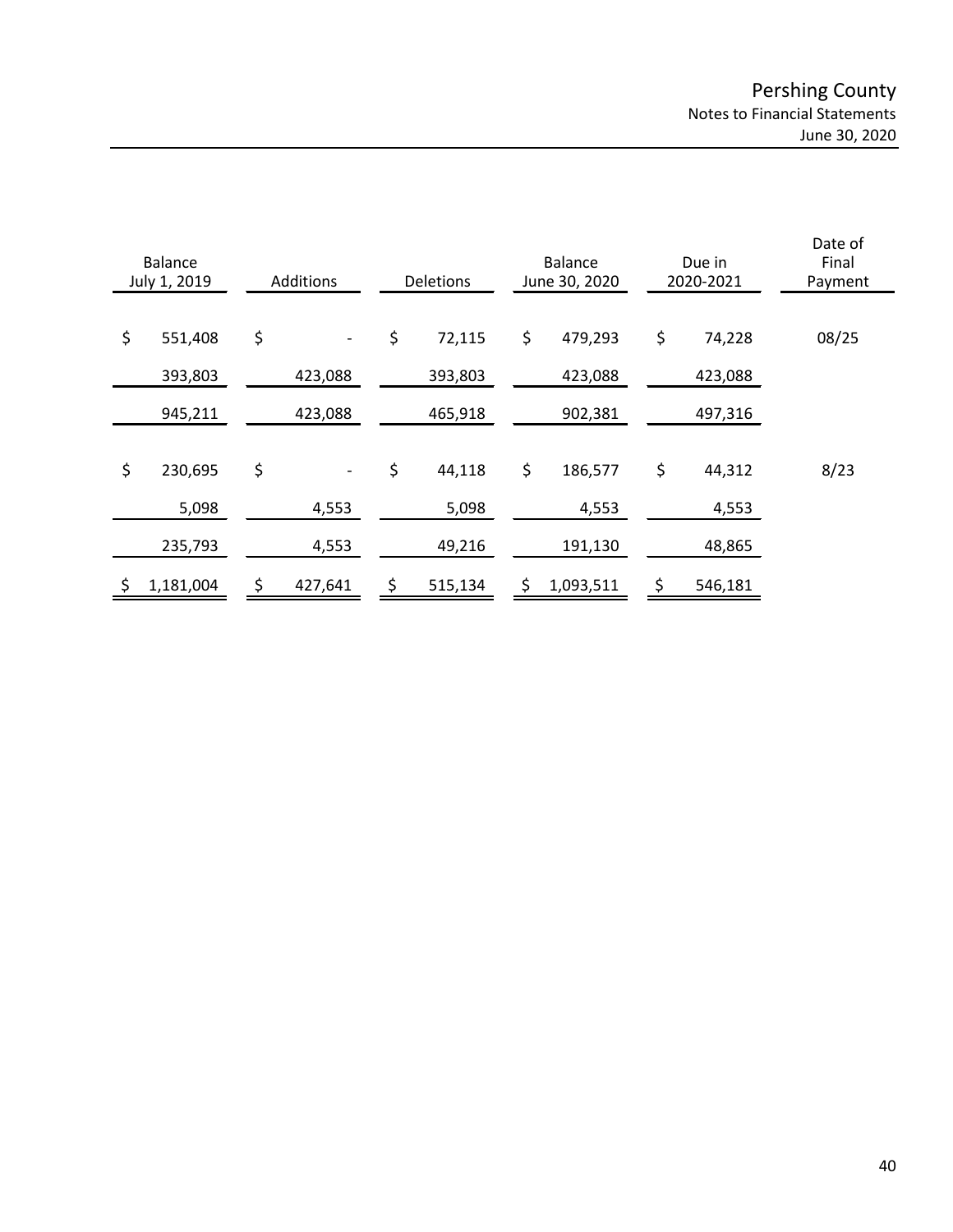Presented below is a summary of debt service requirements to maturity of the County's obligations, excluding compensated absences:

|                      | <b>Governmental Activities</b><br>Notes from Direct Borrowings |   |          | <b>Business-Type Activities</b><br>Notes from Direct Borrowings |           |  |          |  |
|----------------------|----------------------------------------------------------------|---|----------|-----------------------------------------------------------------|-----------|--|----------|--|
| Year Ending June 30, | Principal                                                      |   | Interest |                                                                 | Principal |  | Interest |  |
| 2021                 | 74,228                                                         | S | 14,043   |                                                                 | 44,312    |  | 6,399    |  |
| 2022                 | 76,403                                                         |   | 11,868   |                                                                 | 45,832    |  | 4,880    |  |
| 2023                 | 78,641                                                         |   | 9,630    |                                                                 | 47,404    |  | 3,308    |  |
| 2024                 | 80,946                                                         |   | 7,326    |                                                                 | 49.029    |  | 1,682    |  |
| 2025                 | 83,317                                                         |   | 4,954    |                                                                 |           |  |          |  |
| 2026                 | 85,758                                                         |   | 2,513    |                                                                 |           |  |          |  |
|                      | 479,293                                                        |   | 50,334   |                                                                 | 186,577   |  | 16,269   |  |

Governmental activities debt is serviced through the Option Tax-Public Safety Fund for the note. Business-type activities debt is serviced through the Landfill Fund for the note. Compensated absences are paid from the fund incurring the related salaries and wages.

The County was, in accordance with Nevada Revised Statutes, within the legal debt limit at June 30, 2020.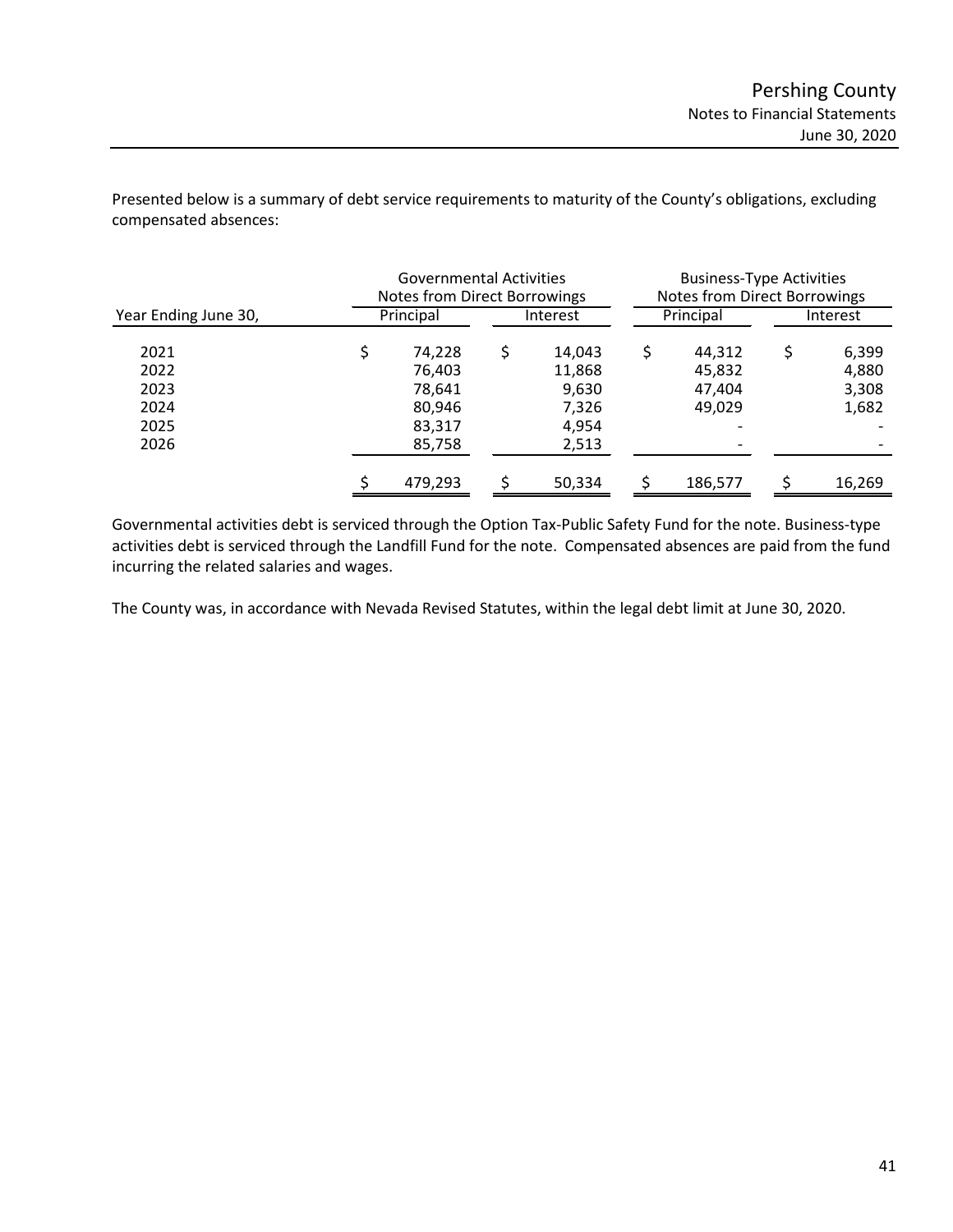### **Note 6 - Fund Balances – Governmental Funds**

As of June 30, 2020, fund balances are composed of the following.

|                                                   | General<br>Fund        | Road<br>Fund  | 11th Judicial<br><b>District Court</b><br>Fund | Regional<br>Street and<br><b>Highway Fund</b> | <b>Building</b><br>Fund | Nonmajor<br>Funds | Total<br>Governmental Governmental<br>Funds |
|---------------------------------------------------|------------------------|---------------|------------------------------------------------|-----------------------------------------------|-------------------------|-------------------|---------------------------------------------|
| Nonspendable<br>Inventory<br><b>Prepaid Items</b> | \$<br>16,927<br>44,648 | \$<br>6,772   | \$<br>14,558                                   | \$                                            | \$                      | \$<br>4,988       | \$<br>16,927<br>70,966                      |
|                                                   | 61,575                 | 6,772         | 14,558                                         |                                               |                         | 4,988             | 87,893                                      |
| Restricted                                        |                        |               |                                                |                                               |                         |                   |                                             |
| General government                                | 370,956                |               |                                                |                                               |                         | 138,119           | 509,075                                     |
| Public safety                                     | 14,713                 |               |                                                |                                               |                         | 57,265            | 71,978                                      |
| Judicial                                          | 62,625                 |               | 989,090                                        |                                               |                         | 340,889           | 1,392,604                                   |
| Public works                                      |                        | 375,122       |                                                | 933,975                                       |                         |                   | 1,309,097                                   |
| Welfare                                           |                        |               |                                                |                                               |                         | 388,417           | 388,417                                     |
| Culture and recreation                            | 3,573                  |               |                                                |                                               |                         | 45,233            | 48,806                                      |
| Community support                                 |                        |               |                                                |                                               |                         | 53,767            | 53,767                                      |
| Intergovernmental                                 | 123,643                |               |                                                |                                               |                         |                   | 123,643                                     |
| Capital projects<br><b>Town and District</b>      |                        |               |                                                |                                               |                         | 1,435,876         | 1,435,876                                   |
| activities                                        |                        |               |                                                |                                               |                         | 220,061           | 220,061                                     |
|                                                   | 575,510                | 375,122       | 989,090                                        | 933,975                                       |                         | 2,679,627         | 5,553,324                                   |
| Committed                                         |                        |               |                                                |                                               |                         |                   |                                             |
| Culture and                                       |                        |               |                                                |                                               |                         |                   |                                             |
| recreation                                        |                        |               |                                                |                                               |                         | 724,483           | 724,483                                     |
| Assigned                                          |                        |               |                                                |                                               |                         |                   |                                             |
| Amount to balance<br>subsequent year's            |                        |               |                                                |                                               |                         |                   |                                             |
| budget shortfall                                  | 2,183,208              |               |                                                |                                               | 923,850                 | 59,712            | 3,166,770                                   |
| Judicial                                          | 47,310                 |               |                                                |                                               |                         |                   | 47,310                                      |
| Health                                            | 18,312                 |               |                                                |                                               |                         |                   | 18,312                                      |
| Community support                                 |                        |               |                                                |                                               |                         | 28,081            | 28,081                                      |
| Jail improvements                                 |                        |               |                                                |                                               | 264,705                 |                   | 264,705                                     |
| Capital projects                                  |                        |               |                                                |                                               | 215,292                 |                   | 215,292                                     |
|                                                   | 2,248,830              |               |                                                |                                               | 1,403,847               | 87,793            | 3,740,470                                   |
| Unassigned                                        | 1,517,983              |               |                                                |                                               |                         |                   | 1,517,983                                   |
| <b>Total fund balances</b>                        | \$4,403,898            | 381,894<br>\$ | \$1,003,648                                    | \$<br>933,975                                 | \$1,403,847             | \$3,496,891       | \$11,624,153                                |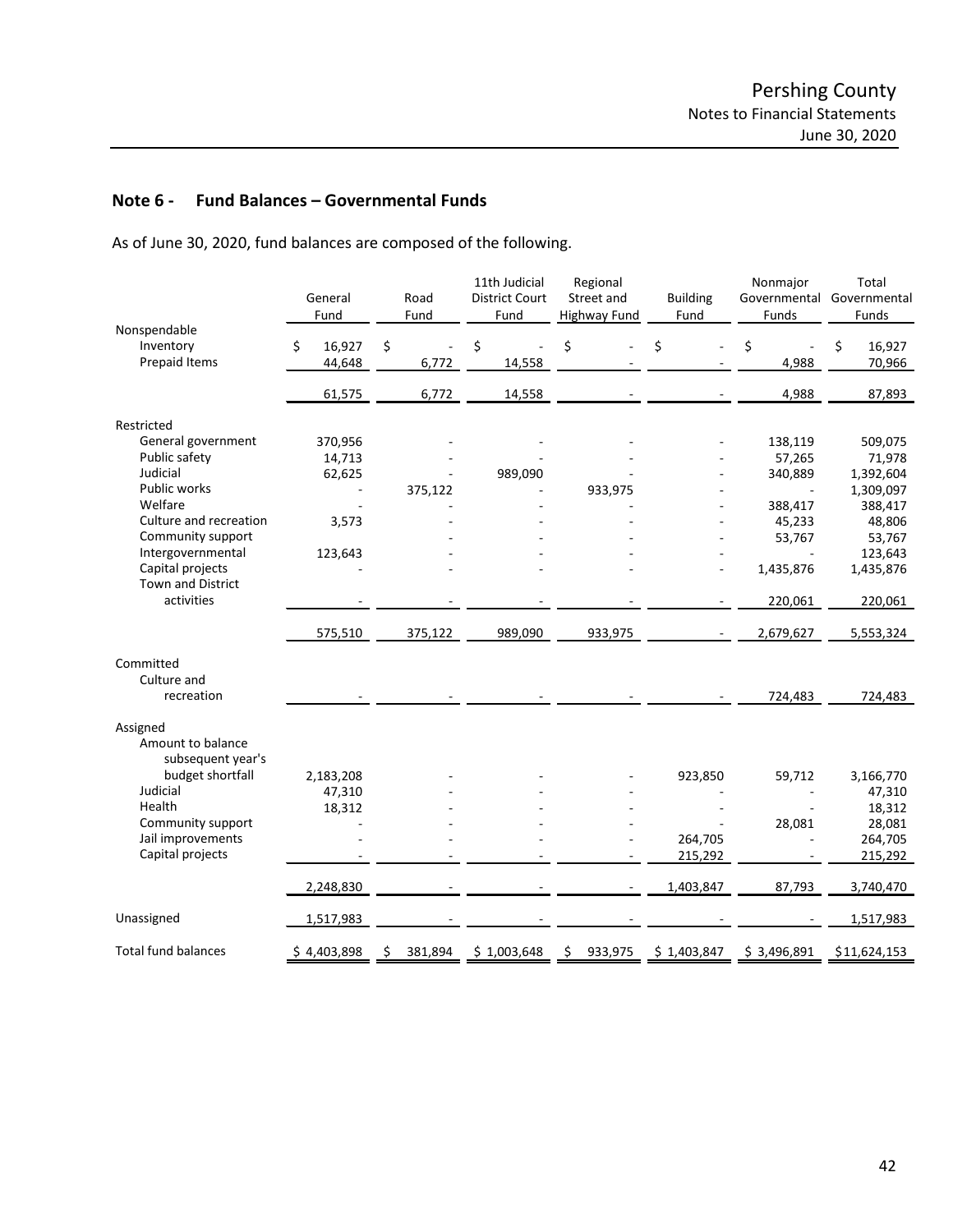### **Note 7 - Interfund Activity**

Interfund transfers for the year ended June 30, 2020 consisted of the following:

|                                                                              | <b>Transfers Out</b> |                    |  |  |  |
|------------------------------------------------------------------------------|----------------------|--------------------|--|--|--|
| Transfers In                                                                 | General<br>Fund      |                    |  |  |  |
| 11 <sup>th</sup> Judicial District Court Fund<br>Nonmajor Governmental Funds | S                    | 984,793<br>163,000 |  |  |  |
|                                                                              |                      | 1,147,793          |  |  |  |

Transfers are used to move revenues collected in a fund to finance various programs accounted for in other funds.

### **Note 8 - Other Postemployment Benefits (OPEB)**

#### **Pershing County Retiree Health Benefit Program**

The County provides other postemployment benefits (OPEB) for eligible retired employees through either participation in the County's health insurance program or the Nevada Public Employee's Benefit Plan (PEBP) under NRS 287.023.

Plan Descriptions – The County's defined benefit OPEB plan, Pershing County Retiree Health Benefit Program (PCRHBP), provides OPEB for all eligible employees on retirement from the County. Additionally, the County contributes to the defined benefit OPEB plan, the Public Employees' Benefits Plan (PEBP). The plans provide medical, vision, dental, prescription, and life insurance benefits to eligible County retirees and beneficiaries.

PCRHBP is a single employer defined benefit OPEB plan administered by the County. In accordance with Nevada Revised Statute 287.010, the PCRHBP was adopted to provide postemployment benefits to eligible employees on retirement. Eligibility requirements, benefit levels, employee contributions, and employer contributions are governed by the County and can only be amended by the County. No assets are accumulated in a trust that meets the criteria in paragraph 4 of Statement 75; no separate financial reports are issued.

PEBP is a single-employer defined benefit OPEB plan administered by a nine-member governing board. Nevada Revised Statue 287.023 allows certain retired employees of governmental entities within the State of Nevada to join the State's Public Employee Benefits Program. Eligibility and subsidy requirements are governed by statutes of the State of Nevada and can only be amended through legislation. No assets are accumulated in a trust that meets the criteria in paragraph 4 of Statement 75; no separate financial reports are issued.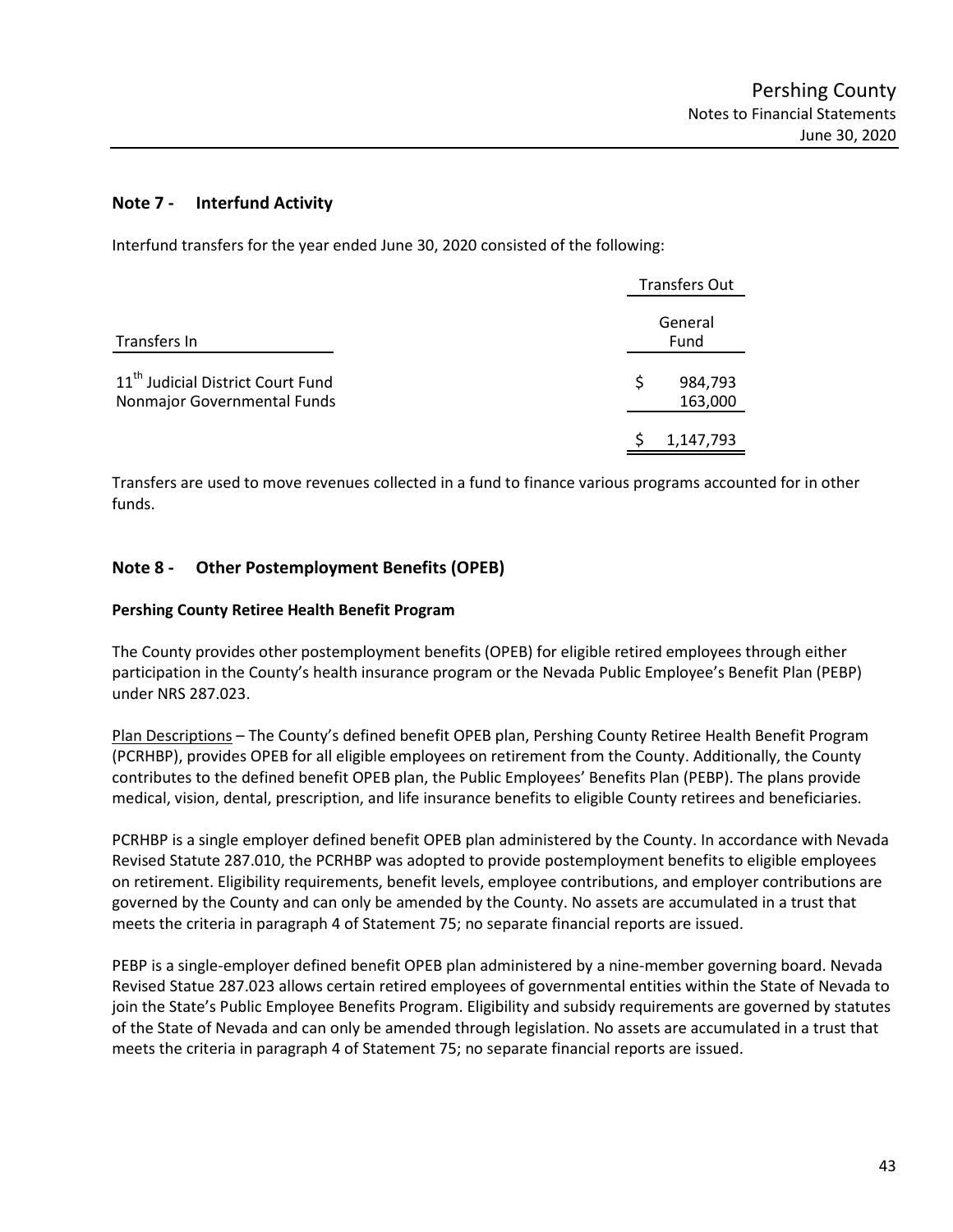Benefits Provided – PCRHBP provides healthcare and life insurance benefits for retirees and their dependents. Employees retiring from the County after September 1, 2008, are allowed continued participation in the County's group health insurance plan. Retirees are responsible for payment of unsubsidized monthly premiums. Retiree insurance premiums are subsidized by the County for employees retiring with at least 10 years of service at 60 years of age or retiring with at least 30 years of service at any age. At the age of 65, the retiree will no longer be eligible for the continued participation of subsidized premiums. The subsidized premium is \$200, or the lower premium cost, per month for those eligible for continued participation in the transitional insurance program. The County's obligation for the subsidies is limited to payment of the subsidized premium.

PEBP provides medical, prescription, vision, life and accident insurance, and dental for retirees. Retirees can choose between a self-funded preferred provider organization (PPO) and a health maintenance organization (HMO) plan. Retirees are responsible for payment of unsubsidized premiums. The County is required to provide a subsidy for their retirees who have elected to join PEBP. Contribution requirements for plan members and the participating employers are assessed by the PEBP Board annually. The contributions required for PEBP subsidies depends on the date of retirement and years of PERS service former employees earned in total and while working for the County. The subsidy ranges from a minimum of \$3 to a maximum of \$260 per month. Subsidies for retiree premiums participating in the PEBP are paid directly to the State when due. The County's obligation for subsidies is limited to payment of the statutorily required contribution. The statutes were revised with an effective date of November 30, 2008, to create new participation limitations so that only active members of PEBP can elect coverage after retirement. Based on the statute revision, former County employees and retirees must have retired and joined PEBP by September 1, 2008 to elect PEBP membership. Consequently, no employees retiring from the County on or after September 1, 2008 will be eligible to participate in the PEBP plan as a retiree at the County's expense.

Employees covered by benefit terms – At June 30, 2019, the following employees were covered by the benefit terms:

|                                                                             | <b>PCRHBP</b> | <b>PEBP</b> | Total |
|-----------------------------------------------------------------------------|---------------|-------------|-------|
| Inactive employees or beneficiaries currently<br>receiving benefit payments |               | 29          | 32    |
| Inactive employees entitled to but not yet                                  |               |             |       |
| receiving benefit payments                                                  |               |             |       |
| Active employees                                                            | 104           |             | 104   |
|                                                                             | 110           | 29          | 139   |

Total OPEB Liability - The County's total OPEB liability of \$1,783,596 was measured as of June 30, 2019 and was determined by an actuarial valuation as of June 30, 2018.

|                             | <b>PCRHBP</b> |         | <b>PEBP</b> |         | Total |           |
|-----------------------------|---------------|---------|-------------|---------|-------|-----------|
| <b>Total OPEB Liability</b> |               | 902,333 |             | 881,263 |       | 1,783,596 |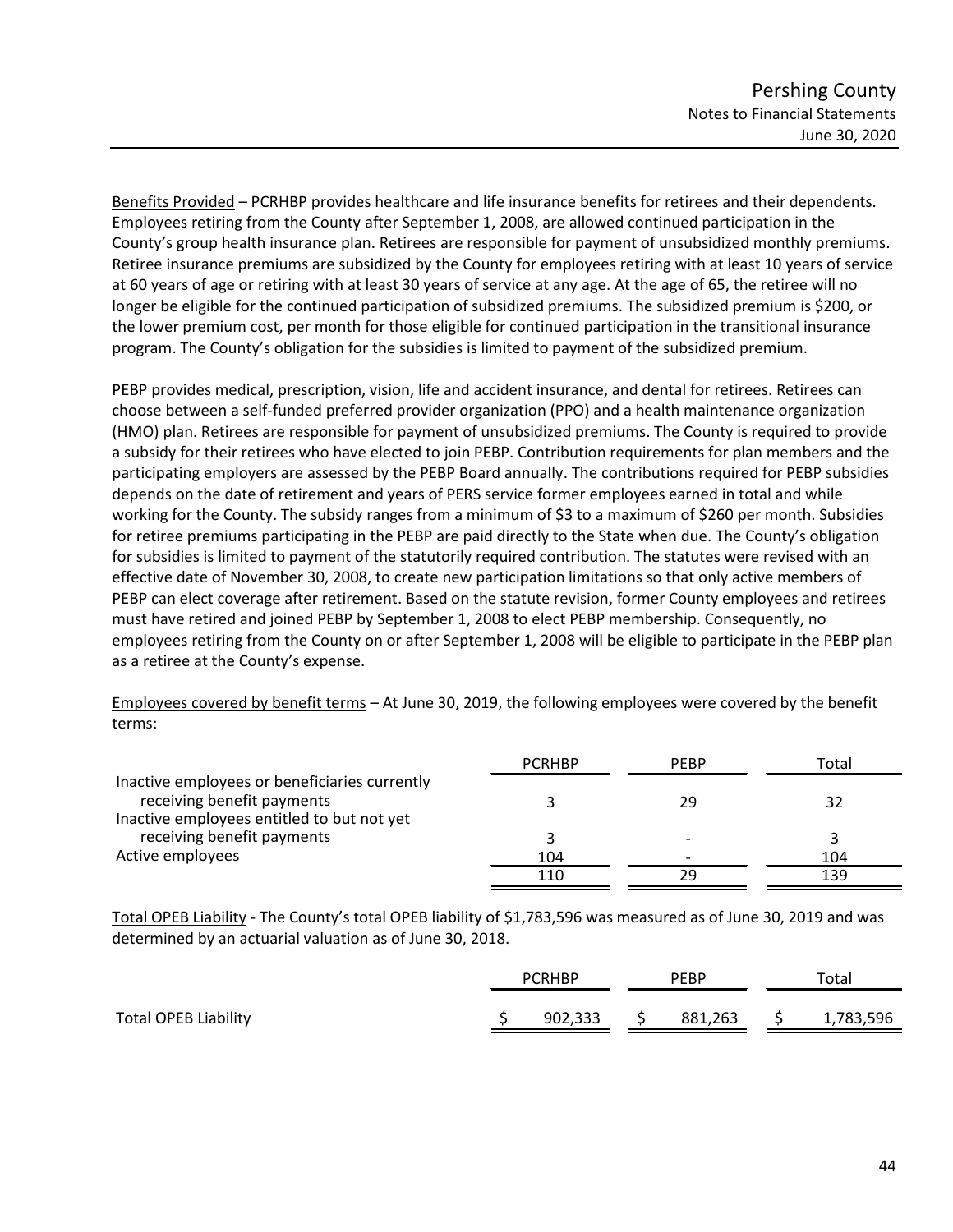Actuarial Assumptions and Other Inputs - The total OPEB liability in the June 30, 2018 actuarial valuation was determined using the following actuarial assumptions and other inputs for PCRHBP and PEBP applied to all periods included in the measurement, unless otherwise specified:

|                                                     | <b>PCRHBP</b>                                                                                | <b>PEBP</b>                                                                                  |
|-----------------------------------------------------|----------------------------------------------------------------------------------------------|----------------------------------------------------------------------------------------------|
| <b>General Inflation</b>                            | 2.75%                                                                                        | 2.75%                                                                                        |
| Salary Increases                                    | 4.00% per year                                                                               | N/A                                                                                          |
| Discount Rate                                       | 2.79%                                                                                        | 2.79%                                                                                        |
| <b>Healthcare Cost Trend Rates</b>                  | 5.75% for 2021, decreasing 0.25%<br>per year to an ultimate rate of                          | 5.75% for 2021, decreasing 0.25%<br>per year to an ultimate rate of                          |
| <b>Retirees' Share of Benefit-</b><br>related costs | 5.00% for 2024 and later years<br>0% to 100% of premium amounts<br>based on years of service | 5.00% for 2024 and later years<br>0% to 100% of premium amounts<br>based on years of service |

The discount rate for PCRHBP and PEBP was based on the S & P General Obligation Municipal Bond 20 Year High Grade Index.

For the PCRHBP and PEBP Plans, mortality rates for non-disabled were based on the RP-2014 Headcount-Weighted Healthy Annuitant Table set forward 1 year. Pre-retirement life rates were based on the Headcount-Weighted RP-2014 Employee Table. Adjustments for mortality improvements were based by applying MacLeod Watts Scale 2018 on a generational basis from 2018 forward, based on data from the Society of Actuaries Mortality Improvement Scale MP-2017 Report and the demographic assumptions used in the 2017 Annual report of the Board of Trustees of the Federal Old-Age and Survivors Insurance and Federal Disability Insurance Trust Funds.

Changes in the Total OPEB Liability:

|                                  | <b>PCRHBP</b> |           | PEBP |          |  | Total     |  |
|----------------------------------|---------------|-----------|------|----------|--|-----------|--|
| Balance at June 30, 2019         |               | 789,339   | \$   | 881,929  |  | 1,671,268 |  |
| Changes for the year:            |               |           |      |          |  |           |  |
| Service cost                     |               | 86,338    |      |          |  | 86,338    |  |
| Interest                         |               | 25,879    |      | 25,623   |  | 51,502    |  |
| Changes in benefit terms         |               |           |      |          |  |           |  |
| Differences between expected and |               |           |      |          |  |           |  |
| actual experience                |               |           |      |          |  |           |  |
| Changes in assumptions or        |               |           |      |          |  |           |  |
| other inputs                     |               | 15,088    |      | 17,900   |  | 32,988    |  |
| Benefit payments                 |               | (14, 311) |      | (44,189) |  | (58, 500) |  |
| <b>Net Changes</b>               |               | 112,994   |      | (666)    |  | 112,328   |  |
| Balance at June 30, 2020         |               | 902,333   |      | 881,263  |  | 1,783,596 |  |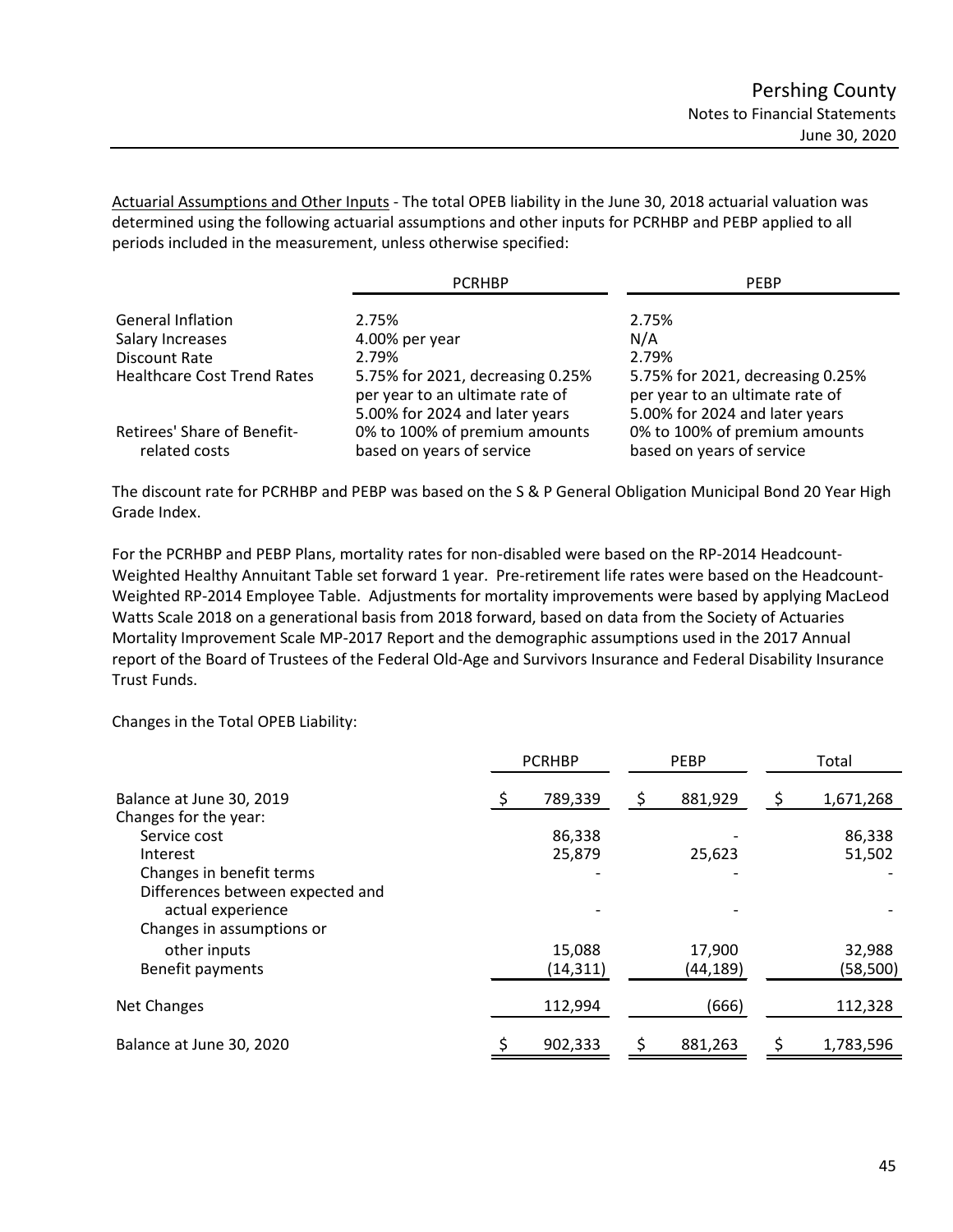Changes in Assumptions – The PCRHBP and PEBP Plans reflect a change in the discount rate from 2.98% to 2.79%.

Sensitivity of the Total OPEB Liability to Changes in the Discount Rate – The following presents the Total OPEB liability of the County, as well as what the County's Total OPEB liability would be if it were calculated using a discount rate that is 1-percentage-point lower (1.79%) or 1-percentage-point higher (3.79%) than the current discount rate (2.79%):

|                                              | 1% Decrease in<br>Discount Rate<br>1.79% |                    | Discount Rate<br>2.79% |                    | 1% Increase in<br>Discount Rate<br>3.79% |                    |
|----------------------------------------------|------------------------------------------|--------------------|------------------------|--------------------|------------------------------------------|--------------------|
| PCRHBP OPEB Liability<br>PEBP OPEB Liability |                                          | 988,233<br>988,031 |                        | 902,333<br>881,263 |                                          | 824,447<br>791,588 |
| <b>Total OPEB Liability</b>                  |                                          | 1,976,264          |                        | 1,783,596          |                                          | 1,616,035          |

Sensitivity of the Total OPEB Liability to Changes in the Healthcare Cost Trend Rates – The following presents the Total OPEB liability of the County, as well as what the County's total OPEB liability would be if it were calculated using healthcare cost trend rates that are 1-percentage-point lower or 1-percentage-point higher than the current healthcare cost trend rates:

|                                                     | 1% Decrease in<br><b>Healthcare Cost</b><br><b>Trend Rate</b><br>to 4.00%) |                    | <b>Healthcare Cost</b><br><b>Trend Rate</b><br>(4.75% decreasing (5.75% decreasing<br>to 5.00%) |                    | 1% Increase in<br><b>Healthcare Cost</b><br><b>Trend Rate</b><br>(6.75% decreasing<br>to 6.00%) |                      |
|-----------------------------------------------------|----------------------------------------------------------------------------|--------------------|-------------------------------------------------------------------------------------------------|--------------------|-------------------------------------------------------------------------------------------------|----------------------|
| <b>PCRHBP OPEB Liability</b><br>PEBP OPEB Liability |                                                                            | 807,258<br>794,036 |                                                                                                 | 902,333<br>881,263 |                                                                                                 | 1,015,831<br>983,056 |
| <b>Total OPEB Liability</b>                         |                                                                            | 1,601,294          |                                                                                                 | 1,783,596          |                                                                                                 | 1,998,887            |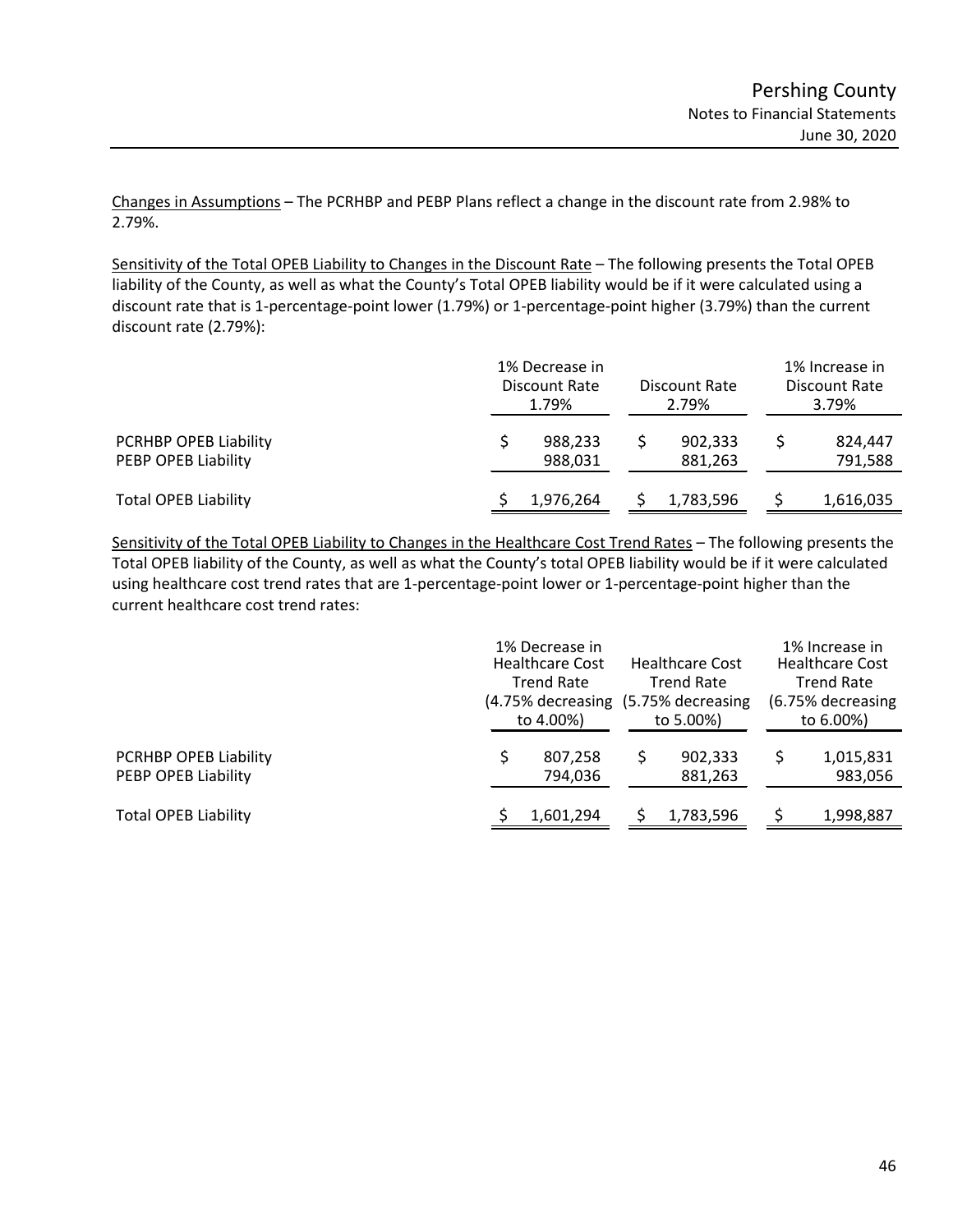OPEB Expense and Deferred Outflows of Resources and Deferred Inflows of Resources Related to OPEB – For the year ended June 30, 2020, the County recognized OPEB expense (income) of \$(108,991):

| <b>PCRHBP</b><br><b>PEBP</b> | 65,468<br>43,523 |
|------------------------------|------------------|
| Total                        | 108,991          |

At June 30, 2020, the County reported deferred outflows of resources and deferred inflows of resources related to OPEB from the following sources:

|                                                     |                          | <b>PCRHBP</b>   |             | PEBP            |                 | Total            |
|-----------------------------------------------------|--------------------------|-----------------|-------------|-----------------|-----------------|------------------|
|                                                     | Deferred                 | <b>Deferred</b> | Deferred    | <b>Deferred</b> | <b>Deferred</b> | <b>Deferred</b>  |
|                                                     | Outflows of              | Inflows of      | Outflows of | Inflows of      | Outflows of     | Inflows of       |
|                                                     | Resources                | Resources       | Resources   | Resources       | Resources       | <b>Resources</b> |
| Differences between<br>expected and actual          |                          |                 |             |                 |                 |                  |
| experience                                          | $\overline{\phantom{a}}$ | \$ (354,008)    | \$          |                 |                 | \$ (354,008)     |
| Changes of assumptions<br>and other inputs          | 13,681                   | (42, 154)       |             |                 | 13,681          | (42, 154)        |
| Contributions subsequent<br>to the measurement date | 24,508                   |                 | 48,242      |                 | 72,750          |                  |
| Total                                               | 38,189                   | \$ (396, 162)   | 48,242      |                 | 86,431          | \$ (396, 162)    |

Amounts reported as deferred outflows of resources and deferred inflows of resources related to OPEB, excluding contributions subsequent to the measurement date, will be recognized in OPEB expense (income) as follows:

| Year Ending June 30, | <b>PCRHBP</b> | <b>PEBP</b>              | Total   |
|----------------------|---------------|--------------------------|---------|
| 2021                 | 46,752        | $\overline{\phantom{a}}$ | 46,752  |
| 2022                 | 46,752        | $\overline{\phantom{0}}$ | 46,752  |
| 2023                 | 46,752        | $\overline{\phantom{0}}$ | 46,752  |
| 2024                 | 46,752        | $\overline{\phantom{0}}$ | 46,752  |
| 2025                 | 44,922        | $\overline{\phantom{0}}$ | 44,922  |
| Thereafter           | 150,551       | $\overline{\phantom{0}}$ | 150,551 |

#### **Note 9 - Defined Benefit Pension Plan**

Plan Description – Pershing County contributes to the Public Employees' Retirement System of the State of Nevada (PERS). PERS administers a cost sharing, multiple employer, defined benefit public employees' retirement system which includes both Regular and Police/Fire members. PERS was established by the Nevada Legislature in 1947, effective July 1, 1948. PERS is administered to provide a reasonable base income to qualified employees who have been employed by a public employer and whose earnings capacities have been removed or substantially impaired by age or disability.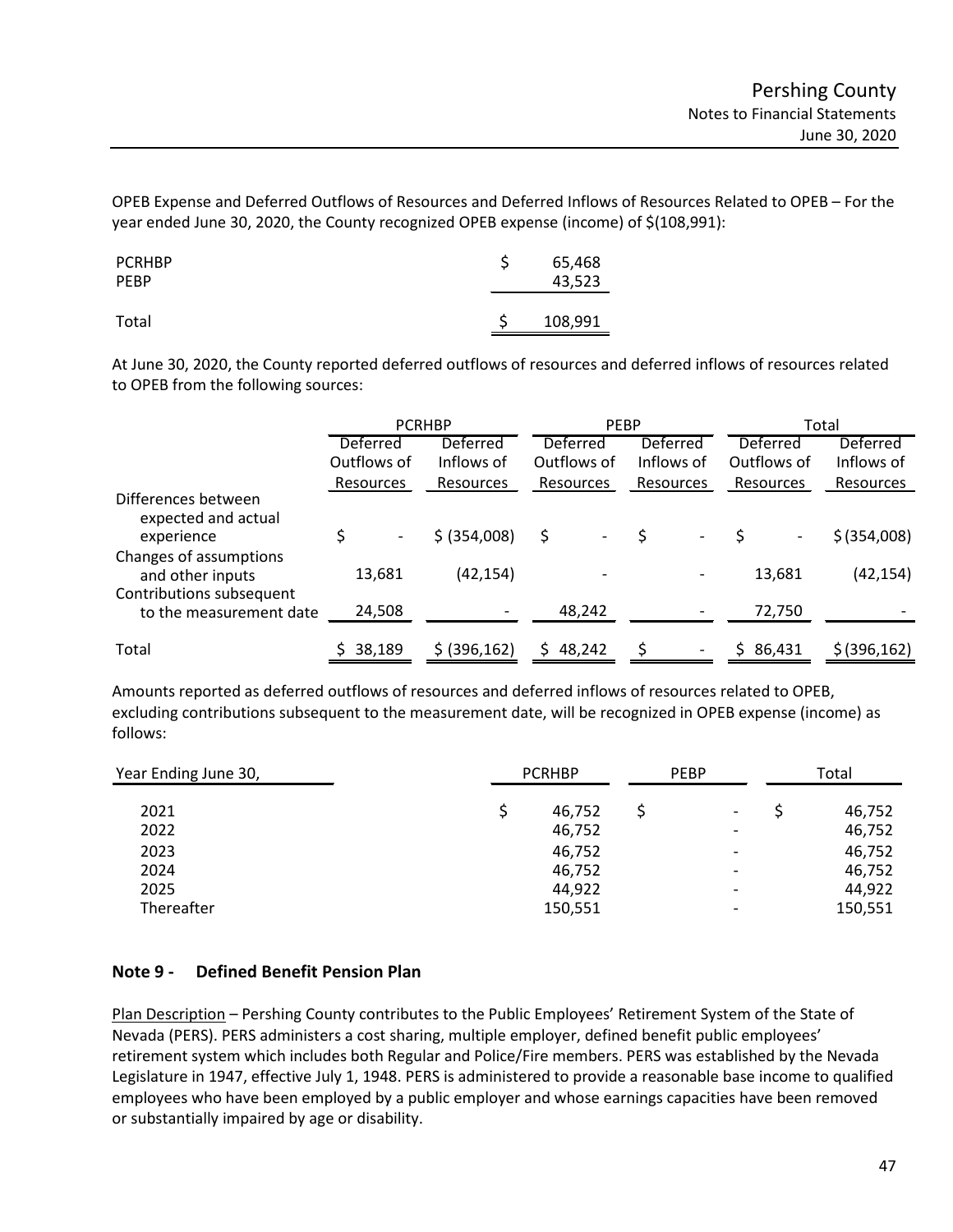Benefits Provided – Benefits, as required by Nevada Revised Statutes (NRS or statute), are determined by the number of years of accredited service at time of retirement and the member's highest average compensation in any 36 consecutive months with special provisions for members entering PERS on or after January 1, 2010 and July 1, 2015. Benefit payments to which participants or their beneficiaries may be entitled under the plan include pension benefits, disability benefits, and survivor benefits.

Monthly benefit allowances for members are computed at 2.5 percent of average compensation for each accredited year of service prior to July 1, 2001. For service earned on or after July 1, 2001, this multiplier is 2.67% of average compensation. For members entering PERS on or after January 1, 2010, there is a 2.50% service time factor. Regular members entering PERS on or after July 1, 2015, have a 2.25% multiplier for all years of service. PERS offers several alternatives to the unmodified service retirement allowance which, in general, allow the retired employee to accept a reduced service retirement allowance payable monthly during his or her lifetime and various optional monthly payments to a named beneficiary after his or her death.

Post-retirement increases are provided by authority of NRS 286.575 – 286.579.

Vesting – Regular members entering PERS prior to January 1, 2010 are eligible for retirement at age 65 with 5 years of service, at age 60 with 10 years of service, or at any age with 30 years of service. Regular members entering PERS on or after January 1, 2010, are eligible for retirement at age 65 with 5 years of service, or age 62 with 10 years of service, or any age with 30 years of service. Regular members entering PERS on or after July 1, 2015 are eligible for retirement at age 65 with 5 years of service, or age 62 with 10 years of service, or at 55 with 30 years of service, or at any age with 33 1/3 years of service.

Police/Fire members entering PERS prior to January 1, 2010 are eligible for retirement at age 65 with 5 years of service, at age 55 with 10 years of service, at age 50 with 20 years of service, or at any age with 25 years of service. Police/Fire members entering PERS on or after January 1, 2010, are eligible for retirement at 65 with 5 years of service, or age 60 with 10 years of service, or age 50 with 20 years of service, or at any age with 30 years of service. Police/Fire employees entering PERS on or after July 1, 2015, are eligible for retirement at age 65 with 5 years of service, at age 60 with 10 years of service, at age 50 with 20 years of service and at any age with 33 1/3 years of service. Only service performed in a position as a police officer or firefighter may be counted towards eligibility for retirement as Police/Fire accredited service.

The normal ceiling limitation on monthly benefits allowances is 75% of average compensation. However, a member who has an effective date of membership before July 1, 1985, is entitled to a benefit of up to 90% of average compensation. Both Regular and Police/Fire members become fully vested as to benefits upon completion of five years of service.

Contributions – The authority for establishing and amending the obligation to make contributions and member contribution rates, is set by statute. New hires, in agencies which did not elect the Employer-Pay Contribution (EPC) plan prior to July 1, 1983, have the option of selecting one of two contribution plans. One plan provides for matching employee and employer contributions, while the other plan provides for employer-pay contributions only. Under the matching Employee/Employer Contribution plan a member may, upon termination of service for which contribution is required, withdraw employee contributions which have been credited to their account. All membership rights and active service credit in the System are canceled upon withdrawal of contributions from the member's account. If EPC was selected, the member cannot convert to the Employee/Employer Contribution plan.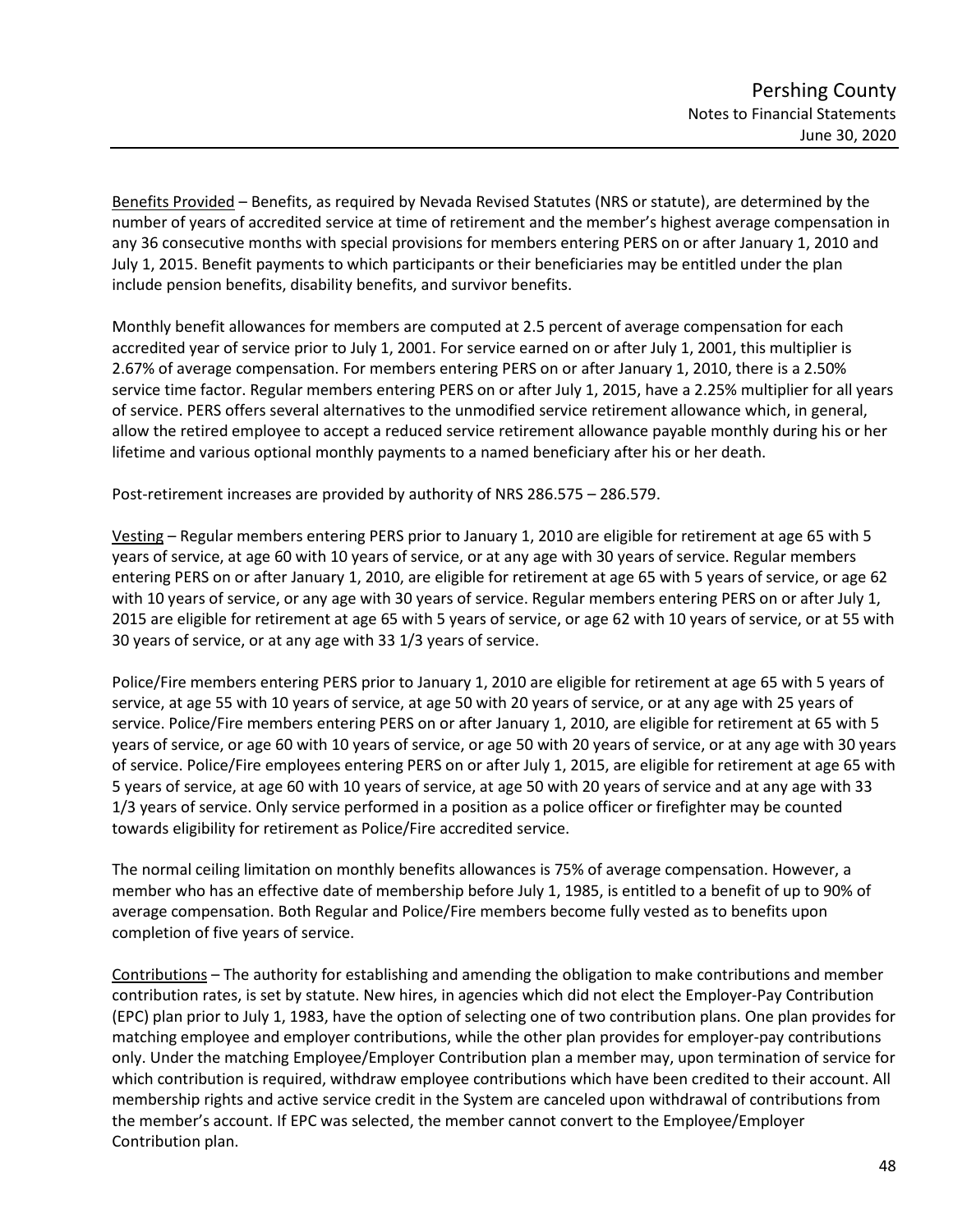PERS' basic funding policy provides for periodic contributions at a level pattern of cost as a percentage of salary throughout an employee's working lifetime in order to accumulate sufficient assets to pay benefits when due.

PERS receives an actuarial valuation on an annual basis indicating the contribution rates required to fund PERS on an actuarial reserve basis. Contributions actually made are in accordance with the required rates established by the Nevada Legislature. These statutory rates are increased/decreased pursuant to NRS 286.421 and 286.450.

The actuary funding method used is the entry age actuarial cost method. It is intended to meet the funding objective and result in a relatively level long-term contributions requirement as a percentage of salary.

For the fiscal years ended June 30, 2020 and June 30, 2019, the Statutory Employer/Employee matching rate for Regular members was 15.25% and 14.50%, respectively; the rate was 22.00% and 20.75%, respectively, for Police/Fire. The Employer-Pay Contribution (EPC) rate was 29.25% and 28.00% for Regular members for the fiscal years ended June 30, 2020 and June 30, 2019, respectively; the rate was 42.50% and 40.50% for Police/Fire, respectively.

The County's contributions were \$872,392 for the year ended June 30, 2020 and \$797,270 for the year ended June 30, 2019.

PERS Investment Policy – PERS' policies which determine the investment portfolio target asset allocation are established by the PERS Board. The asset allocation is reviewed annually and is designed to meet the future risk and return needs of the System.

The following was the PERS Board adopted policy target asset allocation as of June 30, 2019:

| <b>Asset Class</b>   | Target<br>Allocation | Long-Term Geometric Expected<br>Real Rate of Return |
|----------------------|----------------------|-----------------------------------------------------|
| Domestic stocks      | 42%                  | 5.50%                                               |
| International stocks | 18%                  | 5.50%                                               |
| US bonds             | 28%                  | 0.75%                                               |
| Private markets      | 12%                  | 6.65%                                               |
|                      | 100%                 |                                                     |

As of June 30, 2019, PERS' long-term inflation assumption was 2.75%.

Net Pension Liability - At June 30, 2020, the County reported a liability for its proportionate share of the net pension liability. The net pension liability was measured as of June 30, 2019, and the total pension liability used to calculate the net pension liability was determined by an actuarial valuation as of that date. The County's proportion of the net pension liability (\$11,279,605) was based on the County's share of contributions to the PERS pension plan relative to the total contributions of all participating PERS employers and members. At July 1, 2019, the County's proportion was 0.08272 percent, which was a decrease of 0.00094 from its proportion measured as of June 30, 2018.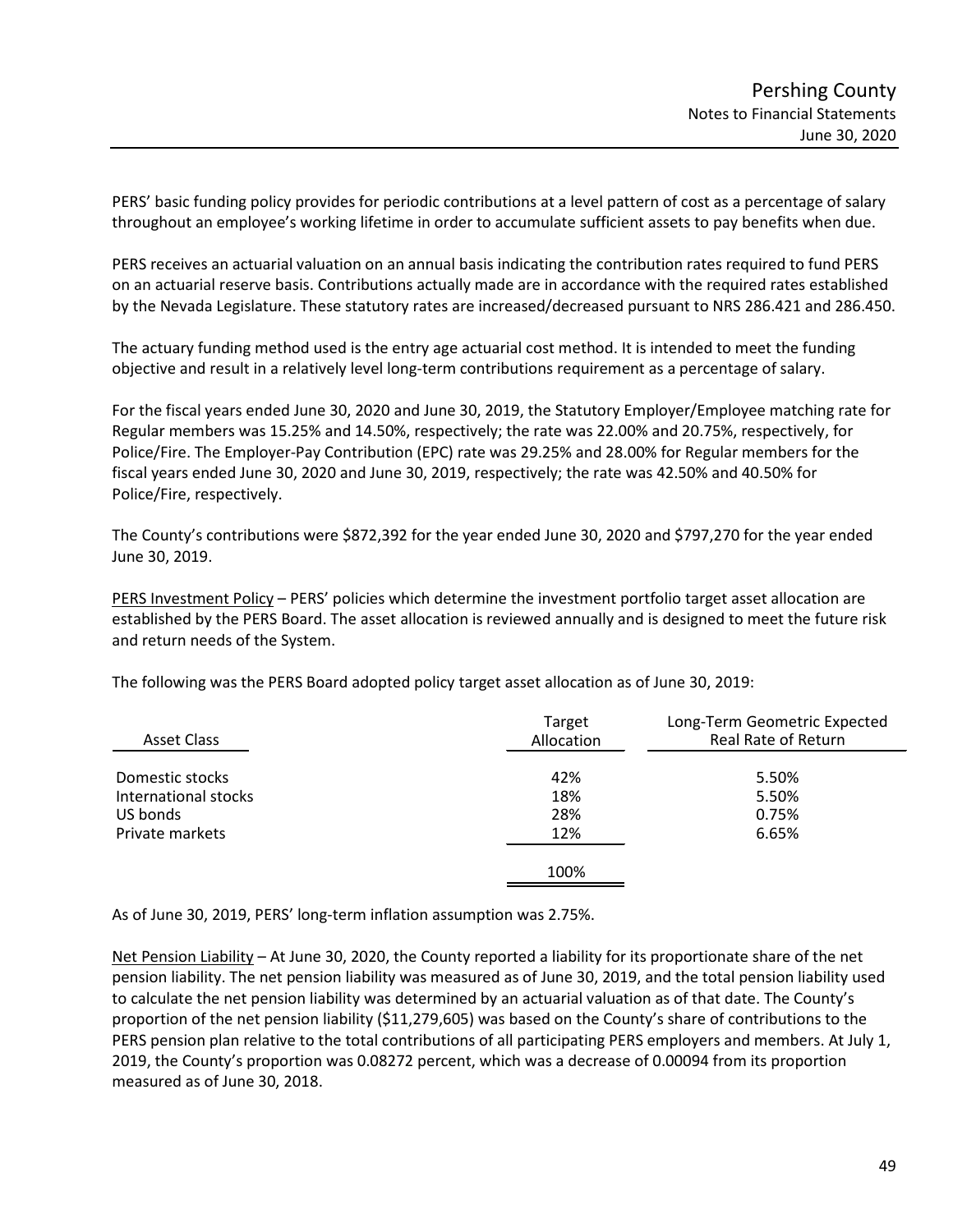Pension Liability Discount Rate Sensitivity – The following presents the net pension liability of the County as of June 30, 2020, calculated using the discount rate of 7.50%, as well as what the County's net pension liability would be if it were calculated using a discount rate that is 1-percentage-point lower (6.50%) or 1-percentagepoint higher (8.50%) than the current discount rate:

|                                         | 1% Decrease      |               | 1% Increase      |
|-----------------------------------------|------------------|---------------|------------------|
|                                         | in Discount Rate | Discount Rate | in Discount Rate |
|                                         | $(6.50\%)$       | (7.50%)       | $(8.50\%)$       |
| County's proportionate share of the net |                  |               |                  |
| pension liability                       | 17,465,104       | 11,279,605    | 6,137,885        |

Pension Plan Fiduciary Net Position – Detailed information about the pension plan's fiduciary net position is available in the PERS Comprehensive Annual Financial Report, available on the PERS website.

Actuarial Assumptions – The County's net pension liability was measured as of June 30, 2019, and the total pension liability used to calculate the net pension liability was determined by an actuarial valuation as of that date. The total pension liability was determined using the following actuarial assumptions, applied to all periods included in the measurement:

| Inflation rate             | 2.75%                                                                                                                                                     |
|----------------------------|-----------------------------------------------------------------------------------------------------------------------------------------------------------|
| Payroll growth             | 5.00%                                                                                                                                                     |
| Investment rate of return  | 7.50%                                                                                                                                                     |
| Productivity pay increase  | 0.50%                                                                                                                                                     |
| Projected salary increases | Regular: 4.25% to 9.15%, depending on service<br>Police/Fire: 4.55% to 13.90%, depending on service<br>Rates include inflation and productivity increases |
| Consumer price index       | 2.75%                                                                                                                                                     |
| Other assumptions          | Same as those used in the June 30, 2019 funding<br>actuarial valuation                                                                                    |

Mortality rates for healthy were based on the Headcount-Weighted RP-2014 Healthy Annuitant Table projected to 2020 with Scale MP-2016, set forward one year for spouses and beneficiaries. For ages less than 50, mortality rates are based on the Headcount-Weighted RP-2014 Employee Mortality Tables. Those mortality rates are adjusted by the ratio of the mortality rate for healthy annuitants at age 50 to the mortality rate for employees at age 50. The mortality rates are then projected to 2020 with Scale MP-2016. Mortality rates for disabled were based on the Headcount-Weighted RP-2014 Disabled Retiree Table, set forward four years. Mortality rates for pre-retirement were based on Headcount-Weighted RP-2014 Employee Table, projected to 2020 with Scale MP-2016. The additional projection of 6 years is a provision made for future mortality improvement.

Actuarial assumptions used in the June 30, 2019 valuation were based on the results of the experience study for the period July 1, 2012 through June 30, 2016.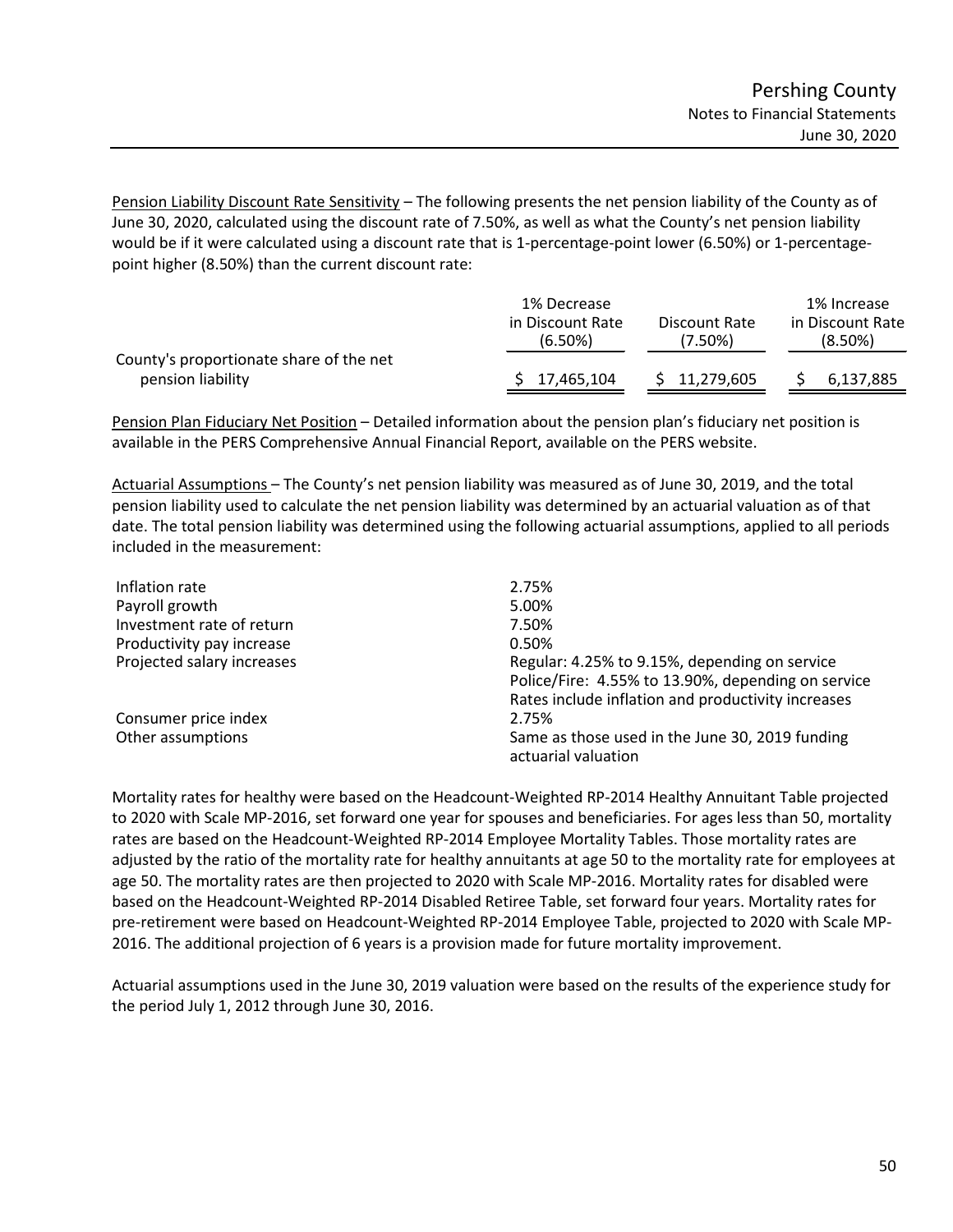The discount rate used to measure the total pension liability was 7.50% as of June 30, 2019. The projection of cash flows used to determine the discount rate assumed that employee and employer contributions will be made at the rate specified in statute. Based on that assumption, the pension plan's fiduciary net position at June 30, 2019, was projected to be available to make all projected future benefit payments of current active and inactive employees. Therefore, the long-term expected rate of return on pension plan investments was applied to all periods of projected benefit payments to determine the total pension liability as of June 30, 2019.

Pension Expense, Deferred Outflows of Resources and Deferred Inflows of Resources Related to Pensions – For the year ended June 30, 2020, the County recognized pension expense of \$1,402,076. At June 30, 2020, the County reported deferred outflows of resources and deferred inflows of resources related to pensions from the following sources:

|                                                                                     | Deferred<br>Outflows of<br>Resources | Deferred<br>Inflows of<br>Resources |  |  |
|-------------------------------------------------------------------------------------|--------------------------------------|-------------------------------------|--|--|
| Differences between expected and actual experience                                  | 422,971                              | (325, 345)                          |  |  |
| Net difference between projected and actual earnings on<br>pension plan investments |                                      | (561,119)                           |  |  |
| Changes in the County's proportionate share                                         | 1,021,983                            | (523, 246)                          |  |  |
| Changes of assumptions or other inputs                                              | 459,033                              |                                     |  |  |
| County contributions subsequent to the measurement date                             | 872,392                              |                                     |  |  |
|                                                                                     |                                      |                                     |  |  |
|                                                                                     | 2,776,379                            | (1,409,710)                         |  |  |

The \$872,392 reported as deferred outflows of resources related to pensions, resulting from County contributions subsequent to the measurement date, will be recognized as a reduction of the net pension liability in the year ended June 30, 2021.

The average of the expected remaining service lives of all employees that are provided with pensions through PERS (active and inactive employees) is 6.18 years.

Other estimated amounts reported as deferred outflows of resources and deferred inflows of resources related to pensions, excluding contributions subsequent to the measurement date, will be recognized in pension expense as follows:

| Year Ending June 30, |            |
|----------------------|------------|
| 2021                 | (263,084)  |
| 2022                 | (26, 388)  |
| 2023                 | (181, 041) |
| 2024                 | (17, 334)  |
| 2025                 | (5, 282)   |
| Thereafter           | (1, 148)   |

Additional Information – Additional information supporting the Schedule of Employer Allocations and the Schedule of Pension Amounts by Employer is located in the PERS Comprehensive Annual Financial Report (CAFR) available on the PERS website at www.nvpers.org under Quick Links – Publications.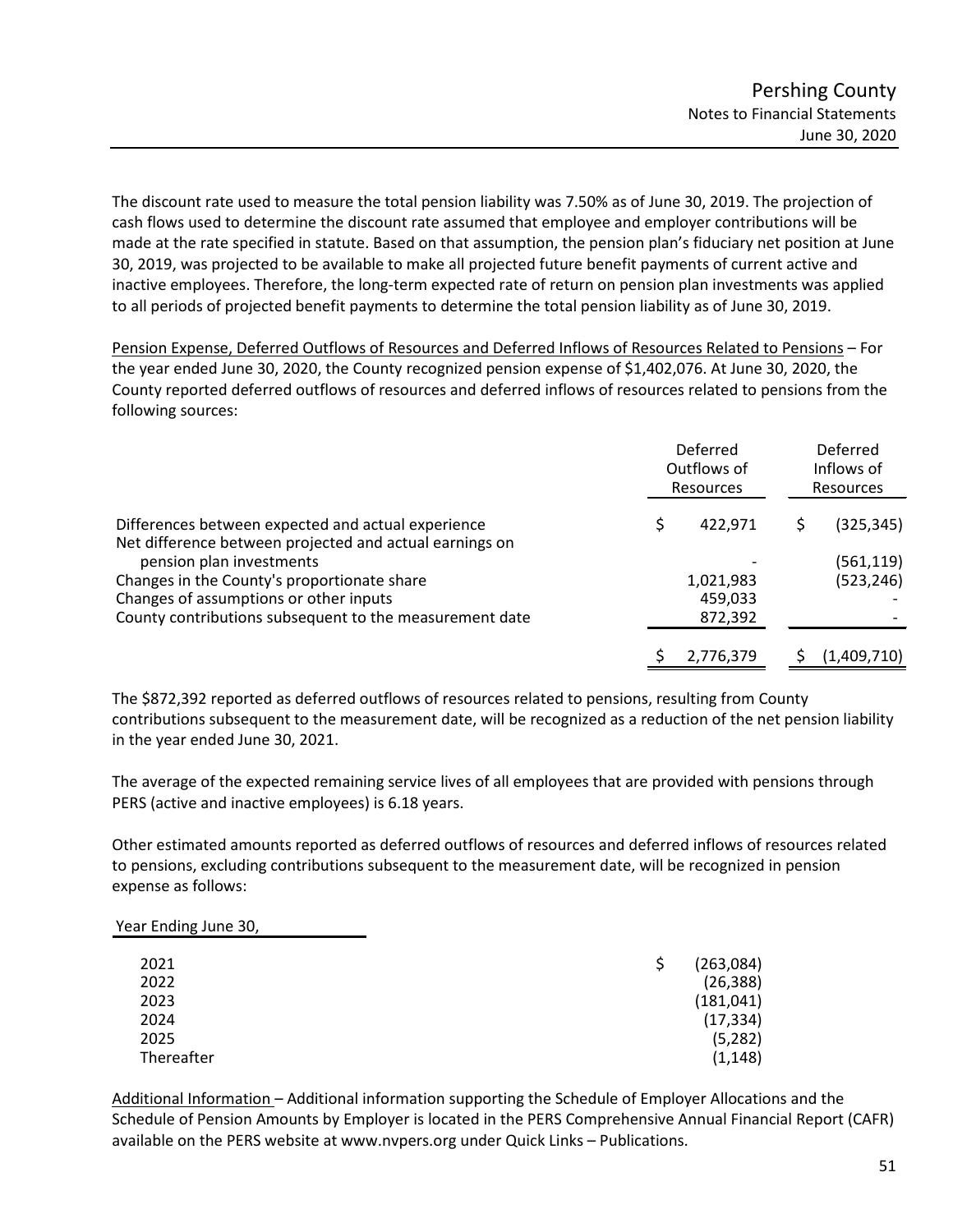#### **Note 10 - Tax Abatements**

The County has entered into an abatement, through the Nevada Governor's Office of Economic Development, in accordance with Nevada Revised Statutes that allows for partial abatement on certain qualifying renewable energy properties. Property tax abatements on certified eligible properties are equal to 55% of the taxes payable on real and personal property. In addition, forty-five percent (45%) of the taxes after abatement must be distributed to the Nevada State Renewable Energy Fund.

For the year ended June 30, 2020, the County abated property taxes totaling \$156,605.

#### **Note 11 - Ad Valorem Capital Projects Fund**

Pursuant to NRS 354.598155, the Ad Valorem Capital Projects Fund expended the following amounts during the year ended June 30, 2020.

Computer related costs  $\zeta$  24,847

In addition, \$6,183 was remitted to other local governments as required by statute.

#### **Note 12 - Risk Management**

The County is exposed to various risks of loss related to torts; theft of, damage to, and destruction of assets; errors and omissions; injuries of employees; and natural disasters, as are all entities.

The County has joined together with similar public agencies (cities, counties and special districts) throughout the State of Nevada to create a pool under the Nevada Interlocal Cooperation Act. The Nevada Public Agency Insurance Pool (Pool) is a public entity risk pool currently operating as a common risk management and insurance program for its members.

The County pays an annual premium and specific deductibles, as necessary, to the Pool for its general insurance coverage. The Pool is considered a self-sustaining risk pool that will provide liability coverage for its members up to \$10,000,000 per event. Property, crime and equipment breakdown coverage is provided to its members up to \$300,000,000 per loss with various sublimits established for earthquake, flood, equipment breakdown, cyber security, and money and securities. Site pollution incident coverage is also provided by the Pool to \$2,000,000 per incident, with policy aggregates.

The County has also joined together with similar public agencies, under the Nevada Interlocal Cooperation Act, to create an intergovernmental self-insured association for workers compensation insurance, the Public Agency Compensation Trust (PACT).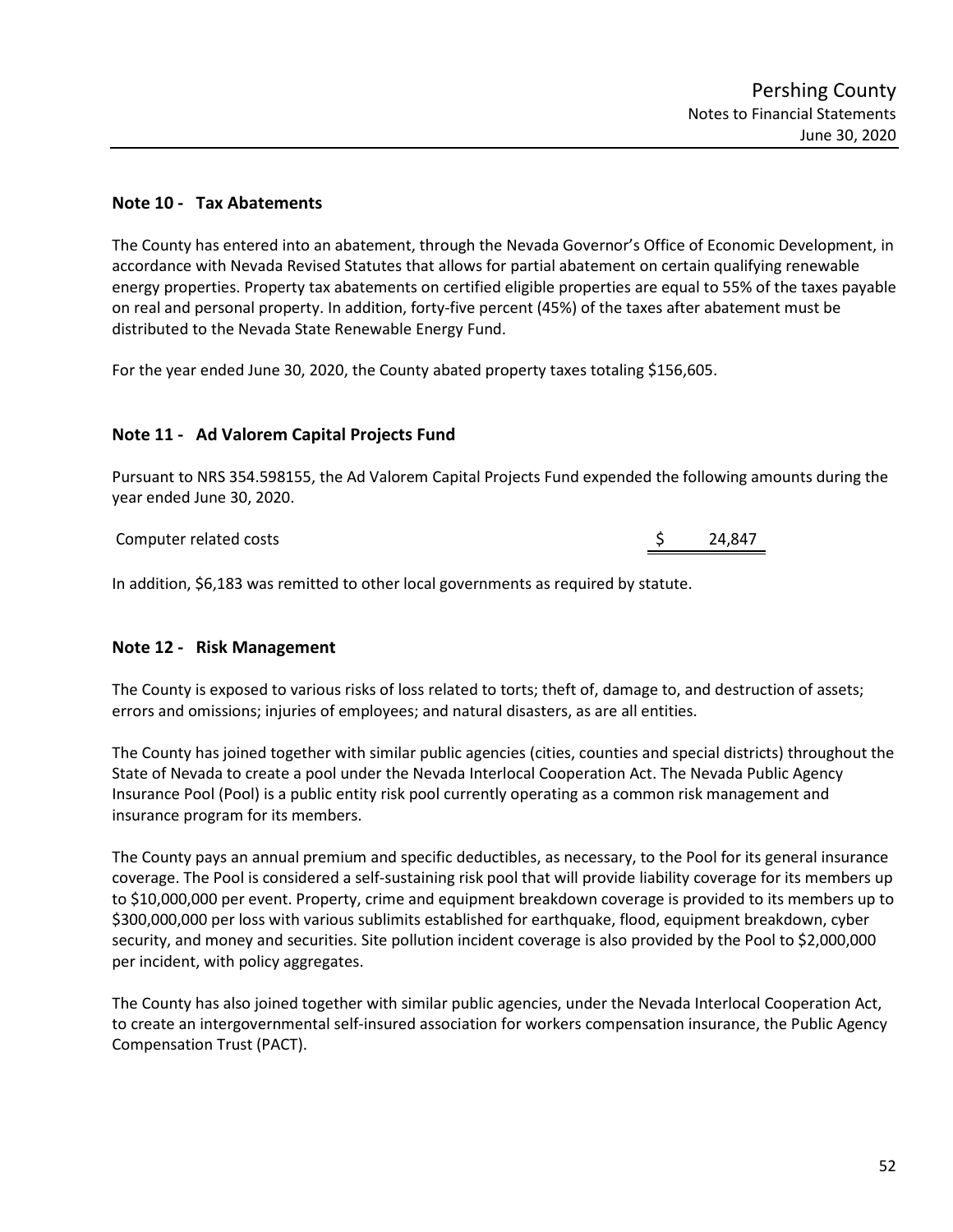The County pays premiums to PACT based on payroll costs. PACT is considered a self-sustaining pool that will provide coverage based on established statutory limits.

The County continues to carry commercial insurance for other risks of loss, including employee health and accident insurance. Settled claims resulting from these risks have not exceeded commercial insurance coverage in any of the past three fiscal years.

State and federal laws and regulations require the County to place a final cover on its landfill site when it discontinues accepting waste and perform certain maintenance and monitoring functions at the site after closure. The County has obtained insurance to fund the closure and post-closure costs of the landfill. The insurance coverage fulfills the financial assurance requirements in accordance with the Nevada Administrative Code.

#### **Note 13 - Contingencies**

Pershing County is presently involved in litigation. Management estimates that the litigation will not materially affect the financial condition of the County.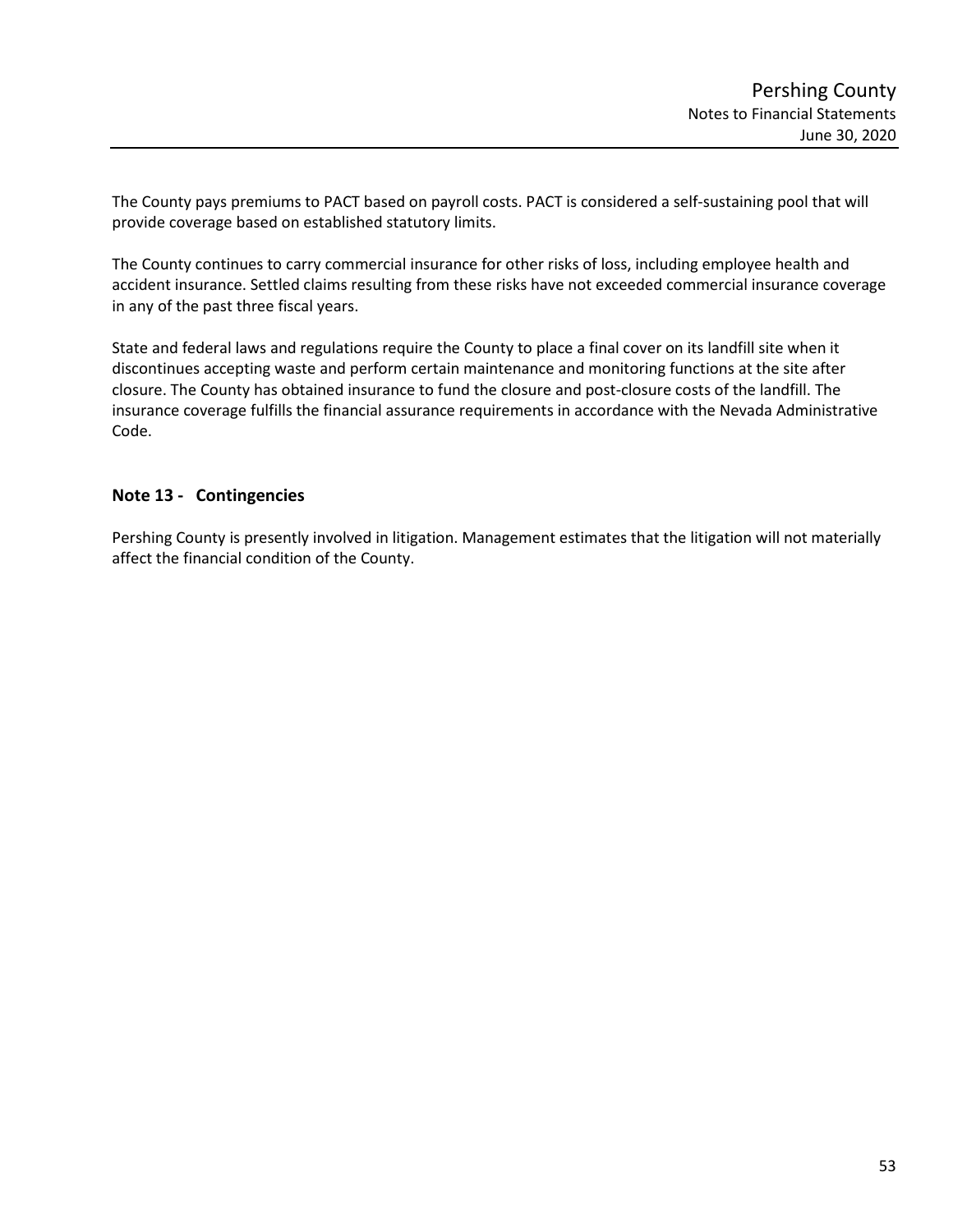Schedule of Revenues, Expenditures, and Changes in Fund Balances – Budget and Actual General Fund (Budgetary Basis) Year Ended June 30, 2020

|                                           |                 | 2020 Budget Amount | 2020            | 2019                |                 |
|-------------------------------------------|-----------------|--------------------|-----------------|---------------------|-----------------|
|                                           |                 |                    |                 | Variance to         |                 |
|                                           | Original        | Final              | Actual          | <b>Final Budget</b> | Actual          |
| Revenues                                  |                 |                    |                 |                     |                 |
| <b>Taxes</b>                              |                 |                    |                 |                     |                 |
| Ad valorem                                |                 |                    |                 |                     |                 |
| Real property                             | \$<br>1,991,817 | \$<br>1,991,817    | \$<br>1,778,754 | \$<br>(213,063)     | \$<br>1,803,366 |
| Personal property                         | 641,300         | 641,300            | 579,444         | (61, 856)           | 569,650         |
| Net proceeds of mines                     |                 |                    | 141,326         | 141,326             | 320,722         |
|                                           | 2,633,117       | 2,633,117          | 2,499,524       | (133, 593)          | 2,693,738       |
| Room taxes                                | 34,000          | 34,000             | 36,139          | 2,139               | 35,214          |
| Total taxes                               | 2,667,117       | 2,667,117          | 2,535,663       | (131, 454)          | 2,728,952       |
| <b>Licenses and Permits</b>               |                 |                    |                 |                     |                 |
| Business licenses and permits             |                 |                    |                 |                     |                 |
| <b>Business licenses</b>                  | 9,000           | 9,000              | 10,670          | 1,670               | 12,000          |
| Liquor licenses                           | 1,100           | 1,100              | 880             | (220)               | 540             |
| County gaming licenses                    | 16,500          | 16,500             | 13,943          | (2, 557)            | 16,050          |
| Nonbusiness licenses and permits          |                 |                    |                 |                     |                 |
| Marriage licenses                         |                 | 850<br>850         | 861             | 11                  | 651             |
| <b>Building permits</b>                   | 55,000          | 55,000             | 69,708          | 14,708              | 63,447          |
| Mobile home inspections                   | 1,500           | 1,500              | 875             | (625)               | 875             |
| Septic inspections                        | 1,500           | 1,500              | 2,275           | 775                 | 625             |
| Total licenses and permits                | 85,450          | 85,450             | 99,212          | 13,762              | 94,188          |
| Intergovernmental                         |                 |                    |                 |                     |                 |
| Federal grants                            |                 |                    |                 |                     |                 |
| <b>Child Support Enforcement</b>          | 115,000         | 122,025            | 145,237         | 23,212              | 127,183         |
| Airport Improvement Program               |                 | 680                | 680             |                     | 426,359         |
| <b>Emergency Management Performance</b>   |                 | 6,875              | 6,875           |                     | 6,810           |
| Interagency Hazardous Materials           |                 | 4,134              | 4,134           |                     | 2,989           |
| <b>Special Supplemental Nutrition</b>     |                 |                    |                 |                     |                 |
| Program (WIC)                             |                 | 348,665            | 348,665         |                     | 324,595         |
| Grants to States (WIC)                    |                 |                    |                 |                     | 4,886           |
| <b>Emergency Food and Shelter</b>         |                 | 1,700              | 1,700           |                     | 1,700           |
| State grants                              |                 |                    |                 |                     |                 |
| State Economic Development Grant          |                 | 28,699             | 28,699          |                     | 27,869          |
| <b>State Emergency Response Grant</b>     |                 | 21,167             | 21,167          |                     | 24,956          |
| State Emergency Response (United          |                 |                    |                 |                     |                 |
| We Stand) Grant                           |                 | 23,779             | 23,779          |                     | 22,983          |
| <b>Family Resource Center</b>             |                 | 25,031             | 25,031          |                     | 22,949          |
| <b>Big Meadows Recycling Grant</b>        |                 |                    |                 |                     | 6,650           |
| State shared revenues                     |                 |                    |                 |                     |                 |
| Consolidated tax revenue                  | 2,408,720       | 2,408,720          | 2,578,984       | 170,264             | 2,404,072       |
| State gaming licenses                     | 150,000         | 150,000            | 127,467         | (22, 533)           | 132,437         |
| Administrative assessments,               |                 |                    |                 |                     |                 |
| Juvenile Court                            | 9,500           | 9,500              | 3,049           | (6, 451)            | 4,425           |
| Real property transfer tax collection fee | 1,100           | 1,100              | 1,536           | 436                 | 672             |
| Other government shared revenues          |                 |                    |                 |                     |                 |
| Economic Development                      | 14,000          | 14,000             | 14,000          |                     | 14,000          |
| Total intergovernmental                   | 2,698,320       | 3,166,075          | 3,331,003       | 164,928             | 3,555,535       |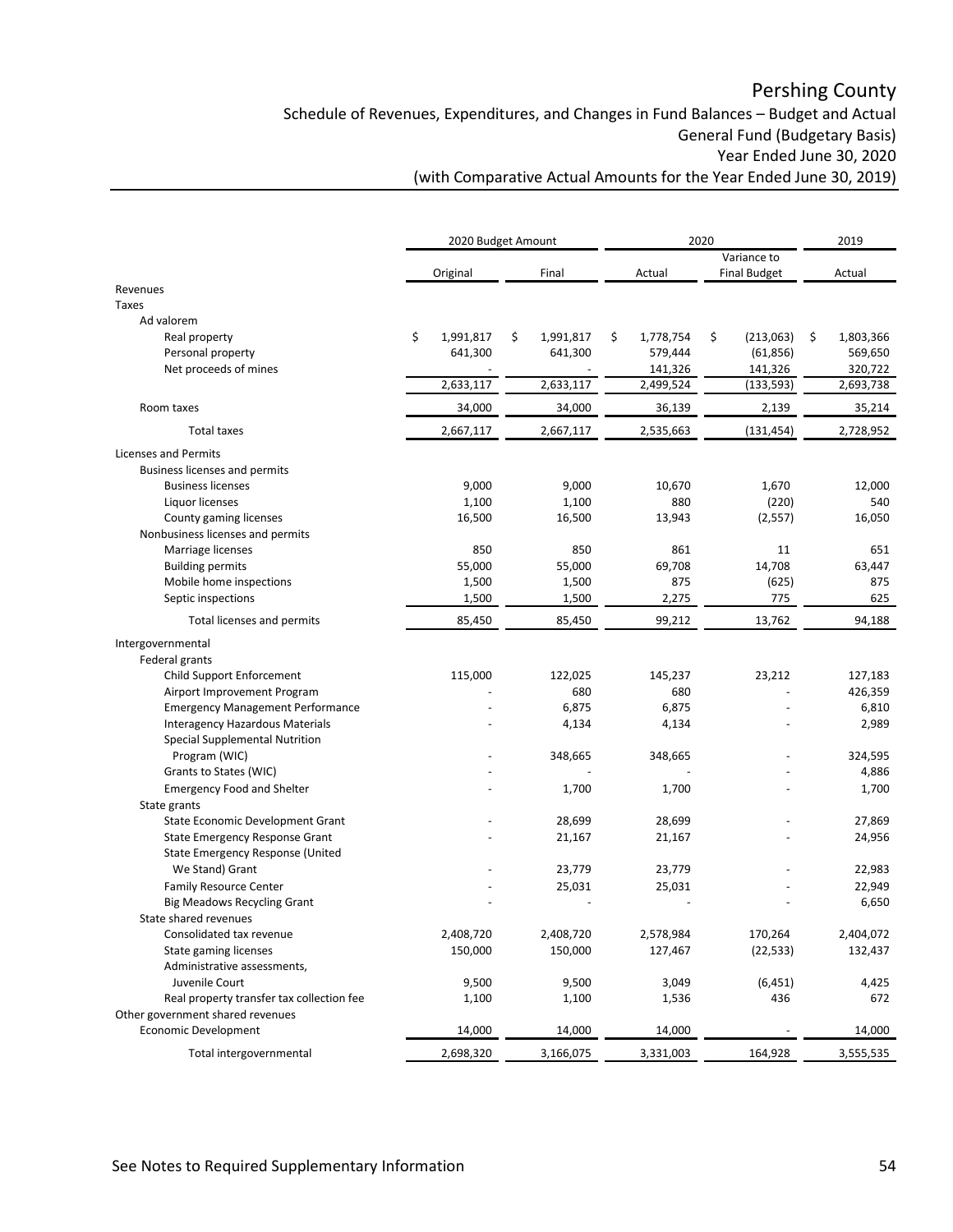Schedule of Revenues, Expenditures, and Changes in Fund Balances – Budget and Actual General Fund (Budgetary Basis) Year Ended June 30, 2020

| Variance to<br><b>Final Budget</b><br>Actual<br>Original<br>Final<br>Actual<br><b>Charges for Services</b><br>General government<br>Clerk fees<br>\$<br>3,000<br>\$<br>\$<br>\$<br>\$<br>3,000<br>2,358<br>(642)<br>2,849<br>390<br>390<br>Clerk technology fees<br>Recorder fees<br>95,100<br>95,100<br>76,417<br>(18, 683)<br>74,845<br>Recorder technology fees<br>20,000<br>20,000<br>15,335<br>(4,665)<br>17,853<br>Recorder scan and copy fees<br>5,500<br>5,500<br>5,541<br>41<br>5,668<br>9,000<br>9,000<br>8,739<br>Imlay Utilities administrative fees<br>(261)<br>7,993<br>Senior Center administrative fees<br>4,339<br>4,339<br>4,339<br>11 <sup>th</sup> Judicial District Court administrative<br>fees<br>10,000<br>10,000<br>10,000<br>7,500<br>20,000<br>8,509<br>Map fees<br>20,000<br>(11, 491)<br>7,064<br>190,000<br>190,000<br>195,174<br>Assessor commissions<br>167,243<br>(22, 757)<br>Assessor technology fees<br>60,000<br>60,000<br>62,488<br>2,488<br>68,983<br>Motor vehicle registration<br>8,500<br>8,500<br>6,288<br>(2, 212)<br>7,946<br>Candidate filing fees<br>1,000<br>1,000<br>630<br>(370)<br>5,000<br>Map filing fees, development<br>5,000<br>6,375<br>1,375<br>2,310<br>7,076<br>1,376<br>Other<br>5,700<br>5,700<br>5,908<br>432,800<br>432,800<br>381,728<br>(51,072)<br>408,432<br>Judicial<br>Child attorney fees<br>7,791<br>7,791<br>8,799<br>5,500<br>4,627<br>(873)<br>Civil actions<br>5,500<br>5,675<br>4,102<br>(7, 898)<br>DNA testing<br>12,000<br>12,000<br>4,614<br>Public defender fees<br>1,000<br>1,000<br>450<br>(550)<br>1,808<br>Traffic class administrative fee<br>7,500<br>7,500<br>2,560<br>(4,940)<br>1,740<br>26,000<br>19,530<br>26,000<br>(6, 470)<br>22,636<br>458,800<br>458,800<br>(57, 542)<br>Total charges for services<br>401,258<br>431,068<br><b>Fines and Forfeits</b><br>Forfeits<br>475,000<br>475,000<br>Bail<br>170,823<br>(304, 177)<br>232,791<br>Miscellaneous<br>Interest and investment earnings<br>200,000<br>200,000<br>372,779<br>172,779<br>308,076<br>80,000<br>80,000<br>71,823<br>(8, 177)<br>268,967<br>Tax penalties<br>Copy machine revenue<br>1,000<br>1,000<br>76<br>(924)<br>574<br>Refunds and reimbursements<br>25,496<br>25,496<br>37,616<br>12,120<br>42,018<br><b>Community Centers rents</b><br>9,000<br>9,000<br>8,205<br>(795)<br>9,656<br>277<br>Reimbursements, City of Lovelock<br>16,500<br>16,500<br>16,777<br>10,578<br>Geothermal lease<br>50,000<br>50,000<br>48,633<br>(1, 367)<br>36,213<br>Reimbursements, Humboldt County<br>1,013<br>1,013<br>Sales and rentals<br>17,500<br>17,500<br>17,424<br>(76)<br>17,424<br>46,957<br>Airport fuel sales and revenue<br>63,500<br>63,500<br>53,038<br>(10, 462)<br>Restitution<br>1,500<br>1,500<br>280<br>(1, 220)<br>3,108<br>9,000<br>9,000<br>10,019<br>1,019<br>8,793<br>Guardianship services<br>Contributions<br>2,000<br>5,000<br>2,000<br>Excess proceeds (property tax sales) and costs<br>remitted<br>405,783<br>405,783<br>108,512<br>Special events revenue and insurance<br>1,000<br>1,000<br>1,000<br>960<br>Insurance program<br>15,554<br>100<br>80<br>Stray animal pickup<br>100<br>(20)<br>102<br>Other<br>3,000<br>3,000<br>758<br>(2, 242)<br>93,055<br><b>Total miscellaneous</b><br>477,596<br>477,596<br>1,047,304<br>569,708<br>975,547<br>6,862,283<br>7,330,038<br>7,585,263<br>255,225<br>8,018,081<br>Total revenues |  | 2020 Budget Amount |  |  | 2020 | 2019 |  |
|-----------------------------------------------------------------------------------------------------------------------------------------------------------------------------------------------------------------------------------------------------------------------------------------------------------------------------------------------------------------------------------------------------------------------------------------------------------------------------------------------------------------------------------------------------------------------------------------------------------------------------------------------------------------------------------------------------------------------------------------------------------------------------------------------------------------------------------------------------------------------------------------------------------------------------------------------------------------------------------------------------------------------------------------------------------------------------------------------------------------------------------------------------------------------------------------------------------------------------------------------------------------------------------------------------------------------------------------------------------------------------------------------------------------------------------------------------------------------------------------------------------------------------------------------------------------------------------------------------------------------------------------------------------------------------------------------------------------------------------------------------------------------------------------------------------------------------------------------------------------------------------------------------------------------------------------------------------------------------------------------------------------------------------------------------------------------------------------------------------------------------------------------------------------------------------------------------------------------------------------------------------------------------------------------------------------------------------------------------------------------------------------------------------------------------------------------------------------------------------------------------------------------------------------------------------------------------------------------------------------------------------------------------------------------------------------------------------------------------------------------------------------------------------------------------------------------------------------------------------------------------------------------------------------------------------------------------------------------------------------------------------------------------------------------------------------------------------------------------------------------------------------------------------------------------------------------------------------------------------------------------------------------------------------------------------------------------------------------------------------------------------------------------------------------|--|--------------------|--|--|------|------|--|
|                                                                                                                                                                                                                                                                                                                                                                                                                                                                                                                                                                                                                                                                                                                                                                                                                                                                                                                                                                                                                                                                                                                                                                                                                                                                                                                                                                                                                                                                                                                                                                                                                                                                                                                                                                                                                                                                                                                                                                                                                                                                                                                                                                                                                                                                                                                                                                                                                                                                                                                                                                                                                                                                                                                                                                                                                                                                                                                                                                                                                                                                                                                                                                                                                                                                                                                                                                                                                       |  |                    |  |  |      |      |  |
|                                                                                                                                                                                                                                                                                                                                                                                                                                                                                                                                                                                                                                                                                                                                                                                                                                                                                                                                                                                                                                                                                                                                                                                                                                                                                                                                                                                                                                                                                                                                                                                                                                                                                                                                                                                                                                                                                                                                                                                                                                                                                                                                                                                                                                                                                                                                                                                                                                                                                                                                                                                                                                                                                                                                                                                                                                                                                                                                                                                                                                                                                                                                                                                                                                                                                                                                                                                                                       |  |                    |  |  |      |      |  |
|                                                                                                                                                                                                                                                                                                                                                                                                                                                                                                                                                                                                                                                                                                                                                                                                                                                                                                                                                                                                                                                                                                                                                                                                                                                                                                                                                                                                                                                                                                                                                                                                                                                                                                                                                                                                                                                                                                                                                                                                                                                                                                                                                                                                                                                                                                                                                                                                                                                                                                                                                                                                                                                                                                                                                                                                                                                                                                                                                                                                                                                                                                                                                                                                                                                                                                                                                                                                                       |  |                    |  |  |      |      |  |
|                                                                                                                                                                                                                                                                                                                                                                                                                                                                                                                                                                                                                                                                                                                                                                                                                                                                                                                                                                                                                                                                                                                                                                                                                                                                                                                                                                                                                                                                                                                                                                                                                                                                                                                                                                                                                                                                                                                                                                                                                                                                                                                                                                                                                                                                                                                                                                                                                                                                                                                                                                                                                                                                                                                                                                                                                                                                                                                                                                                                                                                                                                                                                                                                                                                                                                                                                                                                                       |  |                    |  |  |      |      |  |
|                                                                                                                                                                                                                                                                                                                                                                                                                                                                                                                                                                                                                                                                                                                                                                                                                                                                                                                                                                                                                                                                                                                                                                                                                                                                                                                                                                                                                                                                                                                                                                                                                                                                                                                                                                                                                                                                                                                                                                                                                                                                                                                                                                                                                                                                                                                                                                                                                                                                                                                                                                                                                                                                                                                                                                                                                                                                                                                                                                                                                                                                                                                                                                                                                                                                                                                                                                                                                       |  |                    |  |  |      |      |  |
|                                                                                                                                                                                                                                                                                                                                                                                                                                                                                                                                                                                                                                                                                                                                                                                                                                                                                                                                                                                                                                                                                                                                                                                                                                                                                                                                                                                                                                                                                                                                                                                                                                                                                                                                                                                                                                                                                                                                                                                                                                                                                                                                                                                                                                                                                                                                                                                                                                                                                                                                                                                                                                                                                                                                                                                                                                                                                                                                                                                                                                                                                                                                                                                                                                                                                                                                                                                                                       |  |                    |  |  |      |      |  |
|                                                                                                                                                                                                                                                                                                                                                                                                                                                                                                                                                                                                                                                                                                                                                                                                                                                                                                                                                                                                                                                                                                                                                                                                                                                                                                                                                                                                                                                                                                                                                                                                                                                                                                                                                                                                                                                                                                                                                                                                                                                                                                                                                                                                                                                                                                                                                                                                                                                                                                                                                                                                                                                                                                                                                                                                                                                                                                                                                                                                                                                                                                                                                                                                                                                                                                                                                                                                                       |  |                    |  |  |      |      |  |
|                                                                                                                                                                                                                                                                                                                                                                                                                                                                                                                                                                                                                                                                                                                                                                                                                                                                                                                                                                                                                                                                                                                                                                                                                                                                                                                                                                                                                                                                                                                                                                                                                                                                                                                                                                                                                                                                                                                                                                                                                                                                                                                                                                                                                                                                                                                                                                                                                                                                                                                                                                                                                                                                                                                                                                                                                                                                                                                                                                                                                                                                                                                                                                                                                                                                                                                                                                                                                       |  |                    |  |  |      |      |  |
|                                                                                                                                                                                                                                                                                                                                                                                                                                                                                                                                                                                                                                                                                                                                                                                                                                                                                                                                                                                                                                                                                                                                                                                                                                                                                                                                                                                                                                                                                                                                                                                                                                                                                                                                                                                                                                                                                                                                                                                                                                                                                                                                                                                                                                                                                                                                                                                                                                                                                                                                                                                                                                                                                                                                                                                                                                                                                                                                                                                                                                                                                                                                                                                                                                                                                                                                                                                                                       |  |                    |  |  |      |      |  |
|                                                                                                                                                                                                                                                                                                                                                                                                                                                                                                                                                                                                                                                                                                                                                                                                                                                                                                                                                                                                                                                                                                                                                                                                                                                                                                                                                                                                                                                                                                                                                                                                                                                                                                                                                                                                                                                                                                                                                                                                                                                                                                                                                                                                                                                                                                                                                                                                                                                                                                                                                                                                                                                                                                                                                                                                                                                                                                                                                                                                                                                                                                                                                                                                                                                                                                                                                                                                                       |  |                    |  |  |      |      |  |
|                                                                                                                                                                                                                                                                                                                                                                                                                                                                                                                                                                                                                                                                                                                                                                                                                                                                                                                                                                                                                                                                                                                                                                                                                                                                                                                                                                                                                                                                                                                                                                                                                                                                                                                                                                                                                                                                                                                                                                                                                                                                                                                                                                                                                                                                                                                                                                                                                                                                                                                                                                                                                                                                                                                                                                                                                                                                                                                                                                                                                                                                                                                                                                                                                                                                                                                                                                                                                       |  |                    |  |  |      |      |  |
|                                                                                                                                                                                                                                                                                                                                                                                                                                                                                                                                                                                                                                                                                                                                                                                                                                                                                                                                                                                                                                                                                                                                                                                                                                                                                                                                                                                                                                                                                                                                                                                                                                                                                                                                                                                                                                                                                                                                                                                                                                                                                                                                                                                                                                                                                                                                                                                                                                                                                                                                                                                                                                                                                                                                                                                                                                                                                                                                                                                                                                                                                                                                                                                                                                                                                                                                                                                                                       |  |                    |  |  |      |      |  |
|                                                                                                                                                                                                                                                                                                                                                                                                                                                                                                                                                                                                                                                                                                                                                                                                                                                                                                                                                                                                                                                                                                                                                                                                                                                                                                                                                                                                                                                                                                                                                                                                                                                                                                                                                                                                                                                                                                                                                                                                                                                                                                                                                                                                                                                                                                                                                                                                                                                                                                                                                                                                                                                                                                                                                                                                                                                                                                                                                                                                                                                                                                                                                                                                                                                                                                                                                                                                                       |  |                    |  |  |      |      |  |
|                                                                                                                                                                                                                                                                                                                                                                                                                                                                                                                                                                                                                                                                                                                                                                                                                                                                                                                                                                                                                                                                                                                                                                                                                                                                                                                                                                                                                                                                                                                                                                                                                                                                                                                                                                                                                                                                                                                                                                                                                                                                                                                                                                                                                                                                                                                                                                                                                                                                                                                                                                                                                                                                                                                                                                                                                                                                                                                                                                                                                                                                                                                                                                                                                                                                                                                                                                                                                       |  |                    |  |  |      |      |  |
|                                                                                                                                                                                                                                                                                                                                                                                                                                                                                                                                                                                                                                                                                                                                                                                                                                                                                                                                                                                                                                                                                                                                                                                                                                                                                                                                                                                                                                                                                                                                                                                                                                                                                                                                                                                                                                                                                                                                                                                                                                                                                                                                                                                                                                                                                                                                                                                                                                                                                                                                                                                                                                                                                                                                                                                                                                                                                                                                                                                                                                                                                                                                                                                                                                                                                                                                                                                                                       |  |                    |  |  |      |      |  |
|                                                                                                                                                                                                                                                                                                                                                                                                                                                                                                                                                                                                                                                                                                                                                                                                                                                                                                                                                                                                                                                                                                                                                                                                                                                                                                                                                                                                                                                                                                                                                                                                                                                                                                                                                                                                                                                                                                                                                                                                                                                                                                                                                                                                                                                                                                                                                                                                                                                                                                                                                                                                                                                                                                                                                                                                                                                                                                                                                                                                                                                                                                                                                                                                                                                                                                                                                                                                                       |  |                    |  |  |      |      |  |
|                                                                                                                                                                                                                                                                                                                                                                                                                                                                                                                                                                                                                                                                                                                                                                                                                                                                                                                                                                                                                                                                                                                                                                                                                                                                                                                                                                                                                                                                                                                                                                                                                                                                                                                                                                                                                                                                                                                                                                                                                                                                                                                                                                                                                                                                                                                                                                                                                                                                                                                                                                                                                                                                                                                                                                                                                                                                                                                                                                                                                                                                                                                                                                                                                                                                                                                                                                                                                       |  |                    |  |  |      |      |  |
|                                                                                                                                                                                                                                                                                                                                                                                                                                                                                                                                                                                                                                                                                                                                                                                                                                                                                                                                                                                                                                                                                                                                                                                                                                                                                                                                                                                                                                                                                                                                                                                                                                                                                                                                                                                                                                                                                                                                                                                                                                                                                                                                                                                                                                                                                                                                                                                                                                                                                                                                                                                                                                                                                                                                                                                                                                                                                                                                                                                                                                                                                                                                                                                                                                                                                                                                                                                                                       |  |                    |  |  |      |      |  |
|                                                                                                                                                                                                                                                                                                                                                                                                                                                                                                                                                                                                                                                                                                                                                                                                                                                                                                                                                                                                                                                                                                                                                                                                                                                                                                                                                                                                                                                                                                                                                                                                                                                                                                                                                                                                                                                                                                                                                                                                                                                                                                                                                                                                                                                                                                                                                                                                                                                                                                                                                                                                                                                                                                                                                                                                                                                                                                                                                                                                                                                                                                                                                                                                                                                                                                                                                                                                                       |  |                    |  |  |      |      |  |
|                                                                                                                                                                                                                                                                                                                                                                                                                                                                                                                                                                                                                                                                                                                                                                                                                                                                                                                                                                                                                                                                                                                                                                                                                                                                                                                                                                                                                                                                                                                                                                                                                                                                                                                                                                                                                                                                                                                                                                                                                                                                                                                                                                                                                                                                                                                                                                                                                                                                                                                                                                                                                                                                                                                                                                                                                                                                                                                                                                                                                                                                                                                                                                                                                                                                                                                                                                                                                       |  |                    |  |  |      |      |  |
|                                                                                                                                                                                                                                                                                                                                                                                                                                                                                                                                                                                                                                                                                                                                                                                                                                                                                                                                                                                                                                                                                                                                                                                                                                                                                                                                                                                                                                                                                                                                                                                                                                                                                                                                                                                                                                                                                                                                                                                                                                                                                                                                                                                                                                                                                                                                                                                                                                                                                                                                                                                                                                                                                                                                                                                                                                                                                                                                                                                                                                                                                                                                                                                                                                                                                                                                                                                                                       |  |                    |  |  |      |      |  |
|                                                                                                                                                                                                                                                                                                                                                                                                                                                                                                                                                                                                                                                                                                                                                                                                                                                                                                                                                                                                                                                                                                                                                                                                                                                                                                                                                                                                                                                                                                                                                                                                                                                                                                                                                                                                                                                                                                                                                                                                                                                                                                                                                                                                                                                                                                                                                                                                                                                                                                                                                                                                                                                                                                                                                                                                                                                                                                                                                                                                                                                                                                                                                                                                                                                                                                                                                                                                                       |  |                    |  |  |      |      |  |
|                                                                                                                                                                                                                                                                                                                                                                                                                                                                                                                                                                                                                                                                                                                                                                                                                                                                                                                                                                                                                                                                                                                                                                                                                                                                                                                                                                                                                                                                                                                                                                                                                                                                                                                                                                                                                                                                                                                                                                                                                                                                                                                                                                                                                                                                                                                                                                                                                                                                                                                                                                                                                                                                                                                                                                                                                                                                                                                                                                                                                                                                                                                                                                                                                                                                                                                                                                                                                       |  |                    |  |  |      |      |  |
|                                                                                                                                                                                                                                                                                                                                                                                                                                                                                                                                                                                                                                                                                                                                                                                                                                                                                                                                                                                                                                                                                                                                                                                                                                                                                                                                                                                                                                                                                                                                                                                                                                                                                                                                                                                                                                                                                                                                                                                                                                                                                                                                                                                                                                                                                                                                                                                                                                                                                                                                                                                                                                                                                                                                                                                                                                                                                                                                                                                                                                                                                                                                                                                                                                                                                                                                                                                                                       |  |                    |  |  |      |      |  |
|                                                                                                                                                                                                                                                                                                                                                                                                                                                                                                                                                                                                                                                                                                                                                                                                                                                                                                                                                                                                                                                                                                                                                                                                                                                                                                                                                                                                                                                                                                                                                                                                                                                                                                                                                                                                                                                                                                                                                                                                                                                                                                                                                                                                                                                                                                                                                                                                                                                                                                                                                                                                                                                                                                                                                                                                                                                                                                                                                                                                                                                                                                                                                                                                                                                                                                                                                                                                                       |  |                    |  |  |      |      |  |
|                                                                                                                                                                                                                                                                                                                                                                                                                                                                                                                                                                                                                                                                                                                                                                                                                                                                                                                                                                                                                                                                                                                                                                                                                                                                                                                                                                                                                                                                                                                                                                                                                                                                                                                                                                                                                                                                                                                                                                                                                                                                                                                                                                                                                                                                                                                                                                                                                                                                                                                                                                                                                                                                                                                                                                                                                                                                                                                                                                                                                                                                                                                                                                                                                                                                                                                                                                                                                       |  |                    |  |  |      |      |  |
|                                                                                                                                                                                                                                                                                                                                                                                                                                                                                                                                                                                                                                                                                                                                                                                                                                                                                                                                                                                                                                                                                                                                                                                                                                                                                                                                                                                                                                                                                                                                                                                                                                                                                                                                                                                                                                                                                                                                                                                                                                                                                                                                                                                                                                                                                                                                                                                                                                                                                                                                                                                                                                                                                                                                                                                                                                                                                                                                                                                                                                                                                                                                                                                                                                                                                                                                                                                                                       |  |                    |  |  |      |      |  |
|                                                                                                                                                                                                                                                                                                                                                                                                                                                                                                                                                                                                                                                                                                                                                                                                                                                                                                                                                                                                                                                                                                                                                                                                                                                                                                                                                                                                                                                                                                                                                                                                                                                                                                                                                                                                                                                                                                                                                                                                                                                                                                                                                                                                                                                                                                                                                                                                                                                                                                                                                                                                                                                                                                                                                                                                                                                                                                                                                                                                                                                                                                                                                                                                                                                                                                                                                                                                                       |  |                    |  |  |      |      |  |
|                                                                                                                                                                                                                                                                                                                                                                                                                                                                                                                                                                                                                                                                                                                                                                                                                                                                                                                                                                                                                                                                                                                                                                                                                                                                                                                                                                                                                                                                                                                                                                                                                                                                                                                                                                                                                                                                                                                                                                                                                                                                                                                                                                                                                                                                                                                                                                                                                                                                                                                                                                                                                                                                                                                                                                                                                                                                                                                                                                                                                                                                                                                                                                                                                                                                                                                                                                                                                       |  |                    |  |  |      |      |  |
|                                                                                                                                                                                                                                                                                                                                                                                                                                                                                                                                                                                                                                                                                                                                                                                                                                                                                                                                                                                                                                                                                                                                                                                                                                                                                                                                                                                                                                                                                                                                                                                                                                                                                                                                                                                                                                                                                                                                                                                                                                                                                                                                                                                                                                                                                                                                                                                                                                                                                                                                                                                                                                                                                                                                                                                                                                                                                                                                                                                                                                                                                                                                                                                                                                                                                                                                                                                                                       |  |                    |  |  |      |      |  |
|                                                                                                                                                                                                                                                                                                                                                                                                                                                                                                                                                                                                                                                                                                                                                                                                                                                                                                                                                                                                                                                                                                                                                                                                                                                                                                                                                                                                                                                                                                                                                                                                                                                                                                                                                                                                                                                                                                                                                                                                                                                                                                                                                                                                                                                                                                                                                                                                                                                                                                                                                                                                                                                                                                                                                                                                                                                                                                                                                                                                                                                                                                                                                                                                                                                                                                                                                                                                                       |  |                    |  |  |      |      |  |
|                                                                                                                                                                                                                                                                                                                                                                                                                                                                                                                                                                                                                                                                                                                                                                                                                                                                                                                                                                                                                                                                                                                                                                                                                                                                                                                                                                                                                                                                                                                                                                                                                                                                                                                                                                                                                                                                                                                                                                                                                                                                                                                                                                                                                                                                                                                                                                                                                                                                                                                                                                                                                                                                                                                                                                                                                                                                                                                                                                                                                                                                                                                                                                                                                                                                                                                                                                                                                       |  |                    |  |  |      |      |  |
|                                                                                                                                                                                                                                                                                                                                                                                                                                                                                                                                                                                                                                                                                                                                                                                                                                                                                                                                                                                                                                                                                                                                                                                                                                                                                                                                                                                                                                                                                                                                                                                                                                                                                                                                                                                                                                                                                                                                                                                                                                                                                                                                                                                                                                                                                                                                                                                                                                                                                                                                                                                                                                                                                                                                                                                                                                                                                                                                                                                                                                                                                                                                                                                                                                                                                                                                                                                                                       |  |                    |  |  |      |      |  |
|                                                                                                                                                                                                                                                                                                                                                                                                                                                                                                                                                                                                                                                                                                                                                                                                                                                                                                                                                                                                                                                                                                                                                                                                                                                                                                                                                                                                                                                                                                                                                                                                                                                                                                                                                                                                                                                                                                                                                                                                                                                                                                                                                                                                                                                                                                                                                                                                                                                                                                                                                                                                                                                                                                                                                                                                                                                                                                                                                                                                                                                                                                                                                                                                                                                                                                                                                                                                                       |  |                    |  |  |      |      |  |
|                                                                                                                                                                                                                                                                                                                                                                                                                                                                                                                                                                                                                                                                                                                                                                                                                                                                                                                                                                                                                                                                                                                                                                                                                                                                                                                                                                                                                                                                                                                                                                                                                                                                                                                                                                                                                                                                                                                                                                                                                                                                                                                                                                                                                                                                                                                                                                                                                                                                                                                                                                                                                                                                                                                                                                                                                                                                                                                                                                                                                                                                                                                                                                                                                                                                                                                                                                                                                       |  |                    |  |  |      |      |  |
|                                                                                                                                                                                                                                                                                                                                                                                                                                                                                                                                                                                                                                                                                                                                                                                                                                                                                                                                                                                                                                                                                                                                                                                                                                                                                                                                                                                                                                                                                                                                                                                                                                                                                                                                                                                                                                                                                                                                                                                                                                                                                                                                                                                                                                                                                                                                                                                                                                                                                                                                                                                                                                                                                                                                                                                                                                                                                                                                                                                                                                                                                                                                                                                                                                                                                                                                                                                                                       |  |                    |  |  |      |      |  |
|                                                                                                                                                                                                                                                                                                                                                                                                                                                                                                                                                                                                                                                                                                                                                                                                                                                                                                                                                                                                                                                                                                                                                                                                                                                                                                                                                                                                                                                                                                                                                                                                                                                                                                                                                                                                                                                                                                                                                                                                                                                                                                                                                                                                                                                                                                                                                                                                                                                                                                                                                                                                                                                                                                                                                                                                                                                                                                                                                                                                                                                                                                                                                                                                                                                                                                                                                                                                                       |  |                    |  |  |      |      |  |
|                                                                                                                                                                                                                                                                                                                                                                                                                                                                                                                                                                                                                                                                                                                                                                                                                                                                                                                                                                                                                                                                                                                                                                                                                                                                                                                                                                                                                                                                                                                                                                                                                                                                                                                                                                                                                                                                                                                                                                                                                                                                                                                                                                                                                                                                                                                                                                                                                                                                                                                                                                                                                                                                                                                                                                                                                                                                                                                                                                                                                                                                                                                                                                                                                                                                                                                                                                                                                       |  |                    |  |  |      |      |  |
|                                                                                                                                                                                                                                                                                                                                                                                                                                                                                                                                                                                                                                                                                                                                                                                                                                                                                                                                                                                                                                                                                                                                                                                                                                                                                                                                                                                                                                                                                                                                                                                                                                                                                                                                                                                                                                                                                                                                                                                                                                                                                                                                                                                                                                                                                                                                                                                                                                                                                                                                                                                                                                                                                                                                                                                                                                                                                                                                                                                                                                                                                                                                                                                                                                                                                                                                                                                                                       |  |                    |  |  |      |      |  |
|                                                                                                                                                                                                                                                                                                                                                                                                                                                                                                                                                                                                                                                                                                                                                                                                                                                                                                                                                                                                                                                                                                                                                                                                                                                                                                                                                                                                                                                                                                                                                                                                                                                                                                                                                                                                                                                                                                                                                                                                                                                                                                                                                                                                                                                                                                                                                                                                                                                                                                                                                                                                                                                                                                                                                                                                                                                                                                                                                                                                                                                                                                                                                                                                                                                                                                                                                                                                                       |  |                    |  |  |      |      |  |
|                                                                                                                                                                                                                                                                                                                                                                                                                                                                                                                                                                                                                                                                                                                                                                                                                                                                                                                                                                                                                                                                                                                                                                                                                                                                                                                                                                                                                                                                                                                                                                                                                                                                                                                                                                                                                                                                                                                                                                                                                                                                                                                                                                                                                                                                                                                                                                                                                                                                                                                                                                                                                                                                                                                                                                                                                                                                                                                                                                                                                                                                                                                                                                                                                                                                                                                                                                                                                       |  |                    |  |  |      |      |  |
|                                                                                                                                                                                                                                                                                                                                                                                                                                                                                                                                                                                                                                                                                                                                                                                                                                                                                                                                                                                                                                                                                                                                                                                                                                                                                                                                                                                                                                                                                                                                                                                                                                                                                                                                                                                                                                                                                                                                                                                                                                                                                                                                                                                                                                                                                                                                                                                                                                                                                                                                                                                                                                                                                                                                                                                                                                                                                                                                                                                                                                                                                                                                                                                                                                                                                                                                                                                                                       |  |                    |  |  |      |      |  |
|                                                                                                                                                                                                                                                                                                                                                                                                                                                                                                                                                                                                                                                                                                                                                                                                                                                                                                                                                                                                                                                                                                                                                                                                                                                                                                                                                                                                                                                                                                                                                                                                                                                                                                                                                                                                                                                                                                                                                                                                                                                                                                                                                                                                                                                                                                                                                                                                                                                                                                                                                                                                                                                                                                                                                                                                                                                                                                                                                                                                                                                                                                                                                                                                                                                                                                                                                                                                                       |  |                    |  |  |      |      |  |
|                                                                                                                                                                                                                                                                                                                                                                                                                                                                                                                                                                                                                                                                                                                                                                                                                                                                                                                                                                                                                                                                                                                                                                                                                                                                                                                                                                                                                                                                                                                                                                                                                                                                                                                                                                                                                                                                                                                                                                                                                                                                                                                                                                                                                                                                                                                                                                                                                                                                                                                                                                                                                                                                                                                                                                                                                                                                                                                                                                                                                                                                                                                                                                                                                                                                                                                                                                                                                       |  |                    |  |  |      |      |  |
|                                                                                                                                                                                                                                                                                                                                                                                                                                                                                                                                                                                                                                                                                                                                                                                                                                                                                                                                                                                                                                                                                                                                                                                                                                                                                                                                                                                                                                                                                                                                                                                                                                                                                                                                                                                                                                                                                                                                                                                                                                                                                                                                                                                                                                                                                                                                                                                                                                                                                                                                                                                                                                                                                                                                                                                                                                                                                                                                                                                                                                                                                                                                                                                                                                                                                                                                                                                                                       |  |                    |  |  |      |      |  |
|                                                                                                                                                                                                                                                                                                                                                                                                                                                                                                                                                                                                                                                                                                                                                                                                                                                                                                                                                                                                                                                                                                                                                                                                                                                                                                                                                                                                                                                                                                                                                                                                                                                                                                                                                                                                                                                                                                                                                                                                                                                                                                                                                                                                                                                                                                                                                                                                                                                                                                                                                                                                                                                                                                                                                                                                                                                                                                                                                                                                                                                                                                                                                                                                                                                                                                                                                                                                                       |  |                    |  |  |      |      |  |
|                                                                                                                                                                                                                                                                                                                                                                                                                                                                                                                                                                                                                                                                                                                                                                                                                                                                                                                                                                                                                                                                                                                                                                                                                                                                                                                                                                                                                                                                                                                                                                                                                                                                                                                                                                                                                                                                                                                                                                                                                                                                                                                                                                                                                                                                                                                                                                                                                                                                                                                                                                                                                                                                                                                                                                                                                                                                                                                                                                                                                                                                                                                                                                                                                                                                                                                                                                                                                       |  |                    |  |  |      |      |  |
|                                                                                                                                                                                                                                                                                                                                                                                                                                                                                                                                                                                                                                                                                                                                                                                                                                                                                                                                                                                                                                                                                                                                                                                                                                                                                                                                                                                                                                                                                                                                                                                                                                                                                                                                                                                                                                                                                                                                                                                                                                                                                                                                                                                                                                                                                                                                                                                                                                                                                                                                                                                                                                                                                                                                                                                                                                                                                                                                                                                                                                                                                                                                                                                                                                                                                                                                                                                                                       |  |                    |  |  |      |      |  |
|                                                                                                                                                                                                                                                                                                                                                                                                                                                                                                                                                                                                                                                                                                                                                                                                                                                                                                                                                                                                                                                                                                                                                                                                                                                                                                                                                                                                                                                                                                                                                                                                                                                                                                                                                                                                                                                                                                                                                                                                                                                                                                                                                                                                                                                                                                                                                                                                                                                                                                                                                                                                                                                                                                                                                                                                                                                                                                                                                                                                                                                                                                                                                                                                                                                                                                                                                                                                                       |  |                    |  |  |      |      |  |
|                                                                                                                                                                                                                                                                                                                                                                                                                                                                                                                                                                                                                                                                                                                                                                                                                                                                                                                                                                                                                                                                                                                                                                                                                                                                                                                                                                                                                                                                                                                                                                                                                                                                                                                                                                                                                                                                                                                                                                                                                                                                                                                                                                                                                                                                                                                                                                                                                                                                                                                                                                                                                                                                                                                                                                                                                                                                                                                                                                                                                                                                                                                                                                                                                                                                                                                                                                                                                       |  |                    |  |  |      |      |  |
|                                                                                                                                                                                                                                                                                                                                                                                                                                                                                                                                                                                                                                                                                                                                                                                                                                                                                                                                                                                                                                                                                                                                                                                                                                                                                                                                                                                                                                                                                                                                                                                                                                                                                                                                                                                                                                                                                                                                                                                                                                                                                                                                                                                                                                                                                                                                                                                                                                                                                                                                                                                                                                                                                                                                                                                                                                                                                                                                                                                                                                                                                                                                                                                                                                                                                                                                                                                                                       |  |                    |  |  |      |      |  |
|                                                                                                                                                                                                                                                                                                                                                                                                                                                                                                                                                                                                                                                                                                                                                                                                                                                                                                                                                                                                                                                                                                                                                                                                                                                                                                                                                                                                                                                                                                                                                                                                                                                                                                                                                                                                                                                                                                                                                                                                                                                                                                                                                                                                                                                                                                                                                                                                                                                                                                                                                                                                                                                                                                                                                                                                                                                                                                                                                                                                                                                                                                                                                                                                                                                                                                                                                                                                                       |  |                    |  |  |      |      |  |
|                                                                                                                                                                                                                                                                                                                                                                                                                                                                                                                                                                                                                                                                                                                                                                                                                                                                                                                                                                                                                                                                                                                                                                                                                                                                                                                                                                                                                                                                                                                                                                                                                                                                                                                                                                                                                                                                                                                                                                                                                                                                                                                                                                                                                                                                                                                                                                                                                                                                                                                                                                                                                                                                                                                                                                                                                                                                                                                                                                                                                                                                                                                                                                                                                                                                                                                                                                                                                       |  |                    |  |  |      |      |  |
|                                                                                                                                                                                                                                                                                                                                                                                                                                                                                                                                                                                                                                                                                                                                                                                                                                                                                                                                                                                                                                                                                                                                                                                                                                                                                                                                                                                                                                                                                                                                                                                                                                                                                                                                                                                                                                                                                                                                                                                                                                                                                                                                                                                                                                                                                                                                                                                                                                                                                                                                                                                                                                                                                                                                                                                                                                                                                                                                                                                                                                                                                                                                                                                                                                                                                                                                                                                                                       |  |                    |  |  |      |      |  |
|                                                                                                                                                                                                                                                                                                                                                                                                                                                                                                                                                                                                                                                                                                                                                                                                                                                                                                                                                                                                                                                                                                                                                                                                                                                                                                                                                                                                                                                                                                                                                                                                                                                                                                                                                                                                                                                                                                                                                                                                                                                                                                                                                                                                                                                                                                                                                                                                                                                                                                                                                                                                                                                                                                                                                                                                                                                                                                                                                                                                                                                                                                                                                                                                                                                                                                                                                                                                                       |  |                    |  |  |      |      |  |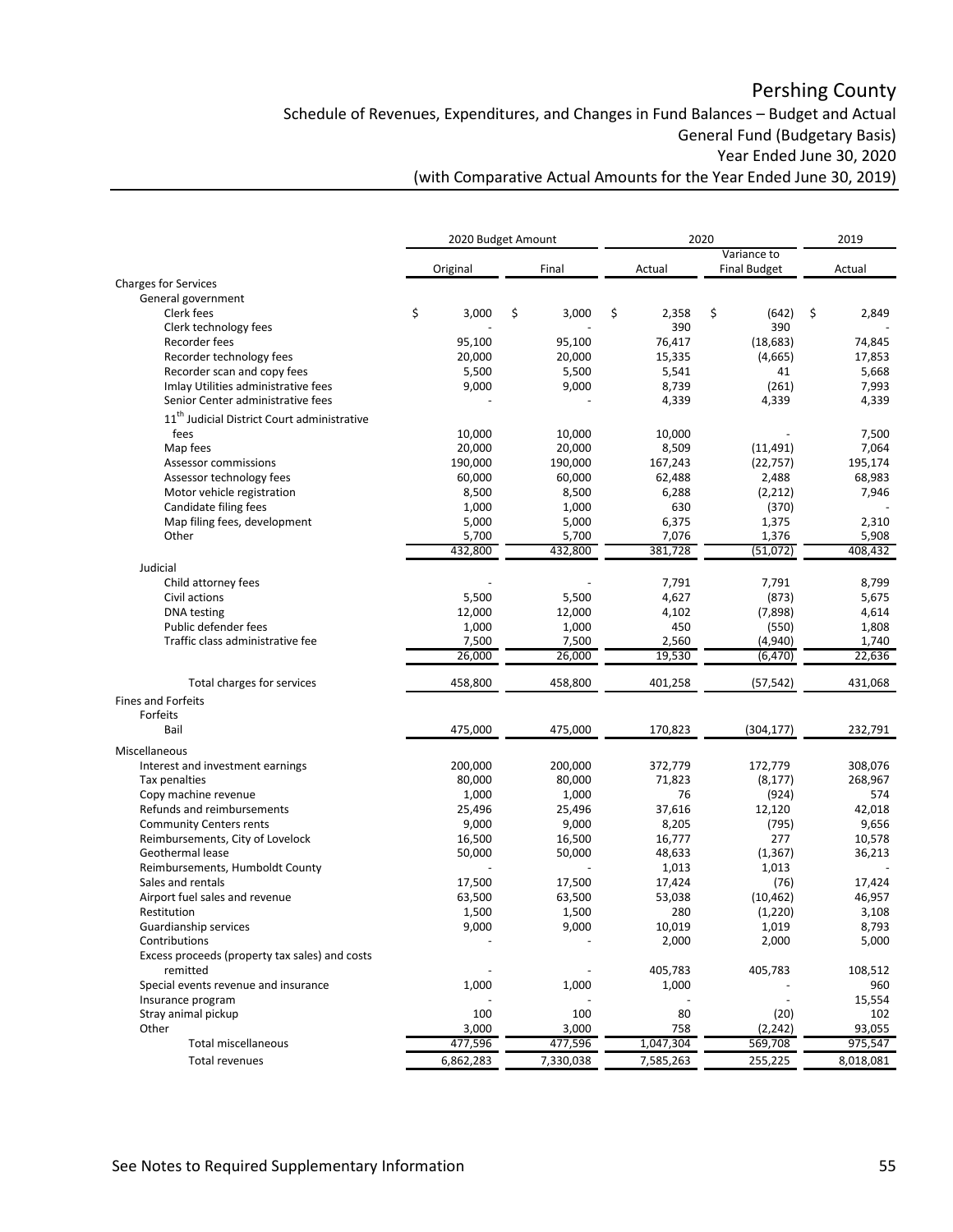Schedule of Revenues, Expenditures, and Changes in Fund Balances – Budget and Actual General Fund (Budgetary Basis) Year Ended June 30, 2020

|                                                   | 2020 Budget Amount |                         | 2020                    |    |                                    |    | 2019              |  |
|---------------------------------------------------|--------------------|-------------------------|-------------------------|----|------------------------------------|----|-------------------|--|
|                                                   | Original           | Final                   | Actual                  |    | Variance to<br><b>Final Budget</b> |    | Actual            |  |
| Expenditures                                      |                    |                         |                         |    |                                    |    |                   |  |
| <b>General Government</b>                         |                    |                         |                         |    |                                    |    |                   |  |
| Legislative Activity                              |                    |                         |                         |    |                                    |    |                   |  |
| Commissioners                                     |                    |                         |                         |    |                                    |    |                   |  |
| Salaries and wages                                | \$<br>154,132      | \$<br>154,132<br>65,661 | \$<br>155,329<br>61,174 | \$ | (1, 197)                           | \$ | 150,804<br>59,007 |  |
| <b>Employee benefits</b><br>Services and supplies | 65,661<br>8,200    | 8,200                   | 5,854                   |    | 4,487<br>2,346                     |    | 5,145             |  |
| Total legislative activity                        | 227,993            | 227,993                 | 222,357                 |    | 5,636                              |    | 214,956           |  |
|                                                   |                    |                         |                         |    |                                    |    |                   |  |
| <b>Executive Activity</b>                         |                    |                         |                         |    |                                    |    |                   |  |
| Clerk-Treasurer                                   |                    |                         |                         |    |                                    |    |                   |  |
| Salaries and wages                                | 173,628            | 173,628                 | 173,758                 |    | (130)                              |    | 155,440           |  |
| <b>Employee benefits</b><br>Services and supplies | 90,878<br>79,164   | 90,878<br>79,164        | 82,438<br>33,285        |    | 8,440<br>45,879                    |    | 74,010<br>25,405  |  |
| Capital outlay                                    | 5,650              | 5,650                   | 3,285                   |    | 2,365                              |    |                   |  |
|                                                   | 349,320            | 349.320                 | 292.766                 |    | 56.554                             |    | 254,855           |  |
|                                                   |                    |                         |                         |    |                                    |    |                   |  |
| Recorder-Auditor                                  |                    |                         |                         |    |                                    |    |                   |  |
| Salaries and wages                                | 218,527            | 218,527                 | 210,725                 |    | 7,802                              |    | 204,402           |  |
| <b>Employee benefits</b><br>Services and supplies | 114,623<br>21,000  | 114,623<br>21,000       | 96,109<br>15,571        |    | 18,514<br>5,429                    |    | 95,136<br>17,037  |  |
| Capital outlay (from surveyor and                 |                    |                         |                         |    |                                    |    |                   |  |
| technology fees)                                  | 150,000            | 150,000                 | 42,958                  |    | 107,042                            |    | 21,565            |  |
|                                                   | 504,150            | 504,150                 | 365,363                 |    | 138,787                            |    | 338,140           |  |
|                                                   |                    |                         |                         |    |                                    |    |                   |  |
| Assessor                                          |                    |                         |                         |    |                                    |    |                   |  |
| Salaries and wages                                | 204,496            | 204,496                 | 187,593                 |    | 16,903                             |    | 185,550           |  |
| <b>Employee benefits</b><br>Services and supplies | 104,953<br>36,384  | 104,953<br>36,384       | 91,295<br>34,582        |    | 13,658                             |    | 90,521<br>11,467  |  |
| Capital outlay                                    |                    |                         |                         |    | 1,802                              |    | 37,104            |  |
| Capital outlay (from technology fees)             | 120,000            | 120,000                 | 159,180                 |    | (39, 180)                          |    | 85,321            |  |
|                                                   | 465,833            | 465,833                 | 472,650                 |    | (6, 817)                           |    | 409,963           |  |
|                                                   |                    |                         |                         |    |                                    |    |                   |  |
| Total executive activity                          | 1,319,303          | 1,319,303               | 1,130,779               |    | 188,524                            |    | 1,002,958         |  |
| Other General Government Activity                 |                    |                         |                         |    |                                    |    |                   |  |
| <b>IT Department</b>                              |                    |                         |                         |    |                                    |    |                   |  |
| Salaries and wages                                | 50,258             | 50,258                  | 50,639                  |    | (381)                              |    |                   |  |
| <b>Employee benefits</b><br>Services and supplies | 19,730<br>15,851   | 19,730<br>15,851        | 18,618<br>13,346        |    | 1,112<br>2,505                     |    |                   |  |
|                                                   | 85,839             | 85,839                  | 82,603                  |    | 3,236                              |    |                   |  |
|                                                   |                    |                         |                         |    |                                    |    |                   |  |
| <b>Buildings and Grounds</b>                      |                    |                         |                         |    |                                    |    |                   |  |
| Salaries and wages                                | 305,497            | 305,497                 | 297,671                 |    | 7,826                              |    | 275,640           |  |
| <b>Employee benefits</b>                          | 134,570            | 134,570                 | 126,318                 |    | 8,252                              |    | 118,948           |  |
| Services and supplies                             | 234,480            | 222,980                 | 170,205                 |    | 52,775                             |    | 169,204           |  |
| Capital outlay                                    |                    | 11,500                  | 10,840                  |    | 660                                |    |                   |  |
|                                                   | 674,547            | 674,547                 | 605,034                 |    | 69,513                             |    | 563,792           |  |
| <b>Planning Department</b>                        |                    |                         |                         |    |                                    |    |                   |  |
| Salaries and wages                                | 89,256             | 89,256                  | 84,690                  |    | 4,566                              |    | 85,815            |  |
| <b>Employee benefits</b>                          | 44,101             | 44,101                  | 37,245                  |    | 6,856                              |    | 32,934            |  |
| Services and supplies                             | 77,121             | 77,121                  | 25,365                  |    | 51,756                             |    | 27,303            |  |
|                                                   | 210,478            | 210,478                 | 147,300                 |    | 63,178                             |    | 146,052           |  |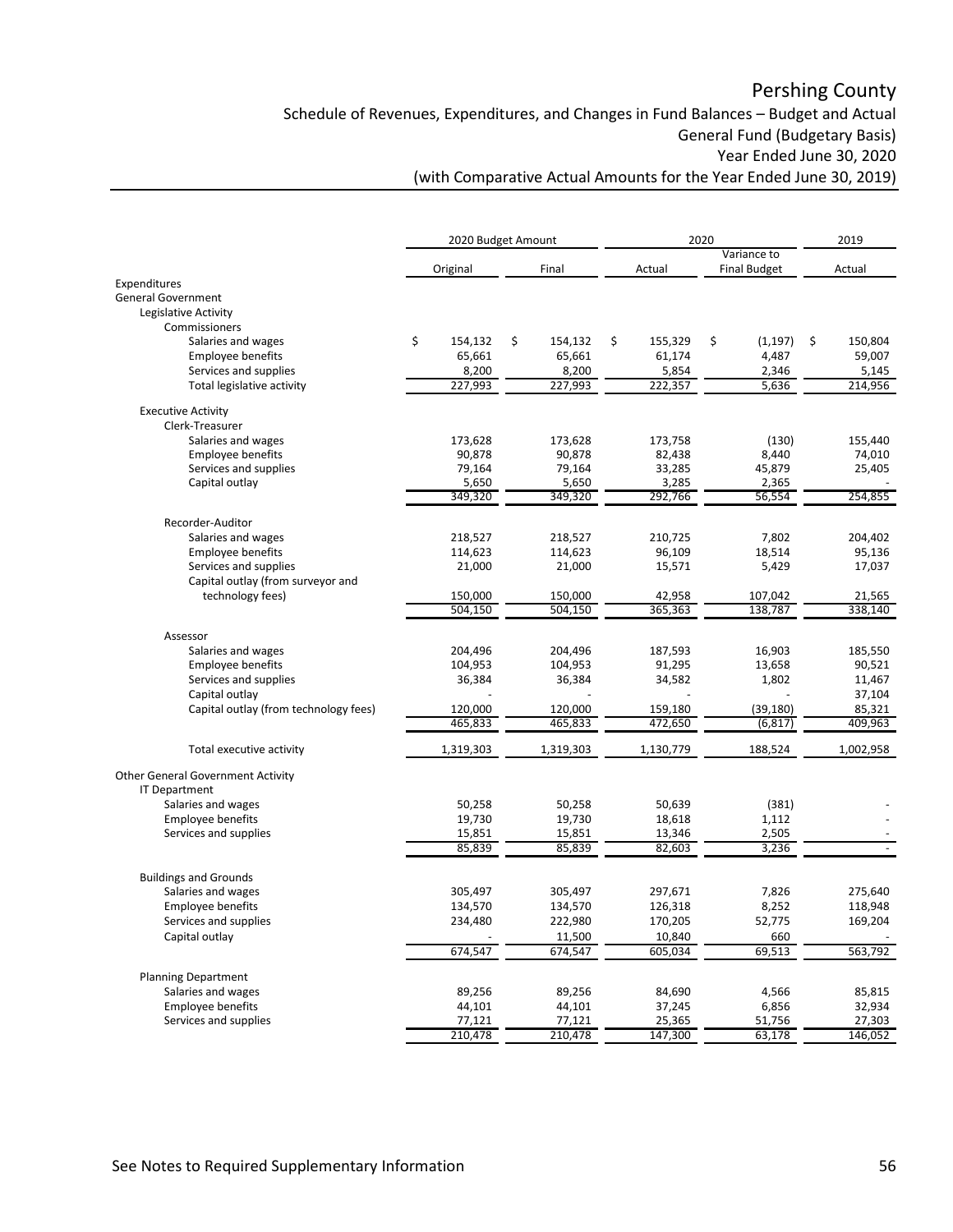Schedule of Revenues, Expenditures, and Changes in Fund Balances – Budget and Actual General Fund (Budgetary Basis) Year Ended June 30, 2020

|                                                           | 2020 Budget Amount |                 | 2020 |         |             |                     |    | 2019          |  |
|-----------------------------------------------------------|--------------------|-----------------|------|---------|-------------|---------------------|----|---------------|--|
|                                                           |                    |                 |      |         | Variance to |                     |    |               |  |
|                                                           | Original           | Final           |      | Actual  |             | <b>Final Budget</b> |    | Actual        |  |
| <b>Emergency Management Grants</b>                        |                    |                 |      |         |             |                     |    |               |  |
| Services and supplies                                     |                    |                 |      |         |             |                     |    |               |  |
| <b>Emergency Management Performance</b>                   | \$<br>12,500       | \$<br>19,375    | \$   | 22,310  | \$          | (2,935)             | \$ | 18,120        |  |
| <b>State Emergency Response</b>                           |                    | 21,167          |      | 21,167  |             |                     |    | 24,955        |  |
| State Emergency Response (United                          |                    |                 |      |         |             |                     |    |               |  |
| We Stand)                                                 |                    | 23,779          |      | 23,779  |             |                     |    | 22,983        |  |
| <b>Hazardous Materials Training</b>                       |                    | 4,134           |      | 4,134   |             |                     |    | 2,989         |  |
|                                                           | 12,500             | 68,455          |      | 71,390  |             | (2, 935)            |    | 69,047        |  |
| <b>Other County Grants</b>                                |                    |                 |      |         |             |                     |    |               |  |
| Services and supplies                                     |                    |                 |      |         |             |                     |    |               |  |
| <b>Emergency Food and Shelter</b>                         |                    | 1,700           |      | 1,700   |             |                     |    | 1,700         |  |
| <b>Big Meadows Recycling Grant</b>                        |                    |                 |      |         |             |                     |    | 6,650         |  |
| <b>Child Support Enforcement</b>                          | 10,000             | 17,025          |      | 14,061  |             | 2,964               |    | 18,646        |  |
| <b>State Economic Development</b>                         |                    | 28,699          |      | 28,699  |             |                     |    | 27,869        |  |
|                                                           | 10,000             | 47,424          |      | 44,460  |             | 2,964               |    | 54,865        |  |
| Other                                                     |                    |                 |      |         |             |                     |    |               |  |
| Salaries and wages                                        | 7,920              | 7,920           |      | 8,003   |             | (83)                |    | 65,546        |  |
| <b>Employee benefits</b>                                  | 5,140              | 5,140           |      | 4,345   |             | 795                 |    | 24,882        |  |
|                                                           |                    |                 |      |         |             |                     |    |               |  |
| Services and supplies                                     |                    |                 |      |         |             |                     |    |               |  |
| Advertising and printing                                  | 9,000              | 9,000           |      | 8,469   |             | 531                 |    | 7,848         |  |
| Animal Shelter                                            | 20,000             | 20,000          |      | 20,000  |             |                     |    | 20,000        |  |
| Annual audit                                              | 90,000             | 90,000          |      | 80,600  |             | 9,400               |    | 87,425        |  |
| Aqua Protest                                              | 1,000              | 1,000           |      |         |             | 1,000               |    |               |  |
| Association dues                                          | 24,000<br>5,000    | 24,000<br>5,000 |      | 21,780  |             | 2,220<br>5,000      |    | 23,754<br>256 |  |
| <b>Burning Man litigation</b><br><b>BLM Horse Lawsuit</b> | 10,000             | 10,000          |      |         |             | 10,000              |    | 1,784         |  |
| Central Nevada Water Authority                            | 7,800              | 7,800           |      | 7,658   |             | 142                 |    | 7,735         |  |
| Child attorney fee                                        | 17,000             | 17,000          |      | 20,774  |             | (3,774)             |    | 20,367        |  |
| Claims                                                    | 20,000             | 20,000          |      | 646     |             | 19,354              |    | 4,228         |  |
| Computer supplies                                         | 72,500             | 72,500          |      | 26,764  |             | 45,736              |    | 17,365        |  |
| Consulting and budget                                     | 10,000             | 10,000          |      | 1,395   |             | 8,605               |    | 4,800         |  |
| Copy machine                                              | 23,000             | 23,000          |      | 21,993  |             | 1,007               |    | 25,600        |  |
| County code update                                        | 2,500              | 2,500           |      | 500     |             | 2,000               |    | 1,184         |  |
| County Water Resource Plan                                | 5,000              | 5,000           |      |         |             | 5,000               |    | 1,725         |  |
| COVID-19                                                  |                    |                 |      | 20,810  |             | (20, 810)           |    |               |  |
| Drug testing and physicals                                | 500                | 500             |      | 110     |             | 390                 |    | 107           |  |
| <b>DNA</b> testing                                        | 12,000             | 12,000          |      | 3,973   |             | 8,027               |    | 4,614         |  |
| Elevator                                                  | 6,000              | 6,000           |      | 6,639   |             | (639)               |    | 5,667         |  |
| Emergency 911                                             | 12,000             | 12,000          |      | 15,194  |             | (3, 194)            |    | 18,584        |  |
| <b>Fire Contractor</b>                                    | 6,000              | 6,000           |      | 6,000   |             |                     |    | 4,500         |  |
| <b>Forestry Crew</b>                                      | 1,200              | 1,200           |      |         |             | 1,200               |    | 500           |  |
| General insurance                                         | 150,000            | 150,000         |      | 156,078 |             | (6,078)             |    | 140,834       |  |
| <b>Grass Valley Community Center</b>                      | 6,000              | 6,000           |      | 4,195   |             | 1,805               |    | 4,513         |  |
| Insurance program                                         |                    |                 |      |         |             |                     |    | 15,554        |  |
| <b>IT Department</b>                                      |                    |                 |      |         |             |                     |    | 1,857         |  |
| Legal Services Contract<br>Loss Control Award             | 5,000              | 5,000           |      | 5,000   |             |                     |    | 5,000<br>327  |  |
| Maintenance agreement                                     | 9,000              | 9,000           |      | 17,087  |             | (8,087)             |    | 7,495         |  |
| Miscellaneous                                             | 140,900            | 140,900         |      | 23,821  |             | 117,079             |    | 27,919        |  |
| Mosquito Abatement                                        | 2,000              | 2,000           |      | 3,400   |             | (1,400)             |    | 2,000         |  |
| PACT, workers compensation                                | 22,000             | 22,000          |      | 16,433  |             | 5,567               |    | 18,160        |  |
| Personnel consultants                                     | 25,000             | 25,000          |      | 11,007  |             | 13,993              |    | 6,175         |  |
| <b>Planning Board</b>                                     | 1,000              | 1,000           |      | 196     |             | 804                 |    | 4             |  |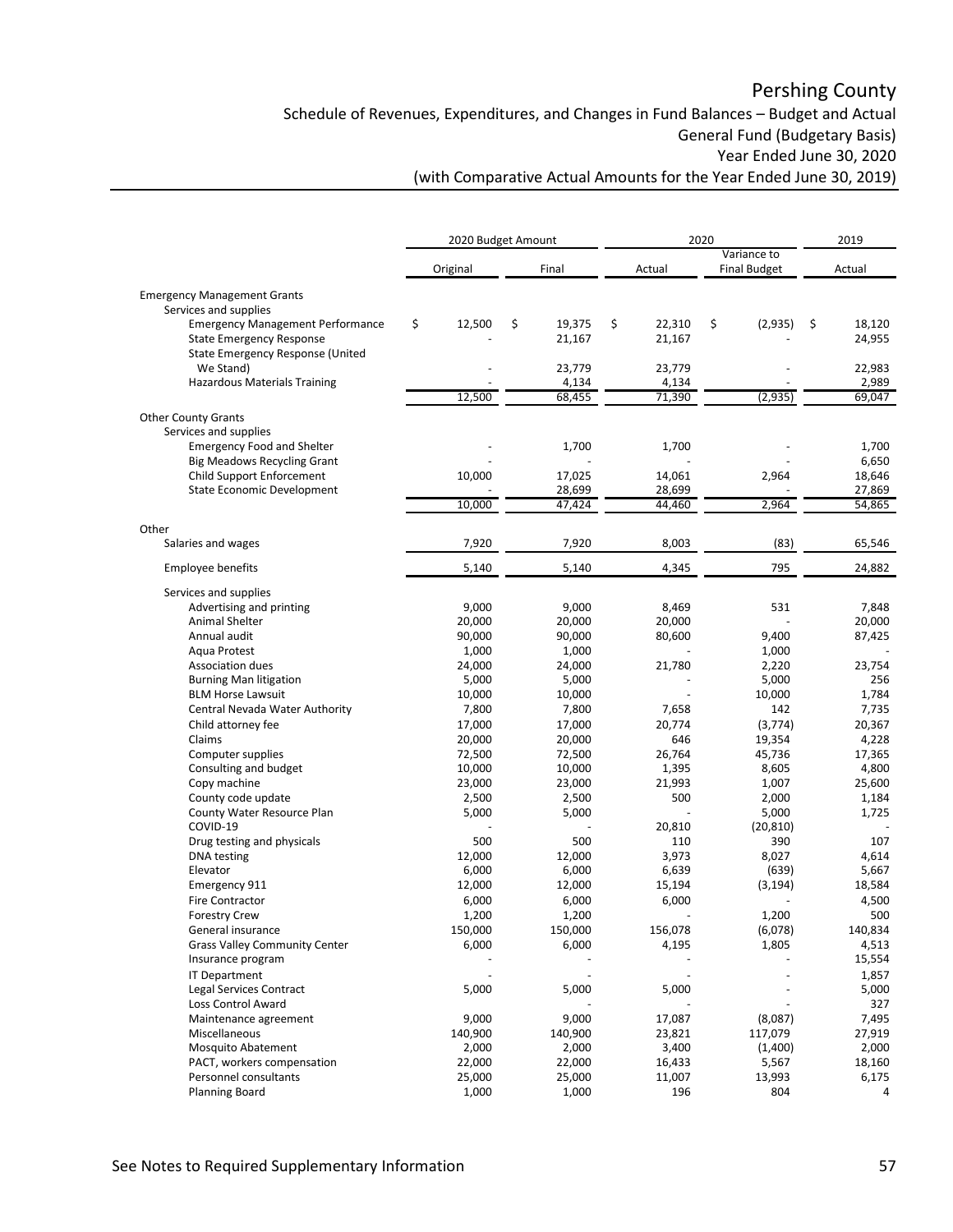Schedule of Revenues, Expenditures, and Changes in Fund Balances – Budget and Actual General Fund (Budgetary Basis) Year Ended June 30, 2020

|                                                           | 2020<br>2020 Budget Amount |             |             | 2019                               |                       |
|-----------------------------------------------------------|----------------------------|-------------|-------------|------------------------------------|-----------------------|
|                                                           | Original                   | Final       | Actual      | Variance to<br><b>Final Budget</b> | Actual                |
| Postage meter<br>Property title search                    | \$<br>7,500                | \$<br>7,500 | \$<br>1,810 | \$<br>5,690                        | \$<br>4,879<br>41,550 |
| <b>Public Administrator</b>                               | 2,000                      | 2,000       | 1,800       | 200                                | 2,149                 |
| Retired employees health insurance                        | 55,000                     | 55,000      | 51,386      | 3,614                              | 45,729                |
| River Basin Water Authority                               | 11,000                     | 11,000      | 10,000      | 1,000                              | 10,122                |
| <b>RSVP Program</b>                                       | 3,500                      | 3,500       | 1,905       | 1,595                              | 2,761                 |
| Safety Committee                                          | 7,000                      | 7,000       | 4,751       | 2,249                              | 4,483                 |
| Special events insurance<br>Website                       | 2,027                      | 2,027       | 2,026       | 1                                  | 2,026<br>1,800        |
| Wildlife Fire Protection Program                          | 114,000                    | 114,000     | 113,864     | 136                                | 50,000                |
|                                                           | 917,427                    | 917,427     | 688,064     | 229,363                            | 653,380               |
|                                                           | 930,487                    | 930,487     | 700,412     | 230,075                            | 743,808               |
| Total other general government<br>activity                | 1,923,851                  | 2,017,230   | 1,651,199   | 366,031                            | 1,577,564             |
| Total general government                                  | 3,471,147                  | 3,564,526   | 3,004,335   | 560,191                            | 2,795,478             |
| <b>Public Safety</b><br><b>Fire Activity</b>              |                            |             |             |                                    |                       |
| Fire Protection, Lovelock                                 |                            |             |             |                                    |                       |
| Salaries and wages                                        | 4,800                      | 4,800       | 3,875       | 925                                | 4,615                 |
| <b>Employee benefits</b>                                  | 54,900                     | 54,900      | 33,748      | 21,152                             | 37,112                |
| Services and supplies                                     | 65,534                     | 65,534      | 56,367      | 9,167                              | 35,937                |
| Capital outlay                                            |                            |             |             |                                    | 11,437                |
|                                                           | 125,234                    | 125,234     | 93,990      | 31,244                             | 89,101                |
| Fire Protection, Imlay                                    |                            |             |             |                                    |                       |
| Salaries and wages                                        | 3,000                      | 3,000       | 3,855       | (855)                              | 2,490                 |
| <b>Employee benefits</b>                                  | 18,288                     | 18,288      | 15,630      | 2,658                              | 15,316                |
| Services and supplies                                     | 21,555                     | 21,555      | 11,837      | 9,718                              | 13,246                |
| Capital outlay                                            | 13,000                     | 13,000      | 12,570      | 430                                | 11,750                |
|                                                           | 55,843                     | 55,843      | 43,892      | 11,951                             | 42,802                |
| Fire Protection, Grass Valley                             |                            |             |             |                                    |                       |
| Salaries and wages                                        | 4,000                      | 4,000       | 3,960       | 40                                 | 3,615                 |
| <b>Employee benefits</b>                                  | 32,918                     | 32,918      | 28,720      | 4,198                              | 23,964                |
| Services and supplies                                     | 34,615                     | 34,615      | 29,733      | 4,882                              | 29,423                |
| Capital outlay                                            | 4,600                      | 4,600       | 4,566       | 34                                 | 3,500                 |
|                                                           | 76,133                     | 76,133      | 66,979      | 9,154                              | 60,502                |
| Fire Protection, Rye Patch                                |                            |             |             |                                    |                       |
| Salaries and wages                                        | 1,500                      | 1,500       | 435         | 1,065                              | 3,225                 |
| <b>Employee benefits</b>                                  | 25,603                     | 25,603      | 14,167      | 11,436                             | 11,296                |
| Services and supplies                                     | 21,465                     | 21,465      | 14,964      | 6,501                              | 31,234                |
| Capital outlay                                            | 11,000                     | 11,000      | 6,570       | 4,430                              | 28,750                |
|                                                           | 59,568                     | 59,568      | 36,136      | 23,432                             | 74,505                |
| Total fire activity                                       | 316,778                    | 316,778     | 240,997     | 75,781                             | 266,910               |
| <b>Protective Services Activity</b><br>Juvenile Probation |                            |             |             |                                    |                       |
| <b>Employee benefits</b>                                  | 150                        | 150         | 88          | 62                                 | 230                   |
| Services and supplies                                     | 46,289                     | 46,289      | 17,402      | 28,887                             | 21,180                |
| Capital outlay (from administrative                       |                            |             |             |                                    |                       |
| assessments)                                              | 6,000                      | 6,000       | 9,558       | (3, 558)                           | 57                    |
| Total protective services activity                        | 52,439                     | 52,439      | 27,048      | 25,391                             | 21,467                |
| Total public safety                                       | 369,217                    | 369,217     | 268,045     | 101,172                            | 288,377               |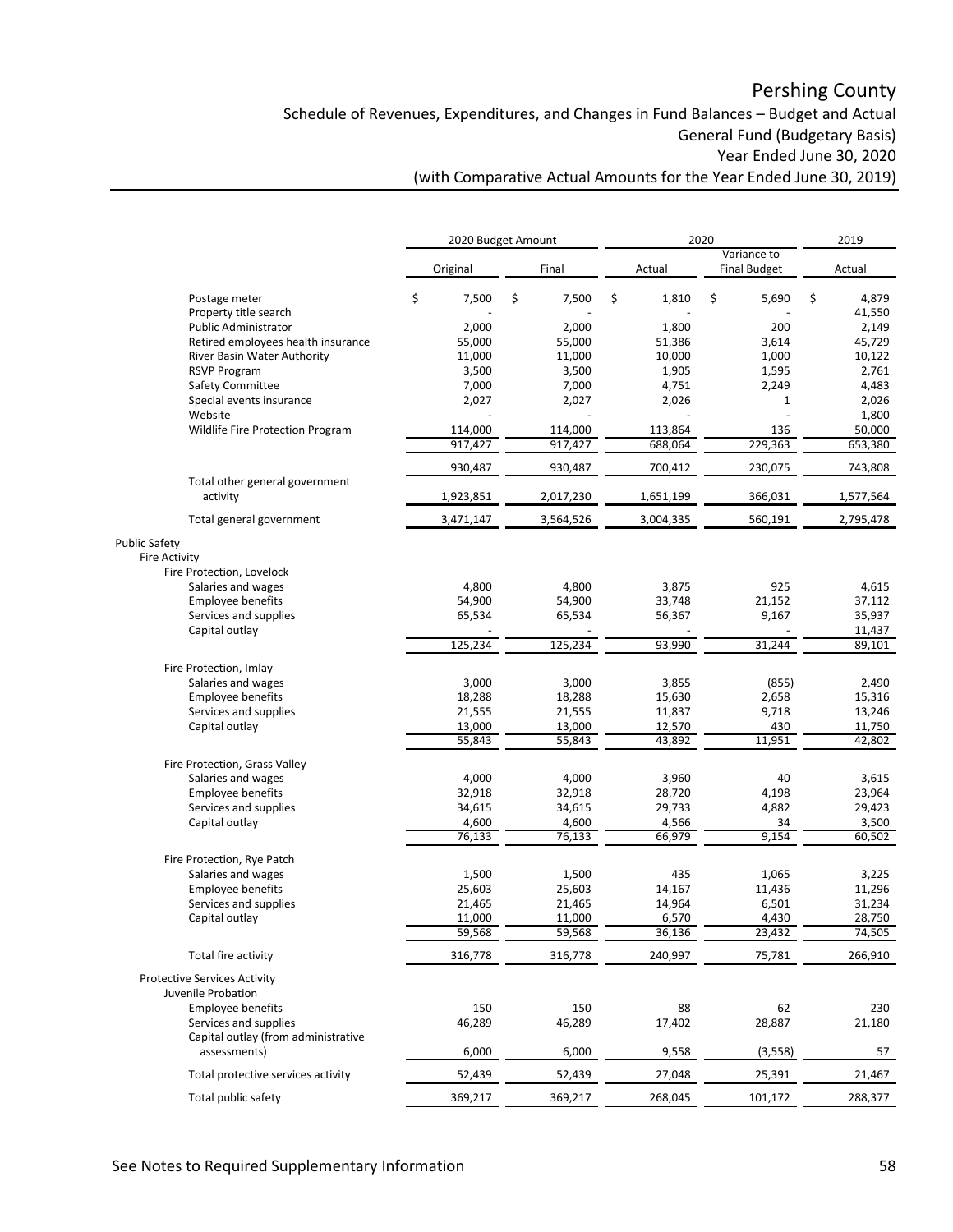Schedule of Revenues, Expenditures, and Changes in Fund Balances – Budget and Actual General Fund (Budgetary Basis) Year Ended June 30, 2020

|                                              | 2020 Budget Amount |               | 2020          |    |                     |    | 2019      |  |
|----------------------------------------------|--------------------|---------------|---------------|----|---------------------|----|-----------|--|
|                                              |                    |               |               |    | Variance to         |    |           |  |
|                                              | Original           | Final         | Actual        |    | <b>Final Budget</b> |    | Actual    |  |
| Judicial                                     |                    |               |               |    |                     |    |           |  |
| <b>District Attorney</b>                     |                    |               |               |    |                     |    |           |  |
| Salaries and wages                           | \$<br>450,392      | \$<br>450,392 | \$<br>470,254 | \$ | (19, 862)           | \$ | 484,226   |  |
| <b>Employee benefits</b>                     | 210,474            | 210,474       | 198,975       |    | 11,499              |    | 203,361   |  |
| Services and supplies                        | 32,850             | 32,850        | 17,043        |    | 15,807              |    | 21,573    |  |
|                                              | 693,716            | 693,716       | 686,272       |    | 7,444               |    | 709,160   |  |
|                                              |                    |               |               |    |                     |    |           |  |
| Justice Court                                |                    |               |               |    |                     |    |           |  |
| Salaries and wages                           | 181,902            | 181,902       | 177,155       |    | 4,747               |    | 175,182   |  |
| <b>Employee benefits</b>                     | 84,955             | 84,955        | 76,101        |    | 8,854               |    | 78,198    |  |
| Services and supplies                        | 12,440             | 12,440        | 9,807         |    | 2,633               |    | 12,744    |  |
|                                              | 279,297            | 279,297       | 263,063       |    | 16,234              |    | 266,124   |  |
| Check Restitution and Traffic Safety Program |                    |               |               |    |                     |    |           |  |
| Services and supplies                        | 2,400              | 2,400         | 2,091         |    | 309                 |    | 3,425     |  |
|                                              |                    |               |               |    |                     |    |           |  |
| Public Defender                              |                    |               |               |    |                     |    |           |  |
| Salaries and wages                           | 141,749            | 141,749       | 137,419       |    | 4,330               |    | 136,477   |  |
| <b>Employee benefits</b>                     | 52,345             | 52,345        | 46,133        |    | 6,212               |    | 45,297    |  |
| Services and supplies                        | 13,570             | 13,570        | 4,455         |    | 9,115               |    | 5,267     |  |
|                                              | 207,664            | 207,664       | 188,007       |    | 19,657              |    | 187,041   |  |
| <b>Total judicial</b>                        | 1,183,077          | 1,183,077     | 1,139,433     |    | 43,644              |    | 1,165,750 |  |
| Health                                       |                    |               |               |    |                     |    |           |  |
| <b>Health Department</b>                     |                    |               |               |    |                     |    |           |  |
| Salaries and wages                           | 18,911             | 18,911        | 20,405        |    | (1, 494)            |    | 18,328    |  |
| <b>Employee benefits</b>                     | 12,174             | 12,174        | 10,358        |    | 1,816               |    | 6,369     |  |
| Services and supplies                        | 117,479            | 117,479       | 114,167       |    | 3,312               |    | 105,075   |  |
|                                              | 148,564            | 148,564       | 144,930       |    | 3,634               |    | 129,772   |  |
|                                              |                    |               |               |    |                     |    |           |  |
| Women Infants and Children                   |                    |               |               |    |                     |    |           |  |
| Salaries and wages                           |                    | 195,124       | 195,124       |    |                     |    | 181,754   |  |
| <b>Employee benefits</b>                     |                    | 78,394        | 78,394        |    |                     |    | 73,781    |  |
| Services and supplies                        |                    | 75,147        | 75,147        |    |                     |    | 73,944    |  |
|                                              | $\overline{a}$     | 348,665       | 348,665       |    |                     |    | 329,479   |  |
| <b>Family Resource Center</b>                |                    |               |               |    |                     |    |           |  |
| Salaries and wages                           |                    | 12,235        | 12,235        |    |                     |    | 11,396    |  |
| <b>Employee benefits</b>                     |                    | 6,668         | 6,668         |    |                     |    | 6,407     |  |
| Services and supplies                        |                    | 6,128         | 6,128         |    |                     |    | 5,146     |  |
|                                              |                    | 25,031        | 25,031        |    | $\sim$              |    | 22,949    |  |
|                                              |                    |               |               |    |                     |    |           |  |
| <b>Total health</b>                          | 148,564            | 522,260       | 518,626       |    | 3,634               |    | 482,200   |  |
| <b>Culture and Recreation</b>                |                    |               |               |    |                     |    |           |  |
| <b>Community Center</b>                      |                    |               |               |    |                     |    |           |  |
| Salaries and wages                           | 22,173             | 22,173        | 22,722        |    | (549)               |    | 24,822    |  |
| <b>Employee benefits</b>                     | 12,339             | 12,339        | 12,441        |    | (102)               |    | 10,148    |  |
| Services and supplies                        | 20,700             | 20,700        | 19,662        |    | 1,038               |    | 29,821    |  |
|                                              | 55,212             | 55,212        | 54,825        |    | 387                 |    | 64,791    |  |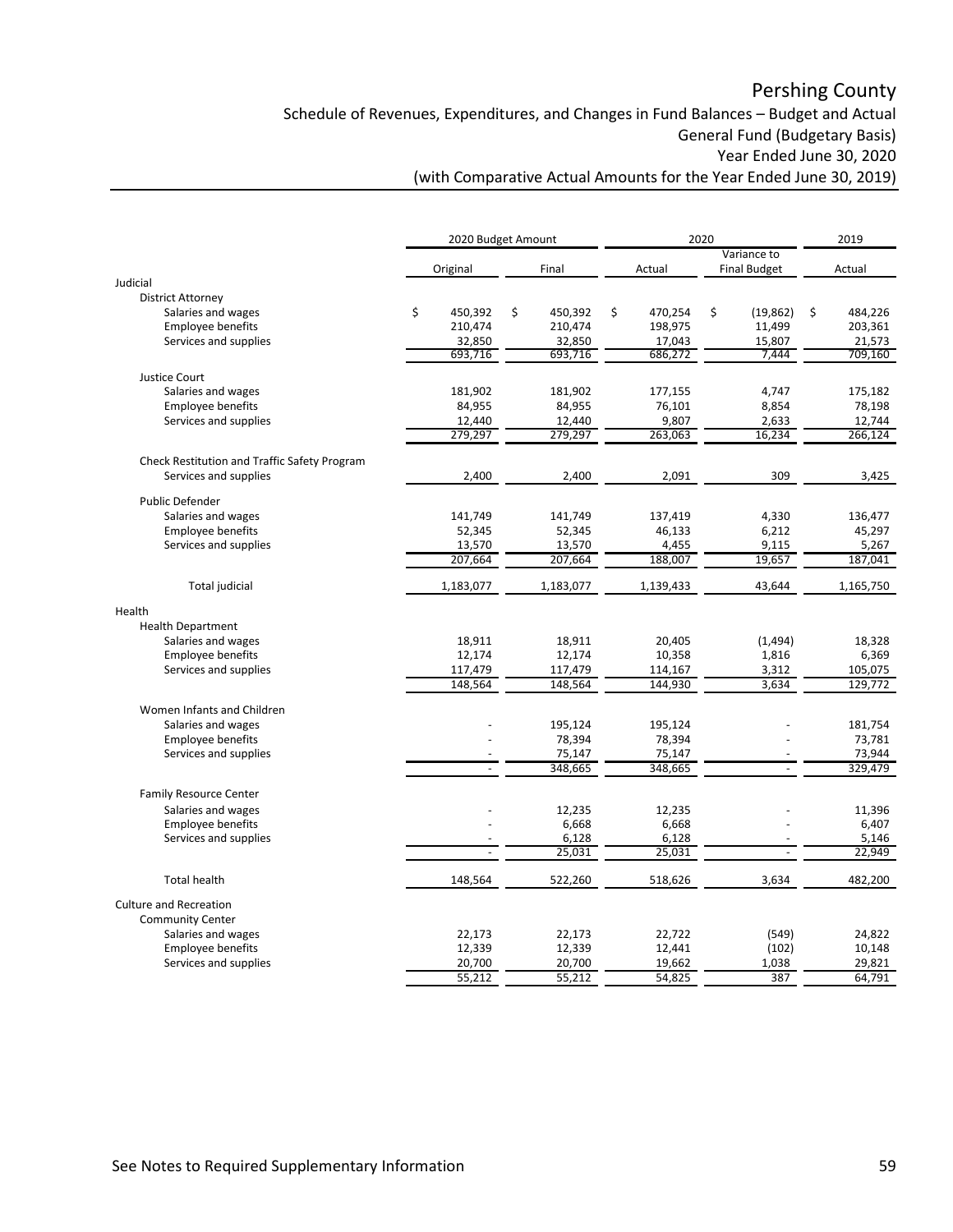Schedule of Revenues, Expenditures, and Changes in Fund Balances – Budget and Actual General Fund (Budgetary Basis) Year Ended June 30, 2020

|                                                 | 2020<br>2020 Budget Amount |               |                 |                     | 2019           |
|-------------------------------------------------|----------------------------|---------------|-----------------|---------------------|----------------|
|                                                 |                            |               |                 | Variance to         |                |
|                                                 | Original                   | Final         | Actual          | <b>Final Budget</b> | Actual         |
| Museum                                          |                            |               |                 |                     |                |
| Salaries and wages                              | \$<br>5,920                | \$<br>5,920   | \$<br>4,867     | \$<br>1,053         | \$<br>5,590    |
| <b>Employee benefits</b>                        | 728                        | 728           | 555             | 173                 | 635            |
| Services and supplies                           | 5,950                      | 5,950         | 5,078           | 872                 | 5,721          |
|                                                 | 12,598                     | 12,598        | 10,500          | 2,098               | 11,946         |
| Total culture and recreation                    | 67,810                     | 67,810        | 65,325          | 2,485               | 76,737         |
| <b>Community Support</b>                        |                            |               |                 |                     |                |
| Airport                                         |                            |               |                 |                     |                |
| Services and supplies                           | 96,470                     | 97,150        | 60,646          | 36,504              | 500,476        |
| Capital outlay                                  | 10,000                     | 10,000        | 10,000          |                     |                |
|                                                 | 106,470                    | 107,150       | 70,646          | 36,504              | 500,476        |
|                                                 |                            |               |                 |                     |                |
| Intergovernmental                               |                            |               |                 |                     |                |
| City of Lovelock                                |                            |               |                 |                     |                |
| Services and supplies                           | 127,942                    | 127,942       | 127,942         |                     | 127,942        |
| <b>Economic Development</b>                     |                            |               |                 |                     |                |
| Services and supplies                           | 14,000                     | 14,000        | 12,000          | 2,000               | 12,000         |
|                                                 |                            |               |                 |                     |                |
| Pershing County Economic Development            |                            |               |                 |                     |                |
| Salaries and wages                              | 57,429                     | 57,429        | 39,342          | 18,087              | 20,513         |
| <b>Employee benefits</b>                        | 21,261                     | 21,261        | 13,588          | 7,673               | 6,943          |
| Services and supplies                           | 4,500                      | 4,500         | 1,238           | 3,262               | 277            |
|                                                 | 83,190                     | 83,190        | 54,168          | 29,022              | 27,733         |
| Total intergovernmental                         | 225,132                    | 225,132       | 194,110         | 31,022              | 167,675        |
| <b>Total expenditures</b>                       | 5,571,417                  | 6,039,172     | 5,260,520       | 778,652             | 5,476,693      |
| Excess (Deficiency) of Revenues                 |                            |               |                 |                     |                |
| over Expenditures                               | 1,290,866                  | 1,290,866     | 2,324,743       | 1,033,877           | 2,541,388      |
| Other Financing Sources (Uses)                  |                            |               |                 |                     |                |
| Contingency                                     | (100,000)                  | (100,000)     |                 | 100,000             |                |
| Transfers from other funds                      |                            |               |                 |                     |                |
| In Lieu of Taxes Fund                           | 1,093,415                  | 1,093,415     | 700,000         | (393, 415)          | 800,000        |
| Ad Valorem Capital Projects Fund                |                            |               |                 |                     | 33,000         |
| Transfers to other funds                        |                            |               |                 |                     |                |
| 11 <sup>th</sup> Judicial District Court Fund   | (1, 165, 715)              |               | (984, 793)      | 180,922             | (1, 119, 756)  |
| Law Enforcement Fund                            |                            | (1, 165, 715) |                 |                     |                |
|                                                 | (2,345,000)                | (2,345,000)   | (2, 120, 000)   | 225,000             | (2,068,750)    |
| Law Library Fund                                | (28,000)                   | (28,000)      | (28,000)        |                     | (28,000)       |
| Sale of capital assets<br>Total other financing |                            |               |                 |                     | 4,752          |
| sources (uses)                                  | (2,545,300)                | (2,545,300)   | (2,432,793)     | 112,507             | (2,378,754)    |
|                                                 |                            |               |                 |                     |                |
| Net Change in Fund Balances                     | (1, 254, 434)              | (1, 254, 434) | (108,050)       | 1,146,384           | 162,634        |
| Fund Balances, Beginning of Year                | 2,250,773                  | 2,250,773     | 2,557,448       | 306,675             | 2,394,814      |
| Fund Balances, End of Year                      | \$<br>996,339              | \$<br>996,339 | Ś.<br>2,449,398 | \$<br>1,453,059     | 2,557,448<br>Ŝ |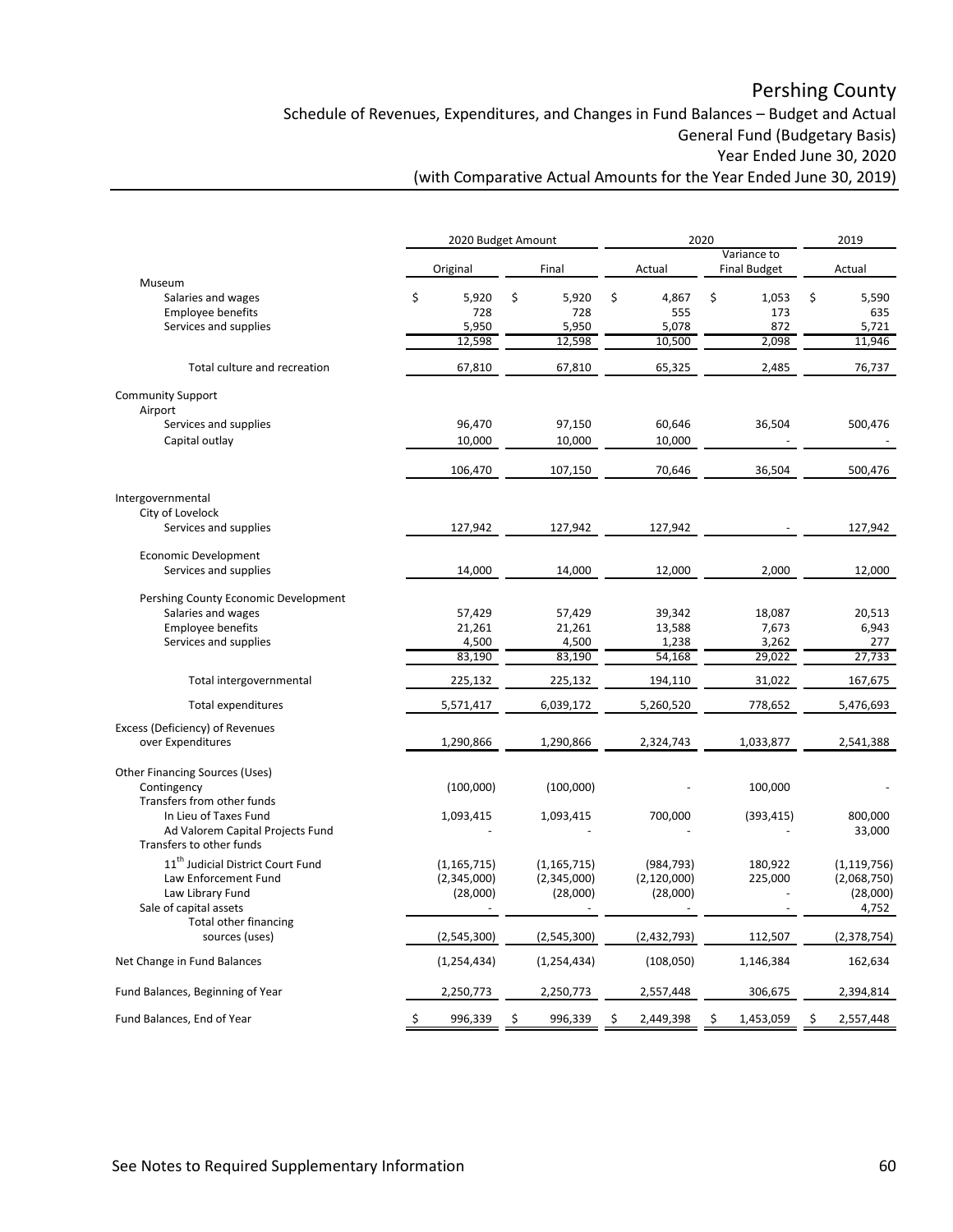Schedule of Revenues, Expenditures, and Changes in Fund Balances – Budget and Actual Road Fund

Year Ended June 30, 2020

| Variance to<br>Final<br>Actual<br><b>Final Budget</b><br>Actual<br>Original<br>Revenues<br>Intergovernmental<br>State shared revenues<br>\$<br>\$<br>\$<br>\$<br>29,491<br>29,491<br>27,577<br>(1, 914)<br>\$<br>28,290<br>County option motor vehicle tax, 1.00¢<br>355,000<br>355,000<br>355,030<br>Motor vehicle fuel tax, 1.25¢<br>30<br>355,030<br>66,278<br>61,771<br>(4,507)<br>63,970<br>Motor vehicle fuel tax, 1.75¢<br>66,278<br>Motor vehicle fuel tax, 2.35¢<br>598,000<br>598,000<br>577,385<br>(20, 615)<br>598,039<br>(27,006)<br>1,048,769<br>1,048,769<br>1,021,763<br>1,045,329<br>Miscellaneous<br>Refunds and reimbursements<br>90,000<br>90,000<br>122,550<br>32,550<br>90,457<br>Other<br>25,000<br>25,000<br>18,500<br>(6,500)<br>15,000<br>115,000<br>115,000<br>141,050<br>26,050<br>105,457<br><b>Total revenues</b><br>(956)<br>1,163,769<br>1,163,769<br>1,162,813<br>1,150,786<br>Expenditures<br><b>Public Works</b><br>Highways and streets<br>Salaries and wages<br>571,334<br>535,395<br>571,334<br>569,500<br>1,834<br>Employee benefits<br>245,831<br>245,831<br>19,140<br>214,550<br>226,691<br>Services and supplies<br>438,775<br>438,775<br>97,821<br>340,954<br>384,637<br>Capital outlay<br>155,000<br>155,000<br>27,758<br>127,242<br>13,555<br>Total expenditures<br>1,410,940<br>246,037<br>1,410,940<br>1,164,903<br>1,148,137<br>Excess (Deficiency) of Revenues<br>over Expenditures<br>(2,090)<br>245,081<br>(247, 171)<br>(247, 171)<br>2,649<br><b>Other Financing Sources (Uses)</b><br>Sale of capital assets<br>4,140<br>Net Change in Fund Balances<br>(247, 171)<br>(247, 171)<br>(2,090)<br>245,081<br>6,789<br>Fund Balances, Beginning of Year<br>315,120<br>315,120<br>383,984<br>377,195<br>68,864<br>Fund Balances, End of Year<br>67,949<br>381,894<br>383,984<br><u>ځ</u><br>67,949<br>313,945 |  | 2020 Budget Amount |  | 2020 |  |  |  | 2019 |  |
|----------------------------------------------------------------------------------------------------------------------------------------------------------------------------------------------------------------------------------------------------------------------------------------------------------------------------------------------------------------------------------------------------------------------------------------------------------------------------------------------------------------------------------------------------------------------------------------------------------------------------------------------------------------------------------------------------------------------------------------------------------------------------------------------------------------------------------------------------------------------------------------------------------------------------------------------------------------------------------------------------------------------------------------------------------------------------------------------------------------------------------------------------------------------------------------------------------------------------------------------------------------------------------------------------------------------------------------------------------------------------------------------------------------------------------------------------------------------------------------------------------------------------------------------------------------------------------------------------------------------------------------------------------------------------------------------------------------------------------------------------------------------------------------------------------------------------------------------------------------|--|--------------------|--|------|--|--|--|------|--|
|                                                                                                                                                                                                                                                                                                                                                                                                                                                                                                                                                                                                                                                                                                                                                                                                                                                                                                                                                                                                                                                                                                                                                                                                                                                                                                                                                                                                                                                                                                                                                                                                                                                                                                                                                                                                                                                                |  |                    |  |      |  |  |  |      |  |
|                                                                                                                                                                                                                                                                                                                                                                                                                                                                                                                                                                                                                                                                                                                                                                                                                                                                                                                                                                                                                                                                                                                                                                                                                                                                                                                                                                                                                                                                                                                                                                                                                                                                                                                                                                                                                                                                |  |                    |  |      |  |  |  |      |  |
|                                                                                                                                                                                                                                                                                                                                                                                                                                                                                                                                                                                                                                                                                                                                                                                                                                                                                                                                                                                                                                                                                                                                                                                                                                                                                                                                                                                                                                                                                                                                                                                                                                                                                                                                                                                                                                                                |  |                    |  |      |  |  |  |      |  |
|                                                                                                                                                                                                                                                                                                                                                                                                                                                                                                                                                                                                                                                                                                                                                                                                                                                                                                                                                                                                                                                                                                                                                                                                                                                                                                                                                                                                                                                                                                                                                                                                                                                                                                                                                                                                                                                                |  |                    |  |      |  |  |  |      |  |
|                                                                                                                                                                                                                                                                                                                                                                                                                                                                                                                                                                                                                                                                                                                                                                                                                                                                                                                                                                                                                                                                                                                                                                                                                                                                                                                                                                                                                                                                                                                                                                                                                                                                                                                                                                                                                                                                |  |                    |  |      |  |  |  |      |  |
|                                                                                                                                                                                                                                                                                                                                                                                                                                                                                                                                                                                                                                                                                                                                                                                                                                                                                                                                                                                                                                                                                                                                                                                                                                                                                                                                                                                                                                                                                                                                                                                                                                                                                                                                                                                                                                                                |  |                    |  |      |  |  |  |      |  |
|                                                                                                                                                                                                                                                                                                                                                                                                                                                                                                                                                                                                                                                                                                                                                                                                                                                                                                                                                                                                                                                                                                                                                                                                                                                                                                                                                                                                                                                                                                                                                                                                                                                                                                                                                                                                                                                                |  |                    |  |      |  |  |  |      |  |
|                                                                                                                                                                                                                                                                                                                                                                                                                                                                                                                                                                                                                                                                                                                                                                                                                                                                                                                                                                                                                                                                                                                                                                                                                                                                                                                                                                                                                                                                                                                                                                                                                                                                                                                                                                                                                                                                |  |                    |  |      |  |  |  |      |  |
|                                                                                                                                                                                                                                                                                                                                                                                                                                                                                                                                                                                                                                                                                                                                                                                                                                                                                                                                                                                                                                                                                                                                                                                                                                                                                                                                                                                                                                                                                                                                                                                                                                                                                                                                                                                                                                                                |  |                    |  |      |  |  |  |      |  |
|                                                                                                                                                                                                                                                                                                                                                                                                                                                                                                                                                                                                                                                                                                                                                                                                                                                                                                                                                                                                                                                                                                                                                                                                                                                                                                                                                                                                                                                                                                                                                                                                                                                                                                                                                                                                                                                                |  |                    |  |      |  |  |  |      |  |
|                                                                                                                                                                                                                                                                                                                                                                                                                                                                                                                                                                                                                                                                                                                                                                                                                                                                                                                                                                                                                                                                                                                                                                                                                                                                                                                                                                                                                                                                                                                                                                                                                                                                                                                                                                                                                                                                |  |                    |  |      |  |  |  |      |  |
|                                                                                                                                                                                                                                                                                                                                                                                                                                                                                                                                                                                                                                                                                                                                                                                                                                                                                                                                                                                                                                                                                                                                                                                                                                                                                                                                                                                                                                                                                                                                                                                                                                                                                                                                                                                                                                                                |  |                    |  |      |  |  |  |      |  |
|                                                                                                                                                                                                                                                                                                                                                                                                                                                                                                                                                                                                                                                                                                                                                                                                                                                                                                                                                                                                                                                                                                                                                                                                                                                                                                                                                                                                                                                                                                                                                                                                                                                                                                                                                                                                                                                                |  |                    |  |      |  |  |  |      |  |
|                                                                                                                                                                                                                                                                                                                                                                                                                                                                                                                                                                                                                                                                                                                                                                                                                                                                                                                                                                                                                                                                                                                                                                                                                                                                                                                                                                                                                                                                                                                                                                                                                                                                                                                                                                                                                                                                |  |                    |  |      |  |  |  |      |  |
|                                                                                                                                                                                                                                                                                                                                                                                                                                                                                                                                                                                                                                                                                                                                                                                                                                                                                                                                                                                                                                                                                                                                                                                                                                                                                                                                                                                                                                                                                                                                                                                                                                                                                                                                                                                                                                                                |  |                    |  |      |  |  |  |      |  |
|                                                                                                                                                                                                                                                                                                                                                                                                                                                                                                                                                                                                                                                                                                                                                                                                                                                                                                                                                                                                                                                                                                                                                                                                                                                                                                                                                                                                                                                                                                                                                                                                                                                                                                                                                                                                                                                                |  |                    |  |      |  |  |  |      |  |
|                                                                                                                                                                                                                                                                                                                                                                                                                                                                                                                                                                                                                                                                                                                                                                                                                                                                                                                                                                                                                                                                                                                                                                                                                                                                                                                                                                                                                                                                                                                                                                                                                                                                                                                                                                                                                                                                |  |                    |  |      |  |  |  |      |  |
|                                                                                                                                                                                                                                                                                                                                                                                                                                                                                                                                                                                                                                                                                                                                                                                                                                                                                                                                                                                                                                                                                                                                                                                                                                                                                                                                                                                                                                                                                                                                                                                                                                                                                                                                                                                                                                                                |  |                    |  |      |  |  |  |      |  |
|                                                                                                                                                                                                                                                                                                                                                                                                                                                                                                                                                                                                                                                                                                                                                                                                                                                                                                                                                                                                                                                                                                                                                                                                                                                                                                                                                                                                                                                                                                                                                                                                                                                                                                                                                                                                                                                                |  |                    |  |      |  |  |  |      |  |
|                                                                                                                                                                                                                                                                                                                                                                                                                                                                                                                                                                                                                                                                                                                                                                                                                                                                                                                                                                                                                                                                                                                                                                                                                                                                                                                                                                                                                                                                                                                                                                                                                                                                                                                                                                                                                                                                |  |                    |  |      |  |  |  |      |  |
|                                                                                                                                                                                                                                                                                                                                                                                                                                                                                                                                                                                                                                                                                                                                                                                                                                                                                                                                                                                                                                                                                                                                                                                                                                                                                                                                                                                                                                                                                                                                                                                                                                                                                                                                                                                                                                                                |  |                    |  |      |  |  |  |      |  |
|                                                                                                                                                                                                                                                                                                                                                                                                                                                                                                                                                                                                                                                                                                                                                                                                                                                                                                                                                                                                                                                                                                                                                                                                                                                                                                                                                                                                                                                                                                                                                                                                                                                                                                                                                                                                                                                                |  |                    |  |      |  |  |  |      |  |
|                                                                                                                                                                                                                                                                                                                                                                                                                                                                                                                                                                                                                                                                                                                                                                                                                                                                                                                                                                                                                                                                                                                                                                                                                                                                                                                                                                                                                                                                                                                                                                                                                                                                                                                                                                                                                                                                |  |                    |  |      |  |  |  |      |  |
|                                                                                                                                                                                                                                                                                                                                                                                                                                                                                                                                                                                                                                                                                                                                                                                                                                                                                                                                                                                                                                                                                                                                                                                                                                                                                                                                                                                                                                                                                                                                                                                                                                                                                                                                                                                                                                                                |  |                    |  |      |  |  |  |      |  |
|                                                                                                                                                                                                                                                                                                                                                                                                                                                                                                                                                                                                                                                                                                                                                                                                                                                                                                                                                                                                                                                                                                                                                                                                                                                                                                                                                                                                                                                                                                                                                                                                                                                                                                                                                                                                                                                                |  |                    |  |      |  |  |  |      |  |
|                                                                                                                                                                                                                                                                                                                                                                                                                                                                                                                                                                                                                                                                                                                                                                                                                                                                                                                                                                                                                                                                                                                                                                                                                                                                                                                                                                                                                                                                                                                                                                                                                                                                                                                                                                                                                                                                |  |                    |  |      |  |  |  |      |  |
|                                                                                                                                                                                                                                                                                                                                                                                                                                                                                                                                                                                                                                                                                                                                                                                                                                                                                                                                                                                                                                                                                                                                                                                                                                                                                                                                                                                                                                                                                                                                                                                                                                                                                                                                                                                                                                                                |  |                    |  |      |  |  |  |      |  |
|                                                                                                                                                                                                                                                                                                                                                                                                                                                                                                                                                                                                                                                                                                                                                                                                                                                                                                                                                                                                                                                                                                                                                                                                                                                                                                                                                                                                                                                                                                                                                                                                                                                                                                                                                                                                                                                                |  |                    |  |      |  |  |  |      |  |
|                                                                                                                                                                                                                                                                                                                                                                                                                                                                                                                                                                                                                                                                                                                                                                                                                                                                                                                                                                                                                                                                                                                                                                                                                                                                                                                                                                                                                                                                                                                                                                                                                                                                                                                                                                                                                                                                |  |                    |  |      |  |  |  |      |  |
|                                                                                                                                                                                                                                                                                                                                                                                                                                                                                                                                                                                                                                                                                                                                                                                                                                                                                                                                                                                                                                                                                                                                                                                                                                                                                                                                                                                                                                                                                                                                                                                                                                                                                                                                                                                                                                                                |  |                    |  |      |  |  |  |      |  |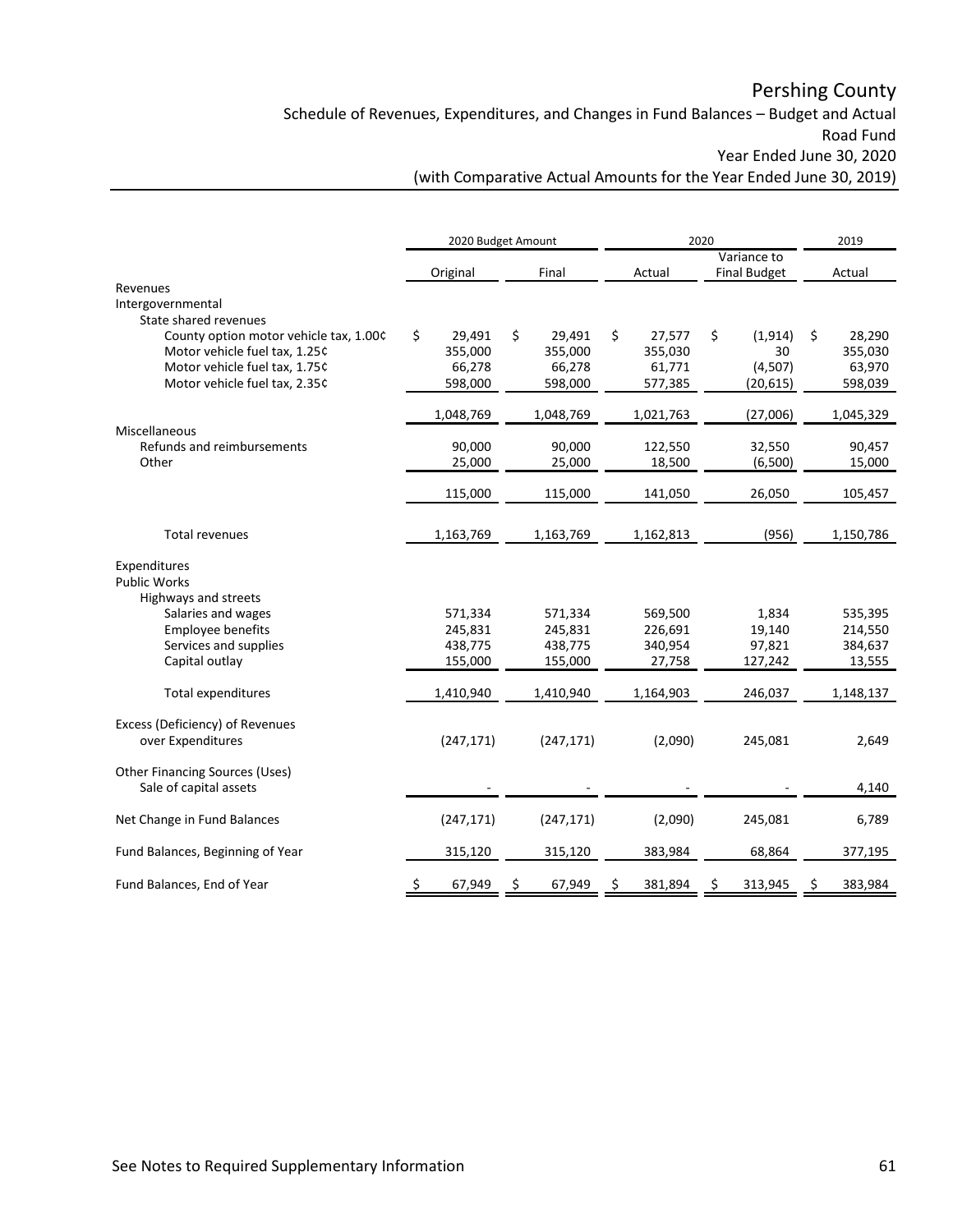Schedule of Revenues, Expenditures, and Changes in Fund Balances – Budget and Actual 11th Judicial District Court Fund Year Ended June 30, 2020

|                                       | 2020 Budget Amount |           | 2020      | 2019                |             |
|---------------------------------------|--------------------|-----------|-----------|---------------------|-------------|
|                                       |                    |           |           | Variance to         |             |
|                                       | Original           | Final     | Actual    | <b>Final Budget</b> | Actual      |
| Revenues                              |                    |           |           |                     |             |
| Intergovernmental                     |                    |           |           |                     |             |
| Federal grants                        |                    |           |           |                     |             |
| Juvenile Justice and Delinquency      |                    |           |           |                     |             |
| Prevention                            |                    |           |           |                     |             |
| Youth Apprentice Program              | \$                 | \$        | \$        | \$                  | \$<br>2,842 |
| Frontier Community Coalition,         |                    |           |           |                     |             |
| Project Magic                         |                    | 26,752    | 26,752    |                     | 24,556      |
| <b>Botvin Life Skills</b>             |                    | 12,470    | 12,470    |                     |             |
| Alcohol, Marijuana, Nicotine          |                    | 4,560     | 4,560     |                     |             |
| <b>Edward Bryne (Security Camera)</b> |                    | 42,288    | 42,288    |                     |             |
| State grants                          |                    |           |           |                     |             |
| Administrative Office of the Courts,  |                    |           |           |                     |             |
| Sound Recording System                |                    |           |           |                     | 29,834      |
| Nevada State Juvenile Justice         |                    | 22,587    | 22,587    |                     | 25,272      |
| Frontier Community Coalition,         |                    |           |           |                     |             |
|                                       |                    |           |           |                     |             |
| <b>Functional Family Project</b>      |                    | 23,872    | 23,872    |                     |             |
| State shared revenues                 |                    |           |           |                     |             |
| District Court administrative fees    |                    |           | 153       | 153                 | 220         |
| AB 395 Fees                           | 1,500              | 1,500     |           | (1,500)             | 112,500     |
| Other government shared revenues      |                    |           |           |                     |             |
| Lander County contribution            | 997,315            | 997,315   | 903,225   | (94,090)            | 711,692     |
| Mineral County contribution           | 498,657            | 498,657   | 442,785   | (55, 872)           | 420,130     |
|                                       | 1,497,472          | 1,630,001 | 1,478,692 | (151, 309)          | 1,327,046   |
|                                       |                    |           |           |                     |             |
| <b>Charges for Services</b>           |                    |           |           |                     |             |
| Judicial                              |                    |           |           |                     |             |
| Clerk fees                            | 6,000              | 6,000     | 4,761     | (1,239)             | 6,941       |
| District Court filing fees            | 4,300              | 4,300     | 2,909     | (1, 391)            | 5,034       |
| District Court capital fees           | 12,000             | 12,000    | 34,872    | 22,872              | 8,194       |
| District Court technology fees        | 100                | 100       | 88        | (12)                | 72          |
| District Court security fees          | 1,500              | 1,500     | 940       | (560)               | 1,600       |
| DNA testing revenue                   | 2,000              | 2,000     | 1,987     | (13)                | 3,526       |
| Briana's Law, DNA fees                | 1,500              | 1,500     | 153       | (1, 347)            |             |
| SB 388 fees                           |                    |           | 387       | 387                 | 129         |
|                                       |                    |           |           |                     |             |
|                                       | 27,400             | 27,400    | 46,097    | 18,697              | 25,496      |
| <b>Fines and Forfeits</b>             |                    |           |           |                     |             |
| Bails and fines                       | 3,000              | 3,000     | 1,207     | (1,793)             | 2,045       |
|                                       |                    |           |           |                     |             |
| Miscellaneous                         |                    |           |           |                     |             |
| Refunds and reimbursements            |                    |           | 875       | 875                 | 1,506       |
| Contributions                         |                    | 2,190     | 2,190     |                     | 1,110       |
| Investigative fees                    | 2,000              | 2,000     | 2,597     | 597                 | 2,939       |
|                                       |                    |           |           |                     |             |
|                                       | 2,000              | 4,190     | 5,662     | 1,472               | 5,555       |
|                                       |                    |           |           |                     |             |
| <b>Total revenues</b>                 | 1,529,872          | 1,664,591 | 1,531,658 | (132, 933)          | 1,360,142   |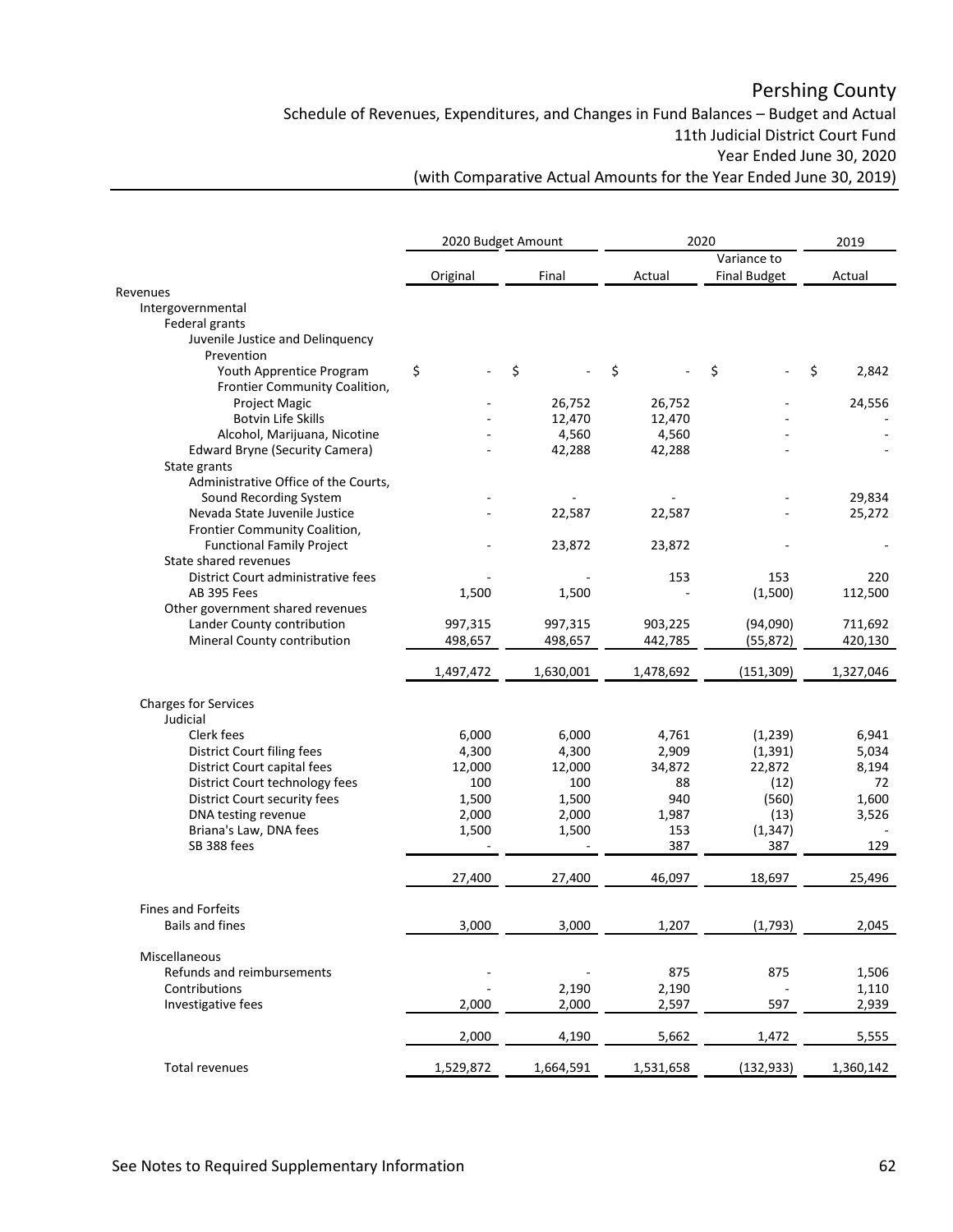Schedule of Revenues, Expenditures, and Changes in Fund Balances – Budget and Actual 11th Judicial District Court Fund Year Ended June 30, 2020

|                                         |                   | 2020 Budget Amount | 2020            | 2019                               |                  |
|-----------------------------------------|-------------------|--------------------|-----------------|------------------------------------|------------------|
|                                         | Original          | Final              | Actual          | Variance to<br><b>Final Budget</b> | Actual           |
| Expenditures                            |                   |                    |                 |                                    |                  |
| Judicial                                |                   |                    |                 |                                    |                  |
| Administration                          |                   |                    |                 |                                    |                  |
| Salaries and wages                      | \$<br>560,569     | \$<br>560,569      | \$<br>564,911   | \$<br>(4, 342)                     | \$<br>299,833    |
| Employee benefits                       | 249,501           | 249,501            | 231,721         | 17,780                             | 108,909          |
| Services and supplies<br>Capital outlay | 119,517           | 119,517            | 55,383          | 64,134                             | 72,135<br>25,440 |
|                                         |                   |                    |                 |                                    |                  |
|                                         | 929,587           | 929,587            | 852,015         | 77,572                             | 506,317          |
| Juvenile Probation                      |                   |                    |                 |                                    |                  |
| Salaries and wages                      | 654,122           | 654,122            | 584,746         | 69,376                             | 552,157          |
| <b>Employee benefits</b>                | 431,939           | 431,939            | 343,055         | 88,884                             | 322,868          |
| Services and supplies<br>Capital outlay | 449,639<br>28,000 | 542,070<br>28,000  | 259,867         | 282,203<br>112                     | 296,945          |
|                                         |                   |                    | 27,888          |                                    | 25,284           |
|                                         | 1,563,700         | 1,656,131          | 1,215,556       | 440,575                            | 1,197,254        |
| Other Legal Expense                     |                   |                    |                 |                                    |                  |
| <b>Employee benefits</b>                | 200               | 200                | 175             | 25                                 | 136              |
| Services and supplies                   | 133,500           | 133,500            | 96,977          | 36,523                             | 79,564           |
|                                         | 133,700           | 133,700            | 97,152          | 36,548                             | 79,700           |
| <b>District Court</b>                   |                   |                    |                 |                                    |                  |
| Salaries and wages                      |                   |                    |                 |                                    | 204,491          |
| <b>Employee benefits</b>                |                   |                    |                 |                                    | 83,362           |
| Services and supplies                   | 39,449            | 81,737             | 84,632          | (2,895)                            | 104,725          |
| Capital outlay                          |                   |                    | 11,321          | (11, 321)                          | 32,566           |
|                                         | 39,449            | 81,737             | 95,953          | (14, 216)                          | 425,144          |
| Total expenditures                      | 2,666,436         | 2,801,155          | 2,260,676       | 540,479                            | 2,208,415        |
| Excess (Deficiency) of Revenues         |                   |                    |                 |                                    |                  |
| over Expenditures                       | (1, 136, 564)     | (1, 136, 564)      | (729, 018)      | 407,546                            | (848, 273)       |
| Other Financing Sources (Uses)          |                   |                    |                 |                                    |                  |
| Transfers from other funds              |                   |                    |                 |                                    |                  |
| <b>General Fund</b>                     | 1,165,715         | 1,165,715          | 984,793         | (180, 922)                         | 1,119,756        |
| Net Change in Fund Balances             | 29,151            | 29,151             | 255,775         | 226,624                            | 271,483          |
| Fund Balances, Beginning of Year        | 363,385           | 363,385            | 747,873         | 384,488                            | 476,390          |
| Fund Balances, End of Year              | \$.<br>392,536    | 392,536<br>\$      | 1,003,648<br>\$ | 611,112<br>\$                      | 747,873<br>\$    |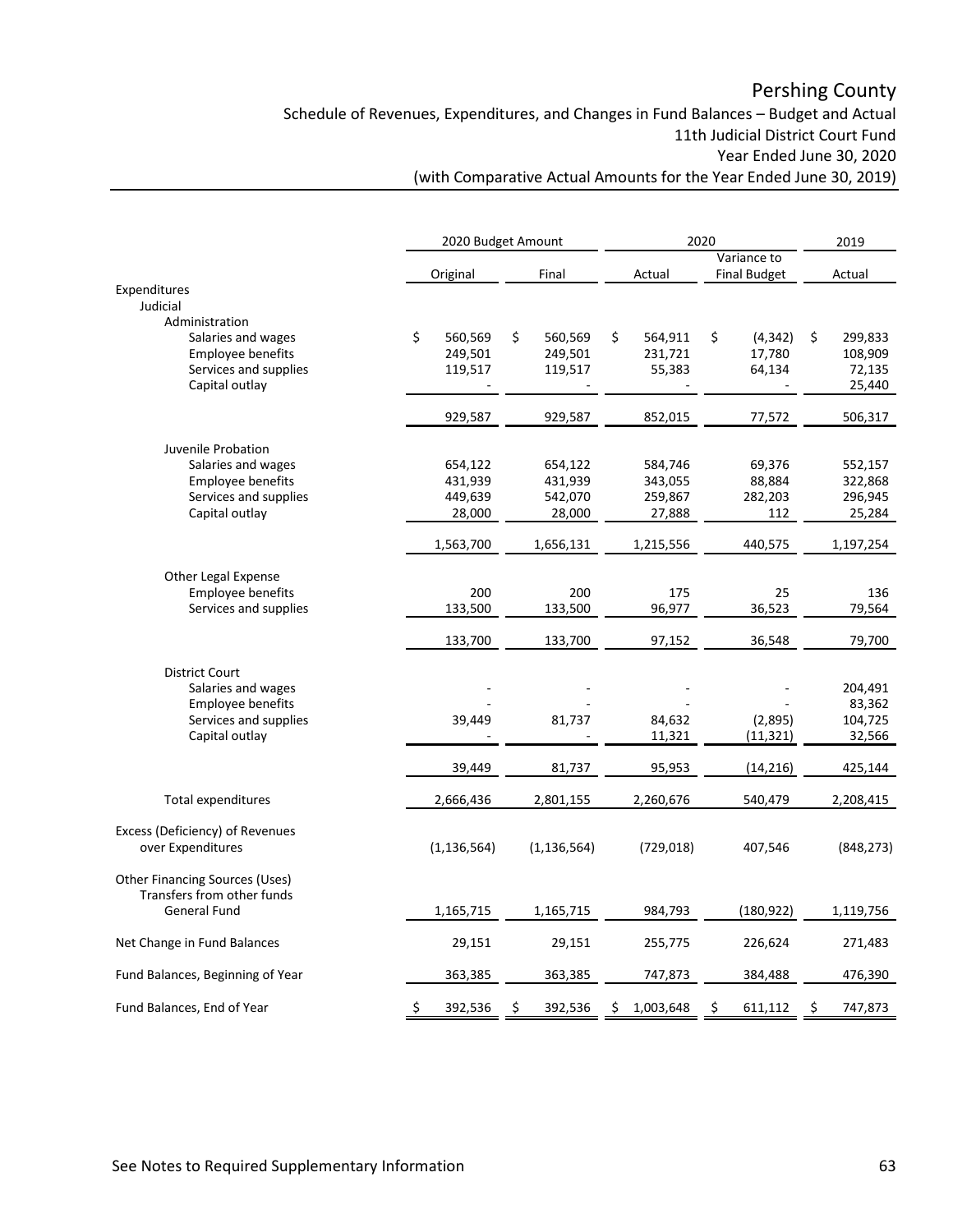Schedule of Revenues, Expenditures, and Changes in Fund Balances – Budget and Actual Regional Street and Highway Fund Year Ended June 30, 2020

|                                                                                            | 2020 Budget Amount                                                |           |    |           | 2020 |                    |    |                      | 2019 |           |
|--------------------------------------------------------------------------------------------|-------------------------------------------------------------------|-----------|----|-----------|------|--------------------|----|----------------------|------|-----------|
|                                                                                            | Variance to<br><b>Final Budget</b><br>Original<br>Final<br>Actual |           |    | Actual    |      |                    |    |                      |      |           |
| Revenues<br>Intergovernmental<br>State shared revenues<br>County option motor vehicle fuel |                                                                   |           |    |           |      |                    |    |                      |      |           |
| tax, 9.00¢<br>Diesel tax, 5.00¢                                                            | \$                                                                | 370,000   | \$ | 370,000   | \$   | 347,030<br>228,817 | Ś. | (22, 970)<br>228,817 | S.   | 356,079   |
| Total revenues                                                                             |                                                                   | 370,000   |    | 370,000   |      | 575,847            |    | 205,847              |      | 356,079   |
| Expenditures<br><b>Public Works</b>                                                        |                                                                   |           |    |           |      |                    |    |                      |      |           |
| Highways and streets<br>Services and supplies                                              |                                                                   | 860,000   |    | 860,000   |      | 421,283            |    | 438,717              |      | 437,918   |
| Net Change in Fund Balances                                                                |                                                                   | (490,000) |    | (490,000) |      | 154,564            |    | 644,564              |      | (81, 839) |
| Fund Balances, Beginning of Year                                                           |                                                                   | 641,504   |    | 641,504   |      | 779,411            |    | 137,907              |      | 861,250   |
| Fund Balances, End of Year                                                                 | \$.                                                               | 151,504   | S  | 151,504   | S    | 933,975            |    | 782,471              | S    | 779,411   |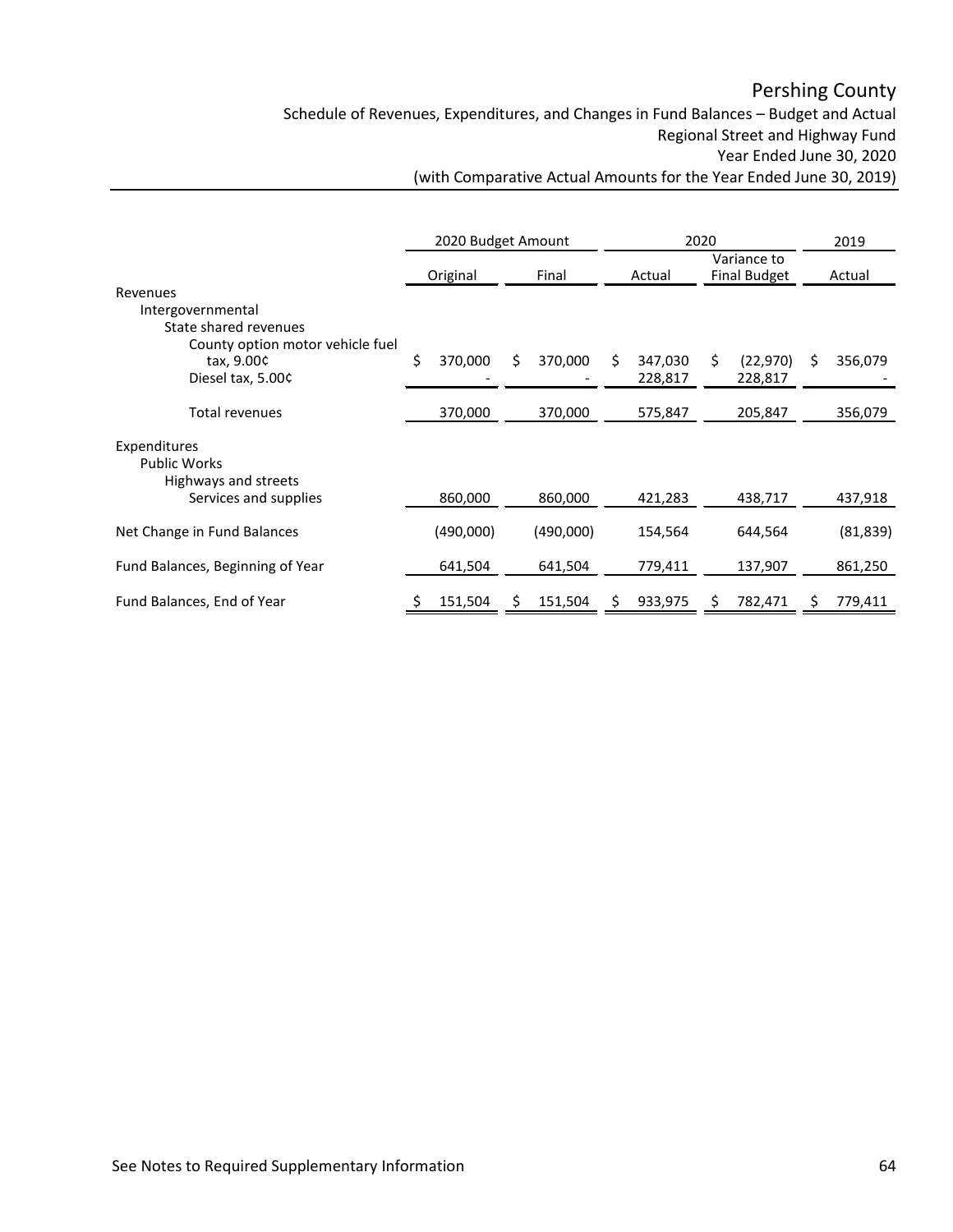Reconciliation of the General Fund (Budgetary Basis) to the General Fund (GAAP Basis) – Schedule of Revenues, Expenditures, and Changes in Fund Balances Year Ended June 30, 2020

|                                       | General<br>Fund<br>(Budgetary Basis) |               | Internally<br>Reported<br>Funds | Eliminations | General<br>Fund<br>(GAAP Basis) |               |  |
|---------------------------------------|--------------------------------------|---------------|---------------------------------|--------------|---------------------------------|---------------|--|
| Revenues<br>Taxes                     | \$                                   | 2,535,663     | \$                              | \$           | \$                              | 2,535,663     |  |
| Licenses and permits                  |                                      | 99,212        |                                 |              |                                 | 99,212        |  |
| Intergovernmental                     |                                      | 3,331,003     | 1,284,199                       |              |                                 | 4,615,202     |  |
| Charges for services                  |                                      | 401,258       | 16,630                          |              |                                 | 417,888       |  |
| Fines and forfeits                    |                                      | 170,823       |                                 |              |                                 | 170,823       |  |
| Miscellaneous                         |                                      | 1,047,304     | 54,029                          |              |                                 | 1,101,333     |  |
| <b>Total revenues</b>                 |                                      | 7,585,263     | 1,354,858                       |              |                                 | 8,940,121     |  |
| Expenditures                          |                                      |               |                                 |              |                                 |               |  |
| General government                    |                                      | 3,004,335     |                                 |              |                                 | 3,004,335     |  |
| Public safety                         |                                      | 268,045       | 2,435,651                       |              |                                 | 2,703,696     |  |
| Judicial                              |                                      | 1,139,433     | 22,321                          |              |                                 | 1,161,754     |  |
| Health                                |                                      | 518,626       | 9,390                           |              |                                 | 528,016       |  |
| Culture and recreation                |                                      | 65,325        |                                 |              |                                 | 65,325        |  |
| Community support                     |                                      | 70,646        |                                 |              |                                 | 70,646        |  |
| Intergovernmental                     |                                      | 194,110       |                                 |              |                                 | 194,110       |  |
| Total expenditures                    |                                      | 5,260,520     | 2,467,362                       |              |                                 | 7,727,882     |  |
| Excess (Deficiency) of Revenues       |                                      |               |                                 |              |                                 |               |  |
| over Expenditures                     |                                      | 2,324,743     | (1, 112, 504)                   |              |                                 | 1,212,239     |  |
| <b>Other Financing Sources (Uses)</b> |                                      |               |                                 |              |                                 |               |  |
| Transfers from other funds            |                                      | 700,000       | 2,158,000                       | (2,858,000)  |                                 |               |  |
| Transfers to other funds              |                                      | (3, 132, 793) | (873,000)                       | 2,858,000    |                                 | (1, 147, 793) |  |
| Total other financing sources         |                                      |               |                                 |              |                                 |               |  |
| (uses)                                |                                      | (2,432,793)   | 1,285,000                       |              |                                 | (1, 147, 793) |  |
| Net Change in Fund Balances           |                                      | (108, 050)    | 172,496                         |              |                                 | 64,446        |  |
| Fund Balances, Beginning of Year      |                                      | 2,557,448     | 1,782,004                       |              |                                 | 4,339,452     |  |
| Fund Balances, End of Year            | \$                                   | 2,449,398     | \$<br>1,954,500                 | \$           | Ş                               | 4,403,898     |  |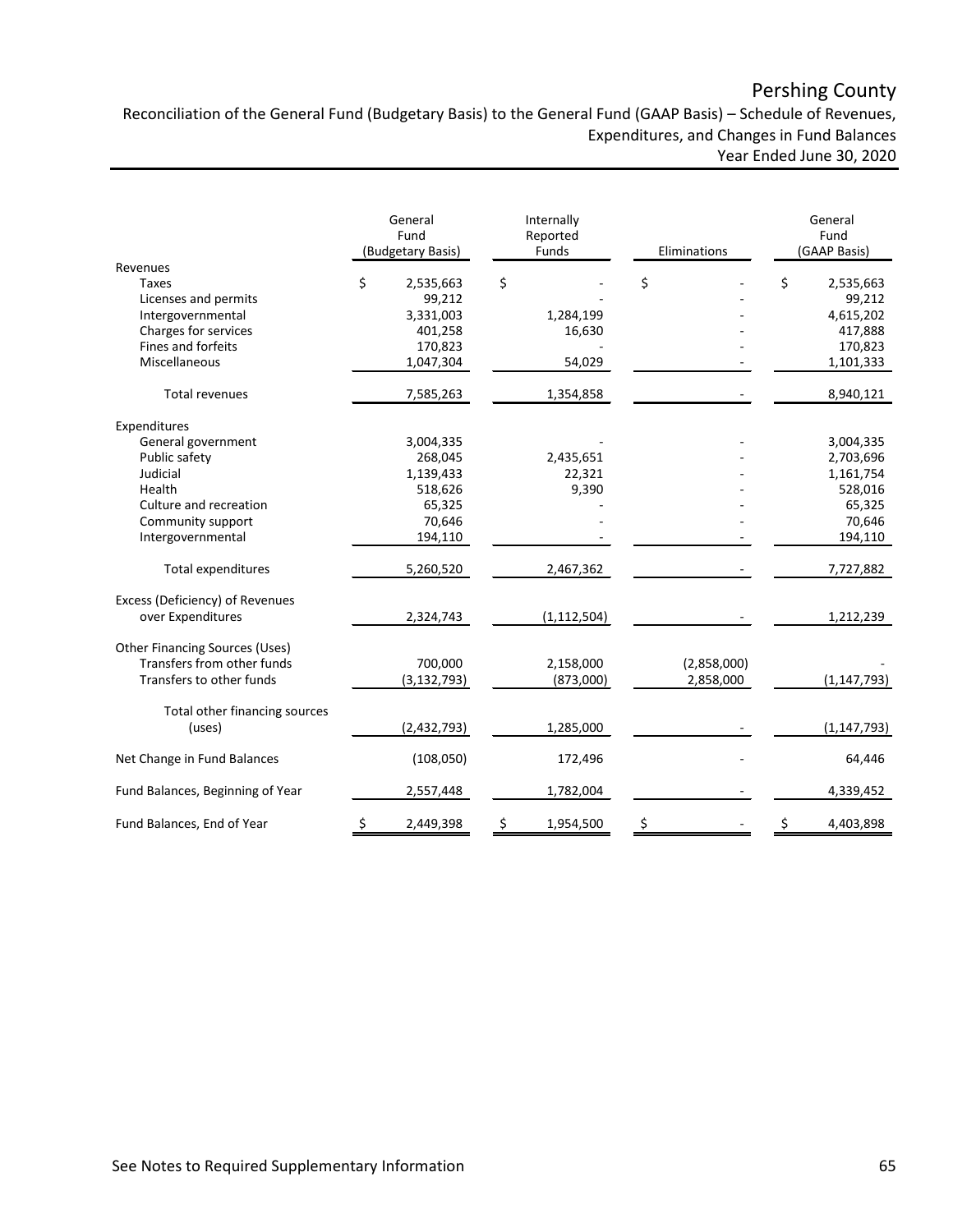Pershing County Retiree Health Benefit Program (PCRHBP)

|                                                                                                                  | 2020                   |    | 2019                               |    |  | 2018                  |  |
|------------------------------------------------------------------------------------------------------------------|------------------------|----|------------------------------------|----|--|-----------------------|--|
| Total OPEB Liability                                                                                             |                        |    |                                    |    |  |                       |  |
| Service cost<br>Interest<br>Changes in benefit terms                                                             | \$<br>86,338<br>25,879 | \$ | 121,605<br>37,906                  | \$ |  | 125,527<br>29,897     |  |
| Difference between expected and actual experience<br>Changes in assumptions and other inputs<br>Benefit payments | 15,088<br>(14, 311)    |    | (435, 202)<br>(17,792)<br>(13,062) |    |  | (45, 388)<br>(8, 355) |  |
| Net Change in Total OPEB Liability                                                                               | 112,994                |    | (306, 545)                         |    |  | 101,681               |  |
| Total OPEB Liability, Beginning of Year                                                                          | 789,339                |    | 1,095,884                          |    |  | 994,203               |  |
| Total OPEB Liability, End of Year                                                                                | 902,333                |    | 789,339                            |    |  | 1,095,884             |  |
| Covered-employee payroll                                                                                         | 4,908,658              |    | 4,747,247                          |    |  | 4,776,357             |  |
| Total OPEB Liability as a percentage of<br>covered-employee payroll                                              | 18.38%                 |    | 16.63%                             |    |  | 22.94%                |  |

Notes to Schedule:

The County adopted GASB 75, *Accounting and Financial Reporting for Postemployment Benefits Other Than Pensions*, for the year ended June 30, 2018. Information is not available prior to that time.

No assets are accumulated in a trust that meets the criteria in paragraph 4 of Statement 75.

The following table presents significant assumption changes:

|                        | 2020                 | 2019                 | 2018                 |  |
|------------------------|----------------------|----------------------|----------------------|--|
| Discount rate          | 2.79%                | 2.98%                | 3.13%                |  |
| Mortality assumptions  | <b>MacLeod Watts</b> | <b>MacLeod Watts</b> | <b>MacLeod Watts</b> |  |
|                        | <b>Scale 2018</b>    | <b>Scale 2018</b>    | <b>Scale 2016</b>    |  |
| Salary increase rate   | 4.00%                | 4.00%                | 4.00%                |  |
| General inflation rate | 2.75%                | 2.75%                | 2.75%                |  |
| Healthcare cost trends | 5.75% declining      | 6.00% declining      | 6.00% declining      |  |
|                        | to 5.00%             | to 5.00%             | to 5.00%             |  |
| Excise tax             | Included             | Included             | Included             |  |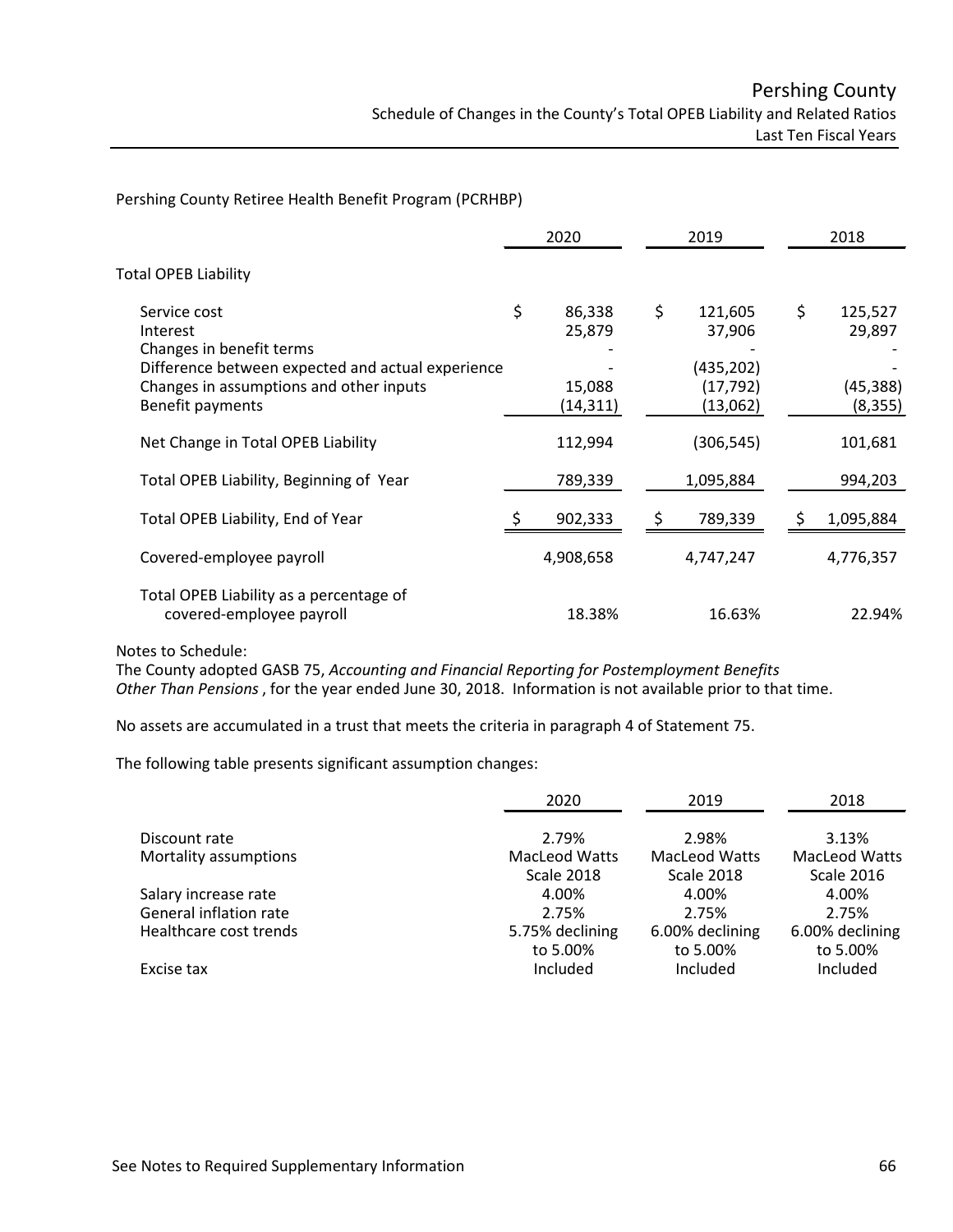Pershing County - State of Nevada Public Employee Benefit Plan (PEBP)

|                                                                                                           | 2019               |    | 2019                 | 2018                      |
|-----------------------------------------------------------------------------------------------------------|--------------------|----|----------------------|---------------------------|
| Total OPEB Liability                                                                                      |                    |    |                      |                           |
| Service cost<br>Interest<br>Changes in benefit terms<br>Difference between expected and actual experience | \$<br>25,623       | \$ | 36,370<br>(363, 149) | \$<br>33,529<br>(65, 791) |
| Changes in assumptions and other inputs<br>Benefit payments                                               | 17,900<br>(44,189) |    | 73,490<br>(53,539)   | (60,099)                  |
| Net Change in Total OPEB Liability                                                                        | (666)              |    | (306, 828)           | (92, 361)                 |
| Total OPEB Liability, Beginning of Year                                                                   | 881,929            |    | 1,188,757            | 1,281,118                 |
| Total OPEB Liability, End of Year                                                                         | 881,263            |    | 881,929              | 1,188,757                 |
| Covered-employee payroll                                                                                  | N/A                |    | N/A                  | N/A                       |
| Total OPEB Liability as a percentage of<br>of covered-employee payroll                                    | N/A                |    | N/A                  | N/A                       |

Notes to Schedule:

The County adopted GASB 75, *Accounting and Financial Reporting for Postemployment Benefits Other Than Pensions*, for the year ended June 30, 2018. Information is not available prior to that time.

No assets are accumulated in a trust that meets the criteria in paragraph 4 of Statement 75.

The following table presents significant assumption changes:

|                        | 2020                        | 2019                        | 2018                        |
|------------------------|-----------------------------|-----------------------------|-----------------------------|
| Discount rate          | 2.79%                       | 2.98%                       | 3.13%                       |
| Mortality assumptions  | MacLeod Watts               | <b>MacLeod Watts</b>        | <b>MacLeod Watts</b>        |
|                        | <b>Scale 2018</b>           | <b>Scale 2018</b>           | <b>Scale 2016</b>           |
| General inflation rate | 2.75%                       | 2.75%                       | 2.75%                       |
| Healthcare cost trends | 5.75% declining<br>to 5.00% | 6.00% declining<br>to 5.00% | 6.00% declining<br>to 5.00% |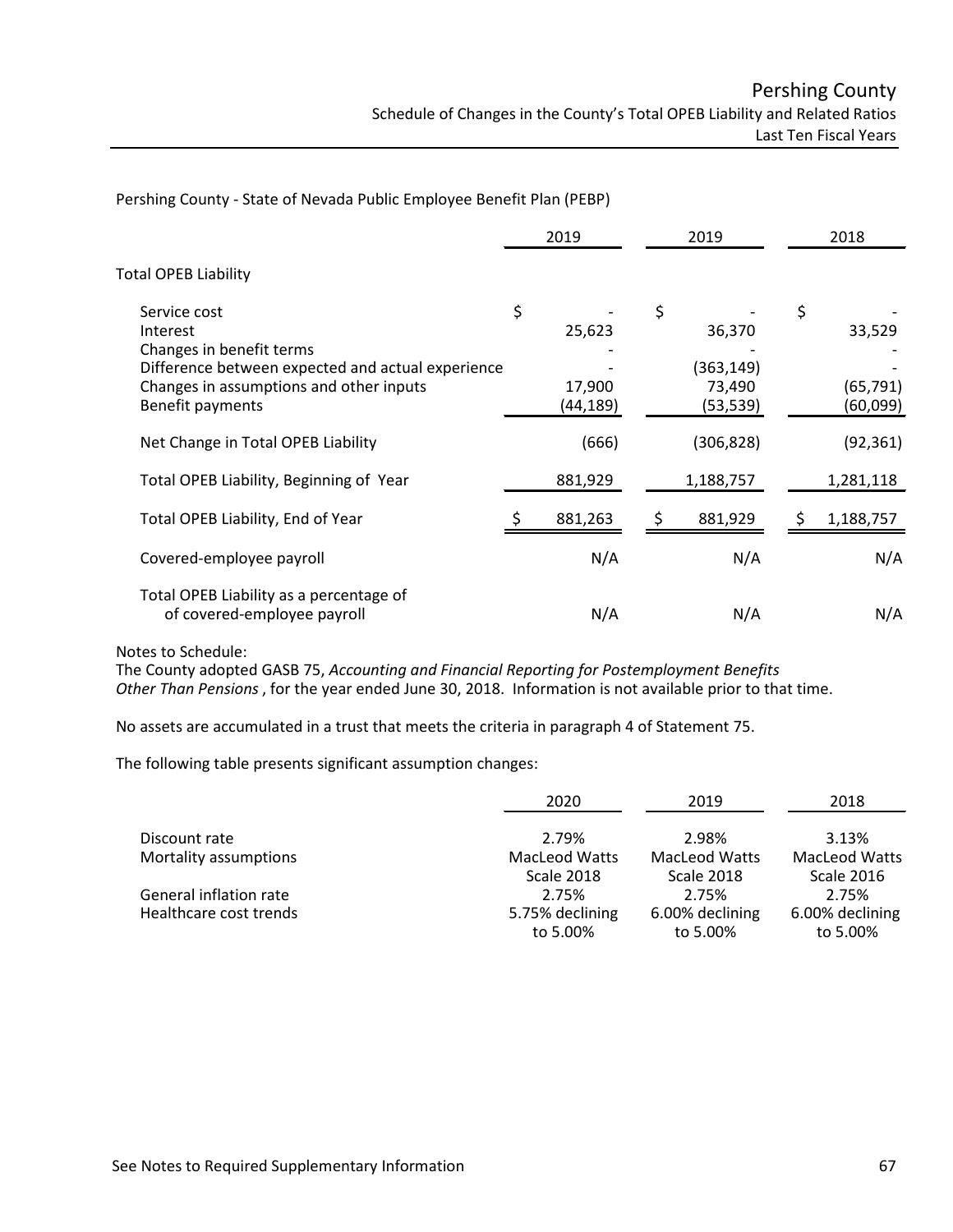Schedule of the County's Proportionate Share of the Net Pension Liability

Public Employees' Retirement System (PERS) Last Ten Fiscal Years

|                                                                                                       | 2019            | 2018            | 2017            | 2016            | 2015            | 2014            |
|-------------------------------------------------------------------------------------------------------|-----------------|-----------------|-----------------|-----------------|-----------------|-----------------|
| County's proportion of the net pension liability                                                      | 0.08272%        | 0.08366%        | 0.08709%        | 0.08242%        | 0.06997%        | 0.07099%        |
| County's proportionate share of the net<br>pension liability                                          | \$11,279,605    | \$11,409,563    | \$11,582,618    | \$11,091,422    | 8,018,310<br>S  | 7,397,702<br>S. |
| County's covered payroll                                                                              | 4,909,620<br>S. | 4,762,403<br>S. | 4,786,796<br>S. | 4,316,384<br>S. | 3,571,931<br>Ś. | 3,551,814<br>S. |
| County's proportionate share of the net pension<br>liability as a percentage of its covered payroll   | 229.74%         | 239.58%         | 241.97%         | 256.96%         | 224.48%         | 208.28%         |
| Plan fiduciary net position as a percentage of the<br>total percentage of the total pension liability | 76.46%          | 75.24%          | 74.42%          | 72.23%          | 75.13%          | 76.31%          |

Pershing County adopted GASB 68, *Accounting and Financial Reporting for Pensions*, for the year ended June 30, 2015. Schedule of the County's Proportionate Share of the Net Pension Liability information is not available prior to that time.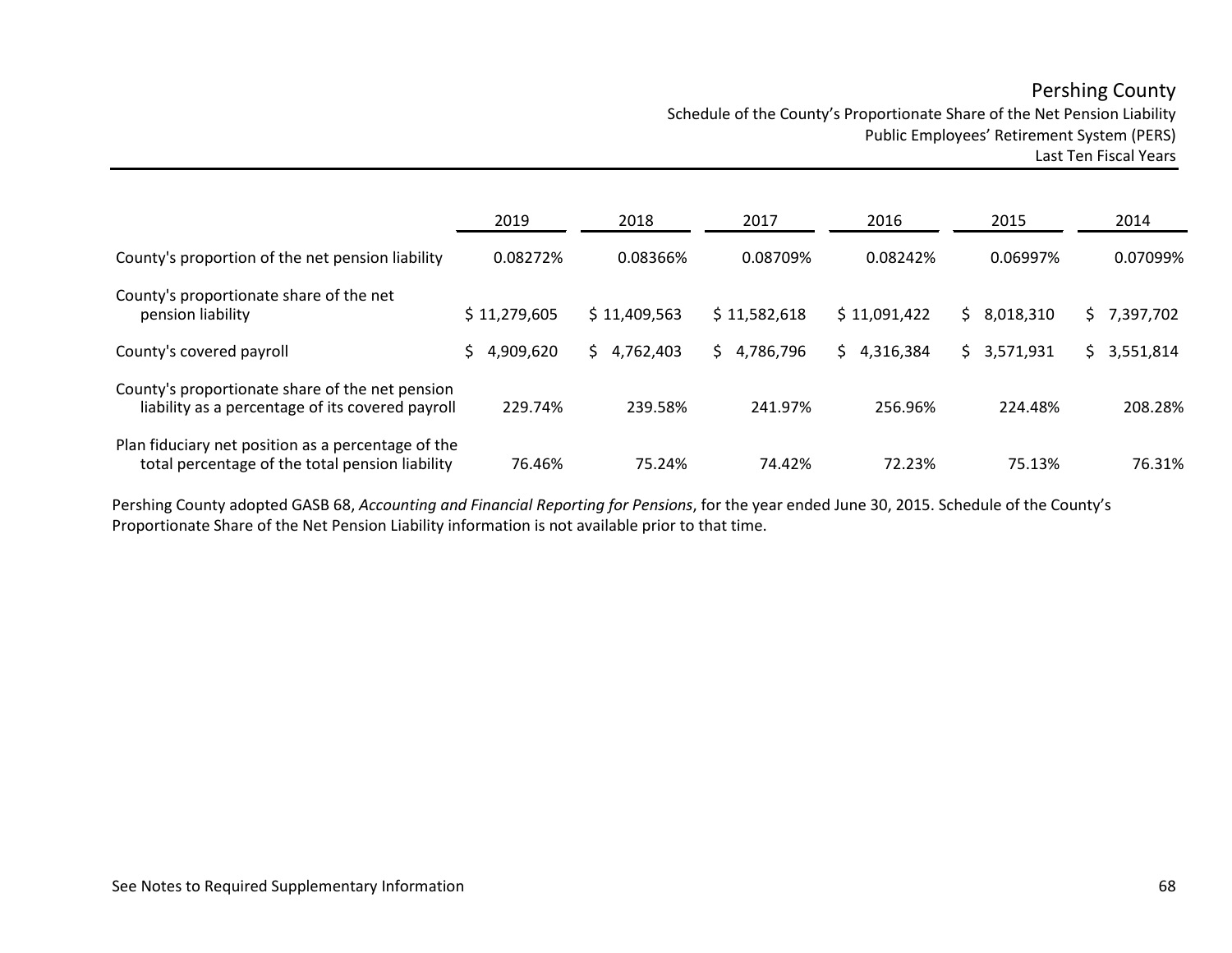Schedule of County Contributions Public Employees' Retirement System (PERS)

Last Ten Fiscal Years

|                                                                                    | 2020 |                          | 2019 |                          | 2018 |                     |  | 2017                     | 2016                | 2015                |
|------------------------------------------------------------------------------------|------|--------------------------|------|--------------------------|------|---------------------|--|--------------------------|---------------------|---------------------|
| Statutorily required contribution*<br>Contributions in relation to the statutorily |      | 872,392                  |      | 797.270                  |      | 772.746             |  | 781.699                  | 698,808             | 945.121             |
| required contribution*                                                             |      | (872, 392)               |      | (797,270)                |      | (772, 746)          |  | (781,699)                | (698, 808)          | (945, 121)          |
| Contribution deficiency (excess)                                                   |      | $\overline{\phantom{0}}$ |      | $\overline{\phantom{0}}$ |      |                     |  | $\overline{\phantom{a}}$ | $\sim$              |                     |
| County's covered payroll<br>Contributions as a percentage of covered payroll       |      | 5,291,053<br>16.49%      |      | 4,909,620<br>16.24%      |      | 4,762,403<br>16.23% |  | 4,786,796<br>16.33%      | 4,316,384<br>16.19% | 3,571,931<br>26.46% |

Pershing County adopted GASB 68, *Accounting and Financial Reporting for Pensions*, for the year ended June 30, 2015. Schedule of County Contribution information is not available prior to that time.

\*All contributions for the years 2016-2020 reflect employer-paid contributions only; member contributions are excluded.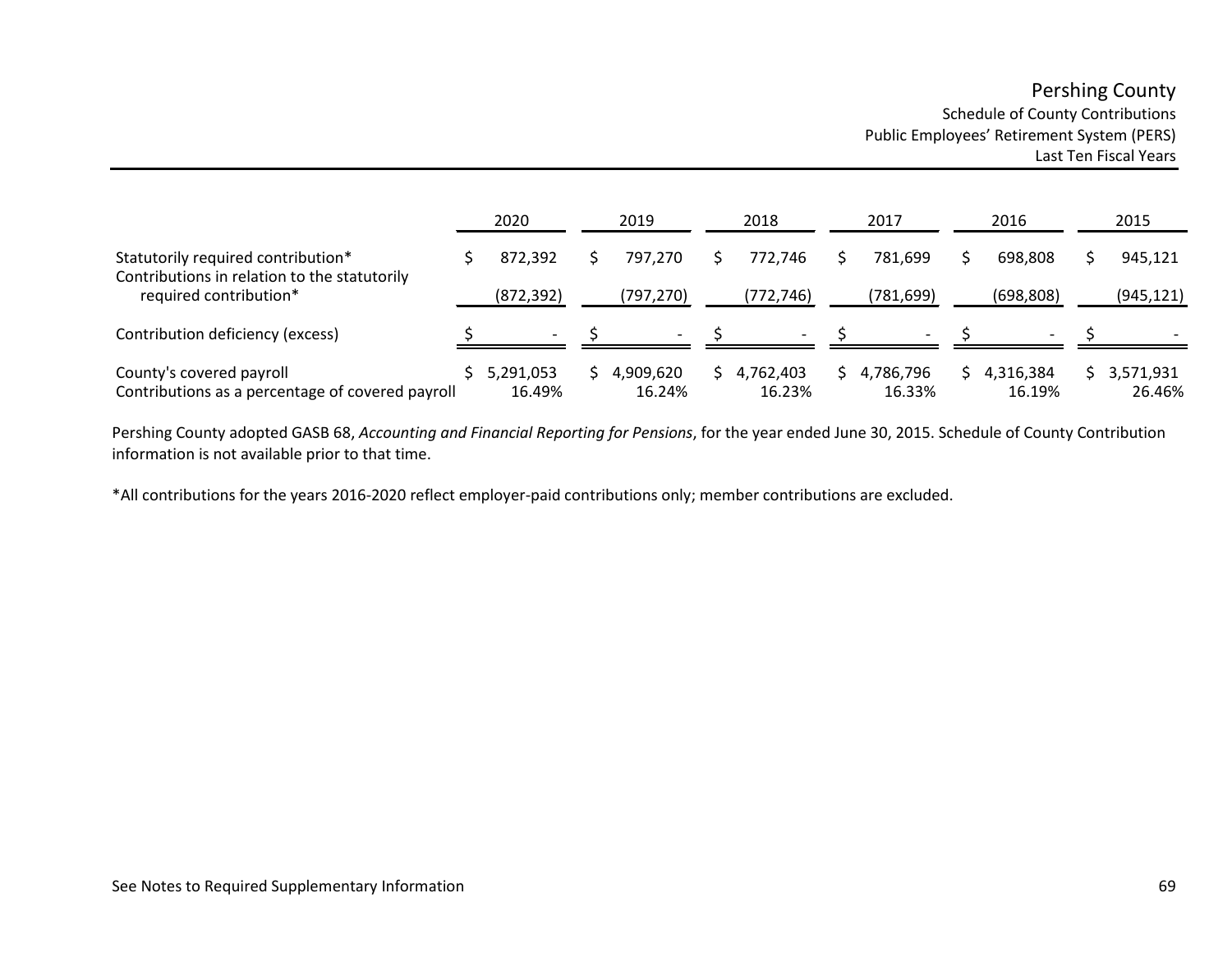#### **Note 1 - Internally Reported (Budgetary Basis) Funds**

The accompanying Reconciliation of the General Fund (Budgetary Basis) to the General Fund (GAAP Basis) presents balances combined for external reporting purposes.

Budget to actual comparisons are presented for all funds of the County, except for Agency Funds, as required by Nevada Revised Statutes. Such budget comparisons are required to be presented using the budget as adopted and approved by the State of Nevada Department of Taxation. However, guidance provided by Governmental Accounting Standards Board Statement No. 54, *Fund Balance Reporting and Governmental Fund Type Definitions*, specify that four of these internally reported funds of Pershing County, not meeting the definition of special revenue funds, do not qualify to be separately presented for external reporting purposes.

These internally reported funds of Pershing County (In Lieu of Taxes Fund, Law Enforcement Fund, Cemetery Fund, and Law Library Fund) are combined with the General Fund for external reporting purposes.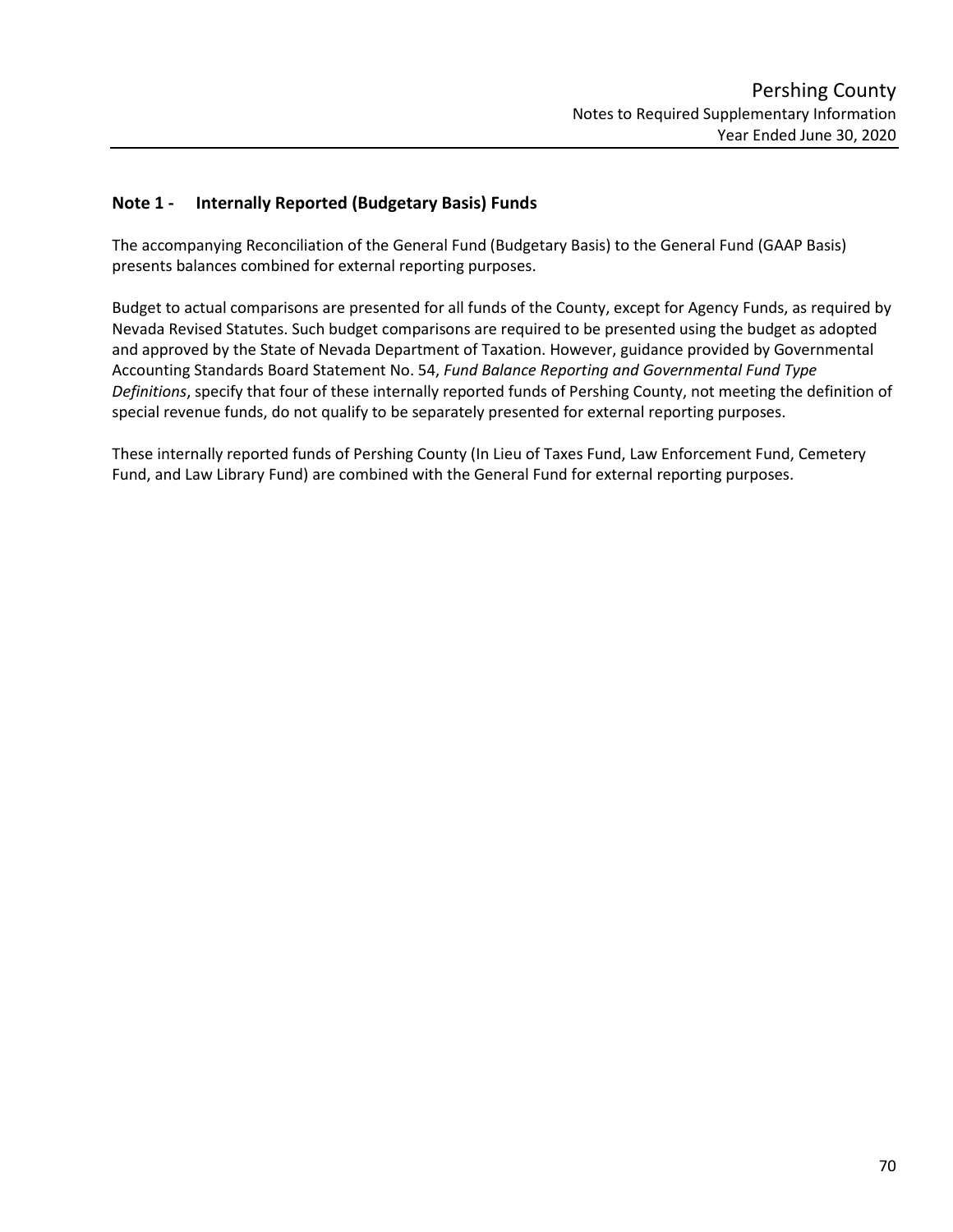Reconciliation of the General Fund (Budgetary Basis) to the General Fund (GAAP Basis) – Balance Sheet June 30, 2020

|                                                                                                                                                                                                                            | General<br>Fund<br>(Budgetary Basis) |                                                                       |     | Internally<br>Reported<br>Funds             | Eliminations       | General<br>Fund<br>(GAAP Basis)                                             |
|----------------------------------------------------------------------------------------------------------------------------------------------------------------------------------------------------------------------------|--------------------------------------|-----------------------------------------------------------------------|-----|---------------------------------------------|--------------------|-----------------------------------------------------------------------------|
| Assets<br>Cash on deposit and invested<br>Interest receivable<br>Accounts receivable<br>Taxes receivable<br>Due from other governments<br>Inventory<br>Prepaid items                                                       | \$                                   | 2,381,661<br>40,515<br>5,760<br>63,958<br>651,254<br>16,927<br>28,890 | \$  | 2,056,151<br>32,790<br>15,758               | \$                 | \$<br>4,437,812<br>40,515<br>5,760<br>63,958<br>684,044<br>16,927<br>44,648 |
| <b>Total assets</b>                                                                                                                                                                                                        | \$                                   | 3,188,965                                                             | \$  | 2,104,699                                   | \$                 | \$<br>5,293,664                                                             |
| Liabilities<br>Accounts payable<br>Accrued payroll and related<br>Unearned revenue<br>Refundable deposits<br><b>Total liabilities</b><br>Deferred Inflow of Resources<br>Unavailable revenue,<br>delinquent property taxes | \$                                   | 478,956<br>81,832<br>3,500<br>111,321<br>675,609<br>63,958            | \$  | 59,840<br>90,156<br>203<br>150,199          | \$                 | \$<br>538,796<br>171,988<br>3,703<br>111,321<br>825,808<br>63,958           |
| <b>Fund Balances</b><br>Nonspendable<br>Restricted<br>Assigned<br>Unassigned<br><b>Total fund balances</b>                                                                                                                 |                                      | 45,817<br>575,510<br>963,355<br>864,716<br>2,449,398                  |     | 15,758<br>1,269,412<br>669,330<br>1,954,500 | 16,063<br>(16,063) | 61,575<br>575,510<br>2,248,830<br>1,517,983<br>4,403,898                    |
| Total liabilities, deferred inflow of<br>resources, and fund balances                                                                                                                                                      | \$                                   | 3,188,965                                                             | \$. | 2,104,699                                   | \$                 | \$<br>5,293,664                                                             |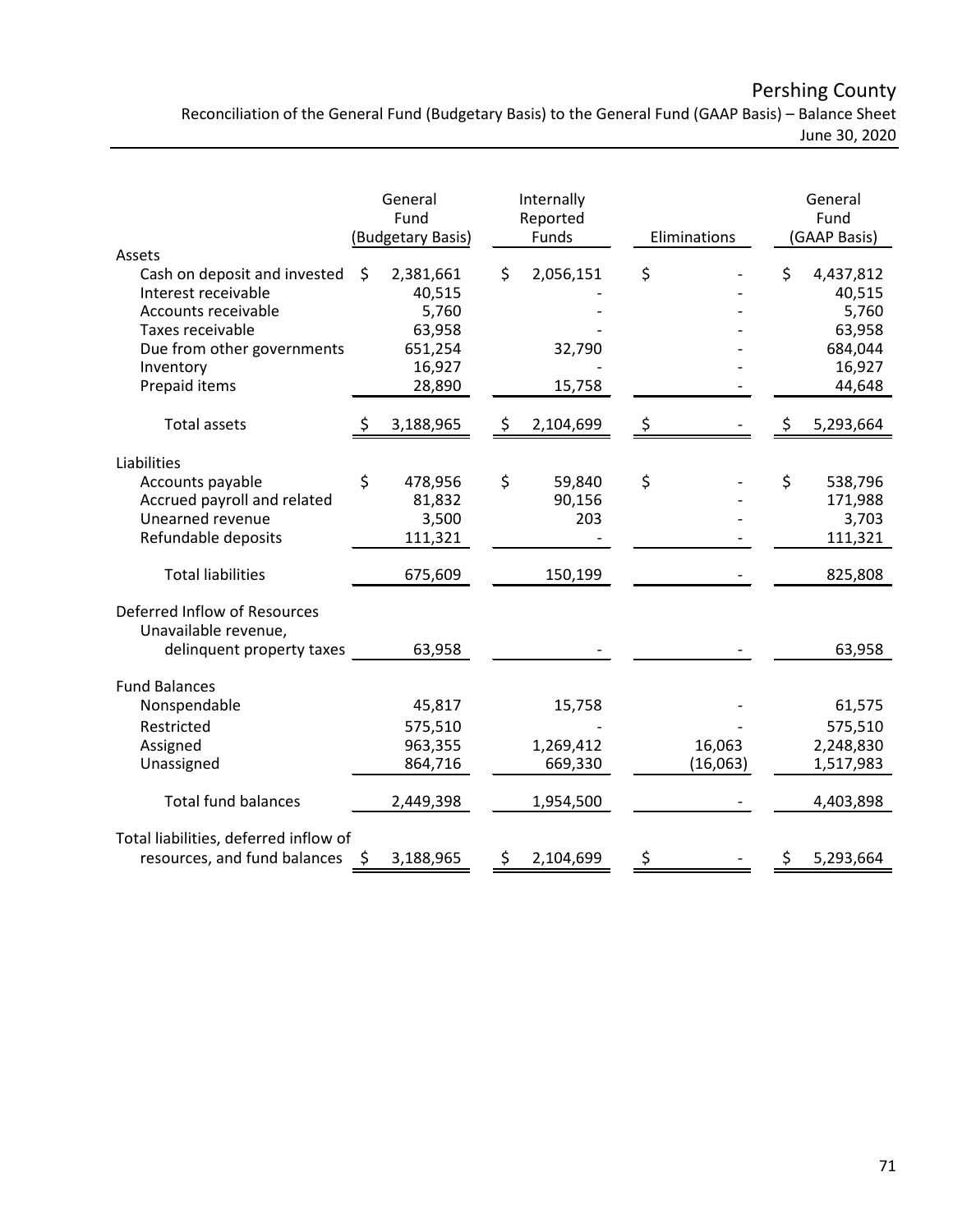Pershing County Combining Balance Sheet – Nonmajor Governmental Funds

June 30, 2020

|                                                                                                                                                              | Special<br>Revenue<br><b>Funds</b>                              | Capital<br>Projects<br>Funds       | Total                                                           |
|--------------------------------------------------------------------------------------------------------------------------------------------------------------|-----------------------------------------------------------------|------------------------------------|-----------------------------------------------------------------|
| Assets<br>Cash on deposit and invested<br>Room taxes receivable<br>Taxes receivable<br>Assessments receivable<br>Due from other governments<br>Prepaid items | \$<br>2,160,703<br>29,260<br>21,324<br>1,819<br>31,464<br>4,988 | \$<br>1,396,188<br>3,253<br>66,278 | \$<br>3,556,891<br>29,260<br>24,577<br>1,819<br>97,742<br>4,988 |
| <b>Total assets</b>                                                                                                                                          | 2,249,558                                                       | 1,465,719<br>\$.                   | 3,715,277<br>Ş.                                                 |
| Liabilities<br>Accounts payable<br>Accrued payroll and related<br>Due to other governments<br><b>Total liabilities</b>                                       | \$<br>144,039<br>14,564<br>6,797<br>165,400                     | \$<br>25,986<br>604<br>26,590      | \$<br>170,025<br>14,564<br>7,401<br>191,990                     |
| Defered Inflows of Resources<br>Unavailable revenue, other revenue<br>Unavailable revenue, delinquent property taxes                                         | 1,819<br>21,324                                                 | 3,253                              | 1,819<br>24,577                                                 |
| Total deferred inflows of resources                                                                                                                          | 23,143                                                          | 3,253                              | 26,396                                                          |
| <b>Fund Balances</b><br>Nonspendable<br>Restricted<br>Committed<br>Assigned<br><b>Total fund balances</b>                                                    | 4,988<br>1,243,751<br>724,483<br>87,793<br>2,061,015            | 1,435,876<br>1,435,876             | 4,988<br>2,679,627<br>724,483<br>87,793<br>3,496,891            |
| Total liabilities, deferred inflows of<br>resources, and fund balances                                                                                       | 2,249,558<br>Ş.                                                 | 1,465,719<br>\$                    | 3,715,277<br>\$.                                                |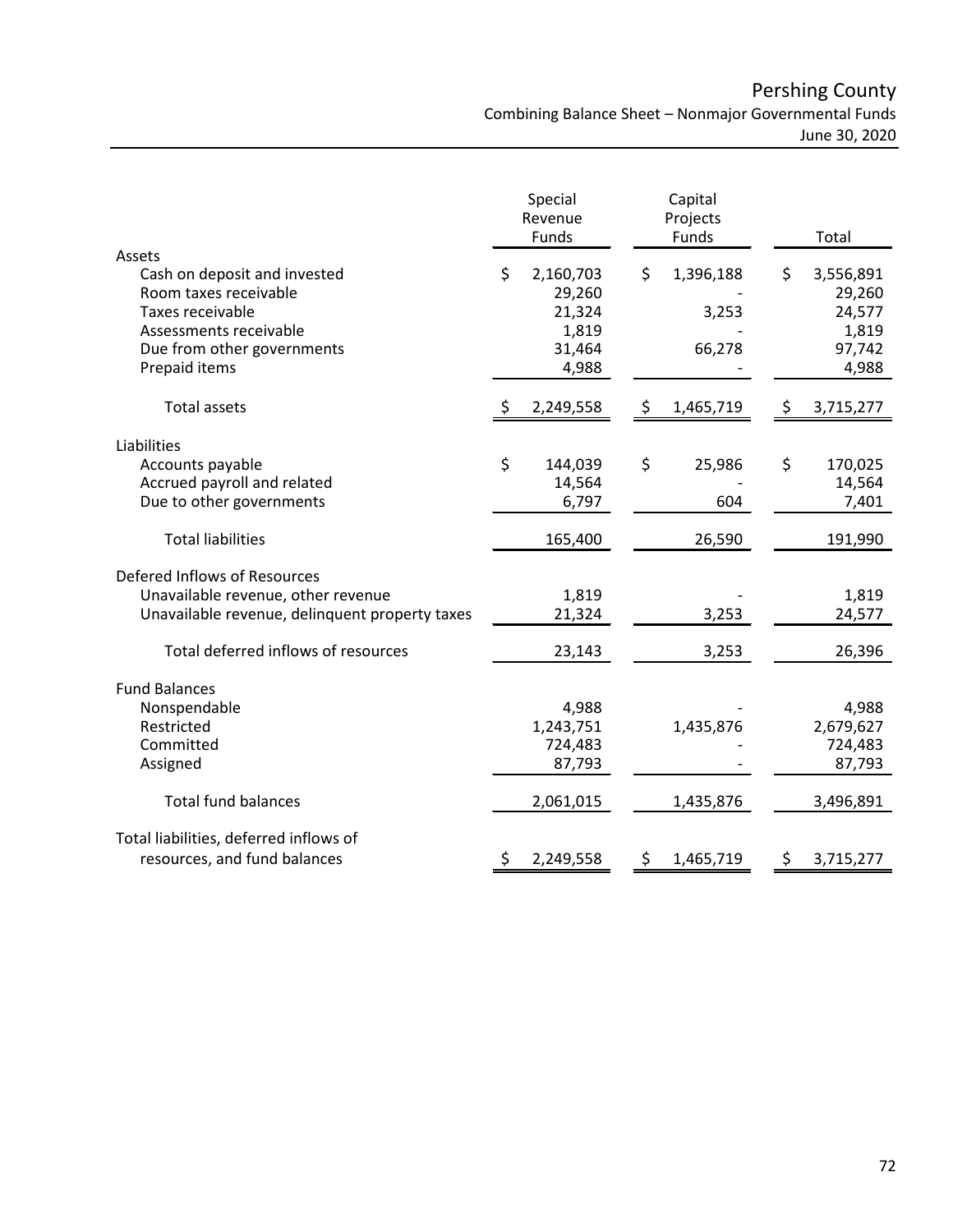#### Combining Statement of Revenues, Expenditures, and Changes in Fund Balances – Nonmajor Governmental Funds Year Ended June 30, 2020

|                                                                                                                                                                   | Special<br>Revenue<br>Funds                                               | Capital<br>Projects<br>Funds          | Total                                                                                          |
|-------------------------------------------------------------------------------------------------------------------------------------------------------------------|---------------------------------------------------------------------------|---------------------------------------|------------------------------------------------------------------------------------------------|
| Revenues<br><b>Taxes</b><br>Intergovernmental<br>Charges for services<br>Fines and forfeits<br>Miscellaneous                                                      | \$<br>939,726<br>305,263<br>13,576<br>58,162<br>139,008                   | \$<br>128,083<br>366,193<br>3,069     | \$<br>1,067,809<br>671,456<br>13,576<br>58,162<br>142,077                                      |
| <b>Total revenues</b>                                                                                                                                             | 1,455,735                                                                 | 497,345                               | 1,953,080                                                                                      |
| Expenditures<br>Current                                                                                                                                           |                                                                           |                                       |                                                                                                |
| General government<br>Public safety<br>Judicial<br>Welfare<br>Culture and recreation<br>Community support<br>Debt service<br>Capital outlay<br>Total expenditures | 71,753<br>28,904<br>101,256<br>345,328<br>457,627<br>318,172<br>1,323,040 | 6,183<br>88,271<br>181,536<br>275,990 | 77,936<br>28,904<br>101,256<br>345,328<br>457,627<br>318,172<br>88,271<br>181,536<br>1,599,030 |
| Excess (Deficiency) of Revenues<br>over Expenditures                                                                                                              | 132,695                                                                   | 221,355                               | 354,050                                                                                        |
| <b>Other Financing Sources (Uses)</b><br>Transfers from other funds                                                                                               | 163,000                                                                   |                                       | 163,000                                                                                        |
| Net Change in Fund Balances                                                                                                                                       | 295,695                                                                   | 221,355                               | 517,050                                                                                        |
| Fund Balances, Beginning of Year                                                                                                                                  | 1,765,320                                                                 | 1,214,521                             | 2,979,841                                                                                      |
| Fund Balances, End of Year                                                                                                                                        | \$<br>2,061,015                                                           | \$<br>1,435,876                       | \$<br>3,496,891                                                                                |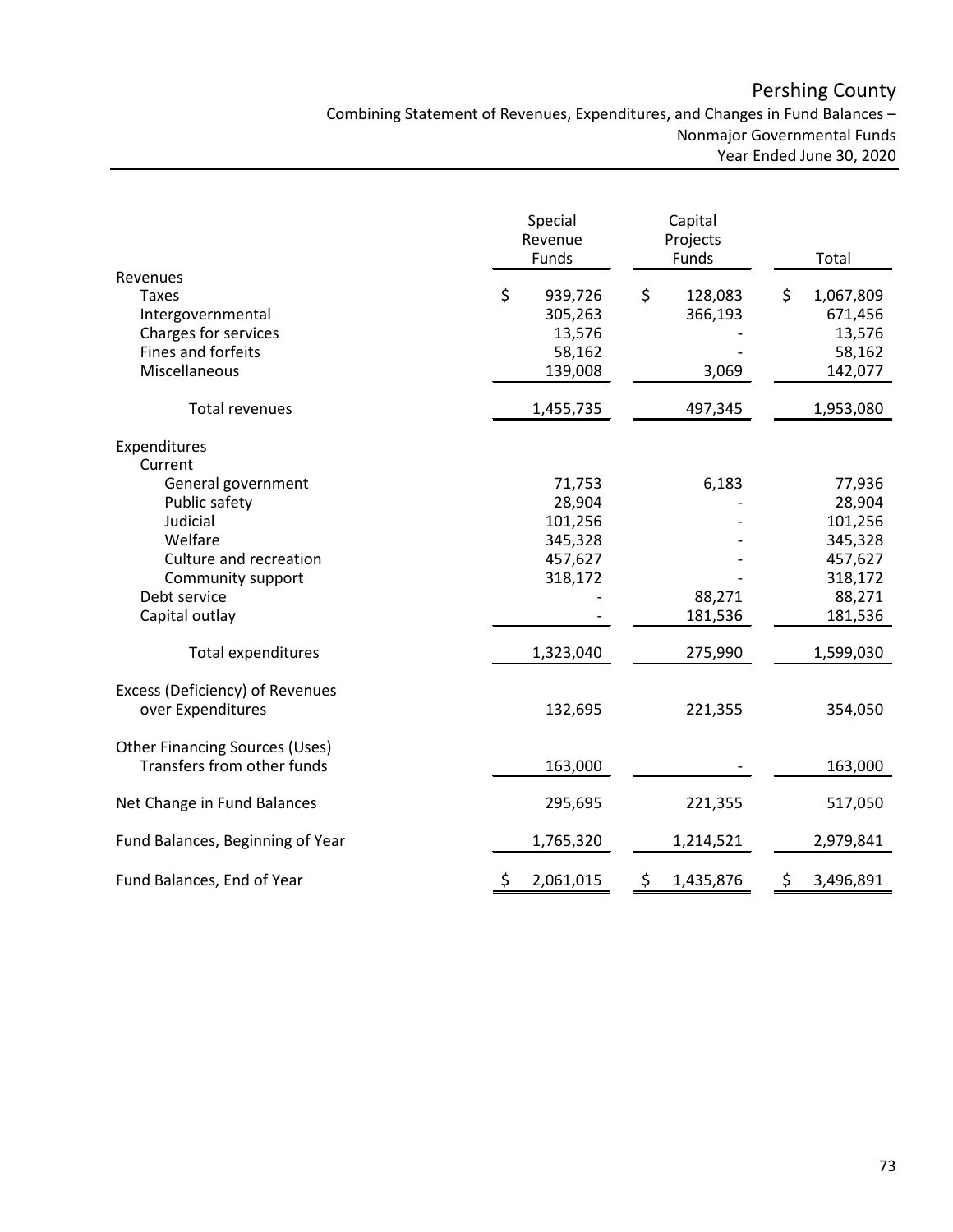#### Pershing County Combining Balance Sheet – Nonmajor Special Revenue Funds June 30, 2020

|                                                                                                        | General<br>Indigent<br>Fund |     | Medical<br>Indigent<br>Fund |     | Medical<br>Indigent 2<br>Fund |    | Library<br>Fund |    | Agricultural<br>Extension<br>Fund |     | Senior<br>Citizens<br>Fund |     | J.P.<br>Admin Fee<br>Fund |                    | 911<br>Surcharge Fee<br>Fund |
|--------------------------------------------------------------------------------------------------------|-----------------------------|-----|-----------------------------|-----|-------------------------------|----|-----------------|----|-----------------------------------|-----|----------------------------|-----|---------------------------|--------------------|------------------------------|
| Assets<br>Cash on deposit and invested                                                                 | \$<br>54,482                | \$  | 255,180                     | Ŝ.  | 183,935                       | \$ | 446,349         | Ŝ. | 139,662                           | \$  | 77,951                     | Ŝ.  | 214,164                   | -\$                | 37,209                       |
| Room taxes receivable                                                                                  |                             |     |                             |     |                               |    |                 |    |                                   |     |                            |     |                           |                    |                              |
| Taxes receivable<br>Assessments receivable                                                             | 389                         |     | 4,269                       |     | 3,910                         |    | 8,864           |    | 2,413                             |     |                            |     |                           |                    |                              |
| Due from other governments                                                                             |                             |     | 3,061                       |     | 2,804                         |    | 8,224           |    |                                   |     | 17,375                     |     |                           |                    |                              |
| Prepaid items                                                                                          |                             |     |                             |     |                               |    | 2,296           |    | 406                               |     | 2,286                      |     |                           |                    |                              |
| Total assets                                                                                           | 54,871                      | -\$ | 262,510                     | \$  | 190,649                       | S  | 465,733         |    | 142,481                           |     | 97,612                     |     | 214,164                   |                    | 37,209                       |
| Liabilities                                                                                            |                             |     |                             |     |                               |    |                 |    |                                   |     |                            |     |                           |                    |                              |
| Accounts payable                                                                                       | \$<br>269                   | \$  | 104,861                     | \$  | $\sim$                        | \$ | 4,428           | \$ | 1,349                             | -\$ | 1,300                      |     | 395                       | $\mathsf{\hat{S}}$ |                              |
| Accrued payroll and related                                                                            |                             |     |                             |     |                               |    | 6,043           |    | 485                               |     | 6,233                      |     |                           |                    |                              |
| Due to other governments                                                                               |                             |     | 3,546                       |     | 2,369                         |    |                 |    |                                   |     |                            |     |                           |                    |                              |
| <b>Total liabilities</b>                                                                               | 269                         |     | 108,407                     |     | 2,369                         |    | 10,471          |    | 1,834                             |     | 7,533                      |     | 395                       |                    |                              |
| Deferred Inflows of Resources<br>Unavailable revenue, other revenue<br>Unavailable revenue, delinquent |                             |     |                             |     |                               |    |                 |    |                                   |     |                            |     |                           |                    |                              |
| property taxes                                                                                         | 389                         |     | 4,269                       |     | 3,910                         |    | 8,864           |    | 2,413                             |     |                            |     |                           |                    |                              |
| Total deferred inflows of resources                                                                    | 389                         |     | 4,269                       |     | 3,910                         |    | 8,864           |    | 2,413                             |     |                            |     |                           |                    |                              |
| <b>Fund Balances</b>                                                                                   |                             |     |                             |     |                               |    |                 |    |                                   |     |                            |     |                           |                    |                              |
| Nonspendable                                                                                           |                             |     |                             |     |                               |    | 2,296           |    | 406                               |     | 2,286                      |     |                           |                    |                              |
| Restricted                                                                                             | 54,213                      |     | 149,834                     |     | 184,370                       |    |                 |    | 137,828                           |     |                            |     | 213,769                   |                    | 37,209                       |
| Committed<br>Assigned                                                                                  |                             |     |                             |     |                               |    | 444,102         |    |                                   |     | 87,793                     |     |                           |                    |                              |
|                                                                                                        |                             |     |                             |     |                               |    |                 |    |                                   |     |                            |     |                           |                    |                              |
| <b>Total fund balances</b>                                                                             | 54,213                      |     | 149,834                     |     | 184,370                       |    | 446,398         |    | 138,234                           |     | 90,079                     |     | 213,769                   |                    | 37,209                       |
| Total liabilities, deferred inflows of                                                                 |                             |     |                             |     |                               |    |                 |    |                                   |     |                            |     |                           |                    |                              |
| resources, and fund balances                                                                           | 54,871                      | -\$ | 262,510                     | -\$ | 190,649                       | \$ | 465,733         | -S | 142,481                           | \$  | 97,612                     | -\$ | 214,164                   | -\$                | 37,209                       |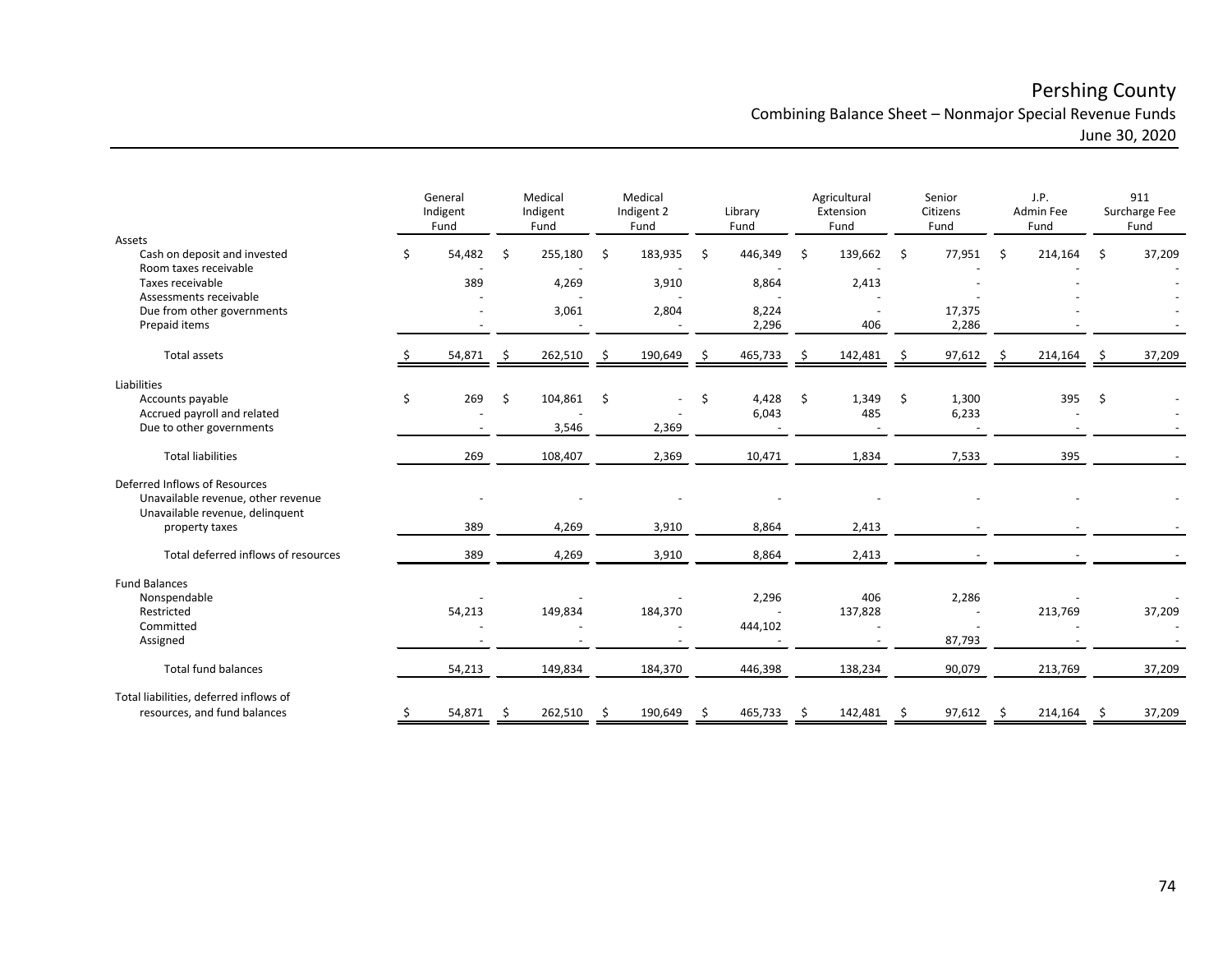#### Pershing County Combining Balance Sheet – Nonmajor Special Revenue Funds June 30, 2020

|                                           | Forensic<br>Town of Imlay<br>Services<br>Operating<br>Fund<br>Fund |     |     |       | Television<br>Drug<br>Court<br>District<br>Fund<br>Fund |         |     | Recreation<br>Fund |     | Gift<br>Fund |     | <b>Criminal Asset</b><br>Forfeiture<br>Fund |    | Total  |     |                 |
|-------------------------------------------|--------------------------------------------------------------------|-----|-----|-------|---------------------------------------------------------|---------|-----|--------------------|-----|--------------|-----|---------------------------------------------|----|--------|-----|-----------------|
| Assets                                    |                                                                    |     |     |       |                                                         |         |     |                    |     |              |     |                                             |    |        |     |                 |
| Cash on deposit and invested              | \$                                                                 | 291 | \$  | 9,311 | Ŝ.                                                      | 129,225 | \$  | 211,755            | \$  | 269,901      | Ŝ.  | 99,232                                      | \$ | 32,056 | -\$ | 2,160,703       |
| Room taxes receivable<br>Taxes receivable |                                                                    |     |     | 178   |                                                         |         |     |                    |     | 29,260       |     |                                             |    |        |     | 29,260          |
| Assessments receivable                    |                                                                    |     |     |       |                                                         |         |     | 1,819              |     | 1,301        |     |                                             |    |        |     | 21,324<br>1,819 |
| Due from other governments                |                                                                    |     |     |       |                                                         |         |     |                    |     |              |     |                                             |    |        |     | 31,464          |
| Prepaid items                             |                                                                    |     |     |       |                                                         |         |     |                    |     |              |     |                                             |    |        |     | 4,988           |
| Total assets                              |                                                                    | 291 | Ś   | 9,489 | -\$                                                     | 129,225 | \$  | 213,574            | -\$ | 300,462      | -\$ | 99,232                                      | -S | 32,056 | -\$ | 2,249,558       |
| Liabilities                               |                                                                    |     |     |       |                                                         |         |     |                    |     |              |     |                                             |    |        |     |                 |
| Accounts payable                          | \$                                                                 |     | \$  | 208   | \$                                                      | 1,249   | \$  | 797                | \$  | 16,951       | \$  | 232                                         | Ŝ. | 12,000 | -\$ | 144,039         |
| Accrued payroll and related               |                                                                    |     |     |       |                                                         | 856     |     |                    |     | 947          |     |                                             |    |        |     | 14,564          |
| Due to other governments                  |                                                                    |     |     |       |                                                         |         |     |                    |     | 882          |     |                                             |    |        |     | 6,797           |
| <b>Total liabilities</b>                  |                                                                    |     |     | 208   |                                                         | 2,105   |     | 797                |     | 18,780       |     | 232                                         |    | 12,000 |     | 165,400         |
| Deferred Inflows of Resources             |                                                                    |     |     |       |                                                         |         |     |                    |     |              |     |                                             |    |        |     |                 |
| Unavailable revenue, other revenue        |                                                                    |     |     |       |                                                         |         |     | 1,819              |     |              |     |                                             |    |        |     | 1,819           |
| Unavailable revenue, delinquent           |                                                                    |     |     |       |                                                         |         |     |                    |     |              |     |                                             |    |        |     |                 |
| property taxes                            |                                                                    |     |     | 178   |                                                         |         |     |                    |     | 1,301        |     |                                             |    |        |     | 21,324          |
| Total deferred inflows of resources       |                                                                    |     |     | 178   |                                                         |         |     | 1,819              |     | 1,301        |     |                                             |    |        |     | 23,143          |
| <b>Fund Balances</b>                      |                                                                    |     |     |       |                                                         |         |     |                    |     |              |     |                                             |    |        |     |                 |
| Nonspendable                              |                                                                    |     |     |       |                                                         |         |     |                    |     |              |     |                                             |    |        |     | 4,988           |
| Restricted                                |                                                                    | 291 |     | 9,103 |                                                         | 127,120 |     | 210,958            |     |              |     | 99,000                                      |    | 20,056 |     | 1,243,751       |
| Committed                                 |                                                                    |     |     |       |                                                         |         |     |                    |     | 280,381      |     |                                             |    |        |     | 724,483         |
| Assigned                                  |                                                                    |     |     |       |                                                         |         |     |                    |     |              |     |                                             |    |        |     | 87,793          |
| <b>Total fund balances</b>                |                                                                    | 291 |     | 9,103 |                                                         | 127,120 |     | 210,958            |     | 280,381      |     | 99,000                                      |    | 20,056 |     | 2,061,015       |
| Total liabilities, deferred inflows of    |                                                                    |     |     |       |                                                         |         |     |                    |     |              |     |                                             |    |        |     |                 |
| resources, and fund balances              |                                                                    | 291 | -\$ | 9,489 | .s                                                      | 129,225 | \$. | 213,574            | -\$ | 300,462      | \$. | 99,232                                      | .s | 32,056 | \$  | 2,249,558       |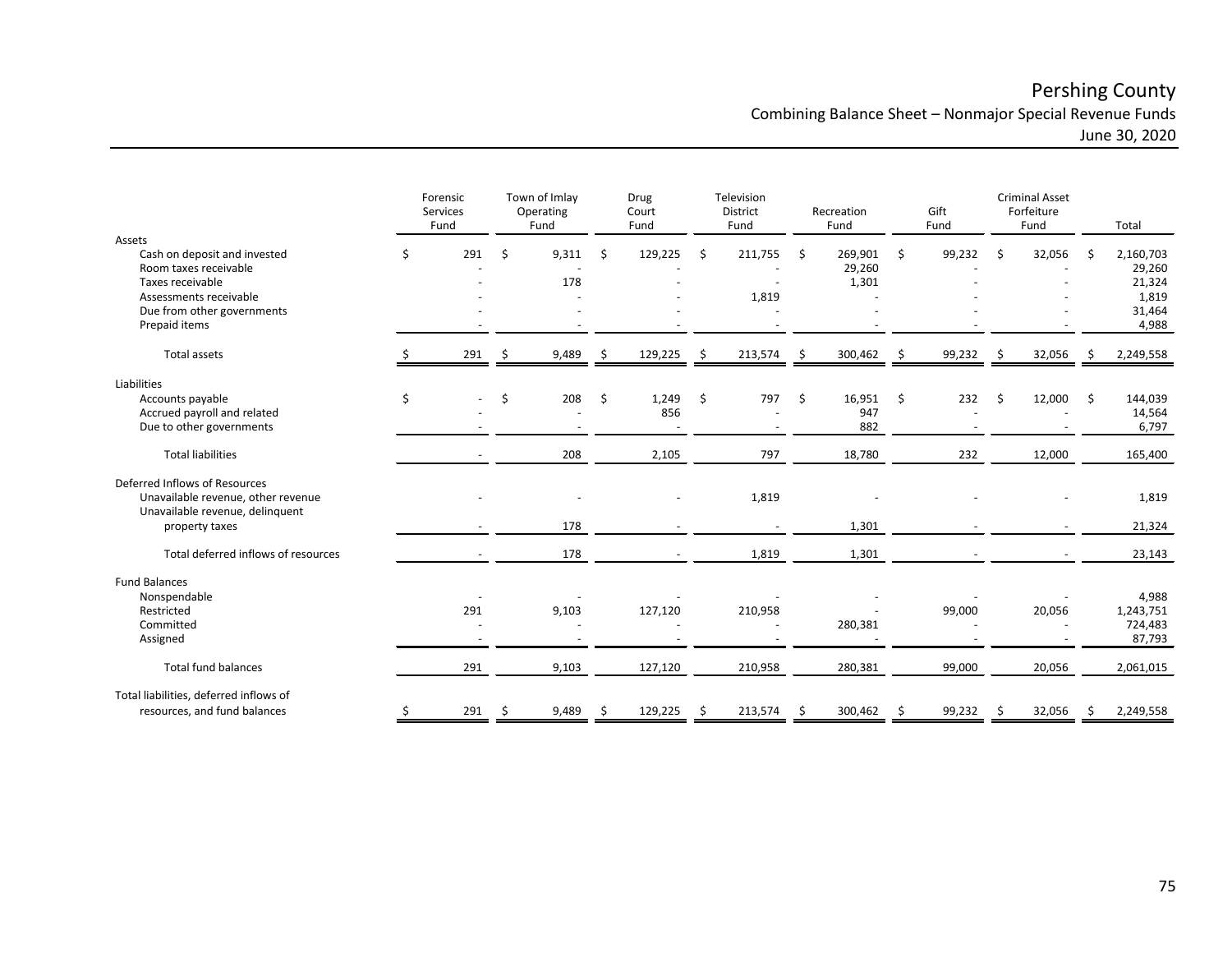Combining Statement of Revenues, Expenditures and Changes in Fund Balances –

Nonmajor Special Revenue Funds

Year Ended June 30, 2020

|                                                              | General<br>Indigent<br>Fund |     | Medical<br>Indigent<br>Fund | Medical<br>Indigent 2<br>Fund | Library<br>Fund | Agricultural<br>Extension<br>Fund |     | Senior<br>Citizens<br>Fund |   | J.P.<br>Admin Fee<br>Fund |     | 911<br>Surcharge Fee<br>Fund |
|--------------------------------------------------------------|-----------------------------|-----|-----------------------------|-------------------------------|-----------------|-----------------------------------|-----|----------------------------|---|---------------------------|-----|------------------------------|
| Revenues<br>Taxes                                            | \$<br>14,408                | \$  | 167,790                     | \$<br>153,695                 | \$<br>326,738   | \$<br>88,896                      | \$  |                            | Ś |                           | Ś   |                              |
| Intergovernmental<br>Charges for services                    |                             |     |                             | 130,949                       | 12,236          |                                   |     | 103,514                    |   |                           |     |                              |
| Fines and forfeits<br>Miscellaneous                          |                             |     |                             | 2,629                         | 958<br>921      | 157                               |     | 22,650                     |   | 23,778                    |     | 45,849                       |
| Total revenues                                               | 14,408                      |     | 167,790                     | 287,273                       | 340,853         | 89,053                            |     | 126,164                    |   | 23,778                    |     | 45,849                       |
| Expenditures<br>Current                                      |                             |     |                             |                               |                 |                                   |     |                            |   |                           |     |                              |
| General government                                           |                             |     |                             |                               |                 | 65,249                            |     |                            |   |                           |     |                              |
| Public safety<br>Judicial                                    |                             |     |                             |                               |                 |                                   |     |                            |   | 22,134                    |     | 16,904                       |
| Public works                                                 |                             |     |                             |                               |                 |                                   |     |                            |   |                           |     |                              |
| Welfare<br>Culture and recreation<br>Community support       | 3,838                       |     | 181,134                     | 160,356                       | 262,828         |                                   |     | 299,447                    |   |                           |     |                              |
| <b>Total expenditures</b>                                    | 3,838                       |     | 181,134                     | 160,356                       | 262,828         | 65,249                            |     | 299,447                    |   | 22,134                    |     | 16,904                       |
| Excess (Deficiency) of Revenues<br>over Expenditures         | 10,570                      |     | (13, 344)                   | 126,917                       | 78,025          | 23,804                            |     | (173, 283)                 |   | 1,644                     |     | 28,945                       |
| Other Financing Sources (Uses)<br>Transfers from other funds |                             |     |                             |                               |                 |                                   |     | 163,000                    |   |                           |     |                              |
| Net Change in Fund Balances                                  | 10,570                      |     | (13, 344)                   | 126,917                       | 78,025          | 23,804                            |     | (10, 283)                  |   | 1,644                     |     | 28,945                       |
| Fund Balances, Beginning of Year                             | 43,643                      |     | 163,178                     | 57,453                        | 368,373         | 114,430                           |     | 100,362                    |   | 212,125                   |     | 8,264                        |
| Fund Balances, End of Year                                   | \$<br>54,213                | -\$ | 149,834                     | 184,370                       | \$<br>446,398   | 138,234                           | -\$ | 90,079                     | S | 213,769                   | \$. | 37,209                       |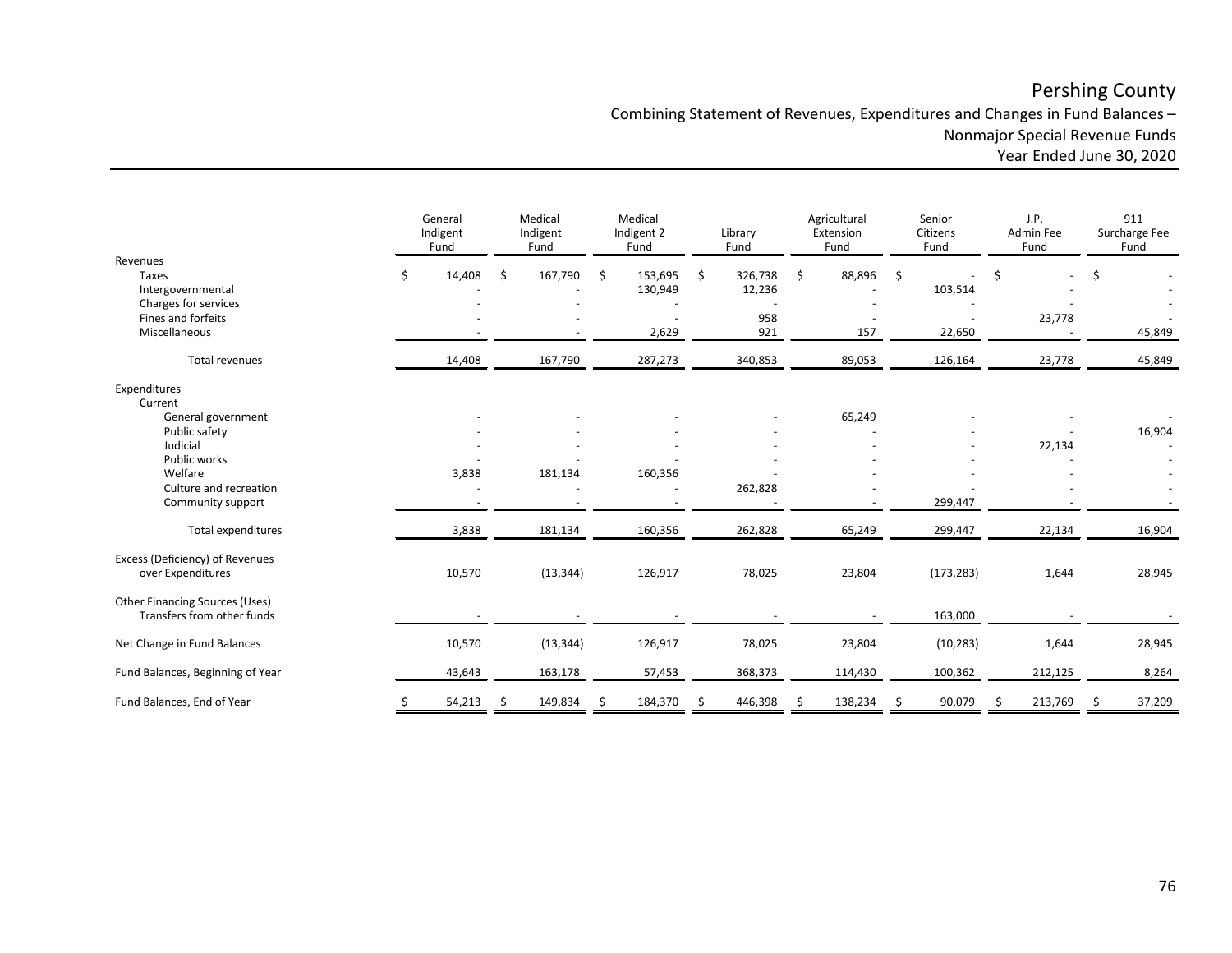Combining Statement of Revenues, Expenditures and Changes in Fund Balances –

Nonmajor Special Revenue Funds

Year Ended June 30, 2020

|                                                              | Forensic<br>Services<br>Fund |         | Town of Imlay<br>Operating<br>Fund |                          | Drug<br>Court<br>Fund | Television<br>District<br>Fund |    | Recreation<br>Fund         |     | Gift<br>Fund    | <b>Criminal Asset</b><br>Forfeiture<br>Fund |          | Total                              |
|--------------------------------------------------------------|------------------------------|---------|------------------------------------|--------------------------|-----------------------|--------------------------------|----|----------------------------|-----|-----------------|---------------------------------------------|----------|------------------------------------|
| Revenues                                                     |                              |         |                                    |                          |                       |                                |    |                            |     |                 |                                             |          |                                    |
| Taxes<br>Intergovernmental<br>Charges for services           | \$                           |         | \$                                 | 3,761                    | \$<br>42,129          | \$                             | \$ | 184,438<br>9,000<br>13,576 | \$  |                 | \$                                          | 7,435    | \$<br>939,726<br>305,263<br>13,576 |
| Fines and forfeits<br>Miscellaneous                          |                              | 2,090   |                                    |                          | 31,336                | 45,264                         |    | 25                         |     | 21,513          |                                             |          | 58,162<br>139,008                  |
| <b>Total revenues</b>                                        |                              | 2,090   | 3,761                              |                          | 73,465                | 45,264                         |    | 207,039                    |     | 21,513          |                                             | 7,435    | 1,455,735                          |
| Expenditures<br>Current                                      |                              |         |                                    |                          |                       |                                |    |                            |     |                 |                                             |          |                                    |
| General government<br>Public safety                          |                              | 4,000   | 2,504                              |                          |                       |                                |    |                            |     |                 |                                             | 12,000   | 71,753<br>28,904                   |
| Judicial<br>Public works                                     |                              |         |                                    | $\overline{\phantom{a}}$ | 79,122                |                                |    |                            |     |                 |                                             |          | 101,256                            |
| Welfare<br>Culture and recreation<br>Community support       |                              |         |                                    |                          |                       | 25,012                         |    | 168,575                    |     | 1,212<br>18,725 |                                             |          | 345,328<br>457,627<br>318,172      |
| Total expenditures                                           |                              | 4,000   | 2,504                              |                          | 79,122                | 25,012                         |    | 168,575                    |     | 19,937          |                                             | 12,000   | 1,323,040                          |
| Excess (Deficiency) of Revenues<br>over Expenditures         |                              | (1,910) | 1,257                              |                          | (5,657)               | 20,252                         |    | 38,464                     |     | 1,576           |                                             | (4, 565) | 132,695                            |
| Other Financing Sources (Uses)<br>Transfers from other funds |                              |         |                                    |                          |                       |                                |    |                            |     |                 |                                             |          | 163,000                            |
| Net Change in Fund Balances                                  |                              | (1,910) | 1,257                              |                          | (5,657)               | 20,252                         |    | 38,464                     |     | 1,576           |                                             | (4, 565) | 295,695                            |
| Fund Balances, Beginning of Year                             |                              | 2,201   |                                    | 7,846                    | 132,777               | 190,706                        |    | 241,917                    |     | 97,424          |                                             | 24,621   | 1,765,320                          |
| Fund Balances, End of Year                                   | \$                           | 291     | \$                                 | 9,103                    | 127,120<br>S          | \$<br>210,958                  | -S | 280,381                    | -\$ | 99,000          | S                                           | 20,056   | 2,061,015                          |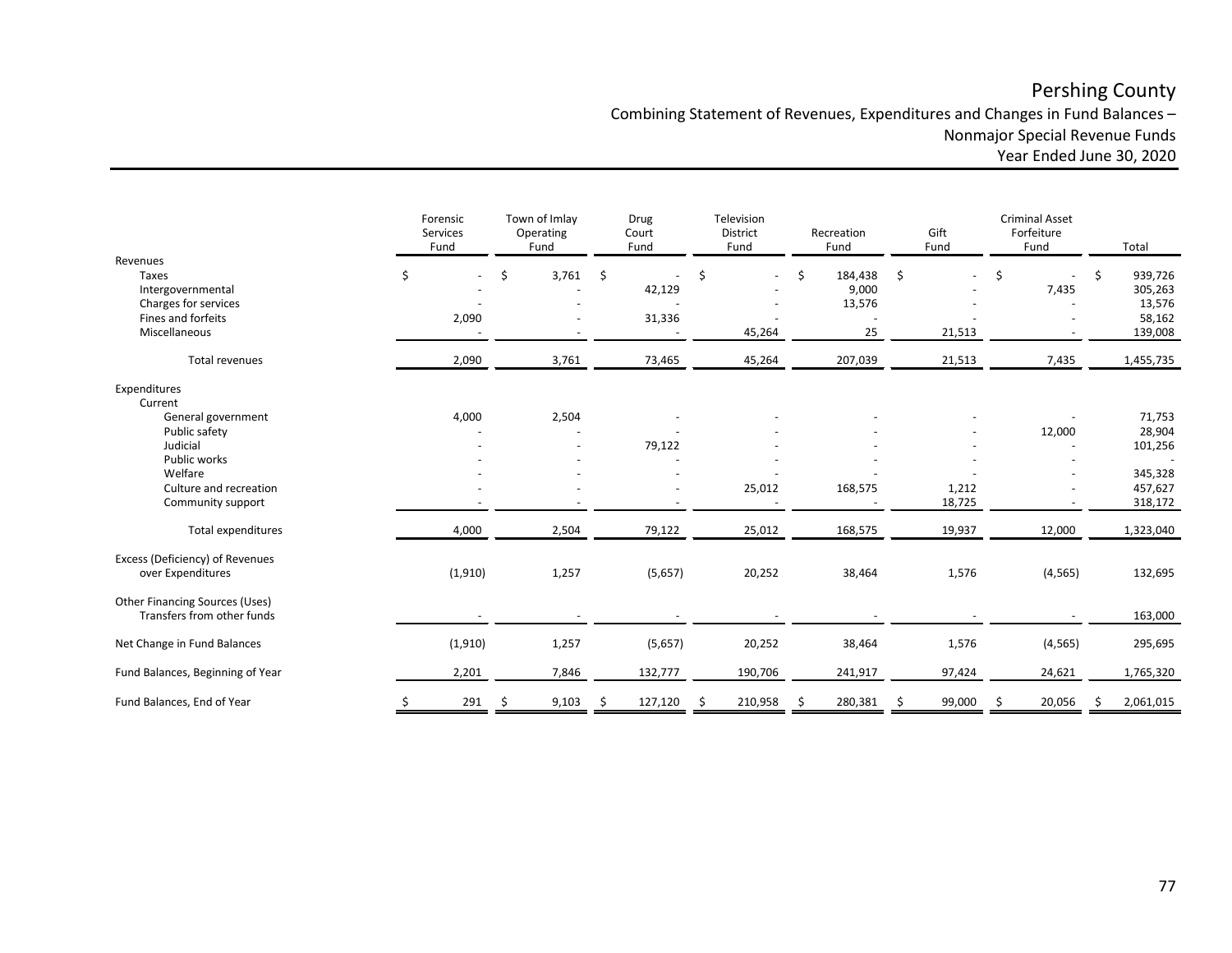Schedule of Revenues, Expenditures, and Changes in Fund Balances – Budget and Actual General Indigent Fund Year Ended June 30, 2020

|                         |                                  |          | 2020 Budget Amount |              | 2020 |        |    |                                    |    | 2019   |
|-------------------------|----------------------------------|----------|--------------------|--------------|------|--------|----|------------------------------------|----|--------|
|                         |                                  | Original |                    | Final        |      | Actual |    | Variance to<br><b>Final Budget</b> |    | Actual |
| Revenues<br>Taxes       |                                  |          |                    |              |      |        |    |                                    |    |        |
|                         | Ad valorem                       |          |                    |              |      |        |    |                                    |    |        |
|                         | Real property                    | \$       | 12,166             | \$<br>12,166 | \$   | 10,871 | \$ | (1, 295)                           | Ś. | 11,030 |
|                         | Personal property                |          | 3,917              | 3,917        |      | 3,537  |    | (380)                              |    | 3,480  |
|                         | Total revenues                   |          | 16,083             | 16,083       |      | 14,408 |    | (1,675)                            |    | 14,510 |
| Expenditures<br>Welfare | Indigent                         |          |                    |              |      |        |    |                                    |    |        |
|                         | Services and supplies            |          | 20,000             | 20,000       |      | 3,838  |    | 16,162                             |    | 5,709  |
|                         | Net Change in Fund Balances      |          | (3, 917)           | (3, 917)     |      | 10,570 |    | 14,487                             |    | 8,801  |
|                         | Fund Balances, Beginning of Year |          | 29,391             | 29,391       |      | 43,643 |    | 14,252                             |    | 34,842 |
|                         | Fund Balances, End of Year       |          | 25,474             | \$<br>25,474 | Ş    | 54,213 |    | 28,739                             |    | 43,643 |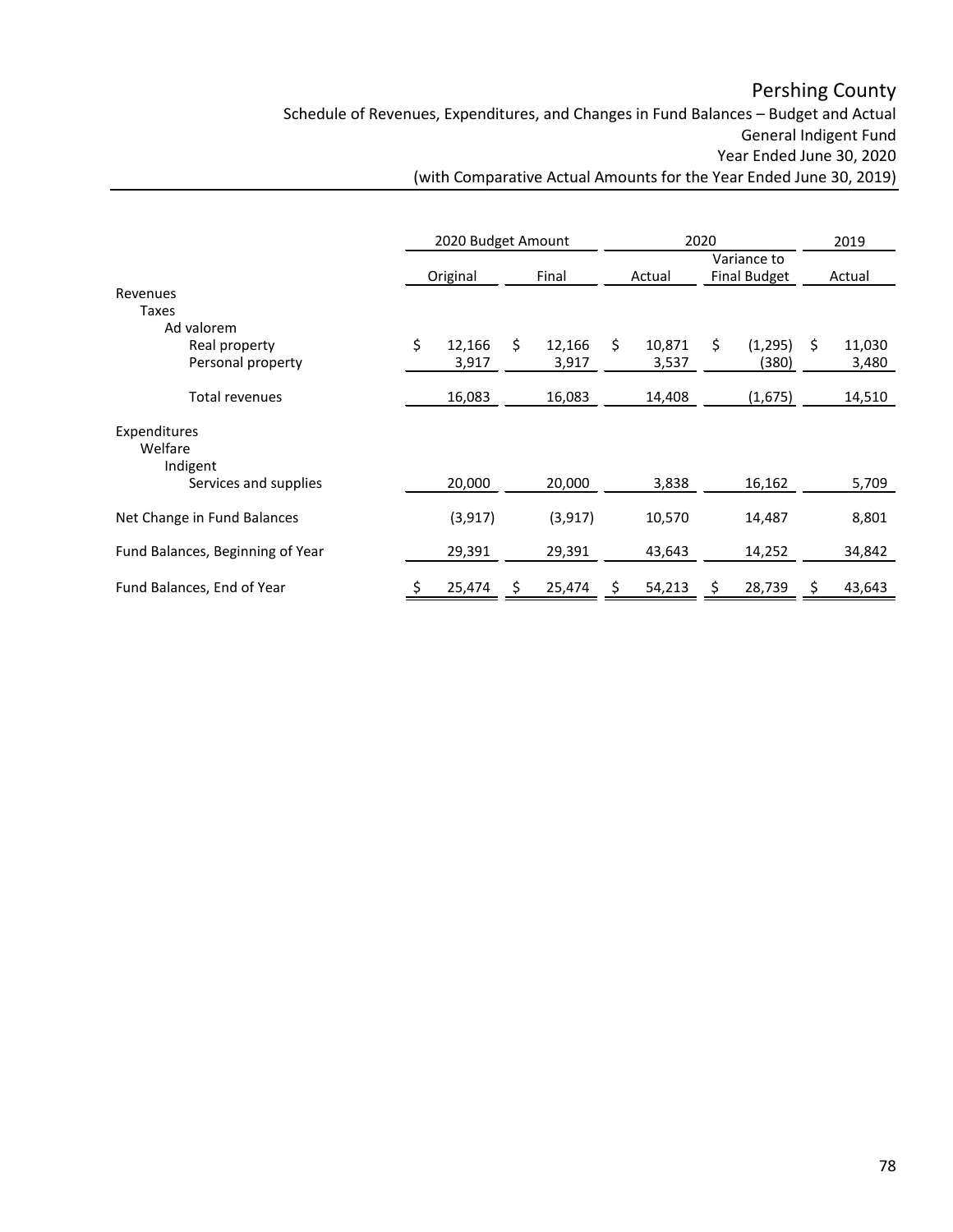Schedule of Revenues, Expenditures, and Changes in Fund Balances – Budget and Actual Medical Indigent Fund Year Ended June 30, 2020

|                                  |          | 2020 Budget Amount |    |           | 2020 |           |   |                                    |    | 2019    |
|----------------------------------|----------|--------------------|----|-----------|------|-----------|---|------------------------------------|----|---------|
|                                  | Original |                    |    | Final     |      | Actual    |   | Variance to<br><b>Final Budget</b> |    | Actual  |
| Revenues                         |          |                    |    |           |      |           |   |                                    |    |         |
| Taxes                            |          |                    |    |           |      |           |   |                                    |    |         |
| Ad valorem                       |          |                    |    |           |      |           |   |                                    |    |         |
| Real property                    | \$       | 102,399            | \$ | 102,399   | \$   | 91,550    | Ś | (10, 849)                          | \$ | 92,928  |
| Personal property                |          | 32,969             |    | 32,969    |      | 29,767    |   | (3,202)                            |    | 29,288  |
| Net proceeds of mines            |          |                    |    |           |      | 8,039     |   | 8,039                              |    | 18,243  |
| Auto accident indigent           |          | 40,208             |    | 40,208    |      | 38,434    |   | (1,774)                            |    | 41,710  |
|                                  |          |                    |    |           |      |           |   |                                    |    |         |
| Total revenues                   |          | 175,576            |    | 175,576   |      | 167,790   |   | (7, 786)                           |    | 182,169 |
| Expenditures<br>Welfare          |          |                    |    |           |      |           |   |                                    |    |         |
| Indigent medical                 |          | 210,408            |    | 210,408   |      | 181,134   |   |                                    |    |         |
| Services and supplies            |          |                    |    |           |      |           |   | 29,274                             |    | 161,873 |
| Net Change in Fund Balances      |          | (34, 832)          |    | (34, 832) |      | (13, 344) |   | 21,488                             |    | 20,296  |
| Fund Balances, Beginning of Year |          | 95,178             |    | 95,178    |      | 163,178   |   | 68,000                             |    | 142,882 |
| Fund Balances, End of Year       | \$       | 60,346             | \$ | 60,346    | S    | 149,834   | S | 89,488                             | S  | 163,178 |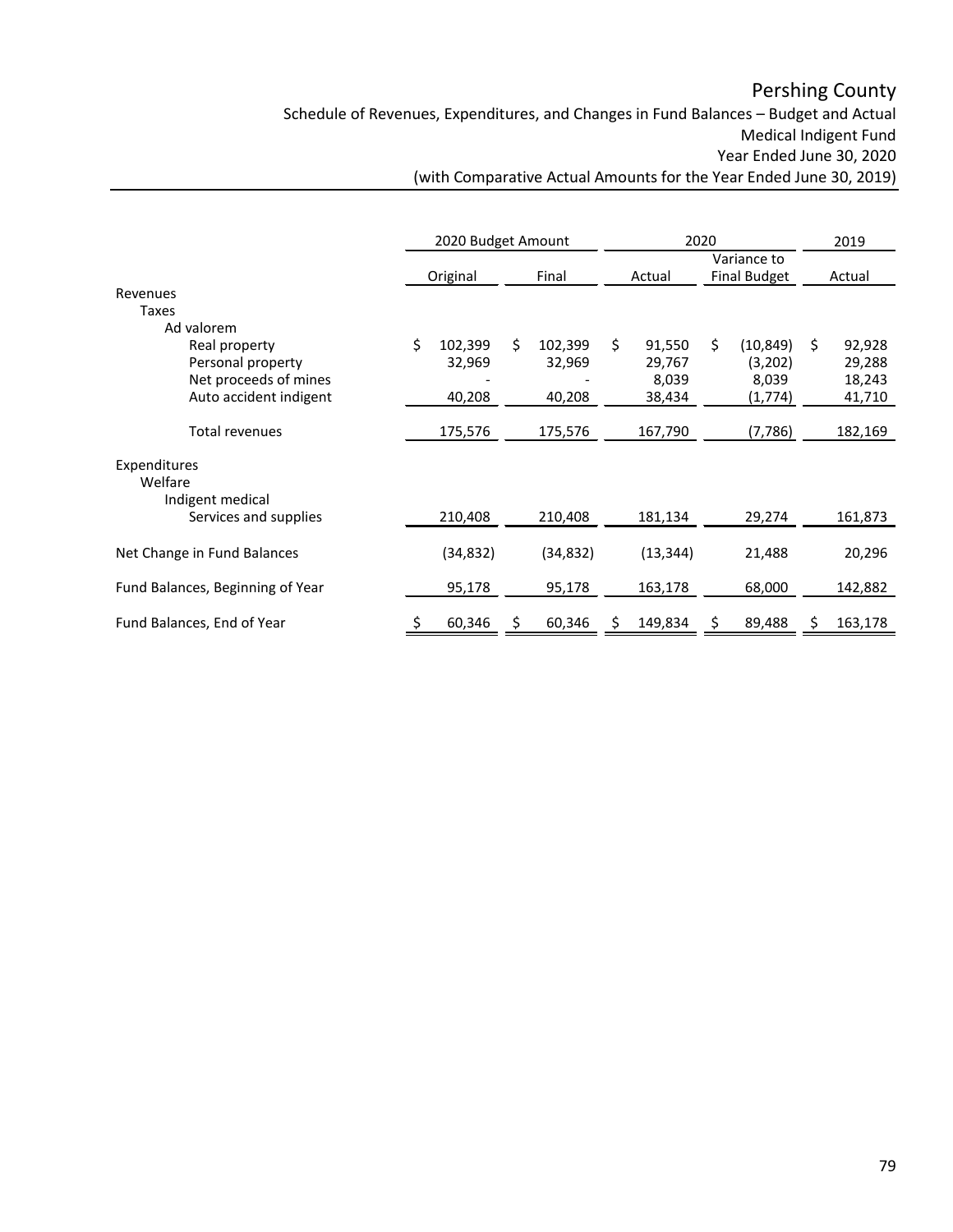Schedule of Revenues, Expenditures, and Changes in Fund Balances – Budget and Actual Medical 2 Indigent Fund Year Ended June 30, 2020

|                                    | 2020 Budget Amount |           |    |           |    | 2020    |    | 2019                               |    |         |
|------------------------------------|--------------------|-----------|----|-----------|----|---------|----|------------------------------------|----|---------|
|                                    |                    | Original  |    | Final     |    | Actual  |    | Variance to<br><b>Final Budget</b> |    | Actual  |
| Revenues                           |                    |           |    |           |    |         |    |                                    |    |         |
| <b>Taxes</b>                       |                    |           |    |           |    |         |    |                                    |    |         |
| Ad valorem                         |                    |           |    |           |    |         |    |                                    |    |         |
| Real property                      | \$                 | 121,662   | \$ | 121,662   | \$ | 108,778 | \$ | (12, 884)                          | \$ | 110,496 |
| Personal property                  |                    | 39,171    |    | 39,171    |    | 35,366  |    | (3,805)                            |    | 34,797  |
| Net proceeds of mines              |                    |           |    |           |    | 9,551   |    | 9,551                              |    | 21,675  |
|                                    |                    | 160,833   |    | 160,833   |    | 153,695 |    | (7, 138)                           |    | 166,968 |
| Intergovernmental                  |                    |           |    |           |    |         |    |                                    |    |         |
| Fund for Hospital Care to Indigent |                    |           |    |           |    |         |    |                                    |    |         |
| Persons, State of Nevada           |                    |           |    |           |    | 130,949 |    | 130,949                            |    |         |
|                                    |                    |           |    |           |    |         |    |                                    |    |         |
| Miscellaneous                      |                    |           |    |           |    |         |    |                                    |    |         |
| Interest earnings                  |                    | 500       |    | 500       |    | 2,629   |    | 2,129                              |    | 1,055   |
| <b>Total revenues</b>              |                    | 161,333   |    | 161,333   |    | 287,273 |    | 125,940                            |    | 168,023 |
| Expenditures                       |                    |           |    |           |    |         |    |                                    |    |         |
| Welfare                            |                    |           |    |           |    |         |    |                                    |    |         |
| Indigent medical                   |                    |           |    |           |    |         |    |                                    |    |         |
| Services and supplies              |                    | 171,800   |    | 171,800   |    | 160,356 |    | 11,444                             |    | 150,221 |
|                                    |                    |           |    |           |    |         |    |                                    |    |         |
| Net Change in Fund Balances        |                    | (10, 467) |    | (10, 467) |    | 126,917 |    | 137,384                            |    | 17,802  |
| Fund Balances, Beginning of Year   |                    | 39,712    |    | 39,712    |    | 57,453  |    | 17,741                             |    | 39,651  |
| Fund Balances, End of Year         | \$                 | 29,245    | \$ | 29,245    | \$ | 184,370 | S  | 155,125                            | S  | 57,453  |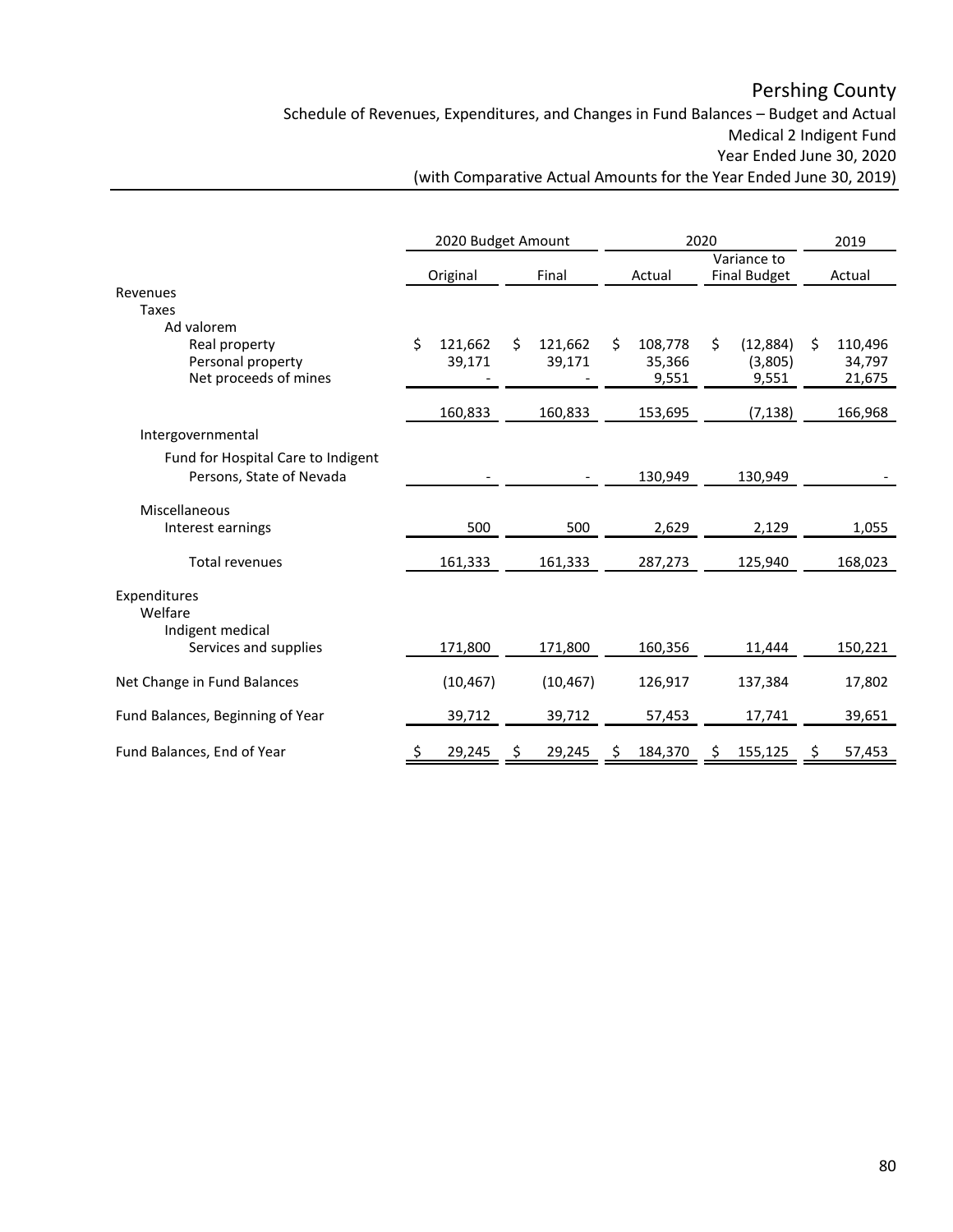Schedule of Revenues, Expenditures, and Changes in Fund Balances – Budget and Actual Library Fund Year Ended June 30, 2020

|                                         | 2020 Budget Amount |         |    |         |    | 2020    |    | 2019                               |    |         |
|-----------------------------------------|--------------------|---------|----|---------|----|---------|----|------------------------------------|----|---------|
|                                         | Original           |         |    | Final   |    | Actual  |    | Variance to<br><b>Final Budget</b> |    | Actual  |
| Revenues                                |                    |         |    |         |    |         |    |                                    |    |         |
| Taxes                                   |                    |         |    |         |    |         |    |                                    |    |         |
| Ad valorem                              |                    |         |    |         |    |         |    |                                    |    |         |
| Real property                           | Ś                  | 275,768 | Ś  | 275,768 | \$ | 246,575 | \$ | (29, 193)                          | \$ | 250,092 |
| Personal property                       |                    | 88,788  |    | 88,788  |    | 80,163  |    | (8,625)                            |    | 78,869  |
|                                         |                    | 364,556 |    | 364,556 |    | 326,738 |    | (37, 818)                          |    | 328,961 |
| Intergovernmental                       |                    |         |    |         |    |         |    |                                    |    |         |
| Federal grant                           |                    |         |    |         |    |         |    |                                    |    |         |
| <b>Grants to States</b>                 |                    |         |    | 9,972   |    | 9,972   |    |                                    |    | 23,684  |
| State grant                             |                    |         |    |         |    |         |    |                                    |    |         |
| <b>Family Planning Services</b>         |                    |         |    |         |    |         |    |                                    |    | 1,250   |
| <b>Statewide Collection Development</b> |                    |         |    | 2,264   |    | 2,264   |    |                                    |    | 3,552   |
|                                         |                    |         |    | 12,236  |    | 12,236  |    |                                    |    | 28,486  |
| Fines and Forfeits                      |                    |         |    |         |    |         |    |                                    |    |         |
| Fines                                   |                    |         |    |         |    |         |    |                                    |    |         |
| Library                                 |                    | 1,500   |    | 1,500   |    | 958     |    | (542)                              |    | 1,781   |
|                                         |                    |         |    |         |    |         |    |                                    |    |         |
| Miscellaneous                           |                    |         |    |         |    |         |    |                                    |    |         |
| Contributions                           |                    |         |    |         |    | 203     |    | 203                                |    | 13,816  |
| Copy machine revenue                    |                    | 800     |    | 800     |    | 718     |    | (82)                               |    | 933     |
|                                         |                    | 800     |    | 800     |    | 921     |    | 121                                |    | 14,749  |
| Total revenues                          |                    | 366,856 |    | 379,092 |    | 340,853 |    | (38, 239)                          |    | 373,977 |
| Expenditures                            |                    |         |    |         |    |         |    |                                    |    |         |
| <b>Culture and Recreation</b>           |                    |         |    |         |    |         |    |                                    |    |         |
| Library                                 |                    |         |    |         |    |         |    |                                    |    |         |
| Salaries and wages                      |                    | 149,870 |    | 149,870 |    | 128,761 |    | 21,109                             |    | 136,247 |
| <b>Employee benefits</b>                |                    | 71,306  |    | 71,306  |    | 61,898  |    | 9,408                              |    | 61,356  |
| Services and supplies                   |                    | 70,465  |    | 82,701  |    | 72,169  |    | 10,532                             |    | 106,268 |
| <b>Total expenditures</b>               |                    | 291,641 |    | 303,877 |    | 262,828 |    | 41,049                             |    | 303,871 |
| Net Change in Fund Balances             |                    | 75,215  |    | 75,215  |    | 78,025  |    | 2,810                              |    | 70,106  |
| Fund Balances, Beginning of Year        |                    | 361,863 |    | 361,863 |    | 368,373 |    | 6,510                              |    | 298,267 |
| Fund Balances, End of Year              | \$                 | 437,078 | \$ | 437,078 | \$ | 446,398 | \$ | 9,320                              | \$ | 368,373 |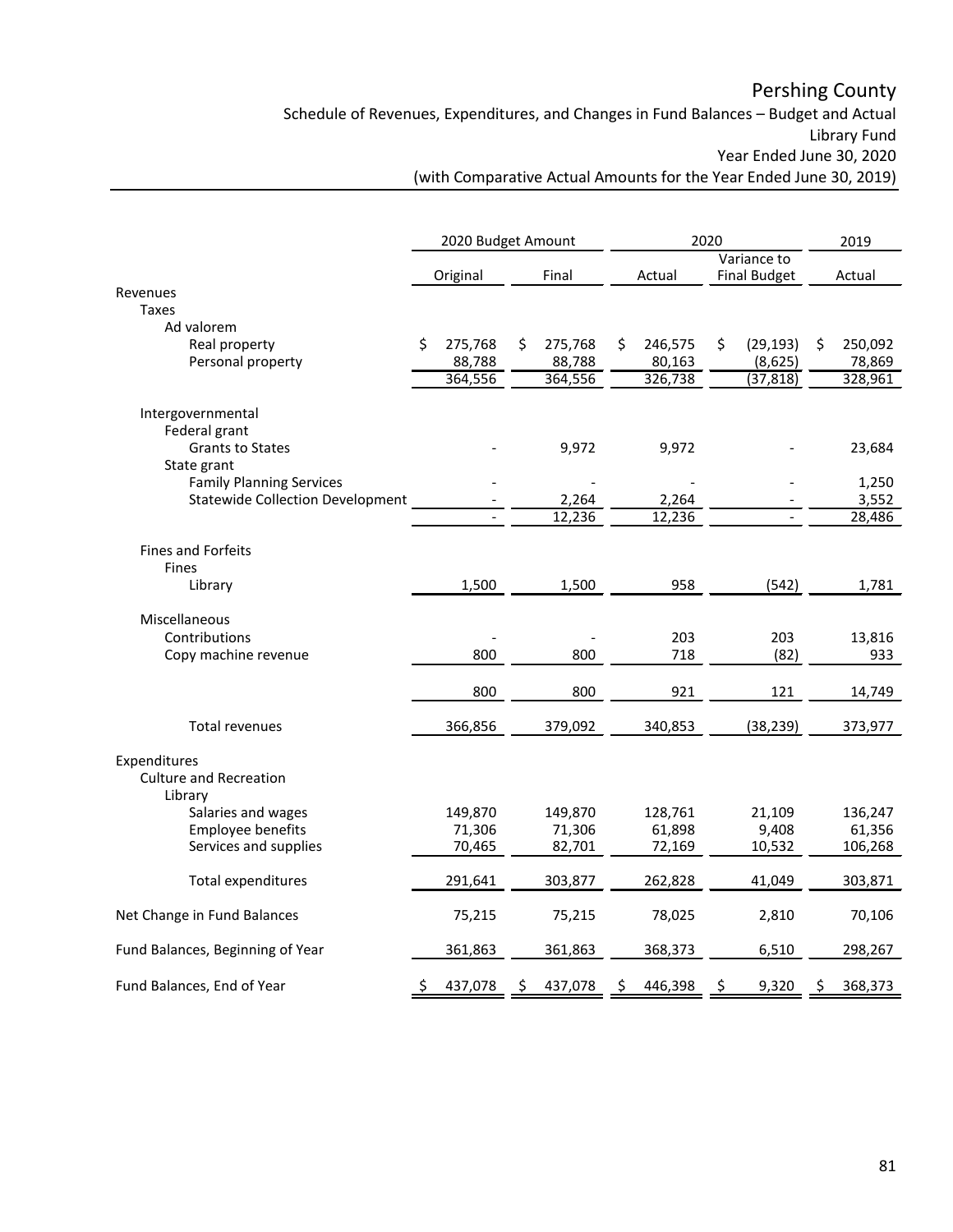Schedule of Revenues, Expenditures, and Changes in Fund Balances – Budget and Actual Agricultural Extension Fund Year Ended June 30, 2020

|                                         | 2020 Budget Amount |          |    | 2020    |    |         |    |                                    | 2019 |                 |
|-----------------------------------------|--------------------|----------|----|---------|----|---------|----|------------------------------------|------|-----------------|
|                                         |                    | Original |    | Final   |    | Actual  |    | Variance to<br><b>Final Budget</b> |      | Actual          |
| Revenues                                |                    |          |    |         |    |         |    |                                    |      |                 |
| <b>Taxes</b>                            |                    |          |    |         |    |         |    |                                    |      |                 |
| Ad valorem                              |                    |          |    |         |    |         |    |                                    |      |                 |
| Real property                           | \$                 | 75.025   | \$ | 75,025  | \$ | 67,087  | \$ | (7,938)                            | \$   | 68,049          |
| Personal property                       |                    | 24,156   |    | 24,156  |    | 21,809  |    | (2, 347)                           |      | 21,457          |
|                                         |                    | 99,181   |    | 99,181  |    | 88,896  |    | (10, 285)                          |      | 89,506          |
| Miscellaneous                           |                    |          |    |         |    |         |    |                                    |      |                 |
| Copy machine revenue                    |                    |          |    |         |    | 157     |    | 157                                |      | 366             |
| <b>Total revenues</b>                   |                    | 99,181   |    | 99,181  |    | 89,053  |    | (10, 128)                          |      | 89,872          |
| Expenditures                            |                    |          |    |         |    |         |    |                                    |      |                 |
| <b>General Government</b><br>Other      |                    |          |    |         |    |         |    |                                    |      |                 |
| Salaries and wages                      |                    | 19,768   |    | 19,768  |    | 19,546  |    | 222                                |      | 32,301          |
| Employee benefits                       |                    | 11,488   |    | 11,488  |    | 10,786  |    | 702                                |      | 18,289          |
| Services and supplies<br>Capital outlay |                    | 42,997   |    | 42,997  |    | 34,917  |    | 8,080                              |      | 25,288<br>1,259 |
| Total expenditures                      |                    | 74,253   |    | 74,253  |    | 65,249  |    | 9,004                              |      | 77,137          |
| Net Change in Fund Balances             |                    | 24,928   |    | 24,928  |    | 23,804  |    | (1, 124)                           |      | 12,735          |
| Fund Balances, Beginning of Year        |                    | 108,605  |    | 108,605 |    | 114,430 |    | 5,825                              |      | 101,695         |
| Fund Balances, End of Year              |                    | 133,533  |    | 133,533 |    | 138,234 |    | 4,701                              |      | 114,430         |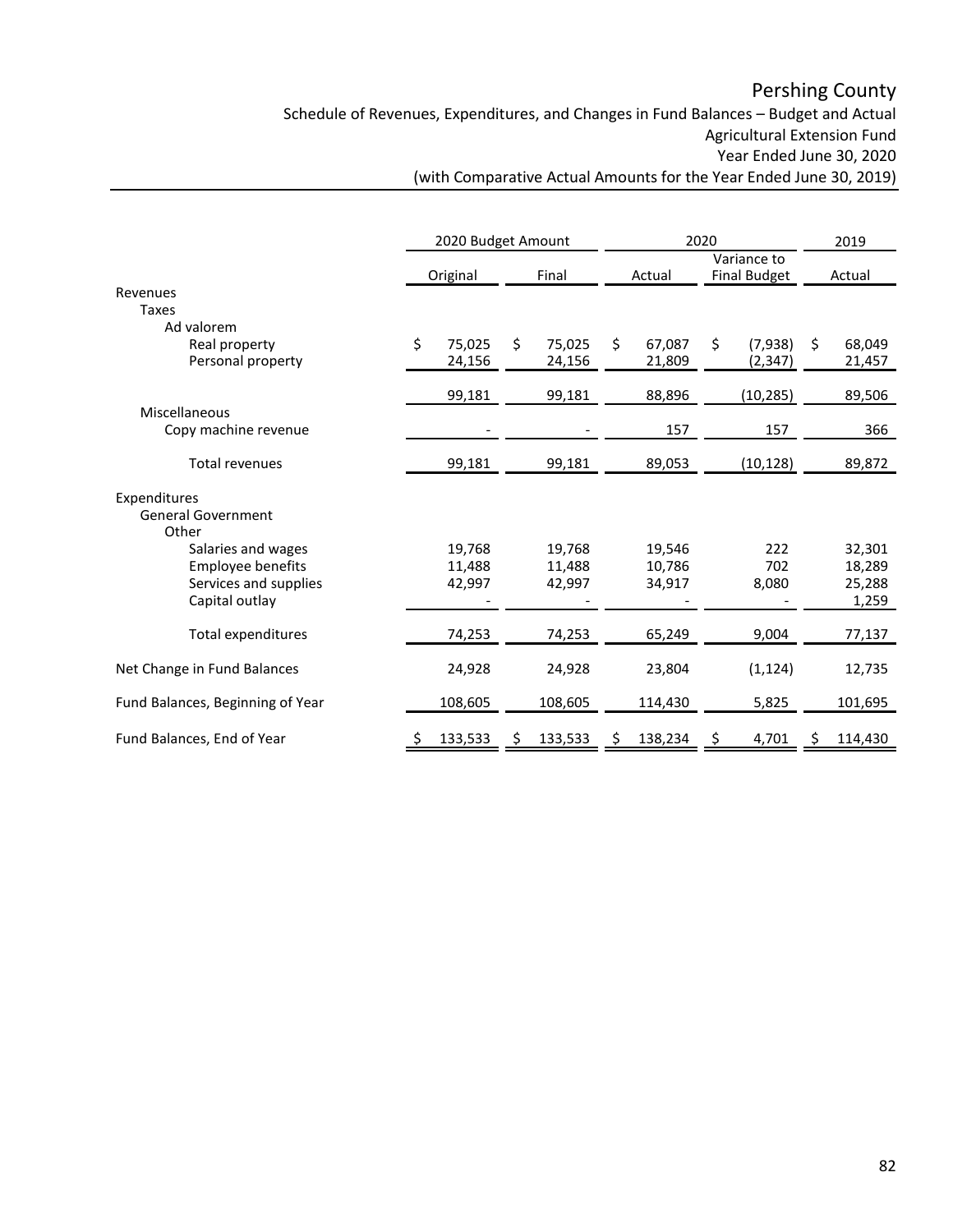Schedule of Revenues, Expenditures, and Changes in Fund Balances – Budget and Actual Senior Citizens Fund Year Ended June 30, 2020

|                                     | 2020 Budget Amount |                     |    | 2020       |    |            |    | 2019                |              |
|-------------------------------------|--------------------|---------------------|----|------------|----|------------|----|---------------------|--------------|
|                                     |                    |                     |    |            |    |            |    | Variance to         |              |
|                                     |                    | Original            |    | Final      |    | Actual     |    | <b>Final Budget</b> | Actual       |
| Revenues                            |                    |                     |    |            |    |            |    |                     |              |
| Intergovernmental                   |                    |                     |    |            |    |            |    |                     |              |
| Federal grants                      |                    |                     |    |            |    |            |    |                     |              |
| Special Programs for the Aging      |                    |                     |    |            |    |            |    |                     |              |
| Senior-B                            | \$                 | 24,000              | \$ | 24,000     | \$ | 20,061     | \$ | (3,939)             | \$<br>24,443 |
| Senior-Cl                           |                    | 35,000              |    | 35,000     |    | 34,184     |    | (816)               | 34,416       |
| Senior-CII                          |                    | 21,000              |    | 21,000     |    | 22,658     |    | 1,658               | 15,978       |
| Nutrition Services (Commodities)    |                    |                     |    |            |    |            |    |                     | 936          |
| <b>Nutrition Services</b>           |                    | 9,000               |    | 9,000      |    | 6,654      |    | (2, 346)            | 17,465       |
| <b>Enhanced Mobility of Seniors</b> |                    |                     |    |            |    | 11,320     |    | 11,320              | 2,853        |
| State grants                        |                    |                     |    |            |    |            |    |                     |              |
| Nevada Division for Aging Services  |                    |                     |    |            |    | 5,637      |    | 5,637               | 5,446        |
| Other government shared revenues    |                    |                     |    |            |    |            |    |                     |              |
| City contribution                   |                    | 3,000               |    | 3,000      |    | 3,000      |    |                     | 3,000        |
|                                     |                    | $\overline{9}2,000$ |    | 92,000     |    | 103,514    |    | 11,514              | 104,537      |
|                                     |                    |                     |    |            |    |            |    |                     |              |
| Miscellaneous                       |                    |                     |    |            |    |            |    |                     |              |
| Program income                      |                    | 31,500              |    | 31,500     |    | 22,572     |    | (8,928)             | 28,031       |
| Other                               |                    | 200                 |    | 200        |    | 78         |    | (122)               | 66           |
|                                     |                    | 31,700              |    | 31,700     |    | 22,650     |    | (9,050)             | 28,097       |
|                                     |                    |                     |    |            |    |            |    |                     |              |
| Total revenues                      |                    | 123,700             |    | 123,700    |    | 126,164    |    | 2,464               | 132,634      |
| Expenditures                        |                    |                     |    |            |    |            |    |                     |              |
| <b>Community Support</b>            |                    |                     |    |            |    |            |    |                     |              |
| Senior Citizens                     |                    |                     |    |            |    |            |    |                     |              |
| Salaries and wages                  |                    | 150,759             |    | 150,759    |    | 134,556    |    | 16,203              | 132,573      |
| Employee benefits                   |                    | 78,930              |    | 78,930     |    | 66,024     |    | 12,906              | 74,598       |
| Services and supplies               |                    | 6,400               |    | 6,400      |    | 6,206      |    | 194                 | 6,715        |
|                                     |                    | 236,089             |    | 236,089    |    | 206,786    |    | 29,303              | 213,886      |
|                                     |                    |                     |    |            |    |            |    |                     |              |
| <b>Nutrition Services - Cl</b>      |                    |                     |    |            |    |            |    |                     |              |
| Services and supplies               |                    | 48,800              |    | 48,800     |    | 39,277     |    | 9,523               | 52,320       |
|                                     |                    |                     |    |            |    |            |    |                     |              |
| <b>Nutrition Services - CII</b>     |                    |                     |    |            |    |            |    |                     |              |
| Services and supplies               |                    | 35,700              |    | 35,700     |    | 31,079     |    | 4,621               | 31,085       |
| Grants for Support - B              |                    |                     |    |            |    |            |    |                     |              |
| Services and supplies               |                    | 13,959              |    | 13,959     |    | 22,305     |    | (8, 346)            | 12,661       |
|                                     |                    |                     |    |            |    |            |    |                     |              |
| Total expenditures                  |                    | 334,548             |    | 334,548    |    | 299,447    |    | 35,101              | 309,952      |
| Excess (Deficiency) of Revenues     |                    |                     |    |            |    |            |    |                     |              |
| over Expenditures                   |                    | (210, 848)          |    | (210, 848) |    | (173, 283) |    | 37,565              | (177, 318)   |
|                                     |                    |                     |    |            |    |            |    |                     |              |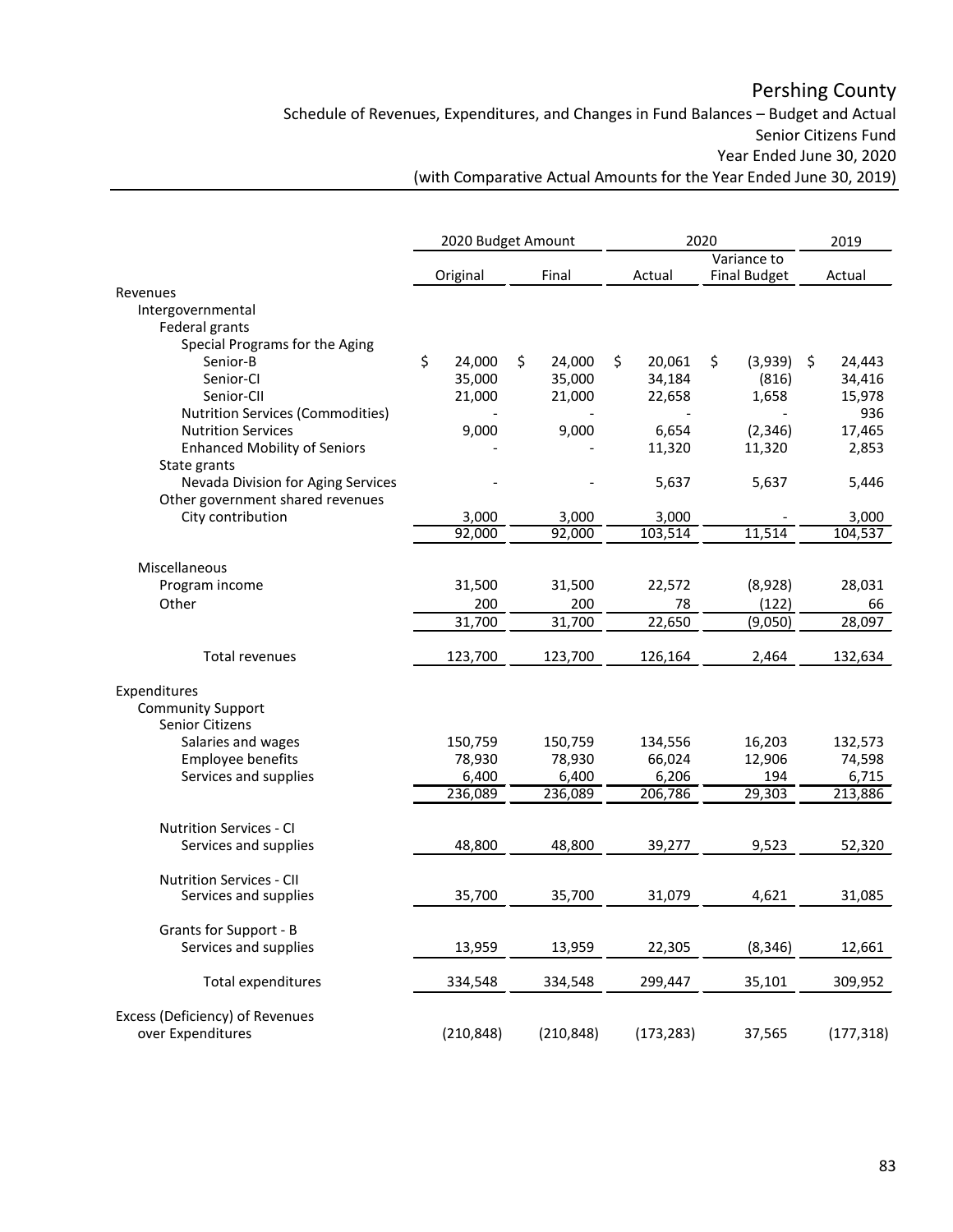Schedule of Revenues, Expenditures, and Changes in Fund Balances – Budget and Actual Senior Citizens Fund Year Ended June 30, 2020

|                                                                                              | 2020 Budget Amount |          |  |           |  | 2020      | 2019 |                                    |  |          |
|----------------------------------------------------------------------------------------------|--------------------|----------|--|-----------|--|-----------|------|------------------------------------|--|----------|
|                                                                                              |                    | Original |  | Final     |  | Actual    |      | Variance to<br><b>Final Budget</b> |  | Actual   |
| <b>Other Financing Sources (Uses)</b><br>Transfers from other funds<br>In Lieu of Taxes Fund |                    | 163,000  |  | 163,000   |  | 163,000   | S    | $\overline{\phantom{0}}$           |  | 163,000  |
| Net Change in Fund Balances                                                                  |                    | (47,848) |  | (47, 848) |  | (10, 283) |      | 37,565                             |  | (14,318) |
| Fund Balances, Beginning of Year                                                             |                    | 101,697  |  | 101,697   |  | 100,362   |      | (1, 335)                           |  | 114,680  |
| Fund Balances, End of Year                                                                   |                    | 53.849   |  | 53.849    |  | 90.079    |      | 36,230                             |  | 100,362  |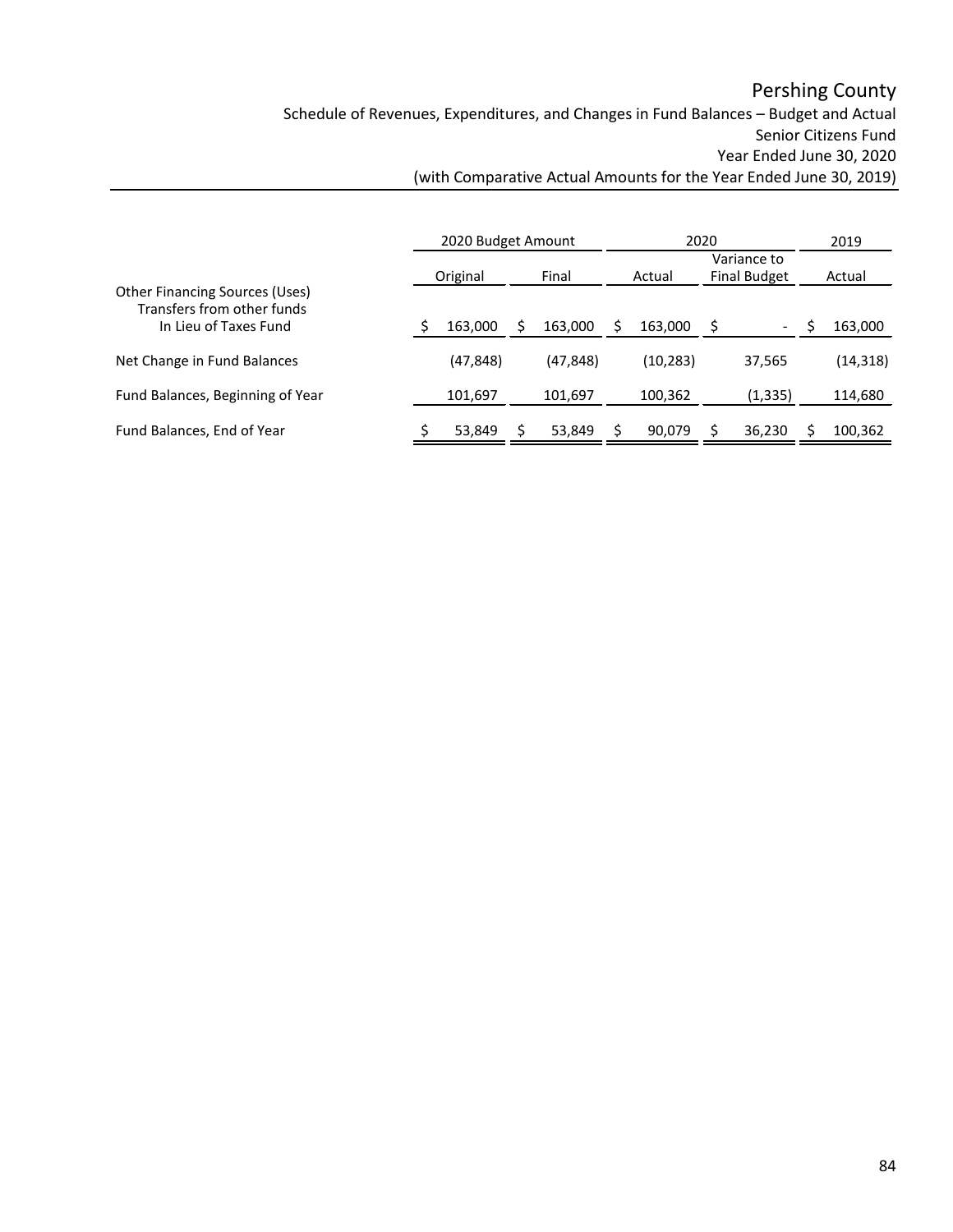Schedule of Revenues, Expenditures, and Changes in Fund Balances – Budget and Actual J.P. Admin Fee Fund Year Ended June 30, 2020

|                                                                        | 2020 Budget Amount |          |       |          |        | 2020    |                                    |           |   | 2019    |
|------------------------------------------------------------------------|--------------------|----------|-------|----------|--------|---------|------------------------------------|-----------|---|---------|
|                                                                        | Original           |          | Final |          | Actual |         | Variance to<br><b>Final Budget</b> |           |   | Actual  |
| Revenues                                                               |                    |          |       |          |        |         |                                    |           |   |         |
| <b>Fines and Forfeits</b>                                              |                    |          |       |          |        |         |                                    |           |   |         |
| <b>Fines</b>                                                           |                    |          |       |          |        |         |                                    |           |   |         |
| Justice Court administrative fees<br>Justice Court facility assessment | S.                 | 30,000   | \$    | 30,000   | \$     | 9,843   | \$                                 | (20, 157) | S | 10,818  |
| fees                                                                   |                    | 35,000   |       | 35,000   |        | 13,935  |                                    | (21,065)  |   | 15,606  |
|                                                                        |                    |          |       |          |        |         |                                    |           |   |         |
| <b>Total revenues</b>                                                  |                    | 65,000   |       | 65,000   |        | 23,778  |                                    | (41,222)  |   | 26,424  |
| Expenditures<br>Judicial<br>Other<br>Capital outlay                    |                    | 150,000  |       | 150,000  |        | 22,134  |                                    | 127,866   |   | 15,803  |
|                                                                        |                    |          |       |          |        |         |                                    |           |   |         |
| Net Change in Fund Balances                                            |                    | (85,000) |       | (85,000) |        | 1,644   |                                    | 86,644    |   | 10,621  |
| Fund Balances, Beginning of Year                                       |                    | 221,504  |       | 221,504  |        | 212,125 |                                    | (9, 379)  |   | 201,504 |
| Fund Balances, End of Year                                             | \$                 | 136,504  | S     | 136,504  | S      | 213,769 | S.                                 | 77,265    | S | 212,125 |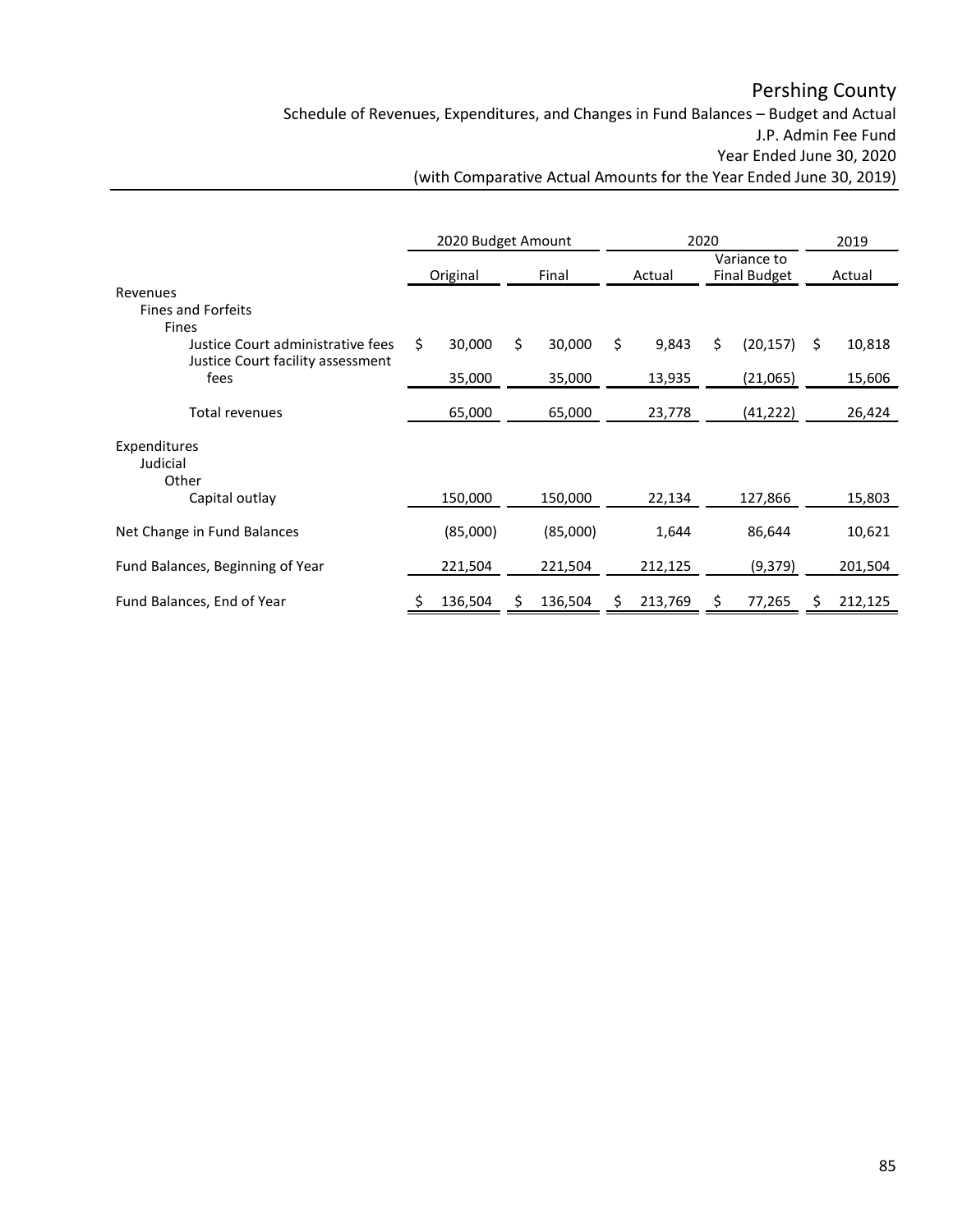Schedule of Revenues, Expenditures, and Changes in Fund Balances – Budget and Actual 911 Surcharge Fee Fund Year Ended June 30, 2020

|                                                                        | 2020 Budget Amount |        |     |        |   | 2020   | 2019 |                                    |  |        |
|------------------------------------------------------------------------|--------------------|--------|-----|--------|---|--------|------|------------------------------------|--|--------|
|                                                                        | Original           |        |     | Final  |   | Actual |      | Variance to<br><b>Final Budget</b> |  | Actual |
| Revenues<br>Miscellaneous                                              |                    |        |     |        |   |        |      |                                    |  |        |
| 911 surcharge fee                                                      |                    | 20,000 | \$. | 20,000 | Ş | 45,849 |      | 25,849                             |  | 18,086 |
| Expenditures<br><b>Public Safety</b><br>Other<br>Services and supplies |                    | 20,500 |     | 20,500 |   | 16,904 |      | 3,596                              |  | 11,311 |
| Net Change in Fund Balances                                            |                    | (500)  |     | (500)  |   | 28,945 |      | 29,445                             |  | 6,775  |
| Fund Balances, Beginning of Year                                       |                    | 2,489  |     | 2,489  |   | 8,264  |      | 5,775                              |  | 1,489  |
| Fund Balances, End of Year                                             |                    | 1,989  | Ş   | 1,989  |   | 37,209 |      | 35,220                             |  | 8,264  |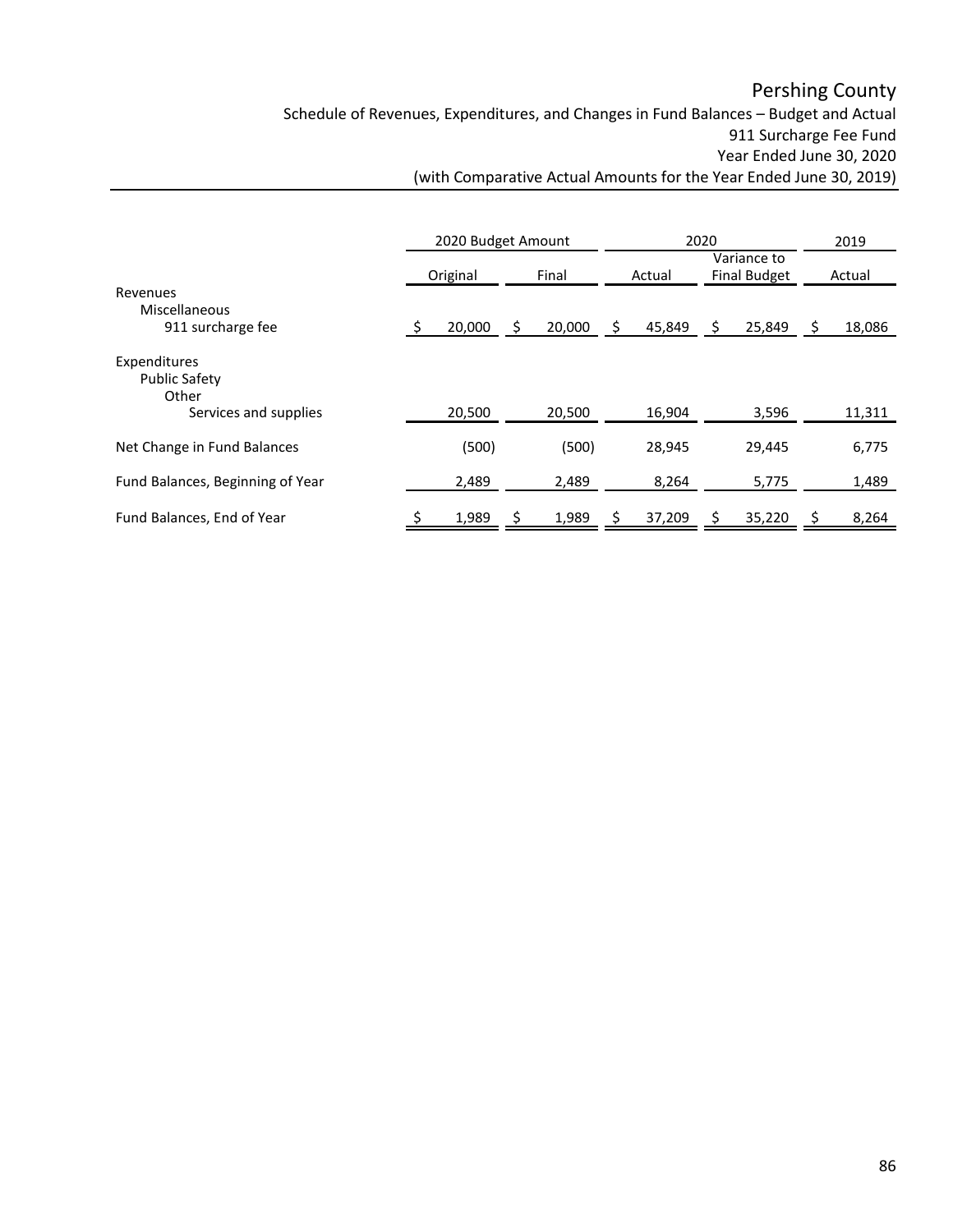Schedule of Revenues, Expenditures, and Changes in Fund Balances – Budget and Actual Forensic Services Fund Year Ended June 30, 2020

|                                                    | 2020 Budget Amount |          |       |         |        | 2020     |                                    | 2019  |    |        |
|----------------------------------------------------|--------------------|----------|-------|---------|--------|----------|------------------------------------|-------|----|--------|
|                                                    |                    | Original | Final |         | Actual |          | Variance to<br><b>Final Budget</b> |       |    | Actual |
| Revenues                                           |                    |          |       |         |        |          |                                    |       |    |        |
| <b>Fines and Forfeits</b>                          |                    |          |       |         |        |          |                                    |       |    |        |
| Fines                                              |                    |          |       |         |        |          |                                    |       |    |        |
| Alcohol                                            | \$                 | 1,300    | \$    | 1,300   | \$     | 840      | \$                                 | (460) | \$ | 1,425  |
| Drug                                               |                    | 1,600    |       | 1,600   |        | 1,250    |                                    | (350) |    | 1,650  |
| Total revenues                                     |                    | 2,900    |       | 2,900   |        | 2,090    |                                    | (810) |    | 3,075  |
| Expenditures<br><b>General Government</b><br>Other |                    |          |       |         |        |          |                                    |       |    |        |
| Services and supplies                              |                    | 4,000    |       | 4,000   |        | 4,000    |                                    |       |    | 3,590  |
| Net Change in Fund Balances                        |                    | (1, 100) |       | (1,100) |        | (1, 910) |                                    | (810) |    | (515)  |
| Fund Balances, Beginning of Year                   |                    | 1,716    |       | 1,716   |        | 2,201    |                                    | 485   |    | 2,716  |
| Fund Balances, End of Year                         |                    | 616      | \$    | 616     | \$     | 291      | \$                                 | (325) |    | 2,201  |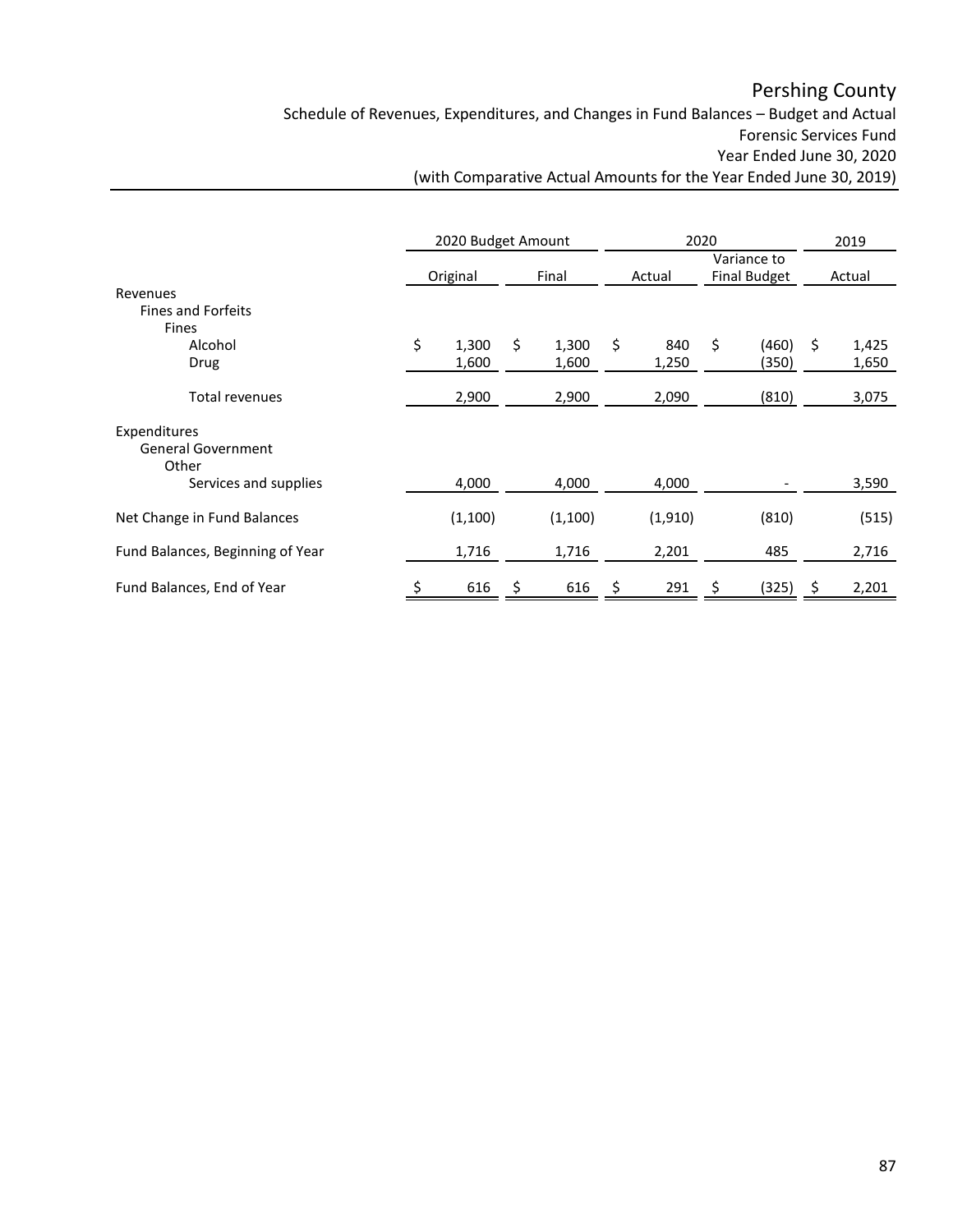Schedule of Revenues, Expenditures, and Changes in Fund Balances – Budget and Actual Town of Imlay Operating Fund Year Ended June 30, 2020

|                                    | 2020 Budget Amount |              |    |              |        | 2020         |                                    | 2019          |    |              |
|------------------------------------|--------------------|--------------|----|--------------|--------|--------------|------------------------------------|---------------|----|--------------|
|                                    |                    | Original     |    | Final        | Actual |              | Variance to<br><b>Final Budget</b> |               |    | Actual       |
| Revenues                           |                    |              |    |              |        |              |                                    |               |    |              |
| <b>Taxes</b><br>Ad valorem         |                    |              |    |              |        |              |                                    |               |    |              |
| Real property<br>Personal property | \$                 | 3,558<br>358 | \$ | 3,558<br>358 | \$     | 3,533<br>228 | \$                                 | (25)<br>(130) | \$ | 3,532<br>262 |
|                                    |                    | 3,916        |    | 3,916        |        | 3,761        |                                    | (155)         |    | 3,794        |
| Miscellaneous                      |                    |              |    |              |        |              |                                    |               |    |              |
| <b>Community Center rents</b>      |                    | 150          |    | 150          |        |              |                                    | (150)         |    | 125          |
| Total revenues                     |                    | 4,066        |    | 4,066        |        | 3,761        |                                    | (305)         |    | 3,919        |
| Expenditures                       |                    |              |    |              |        |              |                                    |               |    |              |
| <b>General Government</b><br>Other |                    |              |    |              |        |              |                                    |               |    |              |
| Services and supplies              |                    | 6,250        |    | 6,250        |        | 2,504        |                                    | 3,746         |    | 2,726        |
| Net Change in Fund Balances        |                    | (2, 184)     |    | (2, 184)     |        | 1,257        |                                    | 3,441         |    | 1,193        |
| Fund Balances, Beginning of Year   |                    | 5,082        |    | 5,082        |        | 7,846        |                                    | 2,764         |    | 6,653        |
| Fund Balances, End of Year         |                    | 2,898        |    | 2,898        |        | 9,103        |                                    | 6,205         |    | 7,846        |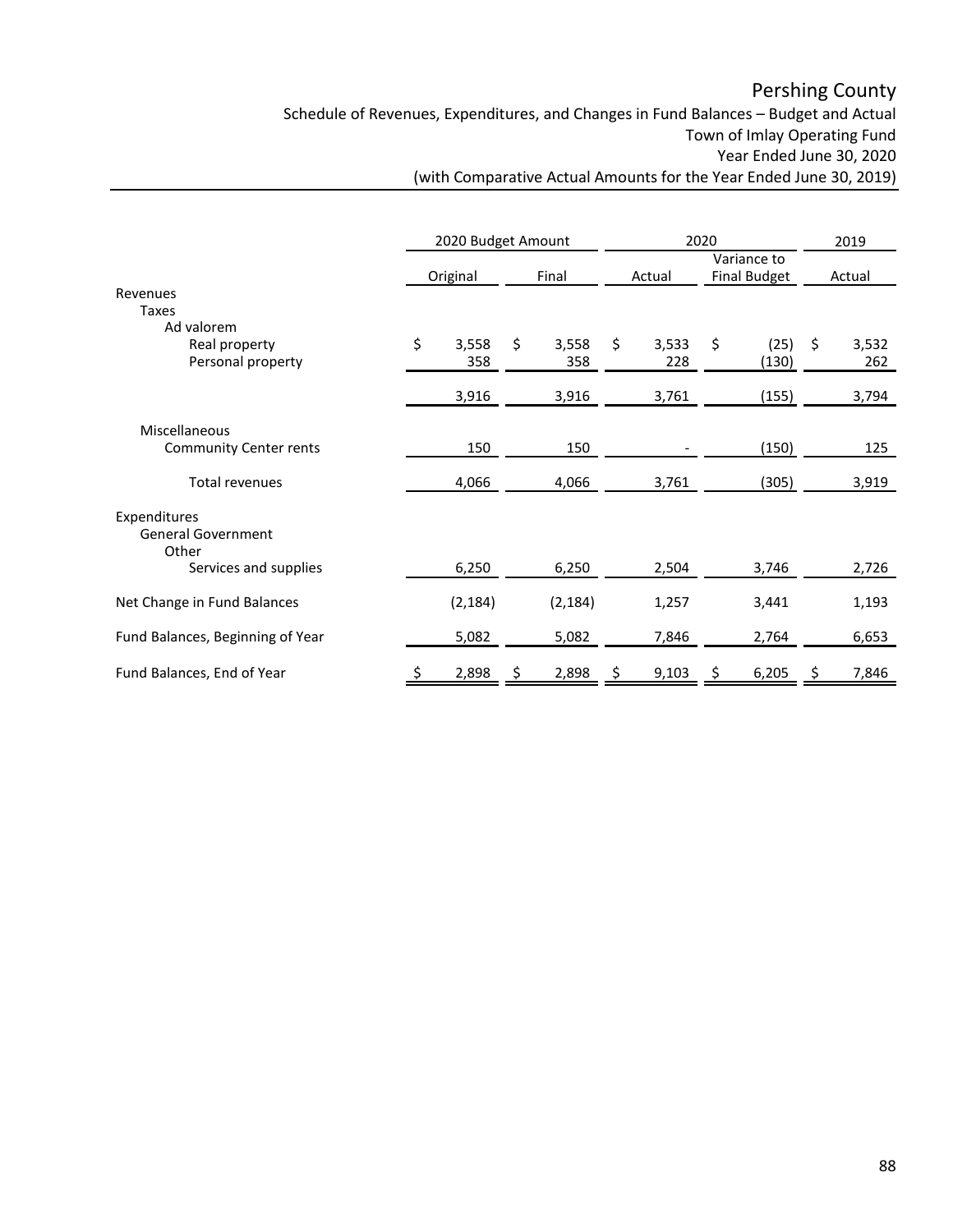Schedule of Revenues, Expenditures, and Changes in Fund Balances – Budget and Actual Drug Court Fund Year Ended June 30, 2020

|                                                                                                                | 2020 Budget Amount |                 |    | 2020            |    |         |    | 2019                               |    |               |
|----------------------------------------------------------------------------------------------------------------|--------------------|-----------------|----|-----------------|----|---------|----|------------------------------------|----|---------------|
|                                                                                                                | Original           |                 |    | Final           |    | Actual  |    | Variance to<br><b>Final Budget</b> |    | Actual        |
| Revenues                                                                                                       |                    |                 |    |                 |    |         |    |                                    |    |               |
| Intergovernmental<br>State grant<br>Administrative Office of the Courts \$<br>Other government shared revenues |                    | 45,124          | \$ | 45,124          | \$ | 23,754  | \$ | (21, 370)                          | \$ | 42,771        |
| Lander County contribution                                                                                     |                    |                 |    |                 |    | 18,375  |    | 18,375                             |    |               |
|                                                                                                                |                    | 45,124          |    | 45,124          |    | 42,129  |    | (2,995)                            |    | 42,771        |
| Charges for services<br>Judicial                                                                               |                    |                 |    |                 |    |         |    |                                    |    |               |
| Diversion Program fees                                                                                         |                    | 10,000          |    | 10,000          |    |         |    | (10,000)                           |    |               |
| <b>Fines and Forfeits</b><br><b>Fines</b>                                                                      |                    |                 |    |                 |    |         |    |                                    |    |               |
| Client assessments                                                                                             |                    | 10,000          |    | 10,000          |    | 31,336  |    | 21,336                             |    | 13,790        |
| <b>Total revenues</b>                                                                                          |                    | 65,124          |    | 65,124          |    | 73,465  |    | 8,341                              |    | 56,561        |
| Expenditures<br>Judicial                                                                                       |                    |                 |    |                 |    |         |    |                                    |    |               |
| Pershing County Drug Court<br>Services and supplies<br>Capital outlay                                          |                    | 44,124<br>1,000 |    | 44,124<br>1,000 |    | 44,593  |    | (469)<br>1,000                     |    | 24,427<br>705 |
|                                                                                                                |                    | 45,124          |    | 45,124          |    | 44,593  |    | 531                                |    | 25,132        |
| Out of County Drug Court<br>Salaries and wages                                                                 |                    | 10,332          |    | 10,332          |    | 29,045  |    | (18, 713)                          |    | 17,826        |
| <b>Employee benefits</b>                                                                                       |                    | 5,391           |    | 5,391           |    | 5,484   |    | (93)                               |    | 6,968         |
| Services and supplies                                                                                          |                    | 34,000          |    | 34,000          |    |         |    | 34,000                             |    |               |
|                                                                                                                |                    | 49,723          |    | 49,723          |    | 34,529  |    | 15,194                             |    | 24,794        |
| <b>Total expenditures</b>                                                                                      |                    | 94,847          |    | 94,847          |    | 79,122  |    | 15,725                             |    | 49,926        |
| Net Change in Fund Balances                                                                                    |                    | (29, 723)       |    | (29, 723)       |    | (5,657) |    | 24,066                             |    | 6,635         |
| Fund Balances, Beginning of Year                                                                               | 118,380            |                 |    | 118,380         |    | 132,777 |    | 14,397                             |    | 126,142       |
| Fund Balances, End of Year                                                                                     | -Ş                 | 88,657          | S  | 88,657          | \$ | 127,120 | \$ | 38,463                             | Ş  | 132,777       |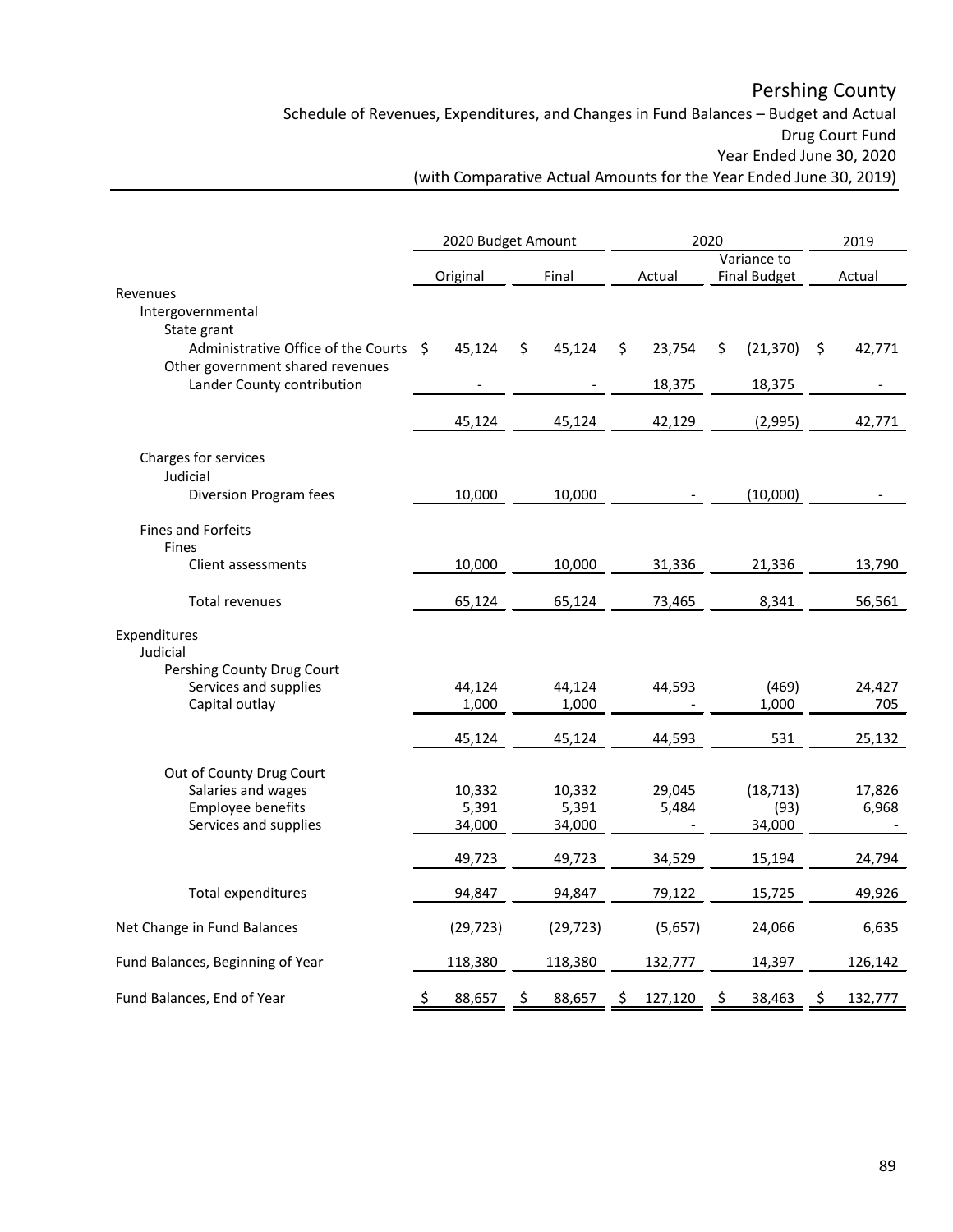Schedule of Revenues, Expenditures, and Changes in Fund Balances – Budget and Actual Television District Fund Year Ended June 30, 2020

|                                                                      | 2020 Budget Amount |                   |       |                   |        | 2020             |                                    | 2019              |    |                  |
|----------------------------------------------------------------------|--------------------|-------------------|-------|-------------------|--------|------------------|------------------------------------|-------------------|----|------------------|
|                                                                      |                    | Original          | Final |                   | Actual |                  | Variance to<br><b>Final Budget</b> |                   |    | Actual           |
| Revenues<br><b>Miscellaneous</b><br>Assessments<br>Sales and rentals | \$                 | 31,164            | \$    | 31,164            | \$     | 30,864<br>14,400 | \$                                 | (300)<br>14,400   | Ŝ. | 31,355           |
|                                                                      |                    | 31,164            |       | 31,164            |        | 45,264           |                                    | 14,100            |    | 31,355           |
| Expenditures<br><b>Culture and Recreation</b><br>Other               |                    |                   |       |                   |        |                  |                                    |                   |    |                  |
| Services and supplies<br>Capital outlay                              |                    | 138,400<br>48,000 |       | 138,400<br>48,000 |        | 16,227<br>8,785  |                                    | 122,173<br>39,215 |    | 15,710<br>21,158 |
| Total expenditures                                                   |                    | 186,400           |       | 186,400           |        | 25,012           |                                    | 161,388           |    | 36,868           |
| Net Change in Fund Balances                                          |                    | (155, 236)        |       | (155, 236)        |        | 20,252           |                                    | 175,488           |    | (5, 513)         |
| Fund Balances, Beginning of Year                                     |                    | 209,271           |       | 209,271           |        | 190,706          |                                    | (18, 565)         |    | 196,219          |
| Fund Balances, End of Year                                           | \$.                | 54,035            | \$    | 54,035            | S      | 210,958          | S                                  | 156,923           | S  | 190,706          |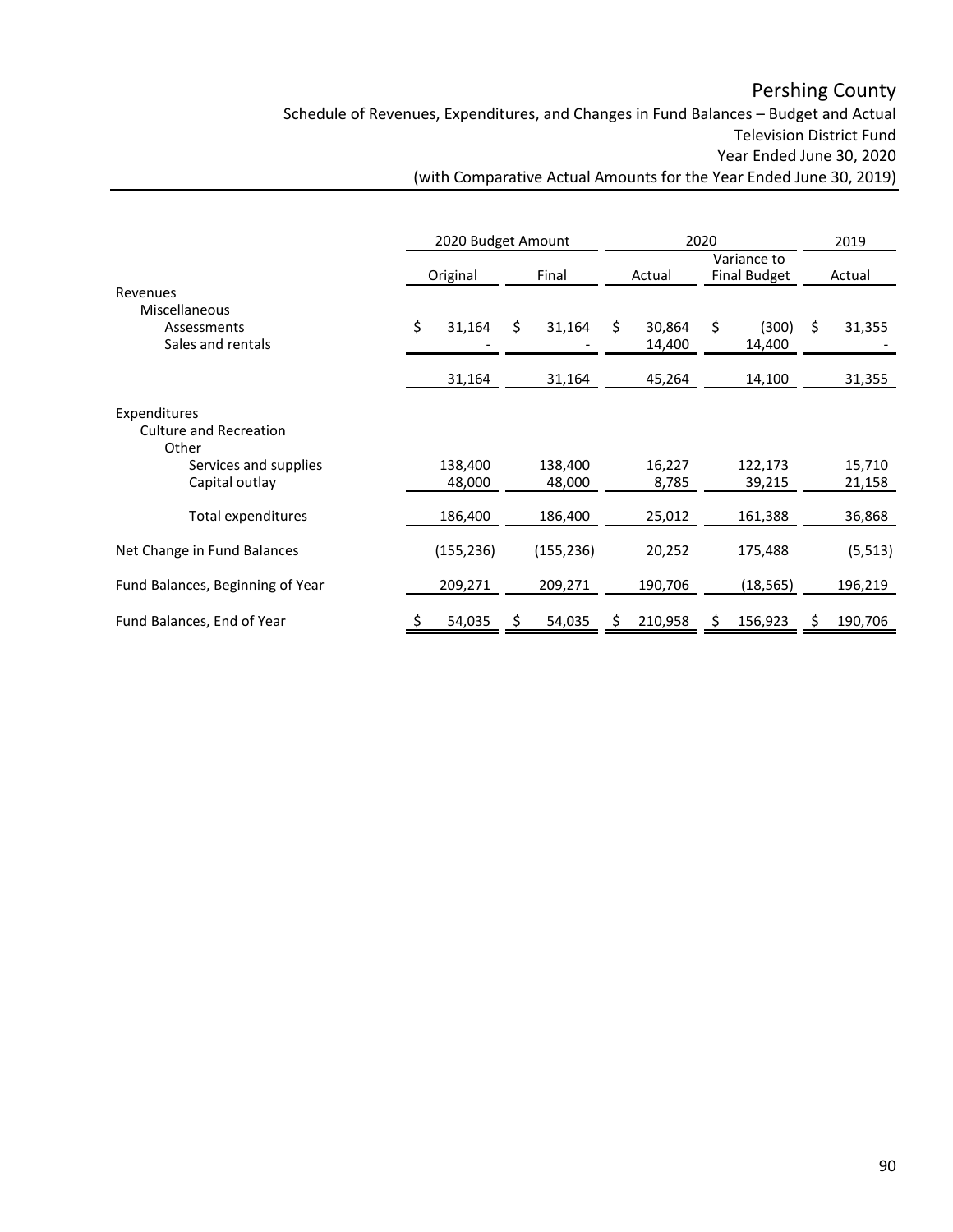Schedule of Revenues, Expenditures, and Changes in Fund Balances – Budget and Actual Recreation Fund Year Ended June 30, 2020

|                                                   |              | 2020 Budget Amount | 2020         | 2019                               |              |
|---------------------------------------------------|--------------|--------------------|--------------|------------------------------------|--------------|
|                                                   | Original     | Final              | Actual       | Variance to<br><b>Final Budget</b> | Actual       |
| Revenues                                          |              |                    |              |                                    |              |
| <b>Taxes</b>                                      |              |                    |              |                                    |              |
| Ad valorem                                        |              |                    |              |                                    |              |
| Real property                                     | \$<br>40,554 | \$<br>40,554       | \$<br>36,262 | \$<br>(4, 292)                     | 36,767<br>\$ |
| Personal property                                 | 13,057       | 13,057             | 11,788       | (1, 269)                           | 11,599       |
|                                                   | 53,611       | 53,611             | 48,050       | (5, 561)                           | 48,366       |
| Room taxes                                        | 100,000      | 100,000            | 136,388      | 36,388                             | 132,514      |
|                                                   | 153,611      | 153,611            | 184,438      | 30,827                             | 180,880      |
|                                                   |              |                    |              |                                    |              |
| Intergovernmental                                 |              |                    |              |                                    |              |
| Other government shared revenues<br>Contributions | 12,500       | 12,500             | 9,000        | (3,500)                            | 7,500        |
|                                                   |              |                    |              |                                    |              |
| <b>Charges for Services</b>                       |              |                    |              |                                    |              |
| Culture and recreation                            |              |                    |              |                                    |              |
| Gymnastics                                        |              |                    | 4,499        | 4,499                              | 3,035        |
| Swimming pool                                     | 15,000       | 15,000             | 9,077        | (5, 923)                           | 18,043       |
|                                                   | 15,000       | 15,000             | 13,576       | (1, 424)                           | 21,078       |
| Miscellaneous                                     |              |                    |              |                                    |              |
| Refunds and reimbursements                        |              |                    | 25           | 25                                 | 167          |
| Total revenues                                    | 181,111      | 181,111            | 207,039      | 25,928                             | 209,625      |
| Expenditures                                      |              |                    |              |                                    |              |
| <b>Culture and Recreation</b>                     |              |                    |              |                                    |              |
| <b>Recreation centers</b>                         |              |                    |              |                                    |              |
| Recreation                                        |              |                    |              |                                    |              |
| Salaries and wages                                | 7,000        | 7,000              | 7,380        | (380)                              | 6,900        |
| Employee benefits                                 | 822          | 822                | 831          | (9)                                | 787          |
| Services and supplies                             | 158,400      | 158,400            | 54,849       | 103,551                            | 76,239       |
|                                                   | 166,222      | 166,222            | 63,060       | 103,162                            | 83,926       |
| Swimming pool                                     |              |                    |              |                                    |              |
| Salaries and wages                                | 31,000       | 31,000             | 19,988       | 11,012                             | 28,360       |
| Employee benefits                                 | 3,600        | 3,600              | 2,423        | 1,177                              | 3,394        |
| Services and supplies                             | 44,400       | 44,400             | 29,889       | 14,511                             | 31,155       |
| Capital outlay                                    | 20,000       | 20,000             | 20,186       | (186)                              | 21,744       |
|                                                   | 99,000       | 99,000             | 72,486       | 26,514                             | 84,653       |
|                                                   | 265,222      | 265,222            | 135,546      | 129,676                            | 168,579      |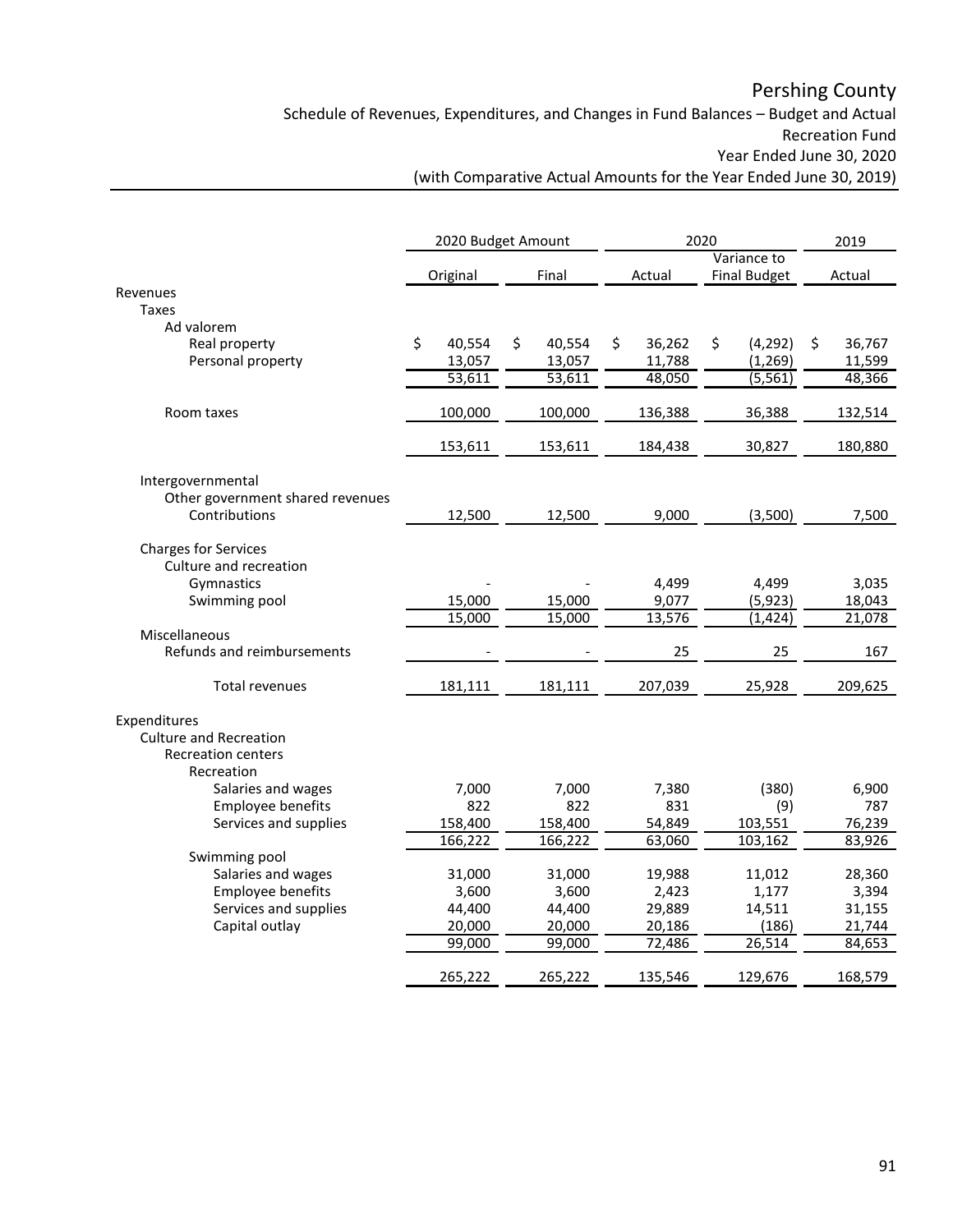Schedule of Revenues, Expenditures, and Changes in Fund Balances – Budget and Actual Recreation Fund Year Ended June 30, 2020

|                                                             |    | 2020 Budget Amount |                  |    |                 | 2020 |                                    |   | 2019             |
|-------------------------------------------------------------|----|--------------------|------------------|----|-----------------|------|------------------------------------|---|------------------|
|                                                             |    | Original           | Final            |    | Actual          |      | Variance to<br><b>Final Budget</b> |   | Actual           |
| Tourism<br>Adminstration<br>Services and supplies           | -S | 33,100             | \$<br>33,100     | \$ | 18,174          | \$   | 14,926                             | S | 13,807           |
| <b>Ballfield</b><br>Services and supplies<br>Capital outlay |    | 14,250<br>30,000   | 14,250<br>30,000 |    | 12,485<br>2,370 |      | 1,765<br>27,630                    |   | 10,083<br>26,534 |
|                                                             |    | 44,250             | 44,250           |    | 14,855          |      | 29,395                             |   | 36,617           |
|                                                             |    | 77,350             | 77,350           |    | 33,029          |      | 44,321                             |   | 50,424           |
| Total expenditures                                          |    | 342,572            | 342,572          |    | 168,575         |      | 173,997                            |   | 219,003          |
| Net Change in Fund Balances                                 |    | (161, 461)         | (161, 461)       |    | 38,464          |      | 199,925                            |   | (9, 378)         |
| Fund Balances, Beginning of Year                            |    | 178,931            | 178,931          |    | 241,917         |      | 62,986                             |   | 251,295          |
| Fund Balances, End of Year                                  | \$ | 17,470             | \$<br>17,470     | S  | 280,381         | S    | 262,911                            | S | 241,917          |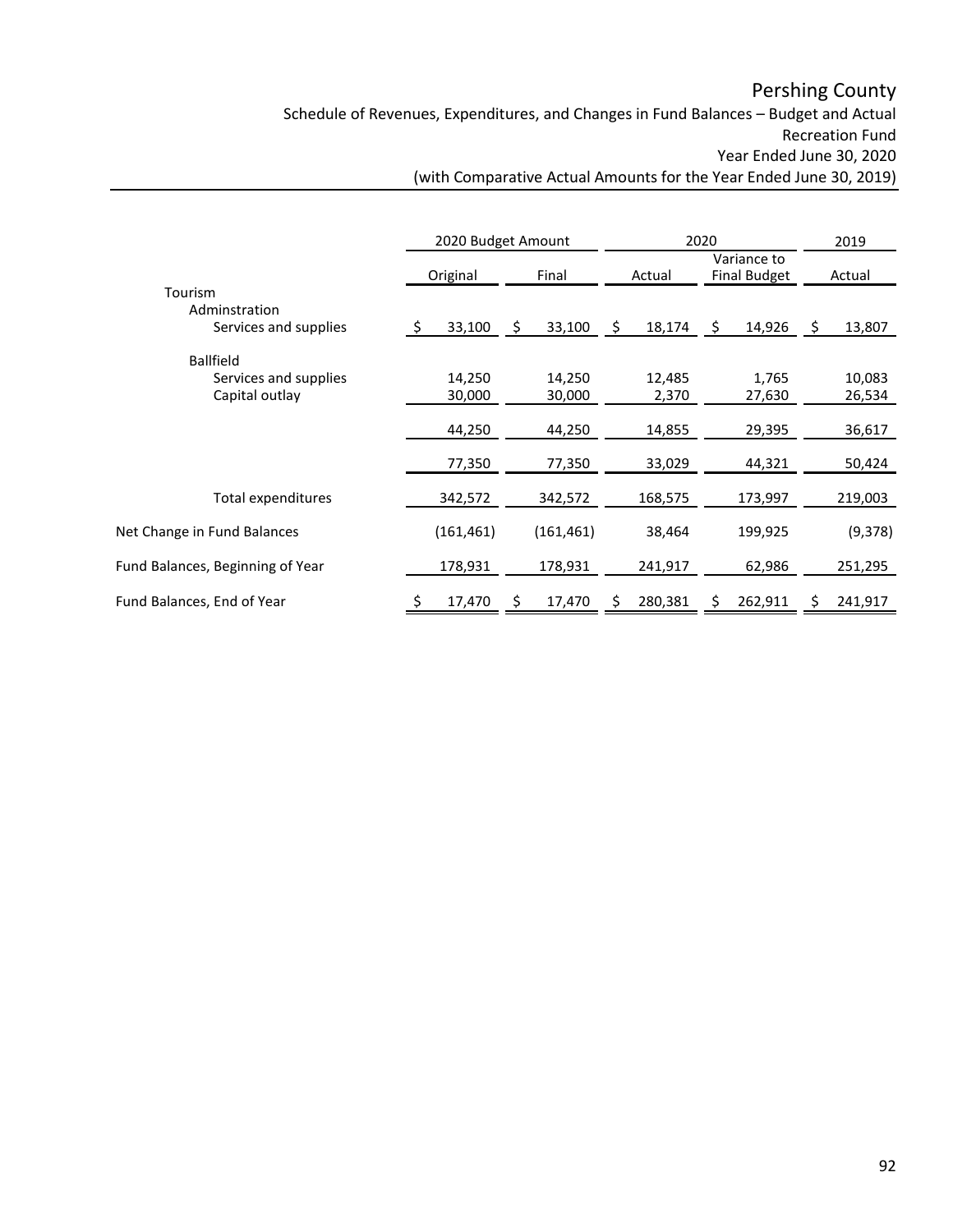Schedule of Revenues, Expenditures, and Changes in Fund Balances – Budget and Actual Gift Fund

Year Ended June 30, 2020

|                                                         | 2020 Budget Amount |                  |      | 2020             |          |                 |    |                                    | 2019 |                  |
|---------------------------------------------------------|--------------------|------------------|------|------------------|----------|-----------------|----|------------------------------------|------|------------------|
|                                                         |                    | Original         |      | Final            |          | Actual          |    | Variance to<br><b>Final Budget</b> |      | Actual           |
| Revenues<br>Miscellaneous<br>Contributions              | \$                 | 10,600           | \$   | 10,600           | \$       | 18,694          | \$ | 8,094                              | \$   | 14,192           |
| Fund raising<br>Special events                          |                    | 4,000<br>1,000   |      | 4,000<br>1,000   |          | 2,214<br>605    |    | (1,786)<br>(395)                   |      | 4,563<br>1,195   |
| <b>Total revenues</b>                                   |                    | 15,600           |      | 15,600           |          | 21,513          |    | 5,913                              |      | 19,950           |
| Expenditures<br><b>Culture and Recreation</b><br>Museum |                    |                  |      |                  |          |                 |    |                                    |      |                  |
| Services and supplies<br>Capital outlay                 |                    | 18,000<br>20,000 |      | 18,000<br>20,000 |          | 1,212           |    | 16,788<br>20,000                   |      |                  |
|                                                         |                    | 38,000           |      | 38,000           |          | 1,212           |    | 36,788                             |      |                  |
| Library<br>Services and supplies                        |                    | 1,000            |      | 1,000            |          |                 |    | 1,000                              |      |                  |
| Total culture and recreation                            |                    | 39,000           |      | 39,000           |          | 1,212           |    | 37,788                             |      |                  |
| <b>Community Support</b><br>Senior Citizens             |                    |                  |      |                  |          |                 |    |                                    |      |                  |
| Services and supplies<br>Capital outlay                 |                    | 16,600<br>30,000 |      | 16,600<br>30,000 |          | 15,698<br>3,027 |    | 902<br>26,973                      |      | 13,344<br>19,279 |
| Total community support                                 |                    | 46,600           |      | 46,600           |          | 18,725          |    | 27,875                             |      | 32,623           |
| Total expenditures                                      |                    | 85,600           |      | 85,600           |          | 19,937          |    | 65,663                             |      | 32,623           |
| Net Change in Fund Balances                             |                    | (70,000)         |      | (70,000)         |          | 1,576           |    | 71,576                             |      | (12, 673)        |
| Fund Balances, Beginning of Year                        |                    | 89,822           |      | 89,822           |          | 97,424          |    | 7,602                              |      | 110,097          |
| Fund Balances, End of Year                              | $\ddot{\phi}$      | 19,822           | - \$ | 19,822           | <u>ې</u> | 99,000          | \$ | 79,178                             | -Ş   | 97,424           |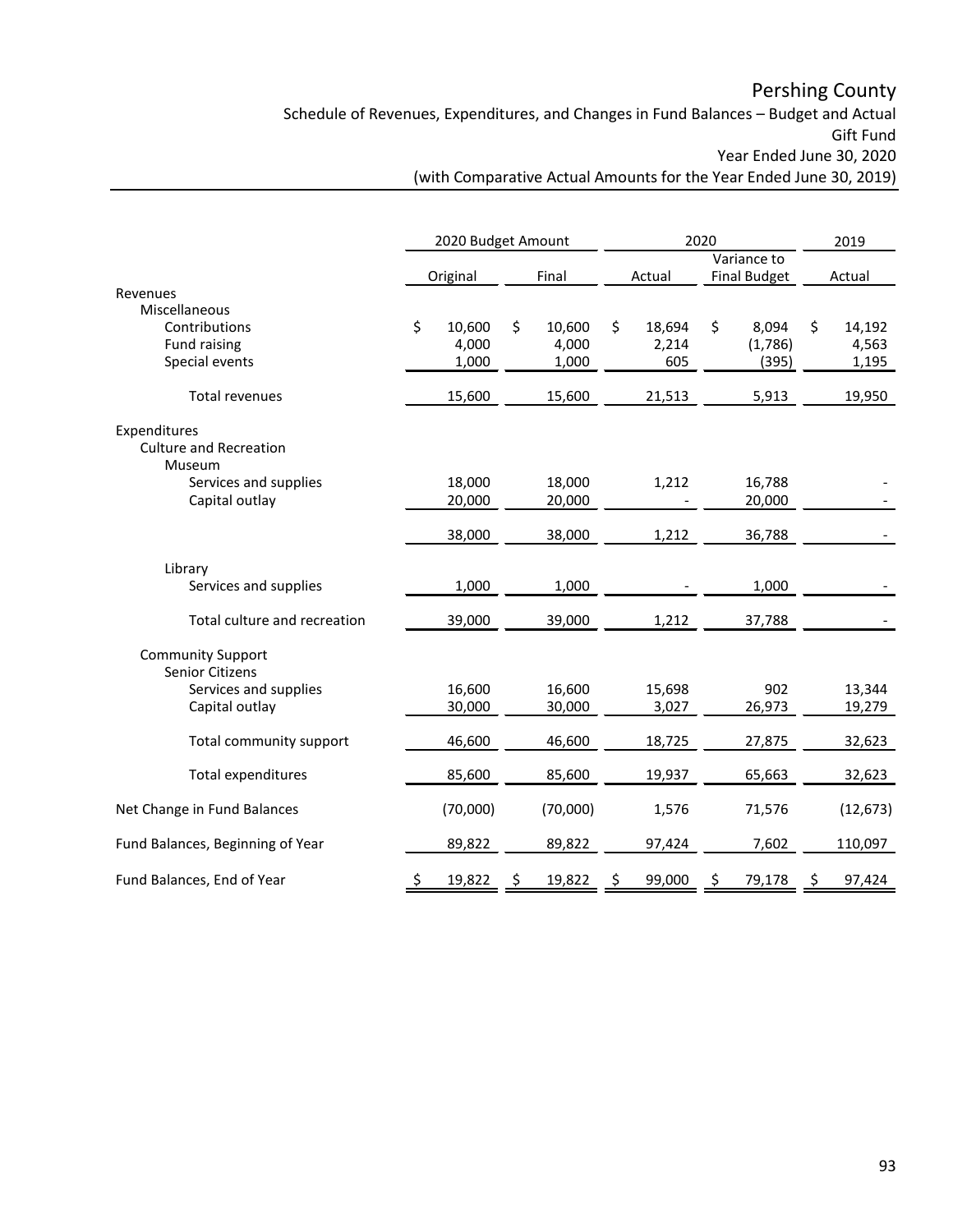Schedule of Revenues, Expenditures, and Changes in Fund Balances – Budget and Actual Criminal Asset Forfeiture Fund Year Ended June 30, 2020

|                                                 | 2020 Budget Amount |          |    |         | 2020 |          |     |                                    | 2019 |        |
|-------------------------------------------------|--------------------|----------|----|---------|------|----------|-----|------------------------------------|------|--------|
|                                                 |                    | Original |    | Final   |      | Actual   |     | Variance to<br><b>Final Budget</b> |      | Actual |
| Revenues                                        |                    |          |    |         |      |          |     |                                    |      |        |
| Intergovernmental                               |                    |          |    |         |      |          |     |                                    |      |        |
| State grant                                     |                    |          |    |         |      |          |     |                                    |      |        |
| <b>Forfeitures</b>                              |                    | 5,000    | \$ | 5,000   | \$   | 7,435    | \$. | 2,435                              | -S   | 19,801 |
| Expenditures<br><b>Public Safety</b><br>Sheriff |                    |          |    |         |      |          |     |                                    |      |        |
| Capital outlay                                  |                    | 14,000   |    | 14,000  |      | 12,000   |     | 2,000                              |      | 12,245 |
| Net Change in Fund Balances                     |                    | (9,000)  |    | (9,000) |      | (4, 565) |     | 4,435                              |      | 7,556  |
| Fund Balances, Beginning of Year                |                    | 9,065    |    | 9,065   |      | 24,621   |     | 15,556                             |      | 17,065 |
| Fund Balances, End of Year                      |                    | 65       | Ş  | 65      | Ş    | 20,056   |     | 19,991                             |      | 24,621 |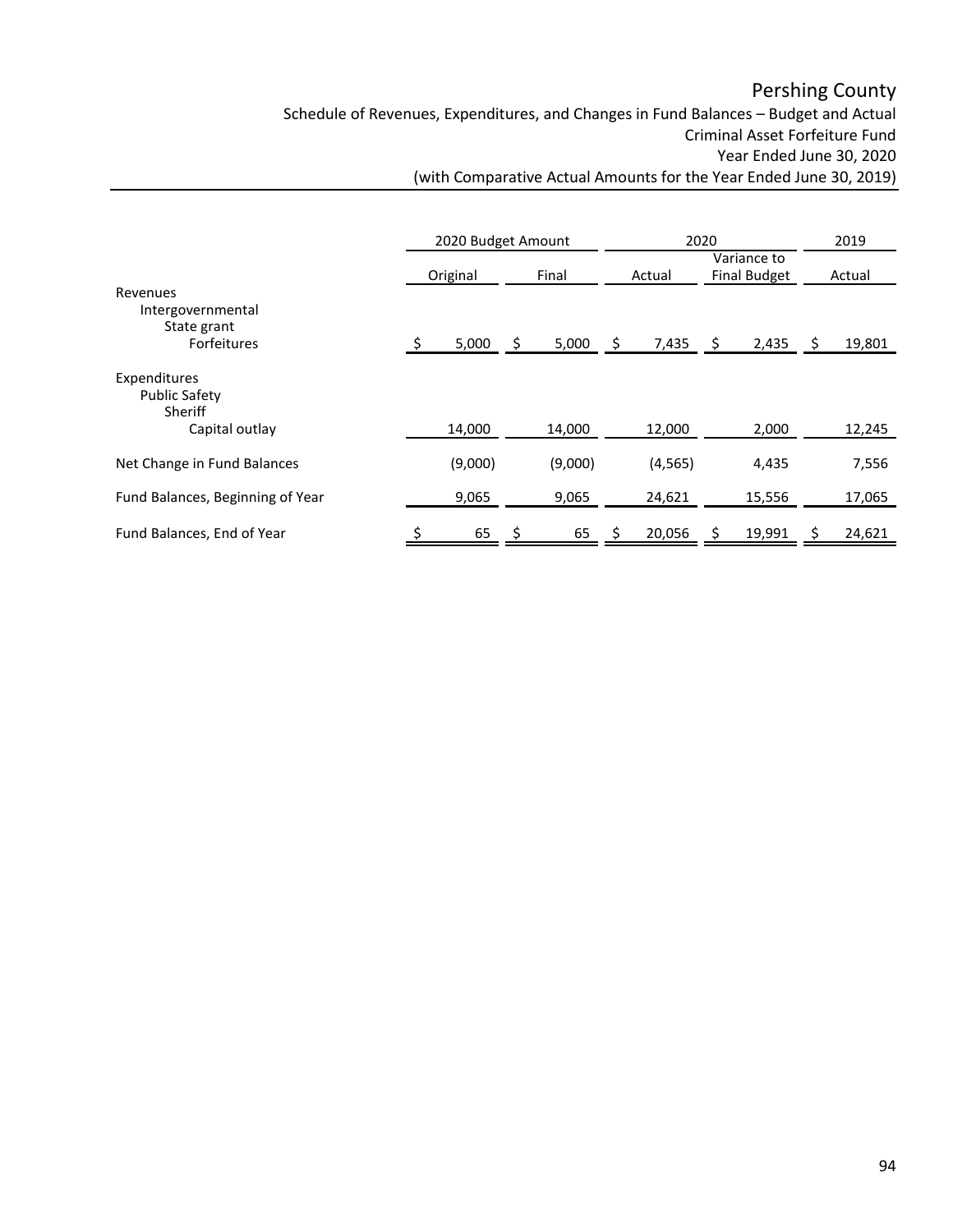Combining Balance Sheet - Internally Reported (Budgetary Basis) Funds Reported as Part of the General Fund for External Reporting Purposes June 30, 2020

|                                                                                    |    | In Lieu of<br><b>Taxes Fund</b> | Law<br>Enforcement<br>Fund    |    | Cemetery<br>Fund | Law Library<br>Fund | Internally<br>Reported<br>Total |                                |
|------------------------------------------------------------------------------------|----|---------------------------------|-------------------------------|----|------------------|---------------------|---------------------------------|--------------------------------|
| Assets<br>Cash on deposit and invested<br>Due from other governments               | Ś. | 1,727,330                       | \$<br>245,274<br>32,790       | \$ | 34,160           | \$<br>49,387        | \$                              | 2,056,151<br>32,790            |
| Prepaid items<br>Total assets                                                      | S  | 1,727,330                       | \$<br>15,645<br>293,709       | \$ | 113<br>34,273    | \$<br>49,387        | \$                              | 15,758<br>2,104,699            |
| Liabilities<br>Accounts payable<br>Accrued payroll and related<br>Unearned revenue | \$ |                                 | \$<br>57,356<br>89,936<br>203 | \$ | 407<br>220       | \$<br>2,077         | \$                              | 59,840<br>90,156<br>203        |
| <b>Total liabilities</b>                                                           |    |                                 | 147,495                       |    | 627              | 2,077               |                                 | 150,199                        |
| <b>Fund Balances</b><br>Nonspendable<br>Assigned<br>Unassigned                     |    | 1,058,000<br>669,330            | 15,645<br>130,569             |    | 113<br>33,533    | 47,310              |                                 | 15,758<br>1,269,412<br>669,330 |
| <b>Total fund balances</b>                                                         |    | 1,727,330                       | 146,214                       |    | 33,646           | 47,310              |                                 | 1,954,500                      |
| <b>Total Liabilities and Fund Balances</b>                                         | Ś. | 1,727,330                       | \$<br>293,709                 | \$ | 34,273           | \$<br>49,387        | \$.                             | 2,104,699                      |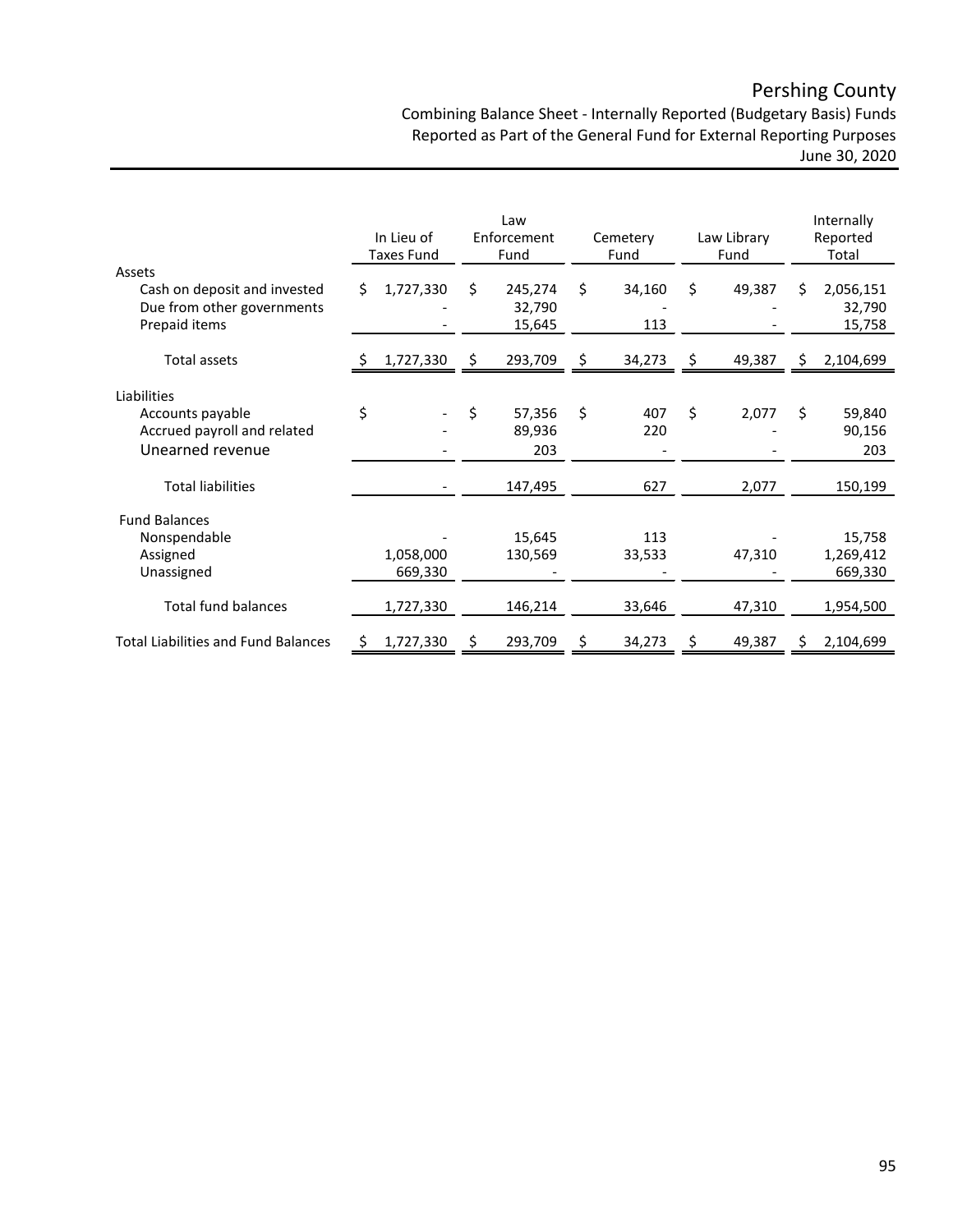Combining Statement of Revenues, Expenditures, and Changes in Fund Balances – Internally Reported (Budgetary Basis) Funds Reported as Part of the General Fund for External Reporting Purposes Year Ended June 30, 2020

|                                                                                                 |    | In Lieu of<br><b>Taxes Fund</b> | Law<br>Enforcement<br>Fund       |    | Cemetery<br>Fund | Law Library<br>Fund |    | Internally<br>Reported<br>Total |
|-------------------------------------------------------------------------------------------------|----|---------------------------------|----------------------------------|----|------------------|---------------------|----|---------------------------------|
| Revenues<br>Intergovernmental<br>Charges for services<br>Miscellaneous                          | Ś  | 1,195,375                       | \$<br>88,824<br>12,365<br>54,029 | Ś. | 2,825            | \$<br>1,440         | Ś  | 1,284,199<br>16,630<br>54,029   |
| Total revenues                                                                                  |    | 1,195,375                       | 155,218                          |    | 2,825            | 1,440               |    | 1,354,858                       |
| Expenditures<br>Current<br>Public safety<br>Judicial                                            |    |                                 | 2,435,651                        |    |                  | 22,321              |    | 2,435,651<br>22,321             |
| Health                                                                                          |    |                                 |                                  |    | 9,390            |                     |    | 9,390                           |
| <b>Total expenditures</b>                                                                       |    |                                 | 2,435,651                        |    | 9,390            | 22,321              |    | 2,467,362                       |
| Excess (Deficiency) of Revenues<br>over Expenditures                                            |    | 1,195,375                       | (2, 280, 433)                    |    | (6, 565)         | (20, 881)           |    | (1, 112, 504)                   |
| <b>Other Financing Sources (Uses)</b><br>Transfers from other funds<br>Transfers to other funds |    | (873,000)                       | 2,120,000                        |    | 10,000           | 28,000              |    | 2,158,000<br>(873,000)          |
| <b>Total other financing</b><br>sources (uses)                                                  |    | (873,000)                       | 2,120,000                        |    | 10,000           | 28,000              |    | 1,285,000                       |
| Net Change in Fund Balances                                                                     |    | 322,375                         | (160, 433)                       |    | 3,435            | 7,119               |    | 172,496                         |
| Fund Balances, Beginning of Year                                                                |    | 1,404,955                       | 306,647                          |    | 30,211           | 40,191              |    | 1,782,004                       |
| Fund Balances, End of Year                                                                      | \$ | 1,727,330                       | \$<br>146,214                    | \$ | 33,646           | \$<br>47,310        | \$ | 1,954,500                       |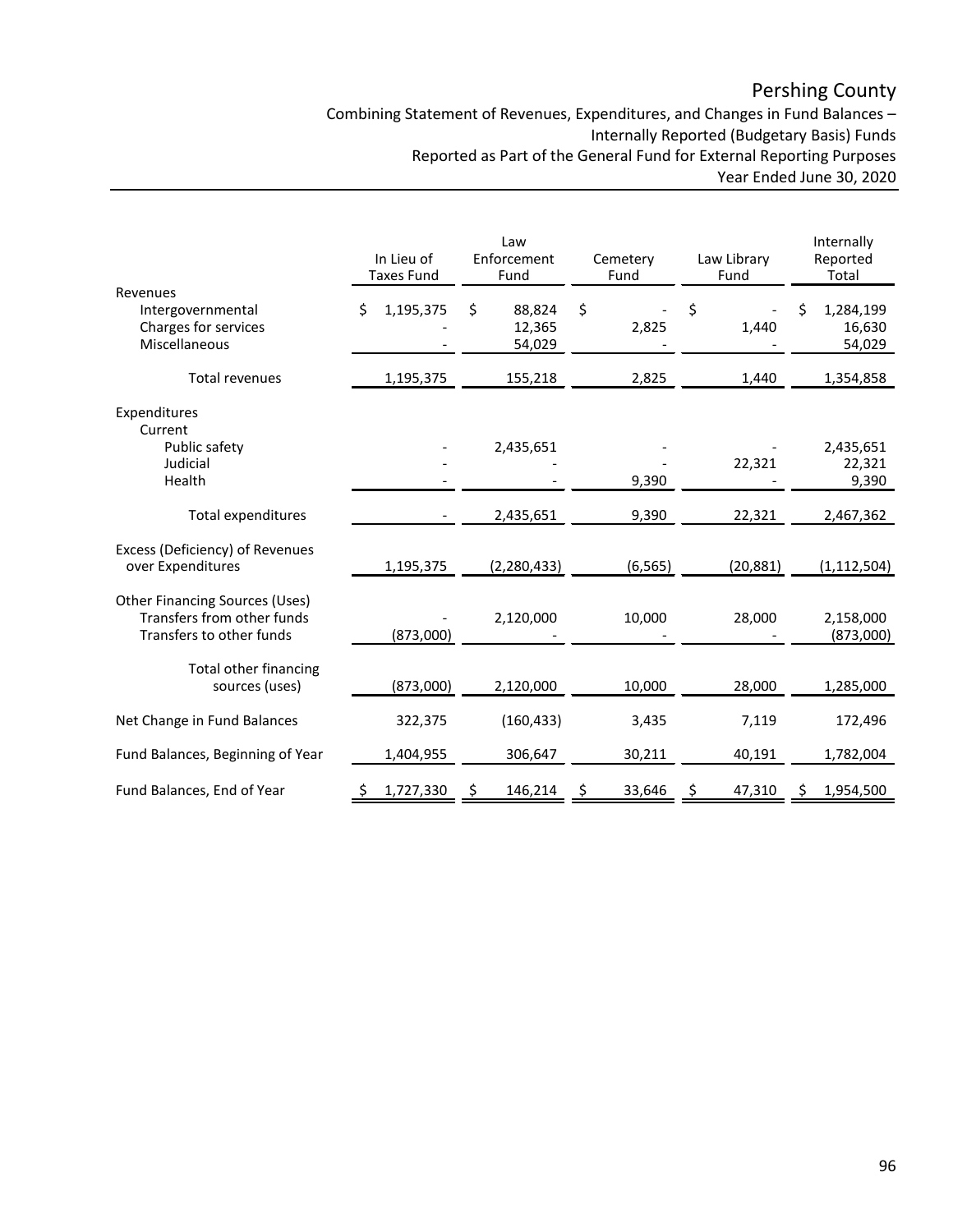Schedule of Revenues, Expenditures, and Changes in Fund Balances – Budget and Actual In Lieu of Taxes Fund Year Ended June 30, 2020

|                                                                                                                                   |                                      | 2020 Budget Amount                   | 2020                               | 2019                               |                                    |
|-----------------------------------------------------------------------------------------------------------------------------------|--------------------------------------|--------------------------------------|------------------------------------|------------------------------------|------------------------------------|
|                                                                                                                                   | Original                             | Final                                | Actual                             | Variance to<br><b>Final Budget</b> | Actual                             |
| Revenues<br>Intergovernmental<br>Federal payments in lieu of taxes                                                                | \$1,000,000                          | 1,000,000<br>Ŝ.                      | \$<br>1,195,375                    | \$<br>195,375                      | \$1,137,480                        |
| Expenditures<br><b>General Government</b><br>Other<br>Services and supplies                                                       |                                      |                                      |                                    |                                    |                                    |
| Excess (Deficiency) of Revenues<br>over Expenditures                                                                              | 1,000,000                            | 1,000,000                            | 1,195,375                          | 195,375                            | 1,137,480                          |
| <b>Other Financing Sources (Uses)</b><br>Transfers to other funds<br><b>General Fund</b><br>Senior Citizens Fund<br>Cemetery Fund | (1,093,415)<br>(163,000)<br>(10,000) | (1,093,415)<br>(163,000)<br>(10,000) | (700,000)<br>(163,000)<br>(10,000) | 393,415                            | (800,000)<br>(163,000)<br>(10,000) |
| <b>Total other financing</b><br>sources (uses)                                                                                    | (1, 266, 415)                        | (1, 266, 415)                        | (873,000)                          | 393,415                            | (973,000)                          |
| Net Change in Fund Balances                                                                                                       | (266, 415)                           | (266, 415)                           | 322,375                            | 588,790                            | 164,480                            |
| Fund Balances, Beginning of Year                                                                                                  | 321,475                              | 321,475                              | 1,404,955                          | 1,083,480                          | 1,240,475                          |
| Fund Balances, End of Year                                                                                                        | 55,060                               | 55,060                               | 1,727,330                          | 1,672,270                          | 1,404,955                          |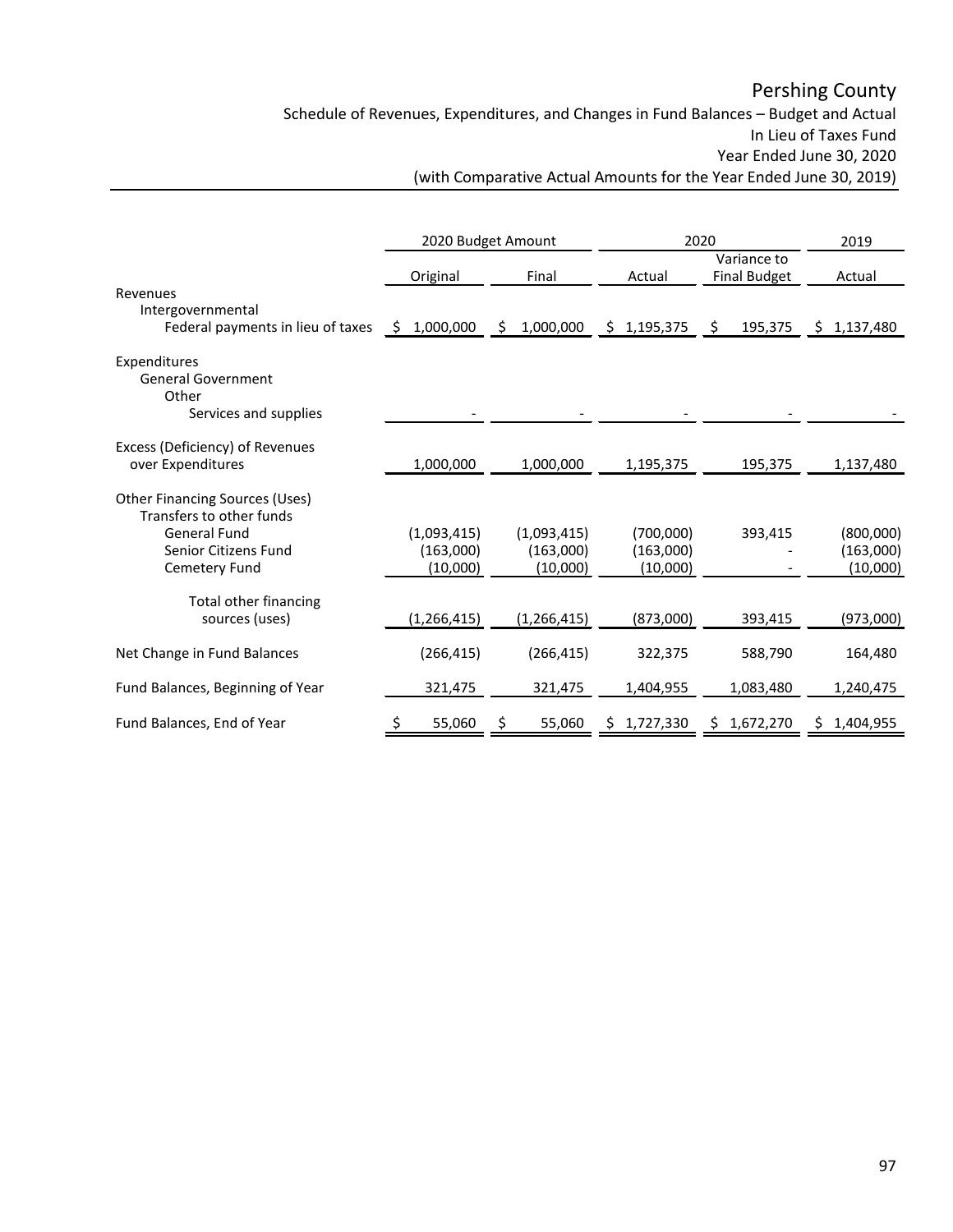Schedule of Revenues, Expenditures, and Changes in Fund Balances – Budget and Actual Law Enforcement Fund Year Ended June 30, 2020

|                                         |                    | 2020 Budget Amount | 2020               | 2019                |                    |
|-----------------------------------------|--------------------|--------------------|--------------------|---------------------|--------------------|
|                                         |                    |                    |                    | Variance to         |                    |
|                                         | Original           | Final              | Actual             | <b>Final Budget</b> | Actual             |
| Revenues<br>Intergovernmental           |                    |                    |                    |                     |                    |
| Federal grants                          |                    |                    |                    |                     |                    |
| <b>BJA Illegal Alien</b>                | \$                 | \$                 | \$<br>5,896        | \$<br>5,896         | \$<br>1,899        |
| <b>Edward Byrne</b>                     |                    |                    |                    |                     |                    |
| Youth Resource Officer                  |                    | 38,885             | 38,885             |                     | 47,897             |
| Narcotic Detection Officer              |                    | 27,645             | 27,645             |                     |                    |
| State grants                            |                    |                    |                    |                     |                    |
| <b>Frontier Community Coalition</b>     |                    | 2,585              | 2,585              |                     | 1,358              |
| Other government shared revenues        |                    |                    |                    |                     |                    |
| Youth Resource Officer,                 |                    |                    |                    |                     |                    |
| <b>School District</b>                  |                    | 13,813             | 13,813             |                     | 7,864              |
|                                         |                    |                    |                    |                     |                    |
|                                         |                    | 82,928             | 88,824             | 5,896               | 59,018             |
| <b>Charges for Services</b>             |                    |                    |                    |                     |                    |
| Public safety                           |                    |                    |                    |                     |                    |
| Sheriff fees                            | 28,000             | 28,000             | 12,365             | (15, 635)           | 19,863             |
|                                         |                    |                    |                    |                     |                    |
| Miscellaneous                           |                    |                    |                    |                     |                    |
| Jail extradition revenue                |                    |                    | 3,216              | 3,216               | 7,596              |
| Insurance program                       |                    | 5,145              | 5,145              |                     | 4,035              |
| Other revenue                           | 21,880             | 21,880             | 45,668             | 23,788              | 37,434             |
|                                         | 21,880             | 27,025             | 54,029             | 27,004              | 49,065             |
|                                         |                    |                    |                    |                     |                    |
| <b>Total revenues</b>                   | 49,880             | 137,953            | 155,218            | 17,265              | 127,946            |
| Expenditures                            |                    |                    |                    |                     |                    |
| <b>Public Safety</b>                    |                    |                    |                    |                     |                    |
| Police Activity                         |                    |                    |                    |                     |                    |
| Sheriff                                 |                    |                    |                    |                     |                    |
| Salaries and wages                      | 718,242            | 718,242            | 770,605            | (52, 363)           | 589,429            |
| Employee benefits                       | 485,426            | 485,426            | 460,445            | 24,981              | 336,459            |
| Services and supplies<br>Capital outlay | 335,903            | 423,976            | 383,535<br>8,271   | 40,441<br>(8, 271)  | 331,092            |
|                                         |                    |                    |                    |                     | 7,807              |
|                                         | 1,539,571          | 1,627,644          | 1,622,856          | 4,788               | 1,264,787          |
|                                         |                    |                    |                    |                     |                    |
| Dispatch                                |                    |                    |                    |                     |                    |
| Salaries and wages<br>Employee benefits | 233,302<br>109,543 | 233,302<br>109,543 | 222,768<br>103,931 | 10,534<br>5,612     | 218,695<br>101,024 |
| Services and supplies                   | 35,350             | 35,350             | 20,529             | 14,821              | 16,768             |
| Capital outlay                          |                    |                    |                    |                     | 4,217              |
|                                         |                    |                    |                    |                     |                    |
|                                         | 378,195            | 378,195            | 347,228            | 30,967              | 340,704            |
| Total police activity                   | 1,917,766          | 2,005,839          | 1,970,084          | 35,755              | 1,605,491          |
|                                         |                    |                    |                    |                     |                    |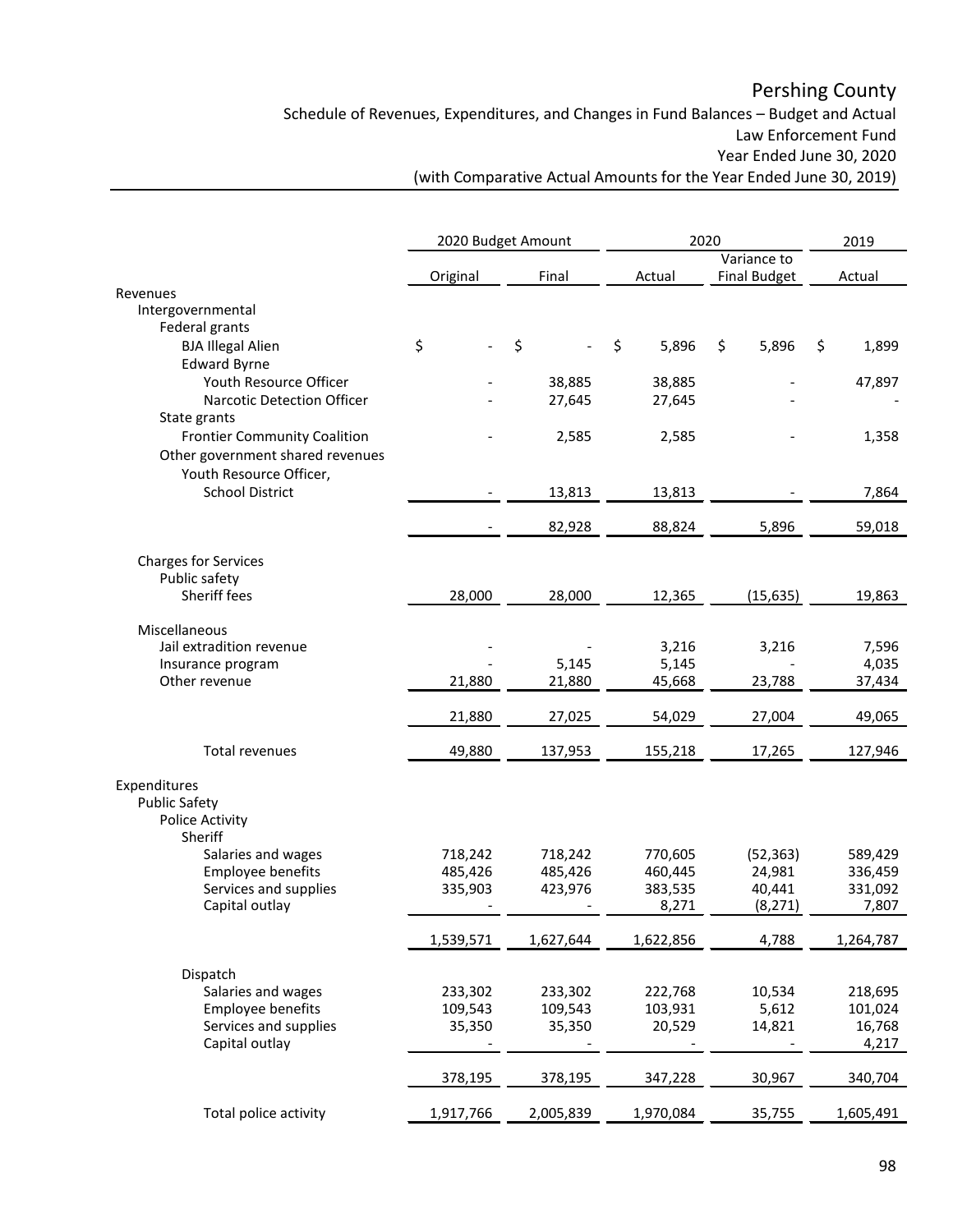Schedule of Revenues, Expenditures, and Changes in Fund Balances – Budget and Actual Law Enforcement Fund Year Ended June 30, 2020

|                                                                                                                      |                                     | 2020 Budget Amount                  | 2020                               |                                    | 2019                                        |  |
|----------------------------------------------------------------------------------------------------------------------|-------------------------------------|-------------------------------------|------------------------------------|------------------------------------|---------------------------------------------|--|
|                                                                                                                      | Original                            | Final                               | Actual                             | Variance to<br><b>Final Budget</b> | Actual                                      |  |
| <b>Protective Services Activity</b><br>Jail                                                                          |                                     |                                     |                                    |                                    |                                             |  |
| Salaries and wages<br>Employee benefits<br>Services and supplies<br>Capital outlay                                   | Ś.<br>402,976<br>265,316<br>120,840 | \$<br>402,976<br>265,316<br>120,840 | \$<br>220,410<br>151,186<br>93,971 | Ŝ.<br>182,566<br>114,130<br>26,869 | 362,697<br>\$<br>181,422<br>84,048<br>1,225 |  |
| Total protective services<br>activity                                                                                | 789,132                             | 789,132                             | 465,567                            | 323,565                            | 629,392                                     |  |
| <b>Total expenditures</b>                                                                                            | 2,706,898                           | 2,794,971                           | 2,435,651                          | 359,320                            | 2,234,883                                   |  |
| Excess (Deficiency) of Revenues<br>over Expenditures                                                                 | (2,657,018)                         | (2,657,018)                         | (2, 280, 433)                      | 376,585                            | (2, 106, 937)                               |  |
| <b>Other Financing Sources (Uses)</b><br>Transfers from other funds<br><b>General Fund</b><br>Sale of capital assets | 2,345,000                           | 2,345,000                           | 2,120,000                          | (225,000)                          | 2,068,750<br>6,320                          |  |
| Total other financing sources (uses)                                                                                 | 2,345,000                           | 2,345,000                           | 2,120,000                          | (225,000)                          | 2,075,070                                   |  |
| Net Change in Fund Balances                                                                                          | (312,018)                           | (312,018)                           | (160, 433)                         | 151,585                            | (31, 867)                                   |  |
| Fund Balances, Beginning of Year                                                                                     | 418,617                             | 418,617                             | 306,647                            | (111,970)                          | 338,514                                     |  |
| Fund Balances, End of Year                                                                                           | 106,599                             | 106,599                             | 146,214                            | 39,615                             | 306,647                                     |  |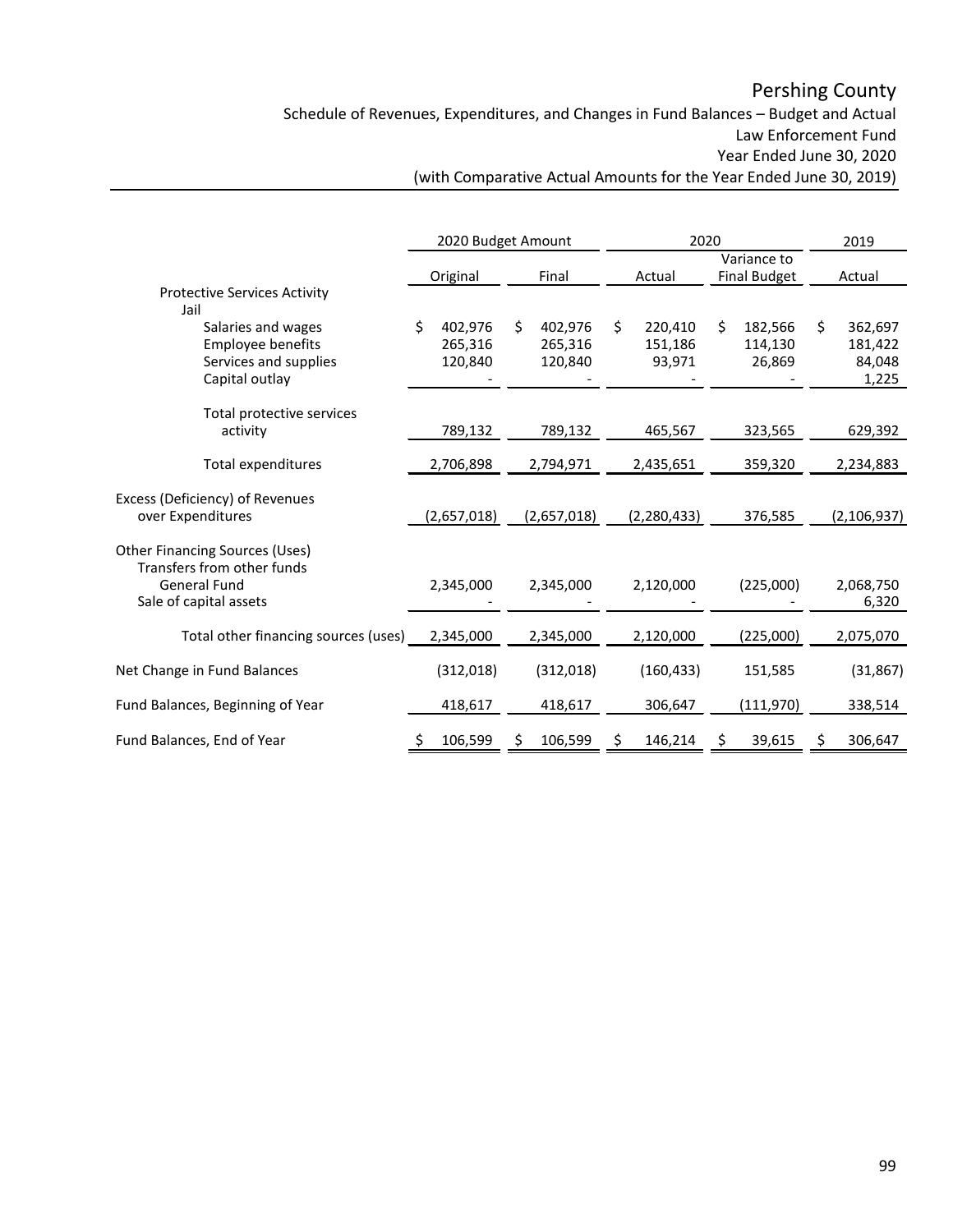Schedule of Revenues, Expenditures, and Changes in Fund Balances – Budget and Actual Cemetery Fund Year Ended June 30, 2020

|                                                                                              | 2020 Budget Amount  |           |  | 2020      |    |          |               |                                    | 2019 |         |
|----------------------------------------------------------------------------------------------|---------------------|-----------|--|-----------|----|----------|---------------|------------------------------------|------|---------|
|                                                                                              |                     | Original  |  | Final     |    | Actual   |               | Variance to<br><b>Final Budget</b> |      | Actual  |
| Revenues<br><b>Charges for Services</b><br>General government<br>Cemetery fees               | $\ddot{\mathsf{S}}$ | 1,500     |  | 1,500     | \$ | 2,825    | $\frac{1}{2}$ | 1,325                              | \$   | 1,100   |
|                                                                                              |                     |           |  |           |    |          |               |                                    |      |         |
| Miscellaneous<br>Contributions                                                               |                     |           |  |           |    |          |               |                                    |      | 150     |
| <b>Total revenues</b>                                                                        |                     | 1,500     |  | 1,500     |    | 2,825    |               | 1,325                              |      | 1,250   |
| Expenditures<br>Health                                                                       |                     |           |  |           |    |          |               |                                    |      |         |
| Salaries and wages                                                                           |                     | 6,601     |  | 6,601     |    | 3,609    |               | 2,992                              |      | 2,289   |
| Employee benefits                                                                            |                     | 812       |  | 812       |    | 1,808    |               | (996)                              |      | 263     |
| Services and supplies                                                                        |                     | 22,925    |  | 22,925    |    | 3,973    |               | 18,952                             |      | 3,774   |
| <b>Total expenditures</b>                                                                    |                     | 30,338    |  | 30,338    |    | 9,390    |               | 20,948                             |      | 6,326   |
| Excess (Deficiency) of Revenues<br>over Expenditures                                         |                     | (28, 838) |  | (28, 838) |    | (6, 565) |               | 22,273                             |      | (5,076) |
| <b>Other Financing Sources (Uses)</b><br>Transfers from other funds<br>In Lieu of Taxes Fund |                     | 10,000    |  | 10,000    |    | 10,000   |               |                                    |      | 10,000  |
|                                                                                              |                     |           |  |           |    |          |               |                                    |      |         |
| Net Change in Fund Balances                                                                  |                     | (18, 838) |  | (18, 838) |    | 3,435    |               | 22,273                             |      | 4,924   |
| Fund Balances, Beginning of Year                                                             |                     | 24,279    |  | 24,279    |    | 30,211   |               | 5,932                              |      | 25,287  |
| Fund Balances, End of Year                                                                   |                     | 5,441     |  | 5,441     |    | 33,646   |               | 28,205                             |      | 30,211  |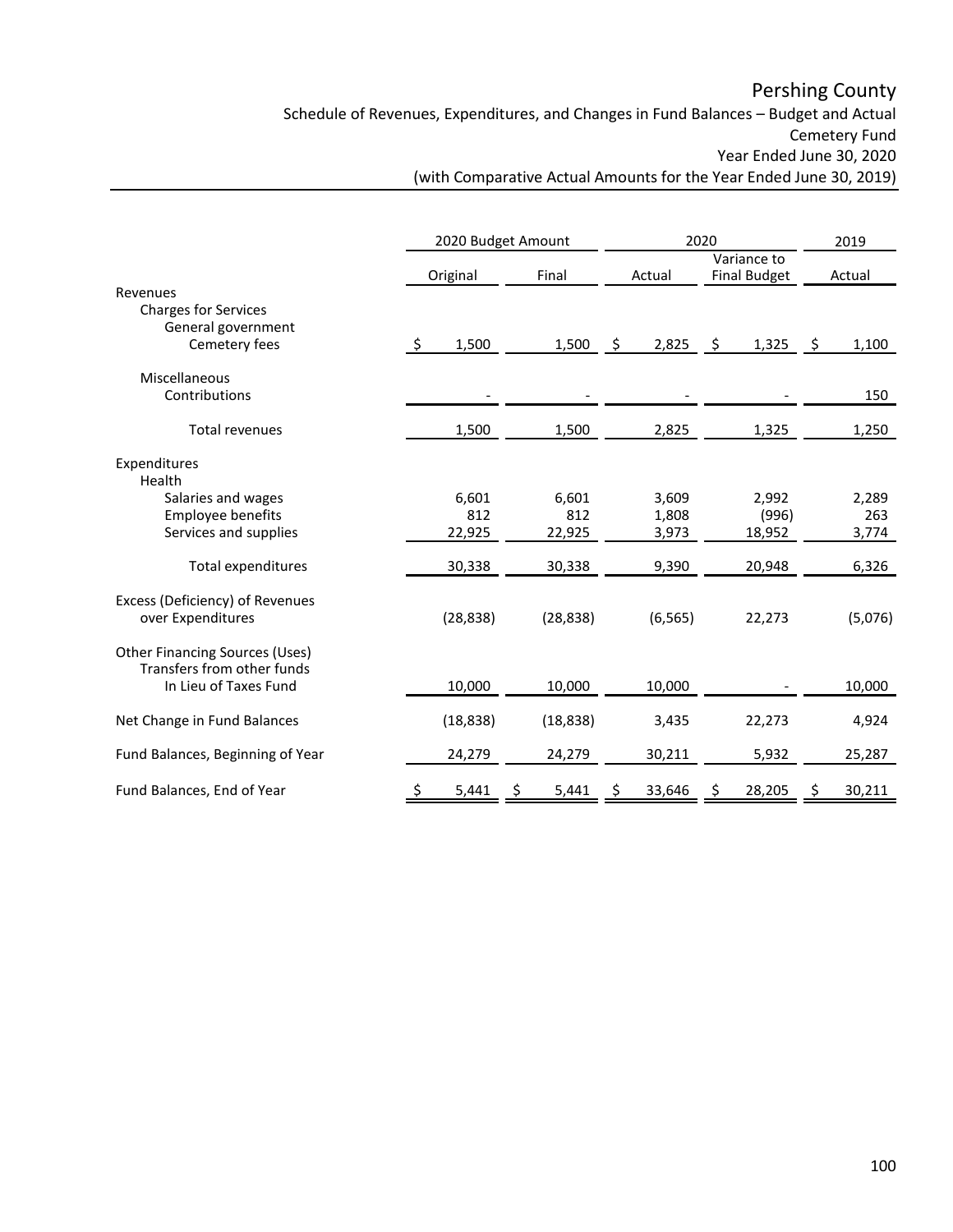Schedule of Revenues, Expenditures, and Changes in Fund Balances – Budget and Actual Law Library Fund Year Ended June 30, 2020

|                                                                              | 2020 Budget Amount |           |    |           |               | 2020      | 2019                               |  |           |
|------------------------------------------------------------------------------|--------------------|-----------|----|-----------|---------------|-----------|------------------------------------|--|-----------|
|                                                                              |                    | Original  |    | Final     |               | Actual    | Variance to<br><b>Final Budget</b> |  | Actual    |
| Revenues<br>Charges for services<br>Judicial<br>Law library fees             | -Ś                 | 1,500     | \$ | 1,500     | $\ddot{\phi}$ | 1,440     | \$<br>$(60)$ \$                    |  | 2,490     |
| Expenditures<br>Judicial<br>Other Legal Expense                              |                    |           |    |           |               |           |                                    |  |           |
| Services and supplies                                                        |                    | 28,000    |    | 28,000    |               | 22,321    | 5,679                              |  | 19,855    |
| Excess (Deficiency) of Revenues<br>over Expenditures                         |                    | (26, 500) |    | (26, 500) |               | (20, 881) | 5,619                              |  | (17, 365) |
| Other Financing Sources (Uses)<br>Transfers from other funds<br>General Fund |                    | 28,000    |    | 28,000    |               | 28,000    |                                    |  | 28,000    |
| Net Change in Fund Balances                                                  |                    | 1,500     |    | 1,500     |               | 7,119     | 5,619                              |  | 10,635    |
| Fund Balances, Beginning of Year                                             |                    | 31,055    |    | 31,055    |               | 40,191    | 9,136                              |  | 29,556    |
| Fund Balances, End of Year                                                   |                    | 32,555    | \$ | 32,555    | Ş             | 47,310    | 14,755                             |  | 40,191    |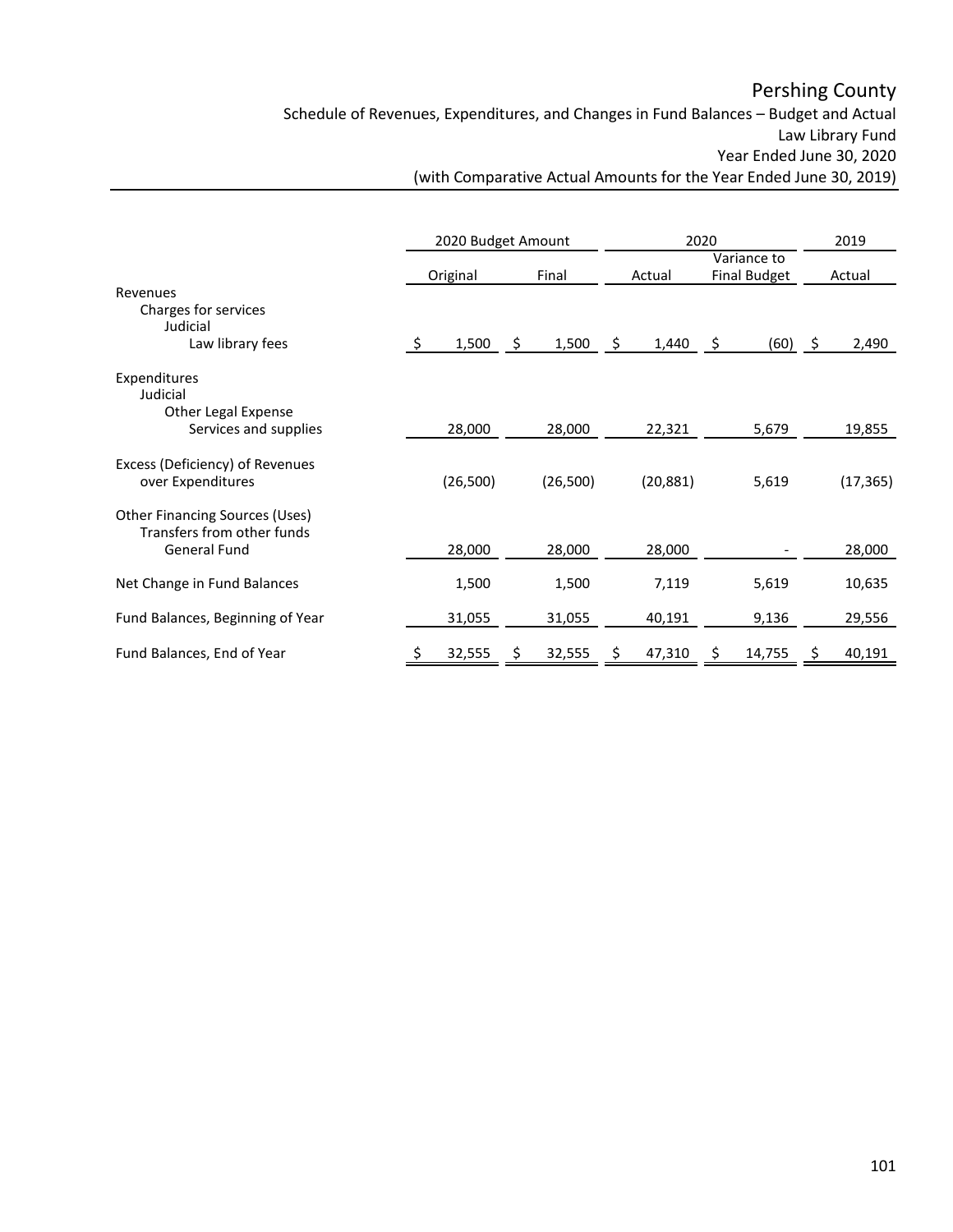Schedule of Revenues, Expenditures, and Changes in Fund Balances – Budget and Actual Building Fund Year Ended June 30, 2020

|                                                                                                         | 2020 Budget Amount |             | 2020                                                                                         | 2019                               |                 |  |
|---------------------------------------------------------------------------------------------------------|--------------------|-------------|----------------------------------------------------------------------------------------------|------------------------------------|-----------------|--|
|                                                                                                         | Original           | Final       | Actual                                                                                       | Variance to<br><b>Final Budget</b> | Actual          |  |
| Revenues<br><b>Taxes</b><br>Ad valorem                                                                  |                    |             |                                                                                              |                                    |                 |  |
| Net proceeds of mines                                                                                   | \$                 | \$          | $-5$<br>$46,721$ \$                                                                          | 46,721                             | 106,028<br>- \$ |  |
| Intergovernmental<br>State shared revenues<br>Marijuana funds                                           |                    |             | 88,235                                                                                       | 88,235                             | 88,235          |  |
|                                                                                                         |                    |             |                                                                                              |                                    |                 |  |
| Miscellaneous<br>Contributions                                                                          |                    |             | 8,210                                                                                        | 8,210                              |                 |  |
| <b>Total revenues</b>                                                                                   |                    |             | 143,166                                                                                      | 143,166                            | 194,263         |  |
| Expenditures<br><b>General Government</b><br>Other                                                      |                    |             |                                                                                              |                                    |                 |  |
| Capital outlay                                                                                          | 1,379,000          | 1,379,000   | 425,742                                                                                      | 953,258                            | 355,761         |  |
| Excess (Deficiency) of Revenues<br>over Expenditures                                                    | (1,379,000)        | (1,379,000) | (282, 576)                                                                                   | 1,096,424                          | (161, 498)      |  |
| <b>Other Financing Sources (Uses)</b><br>Transfers from other funds<br>Ad Valorem Capital Projects Fund |                    |             |                                                                                              |                                    | 110,650         |  |
|                                                                                                         |                    |             |                                                                                              |                                    |                 |  |
| Net Change in Fund Balances                                                                             | (1,379,000)        | (1,379,000) | (282, 576)                                                                                   | 1,096,424                          | (50, 848)       |  |
| Fund Balances, Beginning of Year                                                                        | 1,411,156          | 1,411,156   | 1,686,423                                                                                    | 275,267                            | 1,737,271       |  |
| Fund Balances, End of Year                                                                              | 32,156             |             | $\frac{2}{5}$ 32,156 $\frac{2}{5}$ 1,403,847 $\frac{2}{5}$ 1,371,691 $\frac{2}{5}$ 1,686,423 |                                    |                 |  |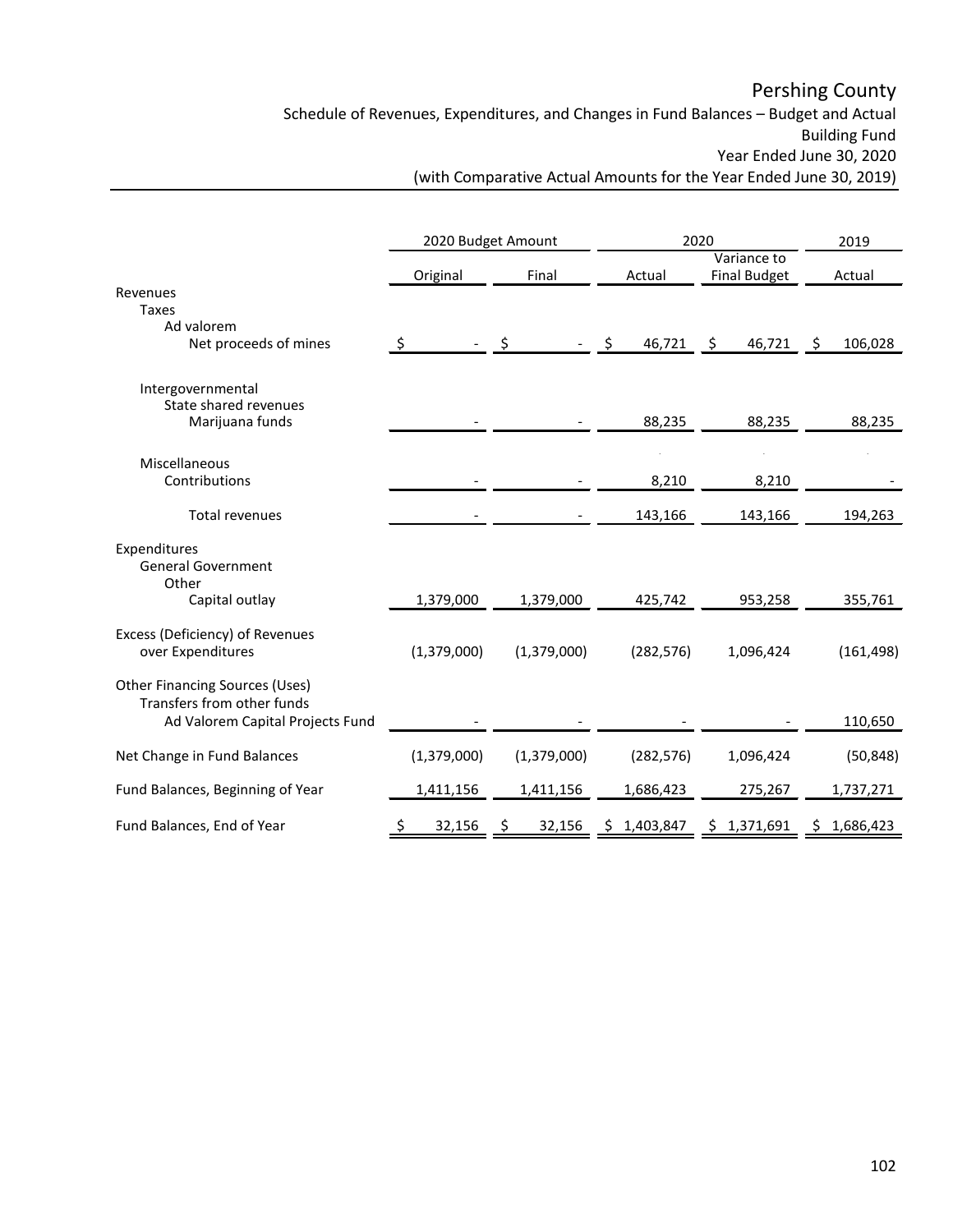Pershing County Combining Balance Sheet – Nonmajor Capital Projects Funds

June 30, 2020

|                                                                                          | Ad Valorem<br>Capital<br>Projects<br>Fund |     | <b>Option Tax-</b><br>Public<br>Safety<br>Fund |    | Total                        |
|------------------------------------------------------------------------------------------|-------------------------------------------|-----|------------------------------------------------|----|------------------------------|
| Assets<br>Cash on deposit and invested<br>Taxes receivable<br>Due from other governments | \$<br>227,930<br>3,253<br>2,337           | \$  | 1,168,258<br>63,941                            | \$ | 1,396,188<br>3,253<br>66,278 |
| Total assets                                                                             | 233,520                                   | \$, | 1,232,199                                      | Ş  | 1,465,719                    |
| Liabilities<br>Accounts payable<br>Due to other governments<br><b>Total liabilities</b>  | \$<br>604<br>604                          | \$  | 25,986<br>25,986                               | \$ | 25,986<br>604<br>26,590      |
| Deferred Inflow of Resources<br>Unavailable revenue, delinquent property taxes           | 3,253                                     |     |                                                |    | 3,253                        |
| <b>Fund Balances</b><br>Restricted                                                       | 229,663                                   |     | 1,206,213                                      |    | 1,435,876                    |
| Total liabilities, deferred inflow of<br>resources, and fund balances                    | \$<br>233,520                             | \$, | 1,232,199                                      | \$ | 1,465,719                    |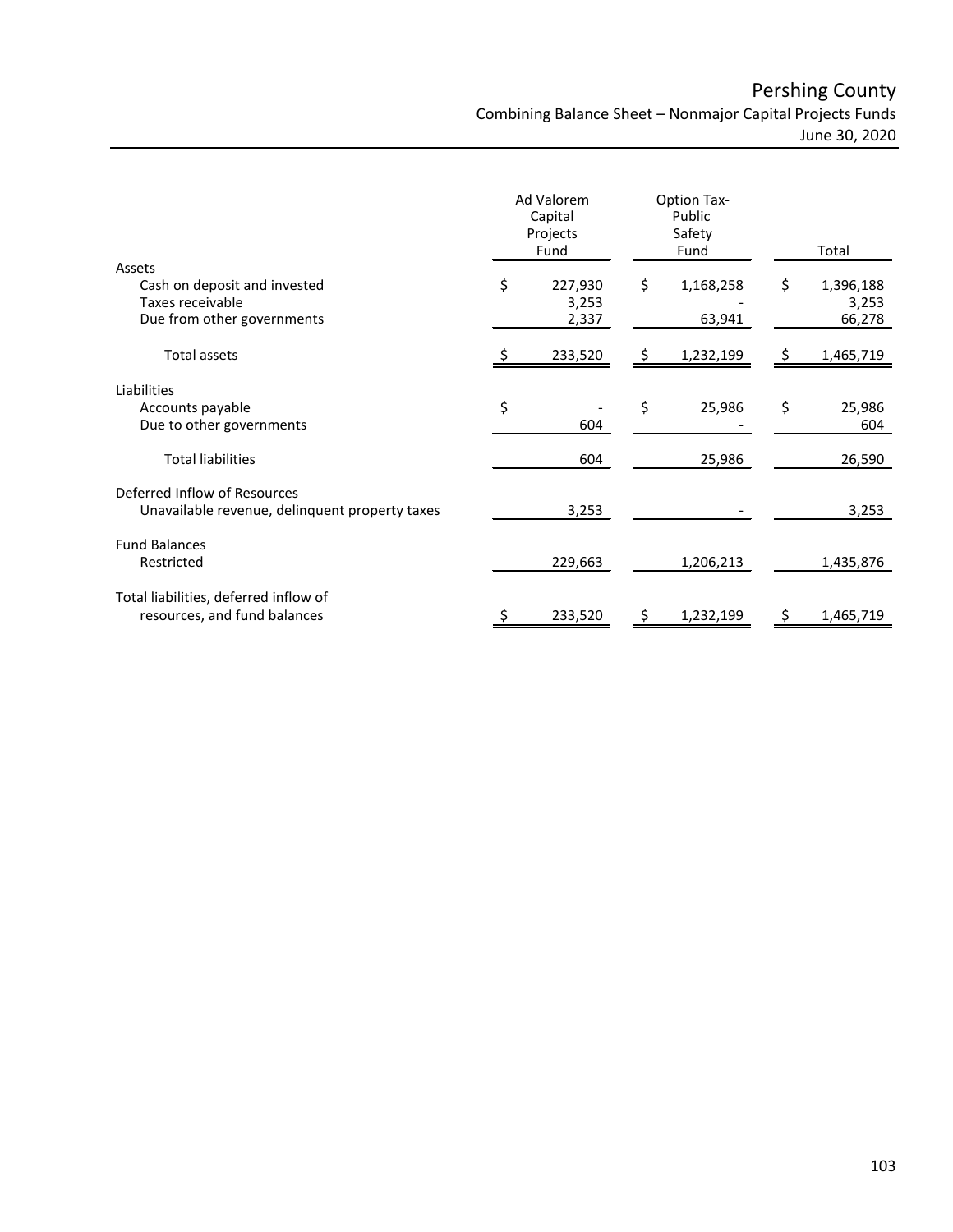Combining Statement of Revenues, Expenditures, and Changes in Fund Balances – Nonmajor Capital Projects Funds Year Ended June 30, 2020

|                                  | Ad Valorem<br>Capital<br>Projects<br>Fund | <b>Option Tax-</b><br>Public<br>Safety<br>Fund | Total                    |  |  |
|----------------------------------|-------------------------------------------|------------------------------------------------|--------------------------|--|--|
| Revenues                         |                                           |                                                |                          |  |  |
| Taxes<br>Intergovernmental       | \$<br>128,083                             | \$<br>366,193                                  | \$<br>128,083<br>366,193 |  |  |
| Miscellaneous                    | 3,069                                     |                                                | 3,069                    |  |  |
| Total revenues                   | 131,152                                   | 366,193                                        | 497,345                  |  |  |
| Expenditures                     |                                           |                                                |                          |  |  |
| Current<br>General government    | 6,183                                     |                                                | 6,183                    |  |  |
| Debt service                     |                                           | 88,271                                         | 88,271                   |  |  |
| Capital outlay                   | 24,847                                    | 156,689                                        | 181,536                  |  |  |
| Total expenditures               | 31,030                                    | 244,960                                        | 275,990                  |  |  |
| Net Changes in Fund Balances     | 100,122                                   | 121,233                                        | 221,355                  |  |  |
| Fund Balances, Beginning of Year | 129,541                                   | 1,084,980                                      | 1,214,521                |  |  |
| Fund Balances, End of Year       | 229,663<br>\$                             | 1,206,213<br>Ş                                 | \$<br>1,435,876          |  |  |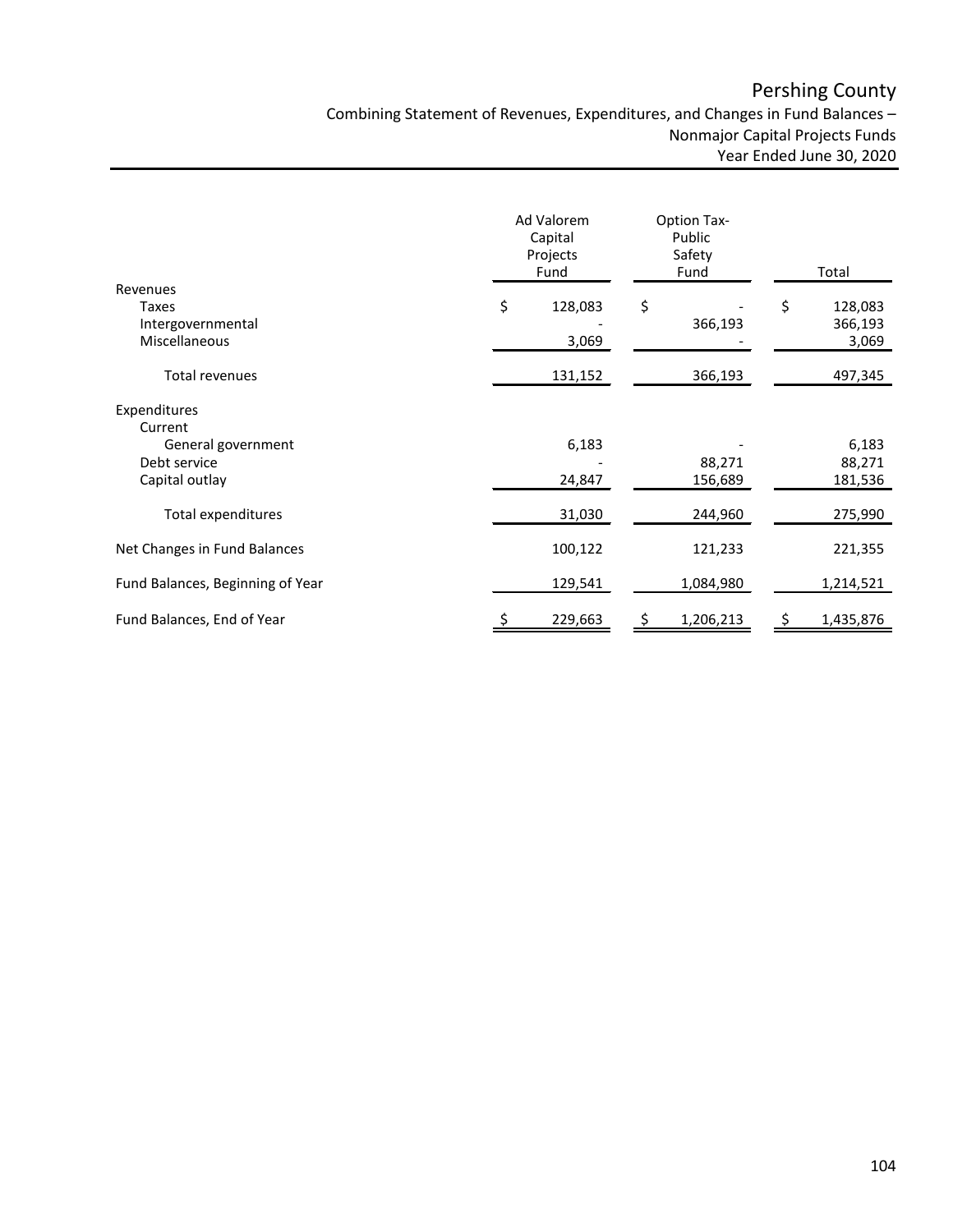Schedule of Revenues, Expenditures, and Changes in Fund Balances – Budget and Actual Ad Valorem Capital Projects Fund Year Ended June 30, 2020

|                                                                   | 2020 Budget Amount |    |           | 2020 |         |             |                     | 2019 |            |
|-------------------------------------------------------------------|--------------------|----|-----------|------|---------|-------------|---------------------|------|------------|
|                                                                   |                    |    |           |      |         | Variance to |                     |      |            |
|                                                                   | Original           |    | Final     |      | Actual  |             | <b>Final Budget</b> |      | Actual     |
| Revenues                                                          |                    |    |           |      |         |             |                     |      |            |
| Taxes                                                             |                    |    |           |      |         |             |                     |      |            |
| Ad valorem                                                        |                    |    |           |      |         |             |                     |      |            |
| Real property                                                     | \$<br>101,385      | \$ | 101,385   | \$   | 90,652  | \$          | (10, 733)           | \$   | 91,949     |
| Personal property                                                 | 32,643             |    | 32,643    |      | 29,472  |             | (3, 171)            |      | 28,996     |
| Net proceeds of mines                                             |                    |    |           |      | 7,959   |             | 7,959               |      | 18,063     |
|                                                                   | 134,028            |    | 134,028   |      | 128,083 |             | (5, 945)            |      | 139,008    |
| Miscellaneous                                                     |                    |    |           |      |         |             |                     |      |            |
| Interest earnings                                                 | 4,000              |    | 4,000     |      | 3,069   |             | (931)               |      | 4,532      |
|                                                                   |                    |    |           |      |         |             |                     |      |            |
| Total revenues                                                    | 138,028            |    | 138,028   |      | 131,152 |             | (6, 876)            |      | 143,540    |
| Expenditures                                                      |                    |    |           |      |         |             |                     |      |            |
| <b>General Government</b>                                         |                    |    |           |      |         |             |                     |      |            |
| Other                                                             |                    |    |           |      |         |             |                     |      |            |
| Services and supplies                                             | 7,500              |    | 7,500     |      | 6,183   |             | 1,317               |      | 7,155      |
| Capital outlay                                                    | 200,000            |    | 200,000   |      | 24,847  |             | 175,153             |      | 68,148     |
| Total expenditures                                                | 207,500            |    | 207,500   |      | 31,030  |             | 176,470             |      | 75,303     |
| Excess (Deficiency) of Revenues                                   |                    |    |           |      |         |             |                     |      |            |
| over Expenditures                                                 | (69, 472)          |    | (69, 472) |      | 100,122 |             | 169,594             |      | 68,237     |
| <b>Other Financing Sources (Uses)</b><br>Transfers to other funds |                    |    |           |      |         |             |                     |      |            |
| <b>General Fund</b>                                               |                    |    |           |      |         |             |                     |      | (33,000)   |
| <b>Building Fund</b>                                              |                    |    |           |      |         |             |                     |      | (110, 650) |
| Total other financing sources (uses)                              |                    |    |           |      |         |             |                     |      | (143, 650) |
| Net Change in Fund Balances                                       | (69, 472)          |    | (69, 472) |      | 100,122 |             | 169,594             |      | (75, 413)  |
| Fund Balances, Beginning of Year                                  | 98,114             |    | 98,114    |      | 129,541 |             | 31,427              |      | 204,954    |
| Fund Balances, End of Year                                        | \$<br>28,642       | S  | 28,642    | \$   | 229,663 | \$          | 201,021             | \$   | 129,541    |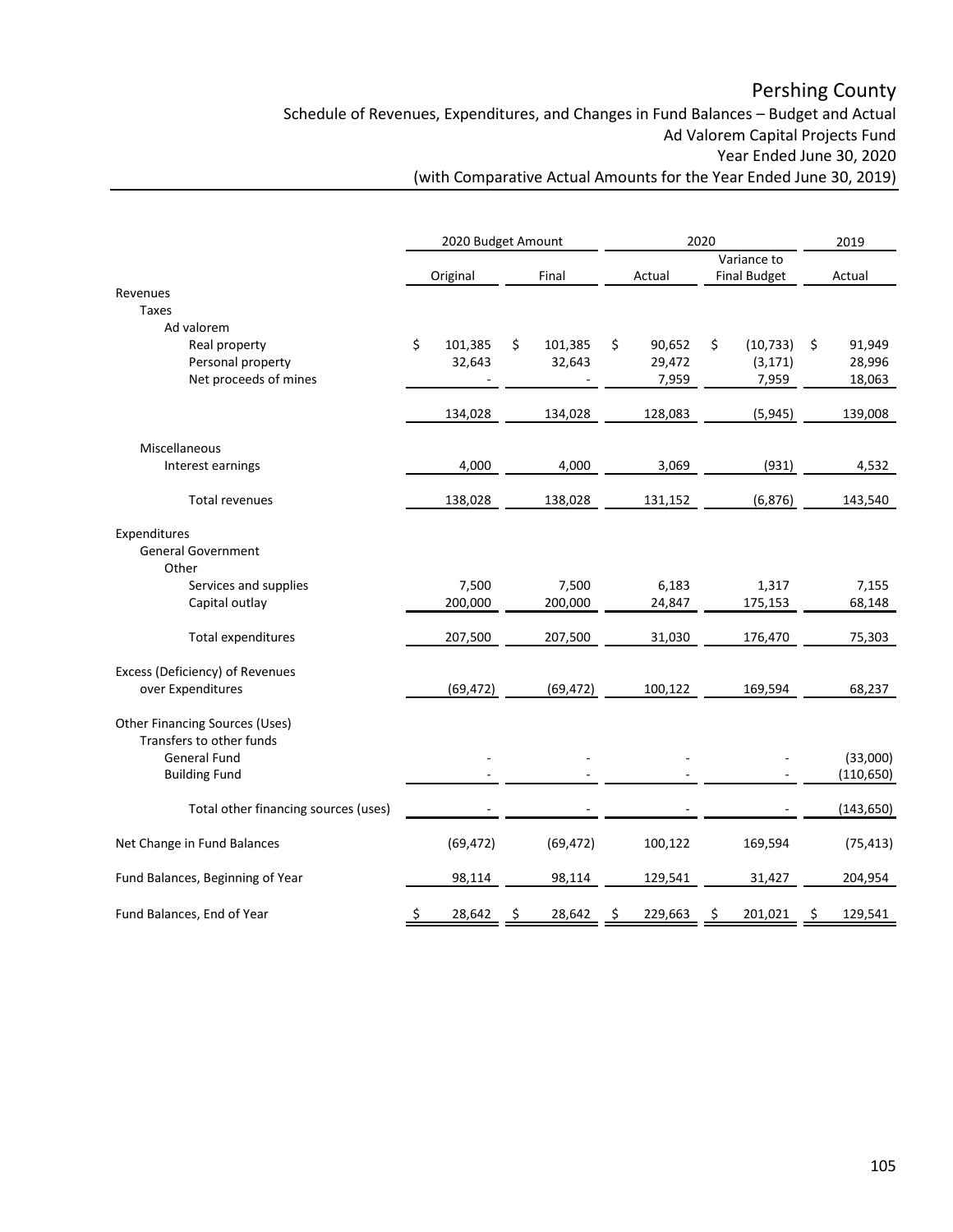Schedule of Revenues, Expenditures, and Changes in Fund Balances – Budget and Actual Option Tax-Public Safety Fund Year Ended June 30, 2020

|                                                                                    |                  | 2020 Budget Amount | 2020             | 2019                               |                  |
|------------------------------------------------------------------------------------|------------------|--------------------|------------------|------------------------------------|------------------|
|                                                                                    | Original         | Final              | Actual           | Variance to<br><b>Final Budget</b> | Actual           |
| Revenues<br>Intergovernmental<br>State shared revenues<br>Option tax-public safety | 290,000<br>Ŝ.    | 290,000<br>Ŝ.      | Ŝ.<br>366,193    | 76,193<br>\$                       | 293,205<br>\$    |
|                                                                                    |                  |                    |                  |                                    |                  |
| Miscellaneous<br>Other                                                             |                  |                    |                  |                                    | 3,000            |
| <b>Total revenues</b>                                                              | 290,000          | 290,000            | 366,193          | 76,193                             | 296,205          |
| Expenditures<br>Debt Service                                                       |                  |                    |                  |                                    |                  |
| Interest<br>Principal                                                              | 16,157<br>72,115 | 16,157<br>72,115   | 16,156<br>72,115 | 1                                  | 18,209<br>70,062 |
|                                                                                    | 88,272           | 88,272             | 88,271           | 1                                  | 88,271           |
| <b>Public Safety</b><br><b>Fire Activity</b>                                       |                  |                    |                  |                                    |                  |
| Capital outlay                                                                     | 900,000          | 900,000            | 156,689          | 743,311                            | 60,000           |
| <b>Total expenditures</b>                                                          | 988,272          | 988,272            | 244,960          | 743,312                            | 148,271          |
| Net Change in Fund Balances                                                        | (698, 272)       | (698, 272)         | 121,233          | 819,505                            | 147,934          |
| Fund Balances, Beginning of Year                                                   | 841,774          | 841,774            | 1,084,980        | 243,206                            | 937,046          |
| Fund Balances, End of Year                                                         | 143,502          | 143,502<br>Ş.      | \$1,206,213      | \$1,062,711                        | 1,084,980<br>S.  |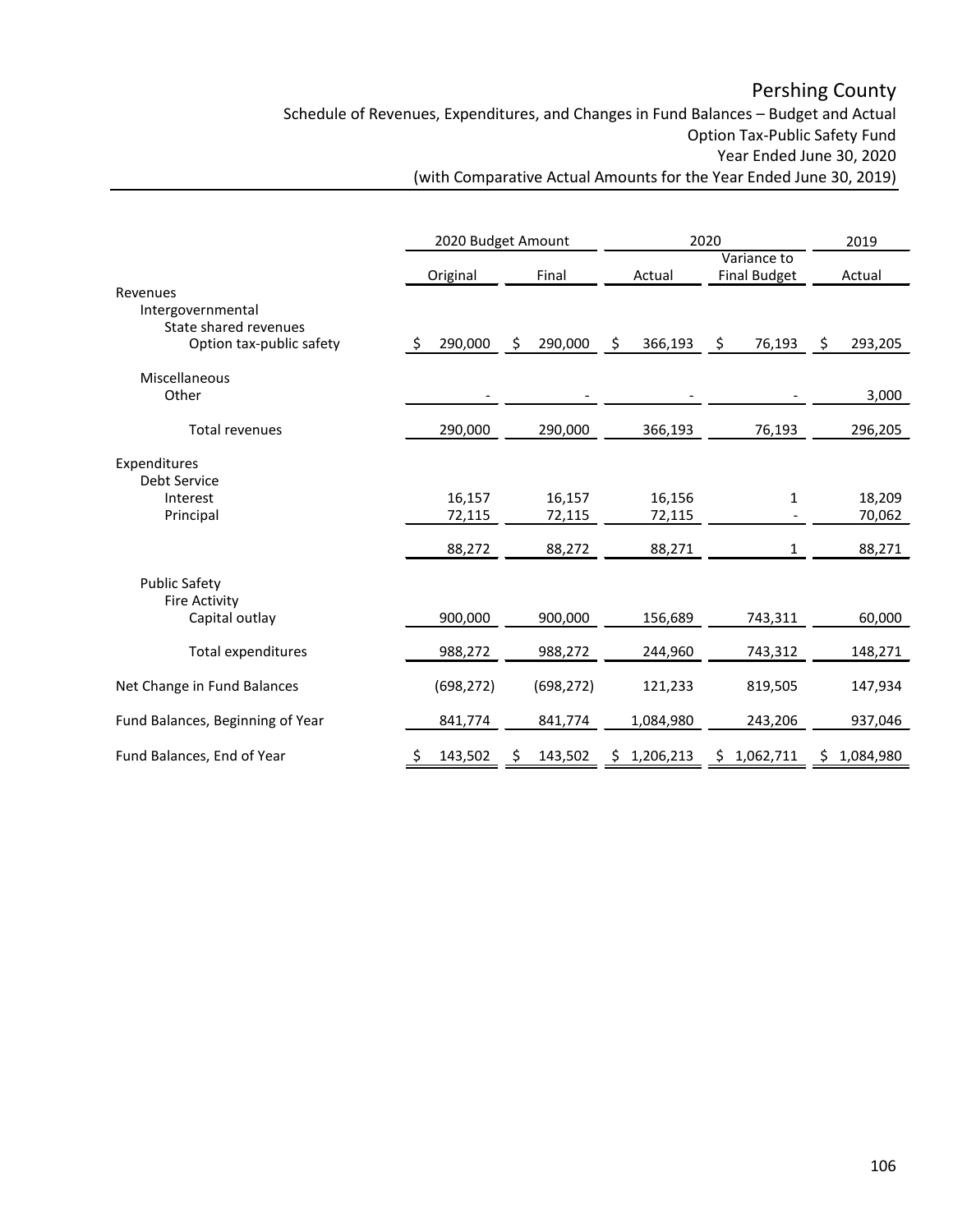Schedule of Revenues, Expenses, and Changes in Net Position – Budget and Actual Landfill Fund Year Ended June 30, 2020

|                                                                                                               |                                       | 2020 Budget Amount                    |                                       | 2020                                      | 2019                                  |  |
|---------------------------------------------------------------------------------------------------------------|---------------------------------------|---------------------------------------|---------------------------------------|-------------------------------------------|---------------------------------------|--|
|                                                                                                               | Original                              | Final                                 | Actual                                | Variance to<br><b>Final Budget</b>        | Actual                                |  |
| <b>Operating Revenues</b><br><b>Charges for Services</b><br>Landfill fees                                     | \$<br>318,778                         | 318,778<br>S                          | 303,800<br>\$                         | \$<br>(14, 978)                           | 335,688<br>S                          |  |
| Miscellaneous<br>Recycling revenue<br>Contributions                                                           | 20,000                                | 20,000                                | 5,993                                 | (14,007)                                  | 26,110<br>50                          |  |
|                                                                                                               | 20,000                                | 20,000                                | 5,993                                 | (14,007)                                  | 26,160                                |  |
| Total operating revenues                                                                                      | 338,778                               | 338,778                               | 309,793                               | (28, 985)                                 | 361,848                               |  |
| <b>Operating Expenses</b><br>Salaries and wages<br>Employee benefits<br>Services and supplies<br>Depreciation | 80,440<br>52,836<br>212,500<br>35,000 | 80,440<br>52,836<br>212,500<br>35,000 | 81,551<br>46,127<br>214,008<br>45,742 | (1, 111)<br>6,709<br>(1,508)<br>(10, 742) | 77,133<br>40,694<br>155,549<br>28,151 |  |
| Total operating expenses                                                                                      | 380,776                               | 380,776                               | 387,428                               | (6, 652)                                  | 301,527                               |  |
| Operating Income (Loss)                                                                                       | (41,998)                              | (41,998)                              | (77, 635)                             | (35, 637)                                 | 60,321                                |  |
| Nonoperating Revenue (Expense)<br>Interest expense                                                            | (6, 594)                              | (6, 594)                              | (6, 416)                              | 178                                       | (6,034)                               |  |
| Change in Net Position                                                                                        | (48,592)                              | (48, 592)<br>- \$                     | (84,051)                              | (35, 459)<br>- Ş                          | 54,287                                |  |
| Net Position, Beginning of Year                                                                               |                                       |                                       | 310,771                               |                                           | 256,484                               |  |
| Net Position, End of Year                                                                                     |                                       |                                       | 226,720                               |                                           | 310,771                               |  |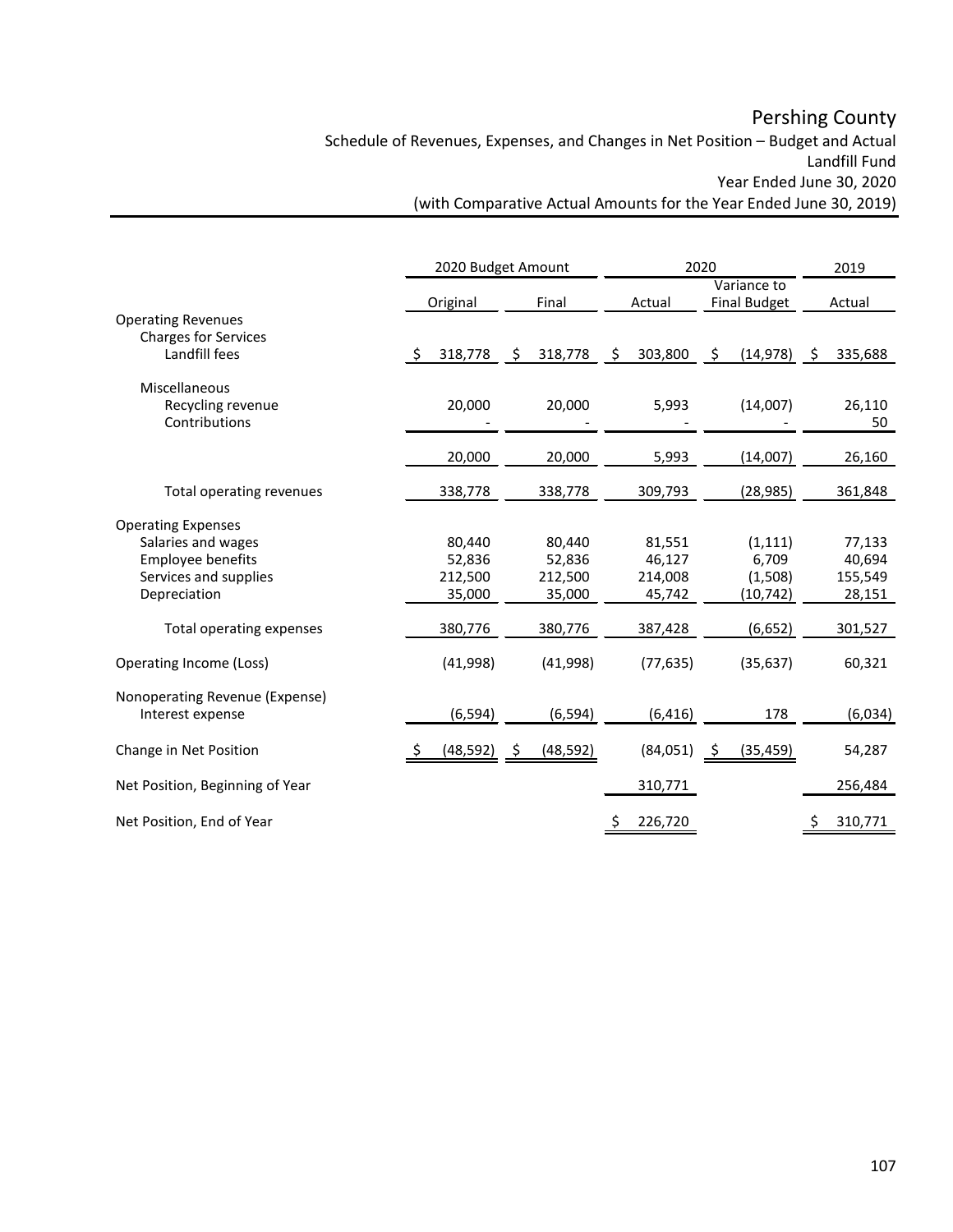Pershing County Combining Balance Sheet – Nonmajor Enterprise Funds Year Ended June 30, 2020

|                                                                                    | <b>Pershing County</b><br><b>Electrical Utility</b><br>Fund | Town of<br><b>Imlay Utilities</b><br>Fund | Ambulance<br>Fund       | Total                            |
|------------------------------------------------------------------------------------|-------------------------------------------------------------|-------------------------------------------|-------------------------|----------------------------------|
| Assets                                                                             |                                                             |                                           |                         |                                  |
| <b>Current Assets</b>                                                              |                                                             |                                           |                         |                                  |
| Cash on deposit and invested<br>Accounts receivable, net<br>Assessments receivable | \$<br>447,239<br>1,739<br>7,907                             | \$<br>13,255<br>4,948                     | \$<br>311,309<br>70,293 | \$<br>771,803<br>76,980<br>7,907 |
| Total current assets                                                               | 456,885                                                     | 18,203                                    | 381,602                 | 856,690                          |
| <b>Noncurrent Assets</b><br>Restricted                                             |                                                             |                                           |                         |                                  |
| Cash on deposit and invested<br>Capital assets not being                           |                                                             | 178,500                                   |                         | 178,500                          |
| depreciated<br>Capital assets net of                                               |                                                             | 9,997                                     |                         | 9,997                            |
| accumulated depreciation                                                           | 280,849                                                     | 318,571                                   | 52,715                  | 652,135                          |
| <b>Total noncurrent assets</b>                                                     | 280,849                                                     | 507,068                                   | 52,715                  | 840,632                          |
| <b>Total assets</b>                                                                | 737,734                                                     | 525,271                                   | 434,317                 | 1,697,322                        |
| Liabilities<br><b>Current Liabilities</b>                                          |                                                             |                                           |                         |                                  |
| Accounts payable<br>Unearned revenue                                               | 955                                                         | 1,299                                     | 5,580<br>2,718          | 7,834<br>2,718                   |
| <b>Total liabilities</b>                                                           | 955                                                         | 1,299                                     | 8,298                   | 10,552                           |
| <b>Net Position</b><br>Net investment in capital assets<br>Restricted for          | 280,849                                                     | 328,568                                   | 52,715                  | 662,132                          |
| Capital replacement<br>Unrestricted                                                | 455,930                                                     | 178,500<br>16,904                         | 373,304                 | 178,500<br>846,138               |
| Total net position                                                                 | \$<br>736,779                                               | \$<br>523,972                             | \$<br>426,019           | \$<br>1,686,770                  |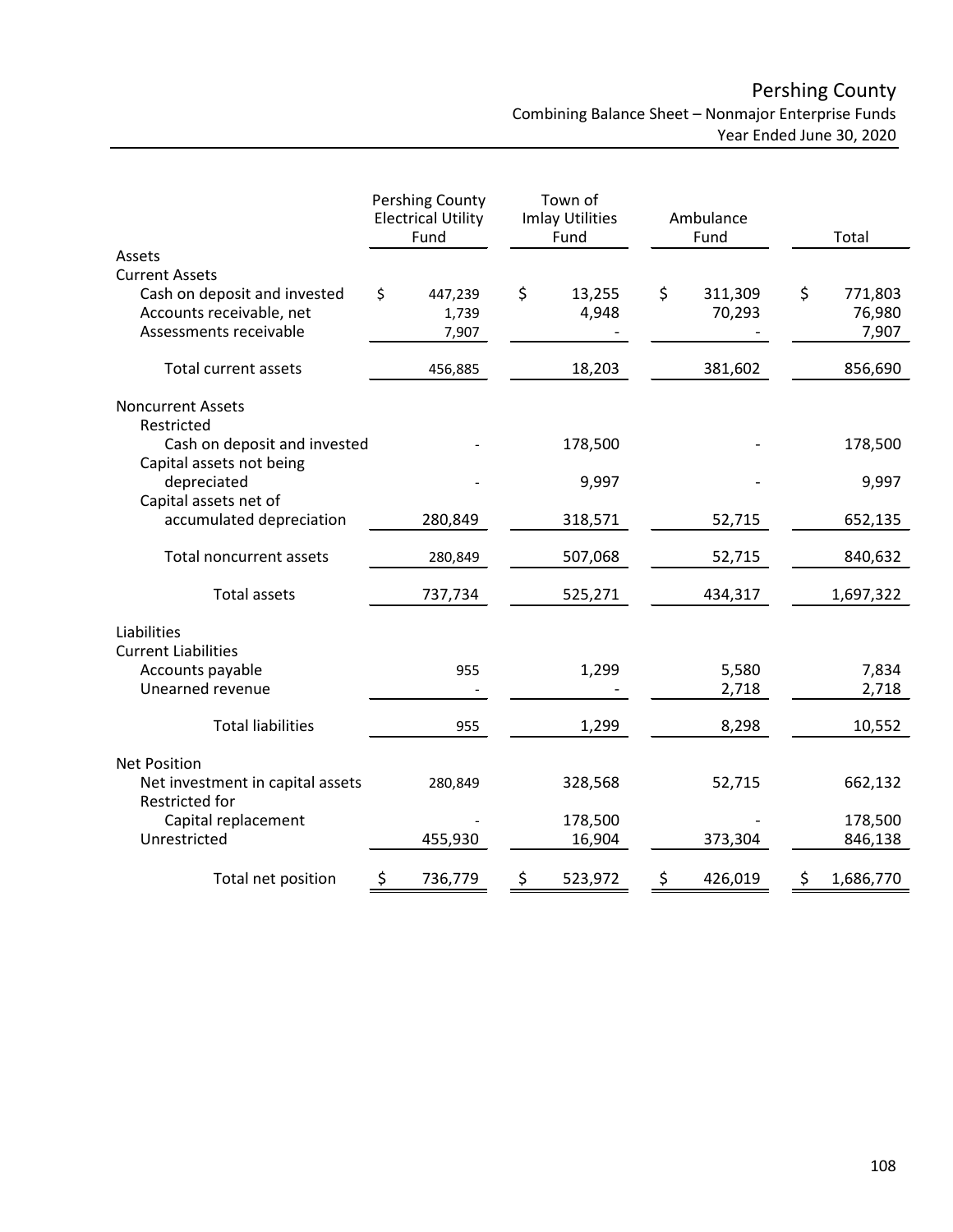Combining Statement of Revenues, Expenses, and Changes in Fund Balances – Nonmajor Enterprise Funds Year Ended June 30, 2020

|                                                 | Pershing County<br><b>Electrical Utility</b><br>Fund | Town of<br><b>Imlay Utilities</b><br>Ambulance<br>Fund<br>Fund |           |    |           | Total           |  |
|-------------------------------------------------|------------------------------------------------------|----------------------------------------------------------------|-----------|----|-----------|-----------------|--|
| <b>Operating Revenues</b>                       |                                                      |                                                                |           |    |           |                 |  |
| Charges for services                            | 20,944                                               | S                                                              | 32,433    | S  | 84,790    | \$<br>138,167   |  |
| <b>Operating Expenses</b><br>Salaries and wages |                                                      |                                                                |           |    | 24,920    | 24,920          |  |
| Services and supplies                           | 23,421                                               |                                                                | 31,476    |    | 56,159    | 111,056         |  |
| Depreciation                                    | 37,996                                               |                                                                | 36,210    |    | 29,629    | 103,835         |  |
| Total operating expenses                        | 61,417                                               |                                                                | 67,686    |    | 110,708   | 239,811         |  |
| Operating Income (Loss)                         | (40, 473)                                            |                                                                | (35, 253) |    | (25, 918) | (101, 644)      |  |
| Nonoperating Revenue (Expense)                  |                                                      |                                                                |           |    |           |                 |  |
| Service availability charges                    | 32,611                                               |                                                                |           |    |           | 32,611          |  |
| Change in Net Position                          | (7,862)                                              |                                                                | (35, 253) |    | (25, 918) | (69, 033)       |  |
| Net Position, Beginning of Year                 | 744,641                                              |                                                                | 559,225   |    | 451,937   | 1,755,803       |  |
| Net Position, End of Year                       | \$<br>736,779                                        | \$                                                             | 523,972   | \$ | 426,019   | \$<br>1,686,770 |  |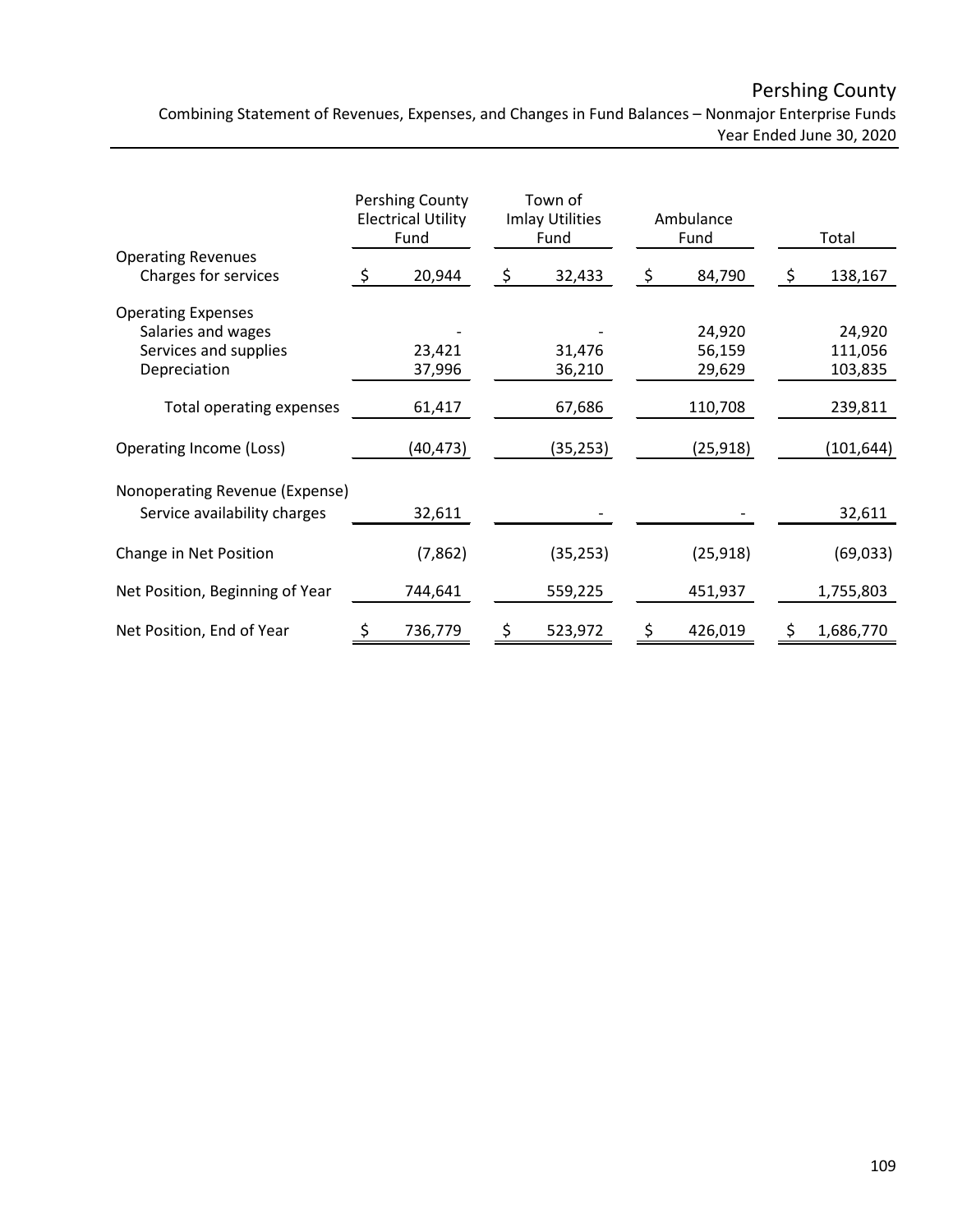## Pershing County Combining Statement of Cash Flows– Nonmajor Enterprise Funds Year Ended June 30, 2020

|                                                                             | Pershing County<br><b>Electrical Utility</b><br>Fund | Town of<br><b>Imlay Utilities</b><br>Fund | Ambulance<br>Fund | Total             |
|-----------------------------------------------------------------------------|------------------------------------------------------|-------------------------------------------|-------------------|-------------------|
| <b>Operating Activities</b>                                                 |                                                      |                                           |                   |                   |
| Cash received from users<br>Cash received from interfund services           | \$<br>22,217                                         | \$<br>33,668                              | \$<br>87,016      | \$<br>142,901     |
| provided                                                                    |                                                      | 660                                       |                   | 660               |
| Payments for employees' salaries<br>and benefits                            |                                                      |                                           | (24, 920)         | (24, 920)         |
| Payments for internal services used                                         |                                                      | (9,081)                                   | (1, 293)          | (10, 374)         |
| Payments for services and supplies                                          | (22, 507)                                            | (21, 201)                                 | (58, 232)         | (101, 940)        |
| Net Cash from (used for) Operating Activities                               | (290)                                                | 4,046                                     | 2,571             | 6,327             |
| <b>Noncapital Financing Activities</b>                                      |                                                      |                                           |                   |                   |
| Operating grant received, unearned                                          |                                                      |                                           | 2,718             | 2,718             |
| Capital and Related Financing Activities                                    |                                                      |                                           |                   |                   |
| Payments received for service availability<br>Acquisition of capital assets | 33,137<br>(3,629)                                    |                                           |                   | 33,137<br>(3,629) |
| Net Cash from (used for) Capital and Related                                |                                                      |                                           |                   |                   |
| <b>Financing Activities</b>                                                 | 29,508                                               |                                           |                   | 29,508            |
| Net Change in Cash on Deposit and Invested                                  | 29,218                                               | 4,046                                     | 5,289             | 38,553            |
| Cash on Deposit and Invested, Beginning of Year                             | 418,021                                              | 187,709                                   | 306,020           | 911,750           |
| Cash on Deposit and Invested, End of Year                                   | \$<br>447,239                                        | \$<br>191,755                             | \$<br>311,309     | \$<br>950,303     |
| Reconciliation of operating income (loss) to                                |                                                      |                                           |                   |                   |
| net cash from (used for) operating activities<br>Operating income (loss)    | \$<br>(40, 473)                                      | \$<br>(35, 253)                           | \$<br>(25, 918)   | \$<br>(101, 644)  |
| Adjustments to reconcile operating income                                   |                                                      |                                           |                   |                   |
| (loss) to net cash from (used for) operating                                |                                                      |                                           |                   |                   |
| activities:<br>Depreciation                                                 | 37,996                                               | 36,210                                    | 29,629            | 103,835           |
| Changes in                                                                  |                                                      |                                           |                   |                   |
| Accounts receivable, net                                                    | 1,273                                                | 1,895                                     | 2,226             | 5,394             |
| Accounts payable                                                            | 914                                                  | 1,194                                     | (3, 366)          | (1, 258)          |
| Net Cash from (used for) Operating Activities                               | \$<br>(290)                                          | \$<br>4,046                               | \$<br>2,571       | \$<br>6,327       |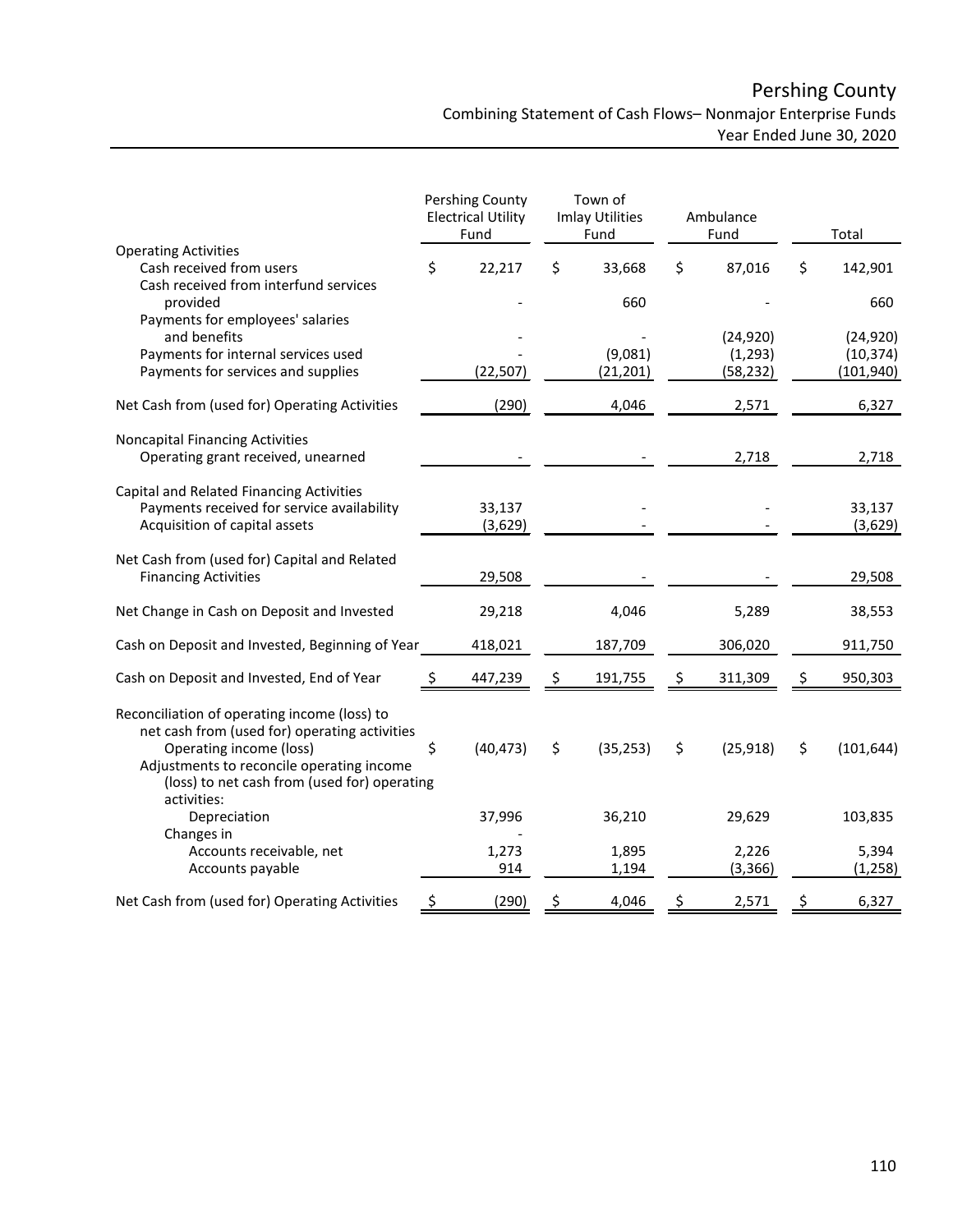Schedule of Revenues, Expenses, and Changes in Net Position – Budget and Actual Pershing County Electrical Utility Fund Year Ended June 30, 2020

|                                                                                    | 2020 Budget Amount |           |     |           | 2020          |     | 2019                               |   |           |
|------------------------------------------------------------------------------------|--------------------|-----------|-----|-----------|---------------|-----|------------------------------------|---|-----------|
|                                                                                    |                    | Original  |     | Final     | Actual        |     | Variance to<br><b>Final Budget</b> |   | Actual    |
| <b>Operating Revenues</b><br><b>Charges for Services</b><br><b>Electrical fees</b> | -\$                | 18,000    | \$  | 18,000    | \$<br>20,944  | \$. | 2,944                              | S | 18,147    |
| <b>Operating Expenses</b><br>Services and supplies                                 |                    | 18,434    |     | 25,934    | 23,421        |     | 2,513                              |   | 16,286    |
| Depreciation                                                                       |                    | 40,000    |     | 40,000    | 37,996        |     | 2,004                              |   | 39,964    |
| Total operating expenses                                                           |                    | 58,434    |     | 65,934    | 61,417        |     | 4,517                              |   | 56,250    |
| Operating Income (Loss)                                                            |                    | (40, 434) |     | (47, 934) | (40, 473)     |     | 7,461                              |   | (38, 103) |
| Nonoperating Revenue (Expense)<br>Service availability charges                     |                    | 35,000    |     | 35,000    | 32,611        |     | (2, 389)                           |   | 35,822    |
| Change in Net Position                                                             |                    | (5, 434)  | \$_ | (12,934)  | (7, 862)      | - Ş | 5,072                              |   | (2, 281)  |
| Net Position, Beginning of Year                                                    |                    |           |     |           | 744,641       |     |                                    |   | 746,922   |
| Net Position, End of Year                                                          |                    |           |     |           | \$<br>736,779 |     |                                    |   | 744,641   |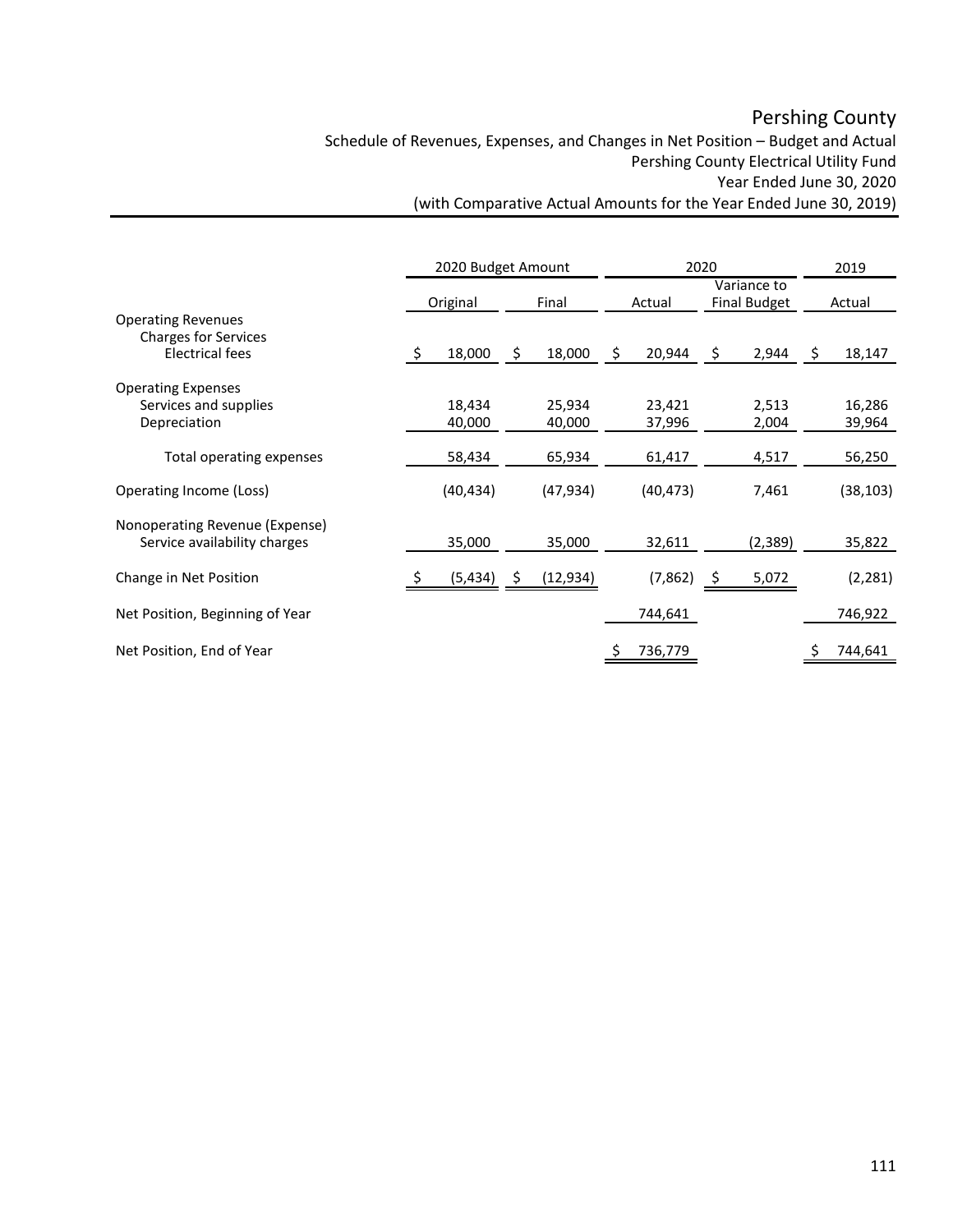Schedule of Revenues, Expenses, and Changes in Net Position – Budget and Actual Town of Imlay Utilities Fund Year Ended June 30, 2020

|                                                          | 2020 Budget Amount |           |    |           |   | 2020      |   | 2019                               |   |           |
|----------------------------------------------------------|--------------------|-----------|----|-----------|---|-----------|---|------------------------------------|---|-----------|
|                                                          |                    | Original  |    | Final     |   | Actual    |   | Variance to<br><b>Final Budget</b> |   | Actual    |
| <b>Operating Revenues</b><br><b>Charges for Services</b> |                    |           |    |           |   |           |   |                                    |   |           |
| Water fees                                               | -Ś                 | 36,000    | \$ | 36,000    | Ş | 32,433    | S | (3, 567)                           | S | 29,444    |
| <b>Operating Expenses</b>                                |                    |           |    |           |   |           |   |                                    |   |           |
| Services and supplies                                    |                    | 38,439    |    | 38,439    |   | 31,476    |   | 6,963                              |   | 27,723    |
| Depreciation                                             |                    | 44,000    |    | 44,000    |   | 36,210    |   | 7,790                              |   | 42,406    |
| Total operating expenses                                 |                    | 82,439    |    | 82,439    |   | 67,686    |   | 14,753                             |   | 70,129    |
| Change in Net Position                                   |                    | (46, 439) | S  | (46, 439) |   | (35, 253) |   | 11,186                             |   | (40, 685) |
| Net Position, Beginning of Year                          |                    |           |    |           |   | 559,225   |   |                                    |   | 599,910   |
| Net Position, End of Year                                |                    |           |    |           |   | 523,972   |   |                                    |   | 559,225   |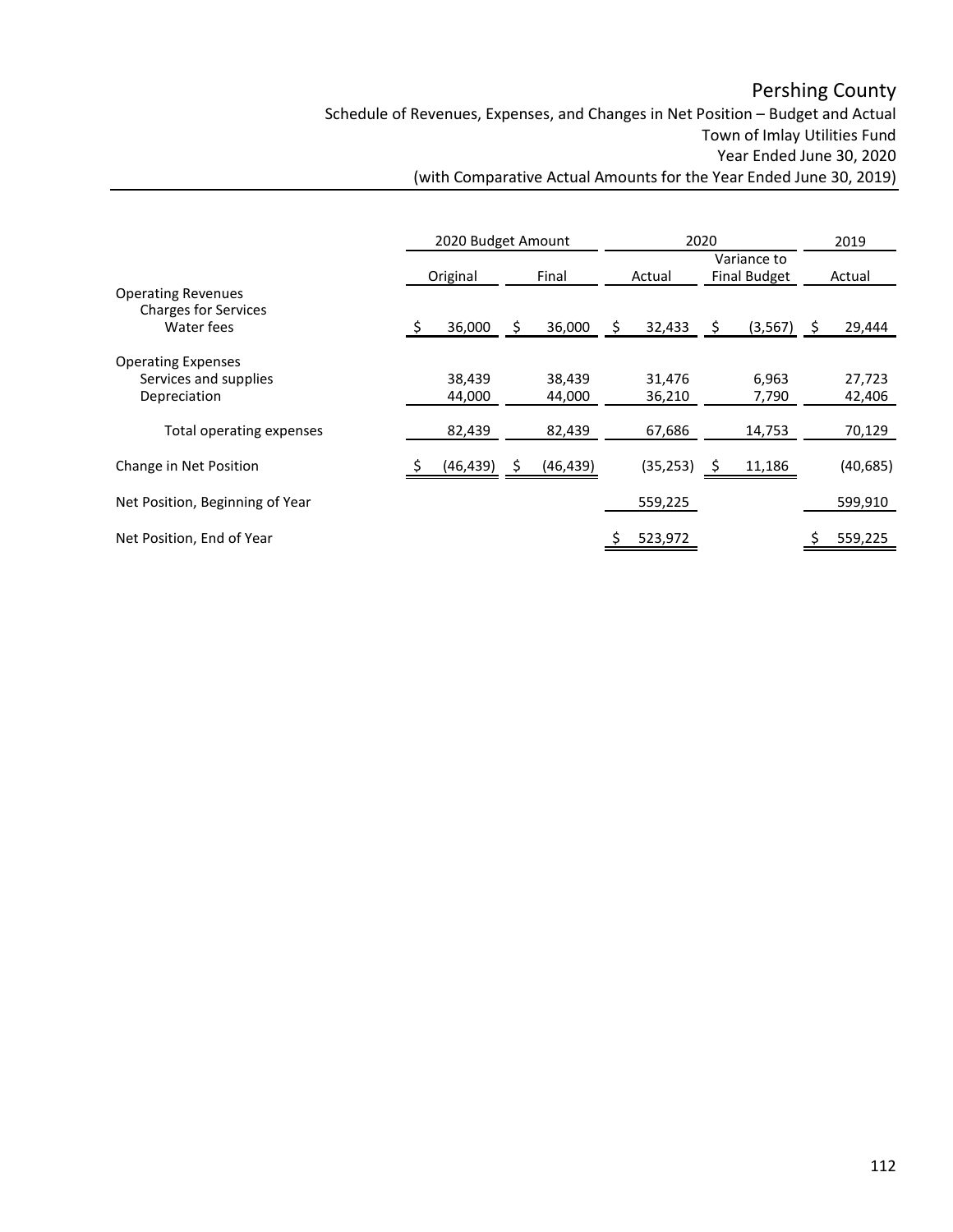Schedule of Revenues, Expenses, and Changes in Net Position – Budget and Actual Ambulance Fund Year Ended June 30, 2020

|                                                                            | 2020 Budget Amount |                            |    |                            |    | 2020                               |        | 2019                       |   |                            |
|----------------------------------------------------------------------------|--------------------|----------------------------|----|----------------------------|----|------------------------------------|--------|----------------------------|---|----------------------------|
|                                                                            | Original<br>Final  |                            |    | Actual                     |    | Variance to<br><b>Final Budget</b> | Actual |                            |   |                            |
| <b>Operating Revenues</b><br><b>Charges for Services</b><br>Ambulance fees | S                  | 124,000                    | \$ | 124,000                    | \$ | 84,790                             | S      | (39, 210)                  | S | 169,828                    |
| <b>Operating Expenses</b>                                                  |                    |                            |    |                            |    |                                    |        |                            |   |                            |
| Salaries and wages<br>Services and supplies<br>Depreciation                |                    | 38,000<br>86,462<br>40,000 |    | 38,000<br>86,462<br>40,000 |    | 24,920<br>56,159<br>29,629         |        | 13,080<br>30,303<br>10,371 |   | 35,695<br>57,323<br>31,729 |
| Total operating expenses                                                   |                    | 164,462                    |    | 164,462                    |    | 110,708                            |        | 53,754                     |   | 124,747                    |
| Change in Net Position                                                     |                    | (40, 462)                  | s  | (40, 462)                  |    | (25, 918)                          |        | 14,544                     |   | 45,081                     |
| Net Position, Beginning of Year                                            |                    |                            |    |                            |    | 451,937                            |        |                            |   | 406,856                    |
| Net Position, End of Year                                                  |                    |                            |    |                            |    | 426,019                            |        |                            |   | 451,937                    |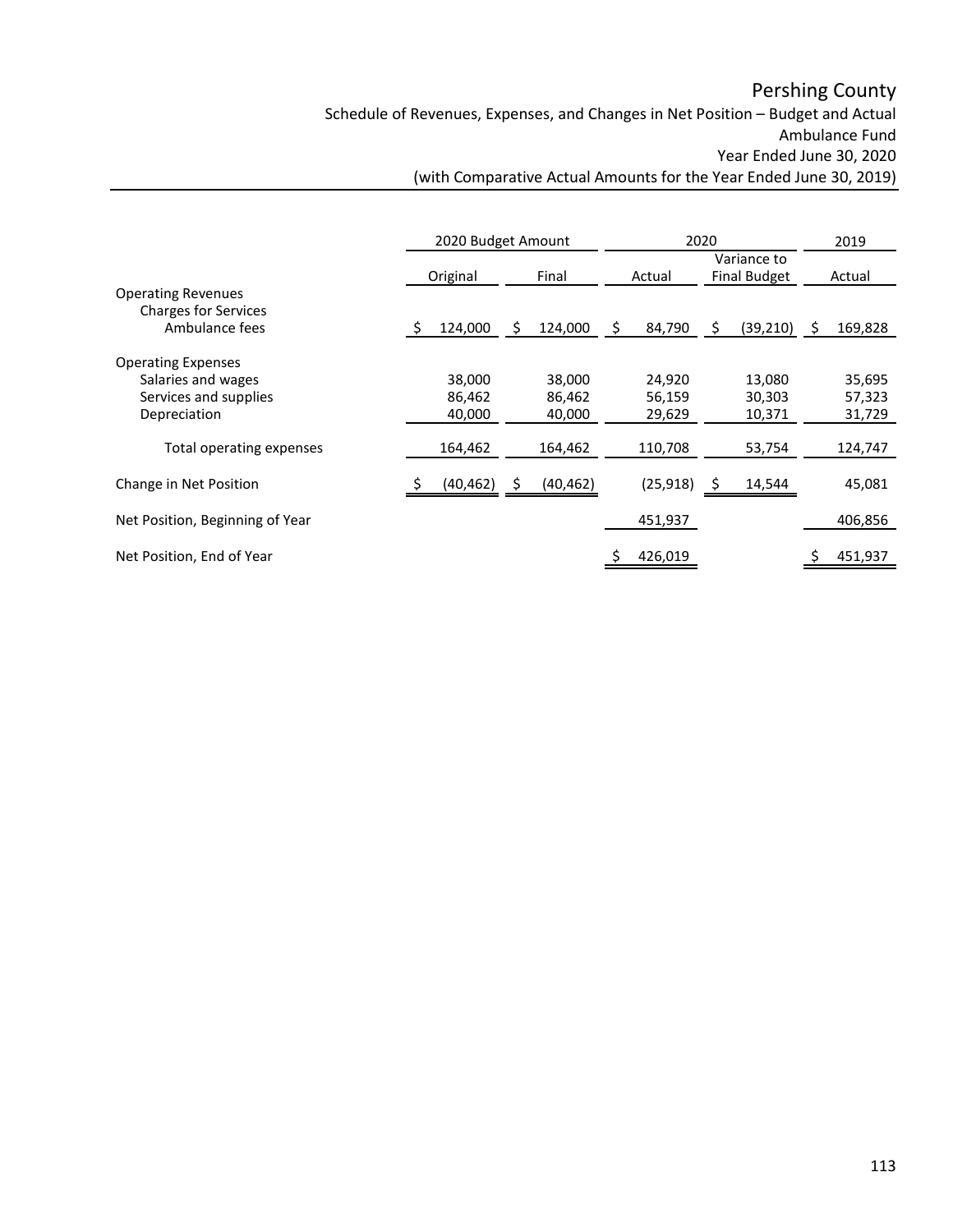Combining Statements of Changes in Assets and Liabilities – Agency Funds

Year Ended June 30, 2020

|                                         |     | <b>Balance</b><br>July 1, 2019 |               | Additions | Deductions    |           |                     | <b>Balance</b><br>June 30, 2020 |  |  |
|-----------------------------------------|-----|--------------------------------|---------------|-----------|---------------|-----------|---------------------|---------------------------------|--|--|
| <b>State Settlement</b>                 |     |                                |               |           |               |           |                     |                                 |  |  |
| Assets<br>Cash on deposit and invested  | S   | 99,865                         | \$.           | 851,189   | -\$           | 879,665   | -\$                 | 71,389                          |  |  |
| Liabilities<br>Due to other governments | Ş   | 99,865                         | \$            | 851,189   | $\frac{5}{5}$ | 879,665   | $\varsigma$         | 71,389                          |  |  |
| City of Lovelock                        |     |                                |               |           |               |           |                     |                                 |  |  |
| Assets<br>Cash on deposit and invested  | \$. | 8,262                          | - Ş           | 154,397   | - \$          | 155,847   | -Ş                  | 6,812                           |  |  |
| Liabilities<br>Due to other governments | \$  | 8,262                          | $\frac{1}{2}$ | 154,397   | <u>_\$</u>    | 155,847   | <u>ځـ</u>           | 6,812                           |  |  |
| Pershing County School District         |     |                                |               |           |               |           |                     |                                 |  |  |
| Assets<br>Cash on deposit and invested  | \$. | 1,077                          | -Ş            | 2,907,614 | \$            | 2,874,415 | -Ş                  | 34,276                          |  |  |
| Liabilities<br>Due to other governments | \$. | 1,077                          | Ş.            | 2,907,614 | -\$           | 2,874,415 | $\ddot{\bm{\zeta}}$ | 34,276                          |  |  |
| <b>Pershing General Hospital</b>        |     |                                |               |           |               |           |                     |                                 |  |  |
| Assets<br>Cash on deposit and invested  | \$. | (8,695)                        | Ş.            | 1,059,910 | \$.           | 1,038,743 | $\ddot{\phi}$       | 12,472                          |  |  |
| Liabilities<br>Due to other governments | \$  | (8,695)                        | \$.           | 1,059,910 | \$            | 1,038,743 | $\frac{1}{2}$       | 12,472                          |  |  |
| Lovelock Valley Weed Control District   |     |                                |               |           |               |           |                     |                                 |  |  |
| Assets<br>Cash on deposit and invested  | \$. | 78,545                         | Ş.            | 47,013    | \$            | 21,799    | -Ş                  | 103,759                         |  |  |
| Liabilities<br>Due to other governments |     | 78,545                         | \$            | 47,013    | \$            | 21,799    | \$                  | 103,759                         |  |  |
| Aid to Victims of Domestic Violence     |     |                                |               |           |               |           |                     |                                 |  |  |
| Assets<br>Cash on deposit and invested  | \$  | 75                             | \$            | 1,290     | \$            | 1,270     | $\ddot{\phi}$       | 95                              |  |  |
| Liabilities<br>Due to other governments |     | 75                             |               | 1,290     | Ş             | 1,270     |                     | 95                              |  |  |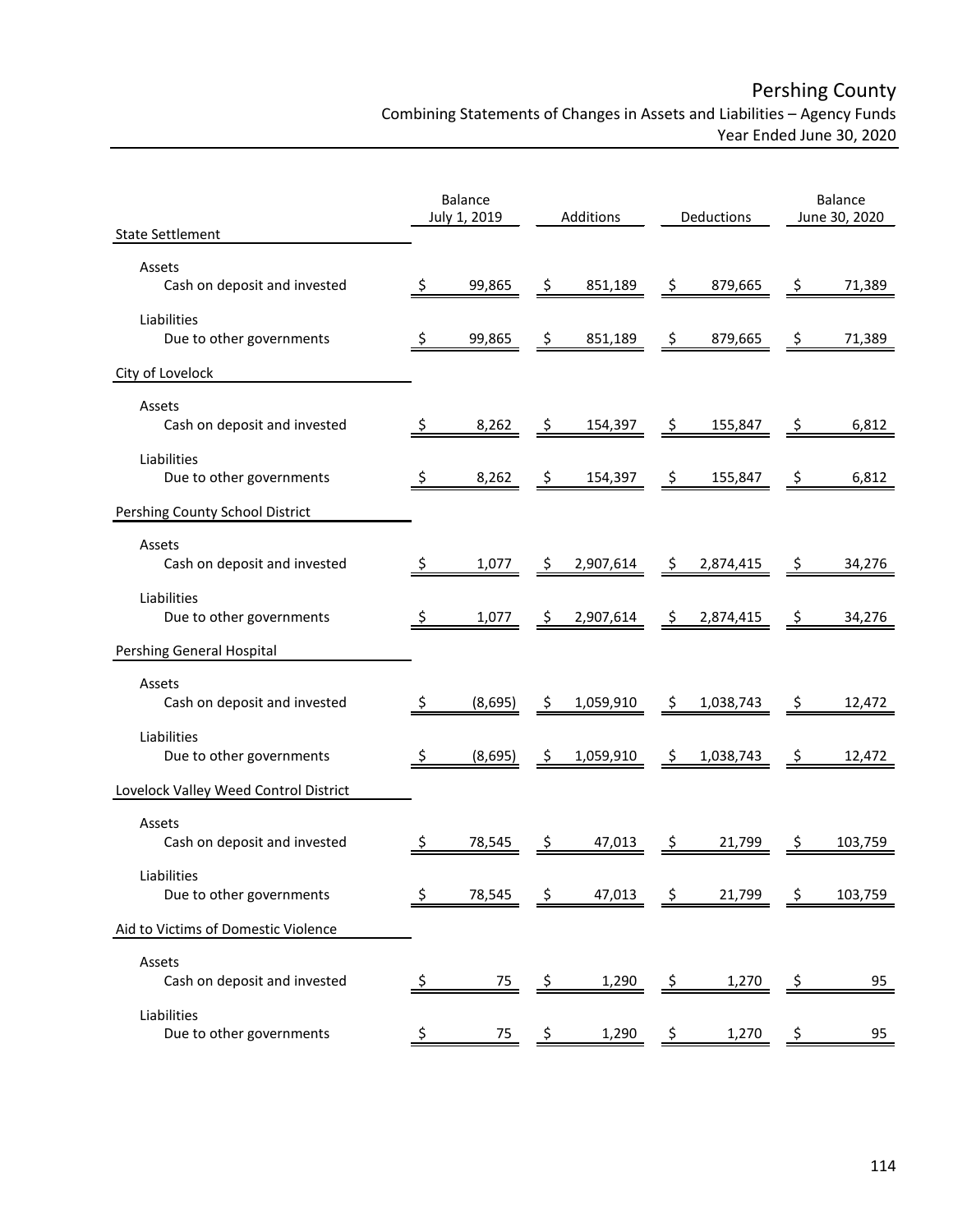Pershing County

Combining Statements of Changes in Assets and Liabilities – Agency Funds

Year Ended June 30, 2020

| <b>Advisory Board to Management Wildlife</b> |     | <b>Balance</b><br>July 1, 2019 |              | Additions | Deductions |           |      | Balance<br>June 30, 2020 |
|----------------------------------------------|-----|--------------------------------|--------------|-----------|------------|-----------|------|--------------------------|
| Assets                                       |     |                                |              |           |            |           |      |                          |
| Cash on deposit and invested                 | \$  | 2,222                          | \$           | 3,012     | \$         | 3,897     | \$   | 1,337                    |
| Liabilities<br>Due to other governments      | \$  | 2,222                          | <u>_\$</u>   | 3,012     | <u>_\$</u> | 3,897     | \$   | 1,337                    |
| <b>Taylor Grazing Act</b>                    |     |                                |              |           |            |           |      |                          |
| Assets<br>Cash on deposit and invested       | \$  | 17,299                         | <u>_\$_</u>  | 9,983     | <u>\$</u>  | 12,836    | -Ş   | 14,446                   |
| Liabilities<br>Due to other governments      | Ş.  | 17,299                         | \$           | 9,983     | -\$        | 12,836    | -\$  | 14,446                   |
| Pershing County Water Conservancy District   |     |                                |              |           |            |           |      |                          |
| Assets<br>Cash on deposit and invested       | \$. | 12,979                         | $\mathsf{S}$ | 1,416,525 | - \$       | 1,426,373 | - Ş  | 3,131                    |
| Liabilities<br>Due to other governments      | \$  | 12,979                         | \$.          | 1,416,525 | \$         | 1,426,373 | \$   | 3,131                    |
| Pershing County Assessor                     |     |                                |              |           |            |           |      |                          |
| Assets<br>Cash on deposit                    | S   | 249                            | \$.          | $10 * $$  |            |           |      | 259                      |
| Liabilities<br>Due to other governments      | S   | 249                            | \$           | $10 * $$  |            |           |      | 259                      |
| Clerk Trust                                  |     |                                |              |           |            |           |      |                          |
| Assets<br>Cash on deposit                    | S   | 303,987                        | Ş.           |           | Ş          | 260,235 * | - \$ | 43,752                   |
| Liabilities<br>Funds held for others         | \$  | 303,987                        | \$           |           | S          | 260,235 * | -\$  | 43,752                   |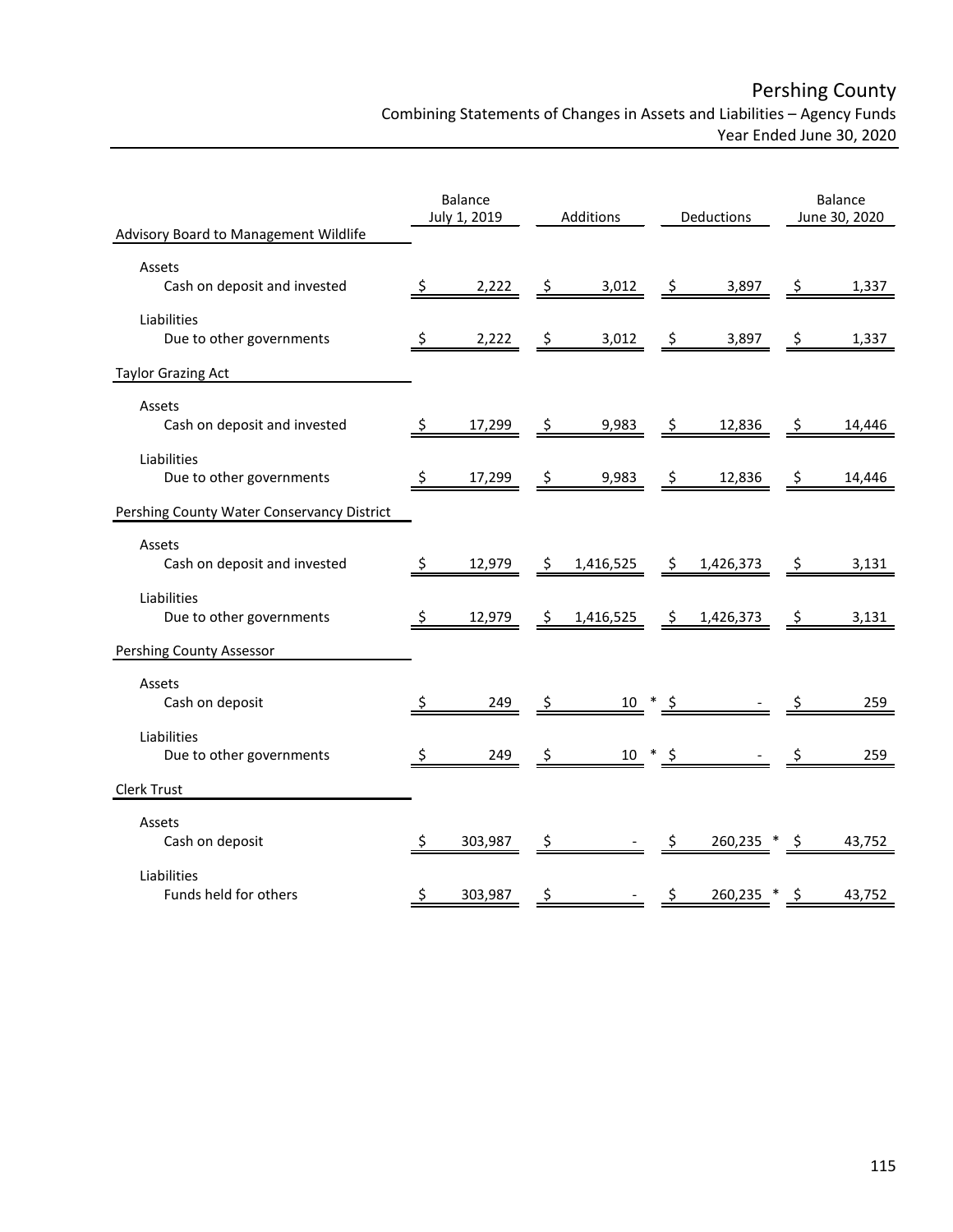Pershing County

Combining Statements of Changes in Assets and Liabilities – Agency Funds

Year Ended June 30, 2020

|                                           |    | <b>Balance</b><br>July 1, 2019 | Additions          |                         |        | Deductions | Balance<br>June 30, 2020 |     |         |
|-------------------------------------------|----|--------------------------------|--------------------|-------------------------|--------|------------|--------------------------|-----|---------|
| Lake Township Justice Court               |    |                                |                    |                         |        |            |                          |     |         |
| Assets<br>Cash on deposit                 | \$ | 150,200                        | $\frac{5}{2}$      | $980 * $$               |        |            |                          | \$. | 151,180 |
| Liabilities<br>Funds held for others      | \$ | 150,200                        | \$                 | $980 * $$               |        |            |                          | \$. | 151,180 |
| 11 <sup>th</sup> Judicial District Court  |    |                                |                    |                         |        |            |                          |     |         |
| Assets<br>Cash on deposit                 | \$ | 3,009                          | \$                 | $\frac{10,249}{ }$ * \$ |        |            |                          |     | 13,258  |
| Liabilities<br>Funds held for others      | \$ | 3,009                          | $\ddot{\phi}$      | $10,249$ * \$           |        |            |                          | -S  | 13,258  |
| <b>Legal Services</b>                     |    |                                |                    |                         |        |            |                          |     |         |
| Assets<br>Cash on deposit and invested    | \$ | 788                            | $\frac{5}{5}$      | 1,582                   |        | ي ۔        | 1,948                    | -\$ | 422     |
| Liabilities<br>Funds held for others      |    | 788                            | $\hat{\vec{\tau}}$ | 1,582                   |        | <u>_\$</u> | 1,948                    | \$  | 422     |
| Commissary Fund, Sheriff                  |    |                                |                    |                         |        |            |                          |     |         |
| Assets<br>Cash on deposit                 | \$ | 34,578                         | \$                 | 5,292 $*$ \$            |        |            |                          | -Ş  | 39,870  |
| Liabilities<br>Funds held for others      | S  | 34,578                         | $\frac{1}{2}$      | $5,292$ * \$            |        |            |                          |     | 39,870  |
| Jail Operations, Sheriff                  |    |                                |                    |                         |        |            |                          |     |         |
| Assets<br>Cash on deposit                 |    | 317                            | -S                 | 76 * \$                 |        |            |                          |     | 393     |
| Liabilities<br>Funds held for others      | \$ | 317                            | \$                 | 76                      | $\ast$ | \$         |                          | S   | 393     |
| Check Restitution Fund, District Attorney |    |                                |                    |                         |        |            |                          |     |         |
| Assets<br>Cash on deposit                 | S  | 1,190                          | \$                 |                         |        |            |                          | \$  | 1,190   |
| Liabilities<br>Funds held for others      | Ş  | 1,190                          | Ş.                 |                         |        |            |                          | Ş.  | 1,190   |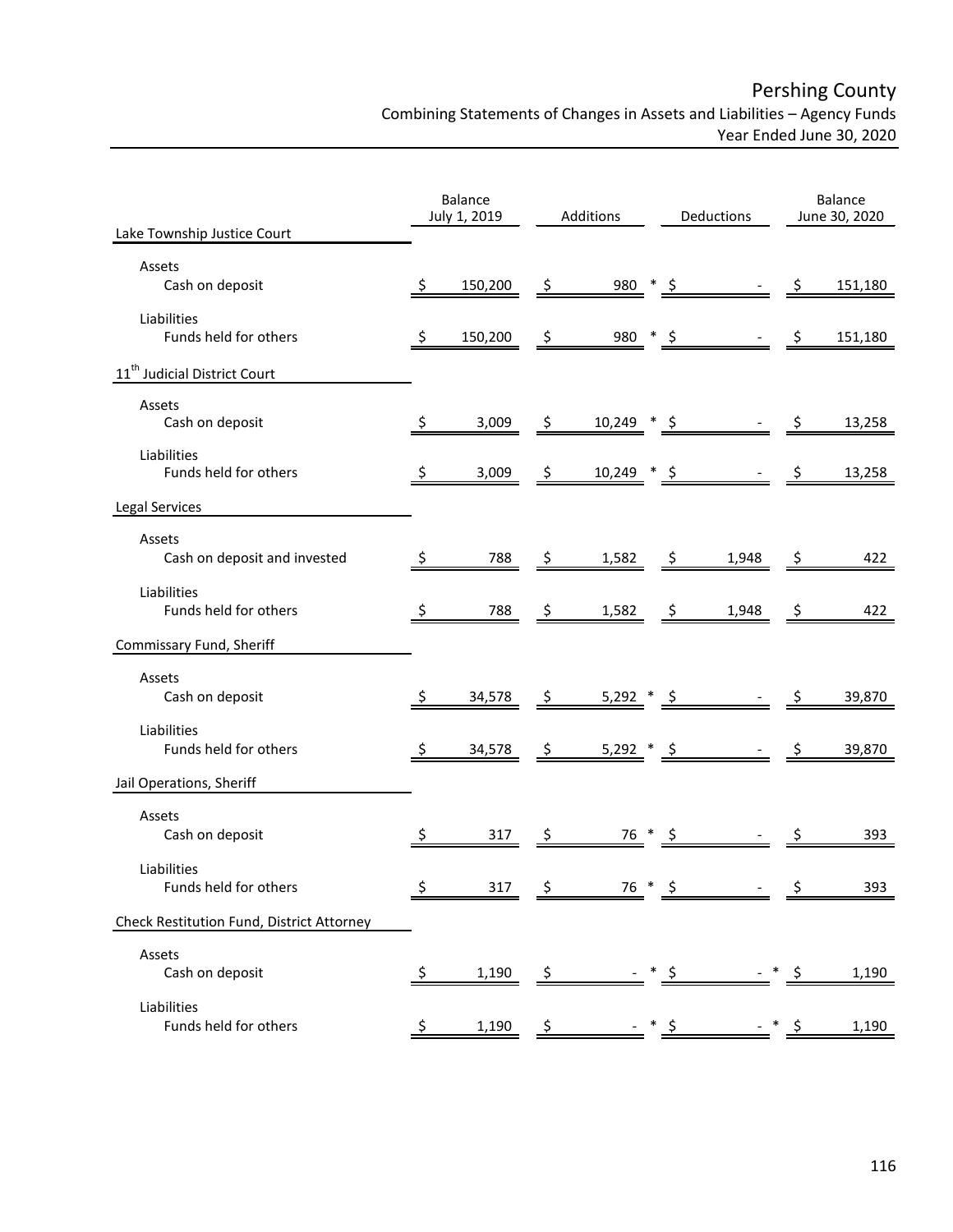Combining Statements of Changes in Assets and Liabilities – Agency Funds

Year Ended June 30, 2020

|                                                                                            |     | Balance<br>July 1, 2019 | Additions           |                     | Deductions          |                      | <b>Balance</b><br>June 30, 2020 |                    |
|--------------------------------------------------------------------------------------------|-----|-------------------------|---------------------|---------------------|---------------------|----------------------|---------------------------------|--------------------|
| Traffic Citation Diversion Program,<br><b>District Attorney</b>                            |     |                         |                     |                     |                     |                      |                                 |                    |
| Assets<br>Cash on deposit                                                                  |     | 544                     | -Ş                  |                     | - Ş                 | $360$ *              | − Ş                             | 184                |
| Liabilities<br>Funds held for others                                                       | \$, | 544                     | $\ddot{\mathsf{S}}$ |                     | -\$                 | $360 * $$            |                                 | 184                |
| Pershing County Public Administrator                                                       |     |                         |                     |                     |                     |                      |                                 |                    |
| Assets<br>Cash on deposit                                                                  | S   | 1,312,461               | \$                  |                     | S                   | 661,122 *            | - \$                            | 651,339            |
| Liabilities<br>Funds held for others                                                       | S.  | 1,312,461               | \$                  |                     | $\ddot{\mathsf{S}}$ | $661,122$ * \$       |                                 | 651,339            |
| Public Guardianship, District Attorney                                                     |     |                         |                     |                     |                     |                      |                                 |                    |
| Assets<br>Cash on deposit                                                                  | S.  | 19,533                  | \$                  | $5,470$ * \$        |                     |                      |                                 | 25,003             |
| Liabilities<br>Funds held for others                                                       |     | 19,533                  | - Ş                 | $5,470$ * \$        |                     |                      |                                 | 25,003             |
| Pershing County, Nevada, Special Assessment<br><b>District Surplus and Deficiency Fund</b> |     |                         |                     |                     |                     |                      |                                 |                    |
| Assets<br>Cash on deposit                                                                  | S   | 1,395                   | S                   | 831                 | S                   |                      |                                 | 2,226              |
| Liabilities<br>Funds held for others                                                       |     | 1,395                   | \$.                 | $831 * $$           |                     |                      |                                 | 2,226              |
| Totals                                                                                     |     |                         |                     |                     |                     |                      |                                 |                    |
| Assets<br>Cash on deposit and invested                                                     | \$  | 2,039,880               | \$                  | 6,475,423           | \$                  | 7,338,510            | \$                              | 1,176,793          |
| Liabilities<br>Due to other governments<br>Funds held for others                           | \$  | 211,878<br>1,828,002    | \$                  | 6,450,943<br>24,480 | \$                  | 6,414,845<br>923,665 | \$                              | 247,976<br>928,817 |
|                                                                                            | \$. | 2,039,880               | \$                  | 6,475,423           | \$                  | 7,338,510            | \$                              | 1,176,793          |

\* The net change in the account balance is shown since information on total additions and deductions is not readily available.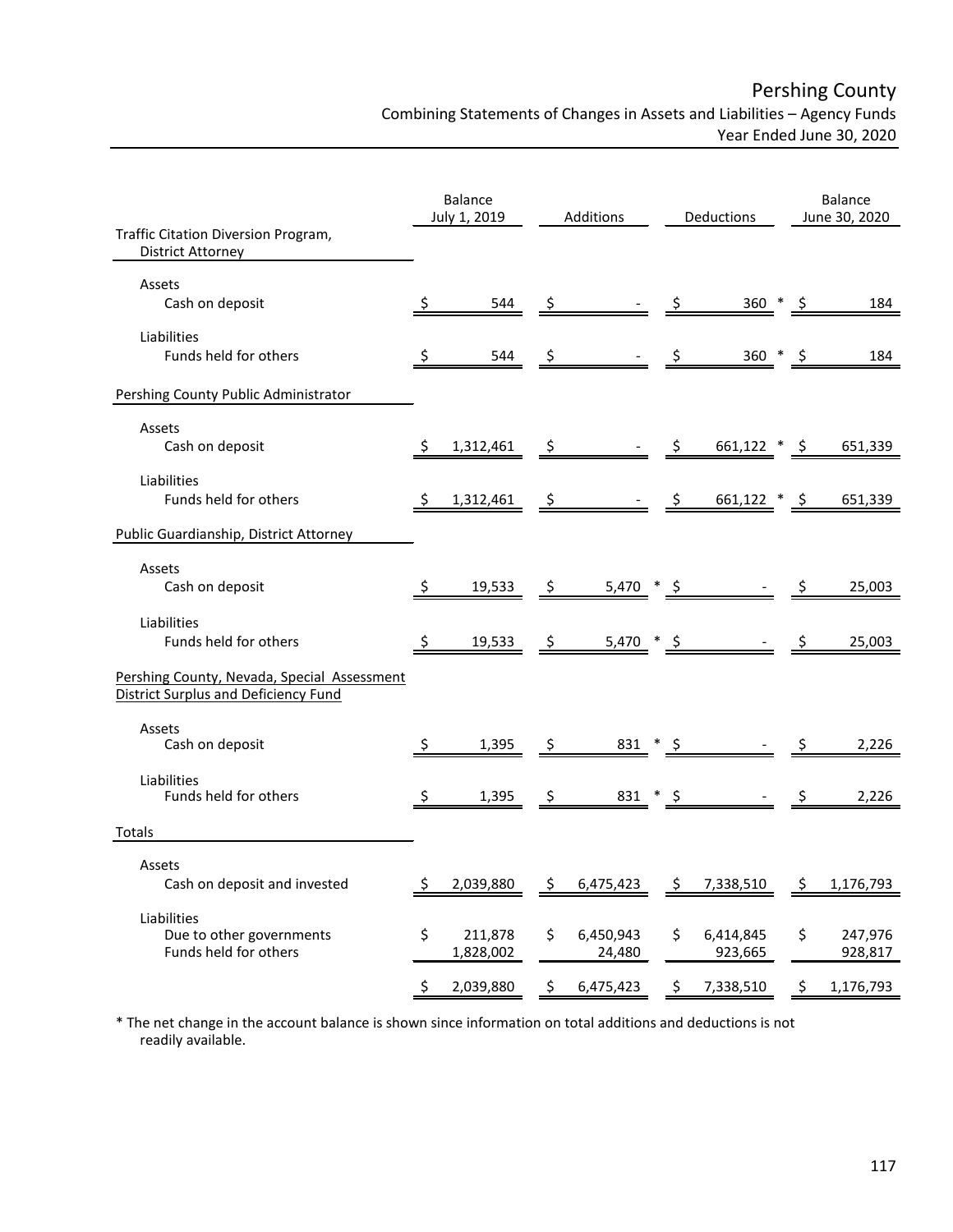Schedule of Fees Imposed Subject to the Provisions of NRS 354.5989, Limitation of Fees for Business Licenses Year Ended June 30, 2020

| <b>Flat Fixed Fees</b><br>Business license revenue adjusted base at June 30, 2019                                                                                                    |       | S | 13,090  |
|--------------------------------------------------------------------------------------------------------------------------------------------------------------------------------------|-------|---|---------|
| Adjustment to Base<br>Base                                                                                                                                                           |       |   | 13,090  |
| Percentage increase in population of the local government<br>Percentage increase in the Consumer Price Index for the year<br>ending on December 31 next preceding the year for which | 1.71% |   |         |
| the limit is being calculated                                                                                                                                                        | 2.80% |   | 4.51%   |
|                                                                                                                                                                                      |       |   | 590     |
| Adjusted base at June 30, 2020                                                                                                                                                       |       |   | 13,680  |
| Actual revenue                                                                                                                                                                       |       |   | 10,670  |
| Amount over (under) allowable amount                                                                                                                                                 |       |   | (3,010) |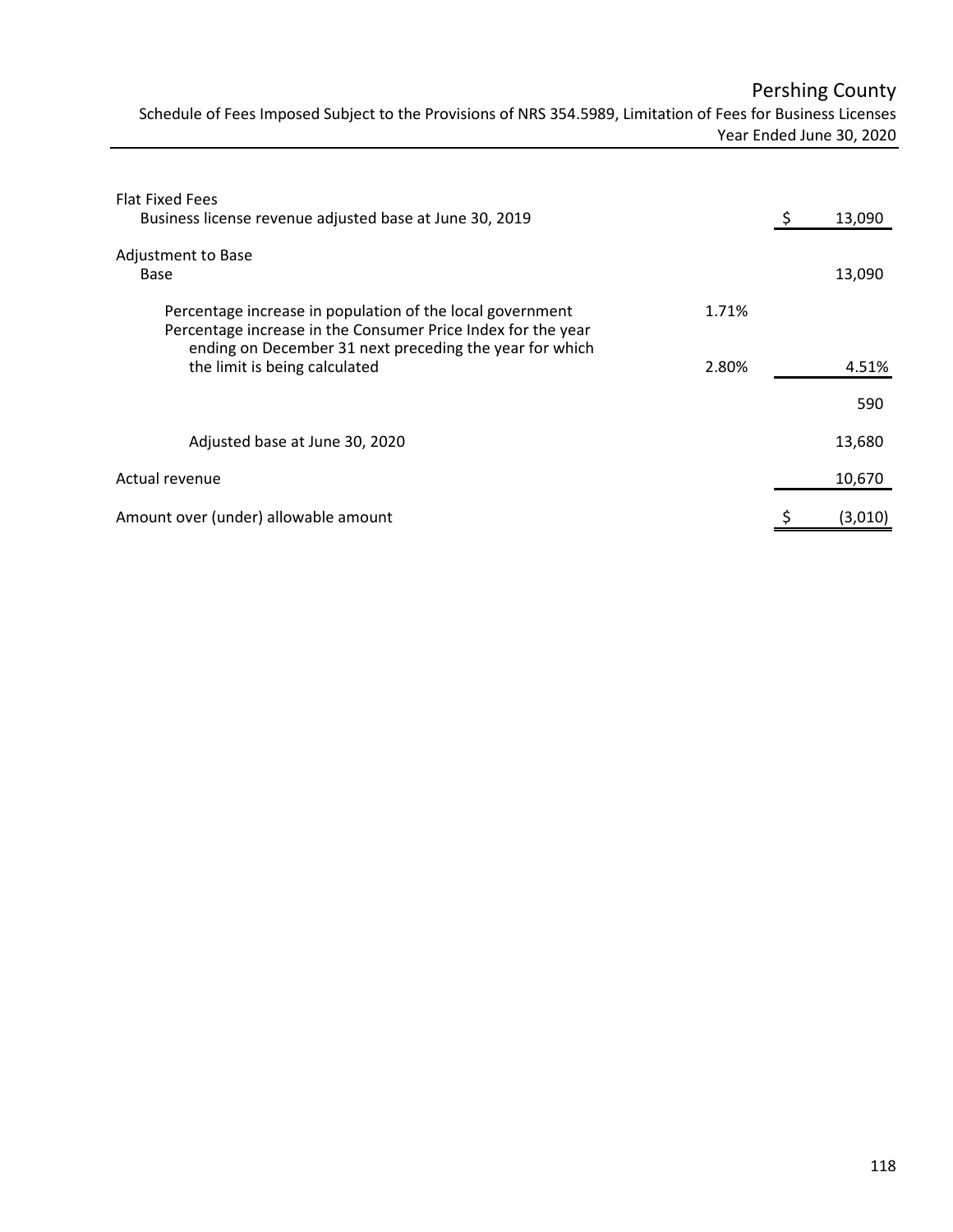### Schedule No. 1 – Summary Schedule of Ending Cash and Investment Balances Years Ended June 30, 2020 through 2017

|                                          |                      | 2020                 | 2019                |                           | 2018                |                           | 2017                 |
|------------------------------------------|----------------------|----------------------|---------------------|---------------------------|---------------------|---------------------------|----------------------|
| <b>County Funds</b>                      |                      |                      |                     |                           |                     |                           |                      |
| General                                  | \$                   | 2,381,661            | \$<br>2,961,299     | \$                        | 2,093,077           | \$                        | 1,864,031            |
| In Lieu of Taxes                         |                      | 1,727,330            | 1,404,955           |                           | 1,240,475           |                           | 1,504,656            |
| Law Enforcement                          |                      | 245,274              | 373,750             |                           | 382,202             |                           | 275,739              |
| Cemetery                                 |                      | 34,160<br>49,387     | 30,724              |                           | 28,892              |                           | 26,532               |
| Law Library<br><b>Total General Fund</b> |                      |                      | 41,894<br>4,812,622 |                           | 29,556<br>3,774,202 |                           | 15,563               |
| Road                                     |                      | 4,437,812<br>231,059 | 156,756             |                           | 236,388             |                           | 3,686,521<br>364,087 |
| 11 <sup>th</sup> Judicial District Court |                      | 1,177,281            | 909,213             |                           | 710,266             |                           | 587,401              |
| Regional Street and Highway              |                      | 1,080,262            | 744,573             |                           | 745,017             |                           | 692,245              |
| <b>Building</b>                          |                      | 1,405,277            | 1,724,534           |                           | 1,871,727           |                           | 2,371,890            |
| General Indigent                         |                      | 54,482               | 44,471              |                           | 35,301              |                           | 25,218               |
| Medical Indigent                         |                      | 255,180              | 176,229             |                           | 154,273             |                           | 190,765              |
| Medical Indigent 2                       |                      | 183,935              | 65,388              |                           | 70,073              |                           | 50,951               |
| Library                                  |                      | 446,349              | 351,600             |                           | 298,551             |                           | 221,090              |
| <b>Agricultural Extension</b>            |                      | 139,662              | 116,018             |                           | 109,806             |                           | 105,617              |
| Senior Citizens                          |                      | 77,951               | 86,134              |                           | 116,762             |                           | 115,838              |
| J.P. Admin Fee                           |                      | 214,164              | 212,125             |                           | 201,504             |                           | 193,711              |
| 911 Surcharge Fee                        |                      | 37,209               | 8,316               |                           | 1,367               |                           | 1,685                |
| <b>Forensic Services</b>                 |                      | 291                  | 2,201               |                           | 2,716               |                           | 2,541                |
| Town of Imlay Operating                  |                      | 9,311                | 8,063               |                           | 6,874               |                           | 5,943                |
| Drug Court                               |                      | 129,225              | 136,680             |                           | 128,464             |                           | 119,472              |
| <b>Television District</b>               |                      | 211,755              | 194,722             |                           | 196,257             |                           | 180,701              |
| Recreation                               |                      | 269,901              | 232,560             |                           | 231,904             |                           | 229,033              |
| Gift                                     |                      | 99,232               | 98,534              |                           | 111,260             |                           | 107,103              |
| Capital Asset Forfeiture                 |                      | 32,056               | 24,621              |                           | 17,065              |                           | 6,839                |
| Ad Valorem Capital Projects              |                      | 227,930              | 134,990             |                           | 211,809             |                           | 162,254              |
| <b>Option Tax-Public Safety</b>          |                      | 1,168,258            | 1,042,479           |                           | 876,657             |                           | 827,951              |
| Landfill                                 |                      | 375,736              | 414,394             |                           | 327,307             |                           | 335,326              |
| Pershing County Electrical Utility       |                      | 447,239              | 418,021             |                           | 381,783             |                           | 348,120              |
| Town of Imlay Utilities                  |                      | 191,755              | 187,709             |                           | 188,413             |                           | 181,850              |
| Ambulance                                |                      | 311,309              | 306,020             |                           | 278,944             |                           | 146,634              |
| <b>Total County funds</b>                |                      | 13,214,621           | 12,608,973          |                           | 11,284,690          |                           | 11,260,786           |
| <b>Fiduciary Funds</b>                   |                      | 1,176,793            | 2,039,880           |                           | 1,000,985           |                           | 1,137,842            |
|                                          | \$                   | 14,391,414           | \$<br>14,648,853    | \$                        | 12,285,675          | \$                        | 12,398,628           |
| Cash on Hand                             | $\boldsymbol{\zeta}$ | 2,325                | \$<br>2,625         | $\boldsymbol{\mathsf{S}}$ | 2,625               | $\boldsymbol{\mathsf{S}}$ | 2,625                |
| <b>Demand Deposit Accounts</b>           |                      |                      |                     |                           |                     |                           |                      |
| Treasurer                                |                      | 2,974,074            | 2,949,880           |                           | 2,343,107           |                           | 1,865,820            |
| Assessor                                 |                      | 259                  | 249                 |                           | 249                 |                           | 254                  |
| Clerk Trust                              |                      | 43,752               | 303,987             |                           | 38,002              |                           | 32,746               |
| Lake Township Justice Court              |                      | 151,180              | 150,200             |                           | 32,419              |                           | 27,784               |
| 11 <sup>th</sup> Judicial District Court |                      | 13,258               | 3,009               |                           | 21                  |                           | 61                   |
| Sheriff                                  |                      | 40,263               | 34,895              |                           | 37,445              |                           | 34,560               |
| <b>District Attorney</b>                 |                      | 26,377               | 21,267              |                           | 16,677              |                           | 20,158               |
| <b>Public Administrator</b>              |                      | 651,339              | 1,312,461           |                           | 116,856             |                           | 680,297              |
| Total demand deposit accounts            |                      | 3,900,502            | 4,775,948           |                           | 2,584,776           |                           | 2,661,680            |
| Cash Deposited/Invested in Other         |                      |                      |                     |                           |                     |                           |                      |
| than Demand Deposit Accounts             |                      | 10,488,587           | 9,870,280           |                           | 9,698,274           |                           | 9,734,323            |
|                                          | \$                   | 14,391,414           | \$<br>14,648,853    | \$                        | 12,285,675          | \$                        | 12,398,628           |
| % Cash Deposited/Invested in             |                      |                      |                     |                           |                     |                           |                      |
| Other than Demand Deposit                |                      |                      |                     |                           |                     |                           |                      |
| Accounts at June 30                      |                      | 72.9%                | 67.4%               |                           | 78.9%               |                           | 78.5%                |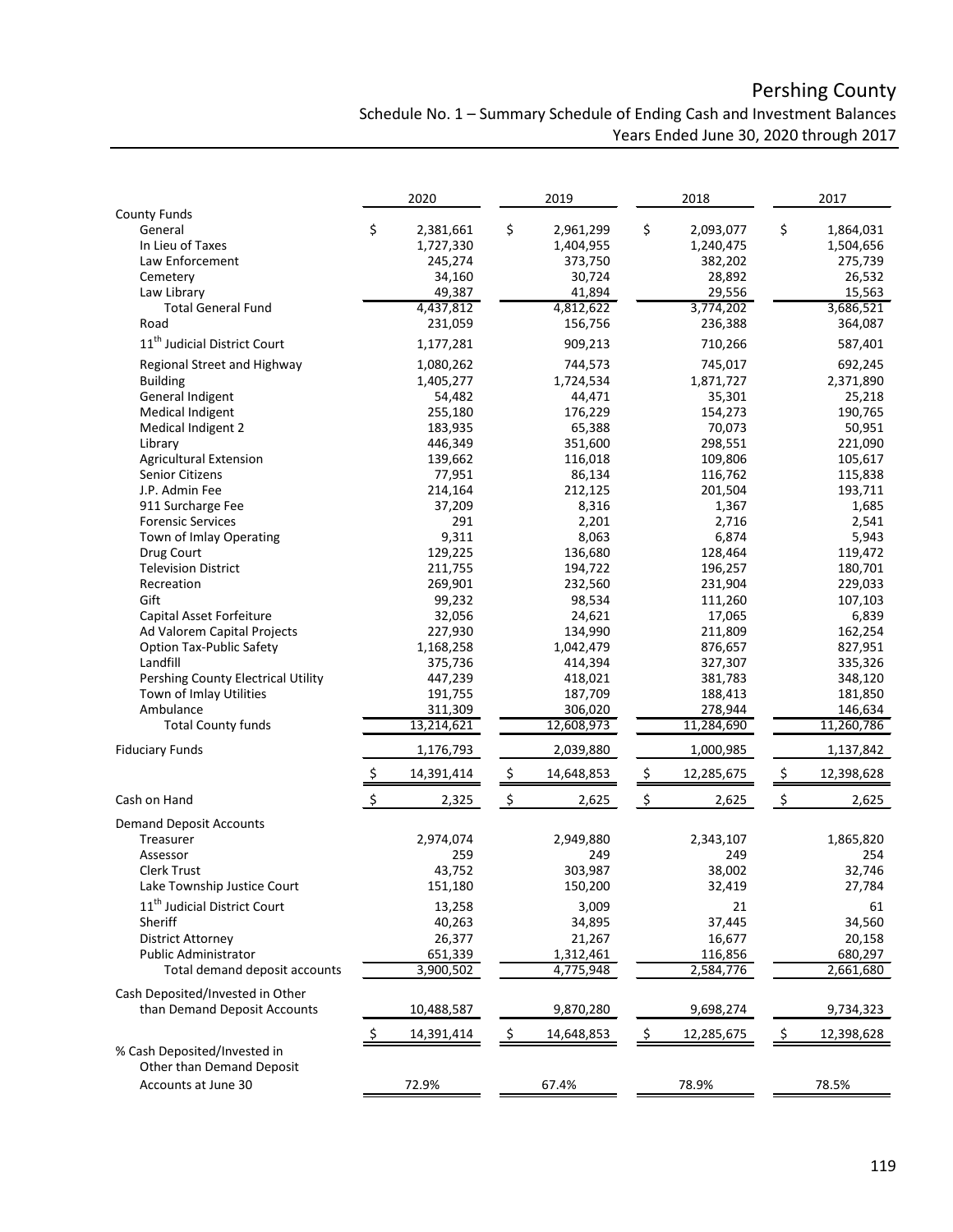Schedule No. 2 – Summary Schedule of Revenues, Expenditures, and Changes in Fund Balances – Governmental Funds Years Ended June 30, 2020 through 2017

|                                       | 2020             | 2019             | 2018             | 2017             |
|---------------------------------------|------------------|------------------|------------------|------------------|
| Revenues                              |                  |                  |                  |                  |
| <b>Taxes</b>                          | 3,650,193<br>\$  | \$<br>3,940,776  | \$<br>3,866,607  | \$<br>3,327,630  |
| Licenses and permits                  | 99,212           | 94,188           | 58,969           | 54,939           |
| Intergovernmental                     | 6,298,374        | 5,601,360        | 5,546,928        | 5,109,512        |
| Grants                                | 957,446          | 1,326,182        | 1,003,975        | 1,201,062        |
| Federal payments in lieu of taxes     | 1,195,375        | 1,137,480        | 1,112,319        | 1,102,628        |
| Charges for services                  | 477,561          | 501,095          | 527,310          | 449,987          |
| Fines and forfeits                    | 230,192          | 279,906          | 513,850          | 563,061          |
| Miscellaneous, other                  | 1,019,855        | 943,593          | 563,183          | 600,760          |
| Interest and investment earnings      | 378,477          | 313,663          | 6,182            | 28,114           |
| <b>Total revenues</b>                 | 14,306,685       | 14,138,243       | 13,199,323       | 12,437,693       |
| Expenditures                          |                  |                  |                  |                  |
| Salaries, wages, and benefits         | 8,255,447        | 7,843,503        | 7,599,216        | 7,310,456        |
| Services and supplies                 | 4,245,253        | 4,660,432        | 4,020,816        | 4,122,326        |
| Capital outlay                        | 1,010,545        | 912,214          | 1,573,981        | 1,607,374        |
| Interest                              | 16,156           | 18,209           | 20,203           | 21,842           |
| Principal                             | 72,115           | 70,062           | 68,068           | 66,429           |
| Total expenditures                    | 13,599,516       | 13,504,420       | 13,282,284       | 13,128,427       |
| Excess (Deficiency) of Revenues       |                  |                  |                  |                  |
| over Expenditures                     | 707,169          | 633,823          | (82, 961)        | (690, 734)       |
| <b>Other Financing Sources (Uses)</b> |                  |                  |                  |                  |
| Transfers from other funds            | 1,147,793        | 1,426,406        | 1,106,099        | 1,312,394        |
| Transfers to other funds              | (1, 147, 793)    | (1,426,406)      | (1, 106, 099)    | (1,312,394)      |
| Sale of capital assets                |                  | 15,212           |                  |                  |
| Insurance settlements                 |                  |                  | 25,131           |                  |
| Total other financing                 |                  |                  |                  |                  |
| sources (uses)                        |                  | 15,212           | 25,131           |                  |
| Net Change in Fund Balances           | 707,169          | 649,035          | (57, 830)        | (690, 734)       |
| Fund Balances, Beginning of Year      | 10,916,984       | 10,267,949       | 10,325,779       | 11,016,513       |
| Fund Balance, End of Year             | \$<br>11,624,153 | \$<br>10,916,984 | \$<br>10,267,949 | \$<br>10,325,779 |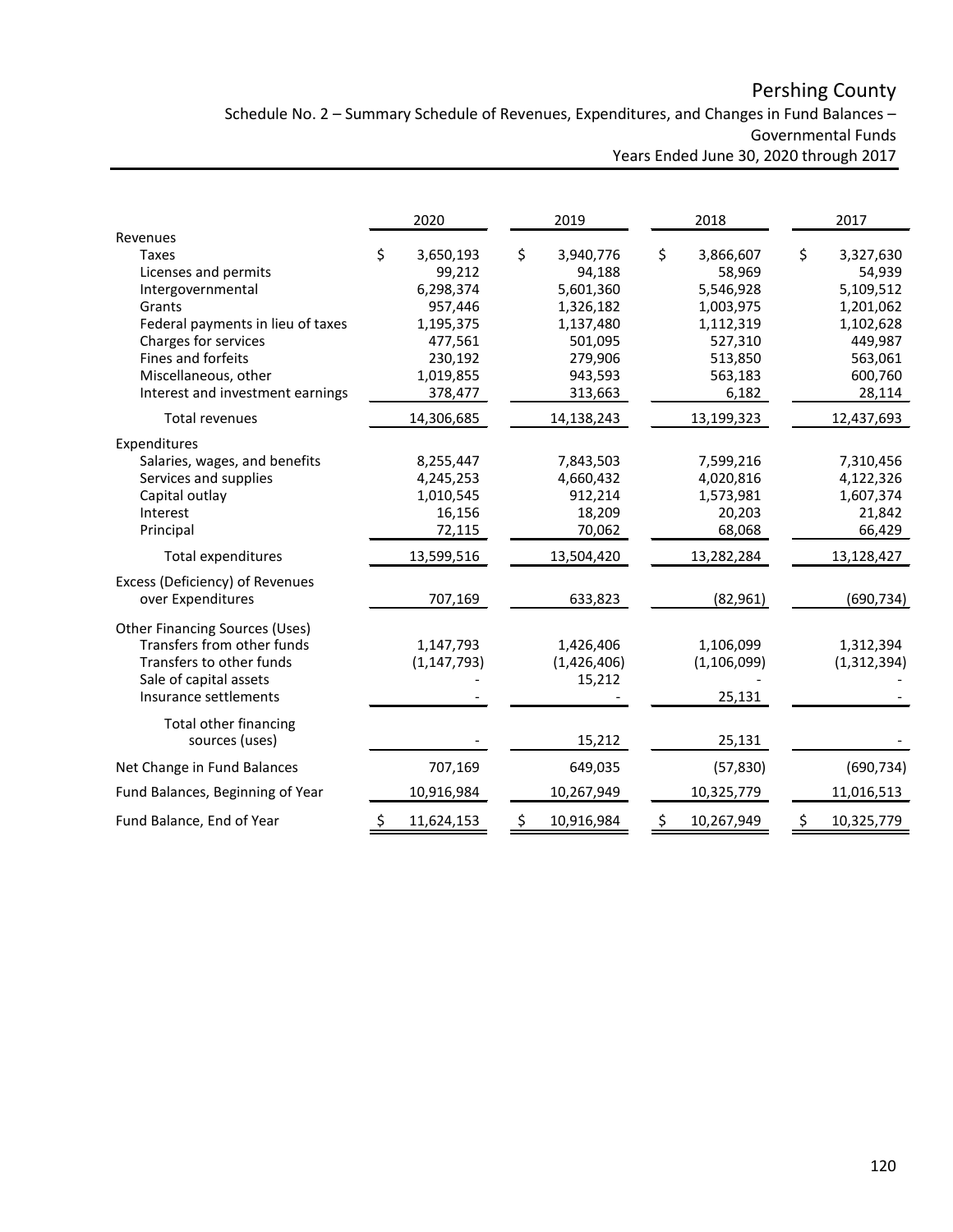# Pershing County Schedule No. 3 – Schedule of Property Tax Rates and Assessed Valuations

| Years Ended June 30, 2012 through 2020 |  |  |  |
|----------------------------------------|--|--|--|
|----------------------------------------|--|--|--|

| Roll Year                                   | County | Pershing County<br><b>School District</b> | State of<br>Nevada | Hospital<br>District | Total<br>County Rate | City of<br>Lovelock | Total<br>City Rate | Town of<br>Imlay | Total<br>Town Rate |
|---------------------------------------------|--------|-------------------------------------------|--------------------|----------------------|----------------------|---------------------|--------------------|------------------|--------------------|
| 2011-12                                     |        |                                           |                    |                      |                      |                     |                    |                  |                    |
| Local government unit rate<br>2012-13       | 1.3568 | 1.1500                                    | 0.1700             | 0.4200               | 3.0968               | 0.5624              | 3.6592             | 0.1500           | 3.2468             |
| Local government unit rate<br>2013-14:      | 1.3568 | 1.1500                                    | 0.1700             | 0.4200               | 3.0968               | 0.5624              | 3.6592             | 0.1500           | 3.2468             |
| Local government unit rate<br>2014-15:      | 1.3568 | 1.1500                                    | 0.1700             | 0.4200               | 3.0968               | 0.5624              | 3.6592             | 0.1500           | 3.2468             |
| Local government unit rate<br>2015-16:      | 1.3568 | 1.1500                                    | 0.1700             | 0.4200               | 3.0968               | 0.5624              | 3.6592             | 0.1500           | 3.2468             |
| Local government unit rate<br>$2016 - 17$ : | 1.3568 | 1.1500                                    | 0.1700             | 0.4200               | 3.0968               | 0.5624              | 3.6592             | 0.1500           | 3.2468             |
| Local government unit rate<br>2017-18:      | 1.3568 | 1.1500                                    | 0.1700             | 0.4200               | 3.0968               | 0.5624              | 3.6592             | 0.1500           | 3.2468             |
| Local government unit rate<br>2018-19:      | 1.3568 | 1.1500                                    | 0.1700             | 0.4200               | 3.0968               | 0.5624              | 3.6592             | 0.1500           | 3.2468             |
| Local government unit rate<br>2019-20:      | 1.3568 | 1.1500                                    | 0.1700             | 0.4200               | 3.0968               | 0.5624              | 3.6592             | 0.1500           | 3.2468             |
| Local government unit rate<br>2020-21:      | 1.3568 | 1.1500                                    | 0.1700             | 0.4200               | 3.0968               | 0.5624              | 3.6592             | 0.1500           | 3.2468             |
| Local government unit rate                  | 1.3568 | 1.1500                                    | 0.1700             | 0.4200               | 3.0968               | 0.5624              | 3.6592             | 0.1500           | 3.2468             |

|           |                     | <b>Assessed Valuations</b> |             |
|-----------|---------------------|----------------------------|-------------|
| Roll Year | <b>Total County</b> | City                       | Town        |
| 2011-12   | \$206,416,225       | \$<br>20,975,000           | \$1,927,999 |
| 2012-13   | 236,436,566         | 21,637,144                 | 2,137,337   |
| 2013-14   | 325,501,979         | 23,619,883                 | 2,155,532   |
| 2014-15   | 283,724,599         | 29,588,175                 | 4,283,986   |
| 2015-16   | 253,552,819         | 24,129,837                 | 2,360,639   |
| 2016-17   | 301,128,604         | 25,281,896                 | 2,619,148   |
| 2017-18   | 317,408,981         | 24,414,860                 | 2,706,393   |
| 2018-19   | 338,541,572         | 23,960,880                 | 2,684,923   |
| 2019-20   | 339,553,990         | 25,778,674                 | 2,793,187   |
| 2020-21   | 328,601,056         | 24,204,184                 | 2,882,242   |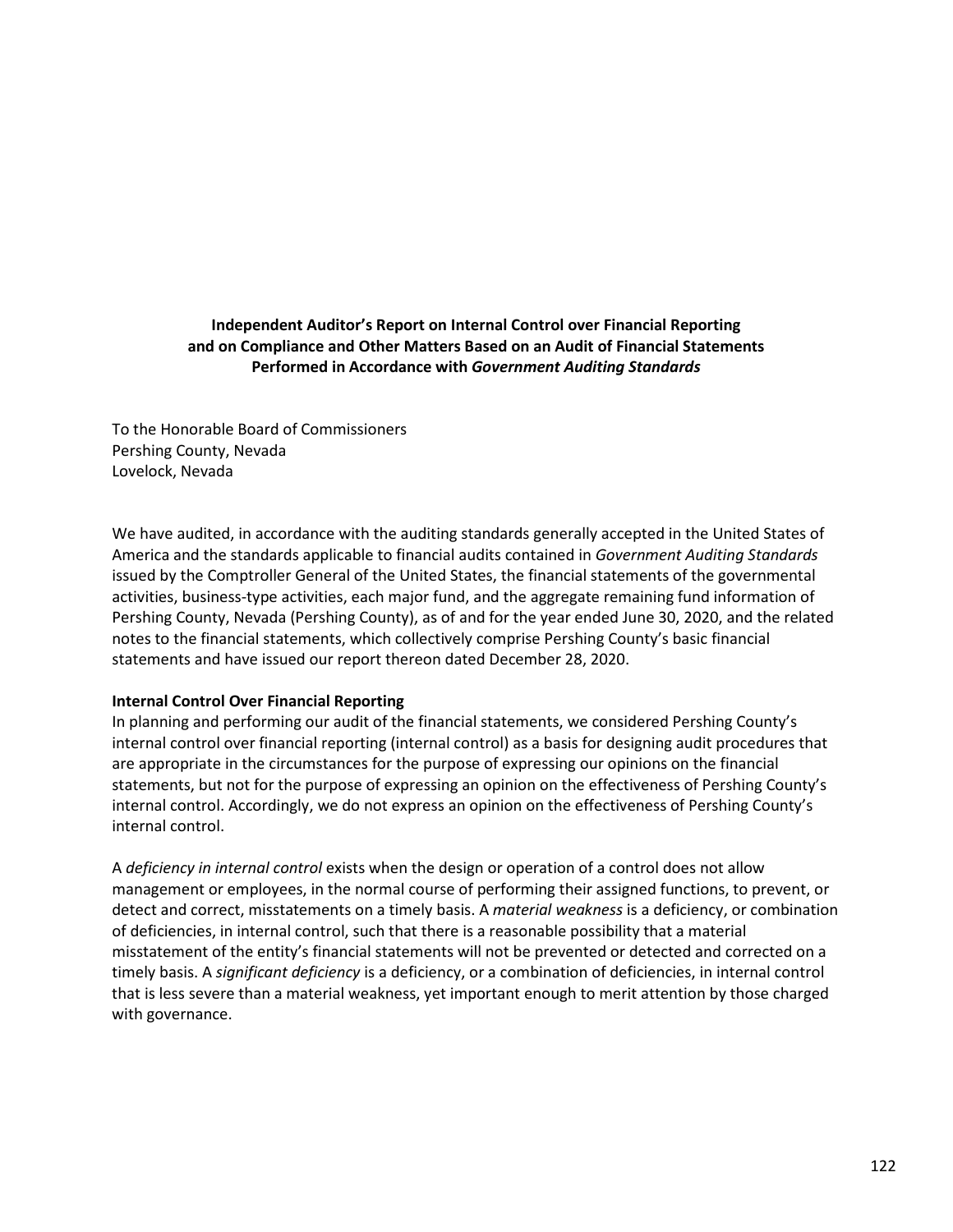Our consideration of internal control was for the limited purpose described in the first paragraph of this section and was not designed to identify all deficiencies in internal control that might be material weaknesses or significant deficiencies and therefore, material weaknesses or significant deficiencies may exist that have not been identified. Given these limitations, during our audit we did not identify any deficiencies in internal control that we consider to be material weaknesses. We did identify a certain deficiency in internal control, described in the accompanying Schedule of Findings and Questioned Costs as item 2020-001 that we consider to be a significant deficiency.

#### **Compliance and Other Matters**

As part of obtaining reasonable assurance about whether Pershing County's financial statements are free of material misstatement, we performed tests of its compliance with certain provisions of laws, regulations, contracts, and grant agreements, noncompliance with which could have a direct and material effect on the financial statements. However, providing an opinion on compliance with those provisions was not an objective of our audit, and accordingly, we do not express such an opinion. The results of our tests disclosed no instances of noncompliance or other matters that are required to be reported under *Government Auditing Standards*.

#### **Pershing County's Response to Findings**

Pershing County's response to the finding identified in our audit is described in the accompanying Schedule of Findings and Questioned Costs. Pershing County's response was not subjected to the auditing procedures in the audit of the financial statements, and accordingly, we express no opinion on it.

#### **Purpose of this Report**

The purpose of this report is solely to describe the scope of our testing of internal control and compliance and the results of that testing, and not to provide an opinion on the effectiveness of the entity's internal control or on compliance. This report is an integral part of an audit performed in accordance with *Government Audit Standards* in considering the entity's internal control and compliance. Accordingly, this communication is not suitable for any other purpose.

Ede Sailly LLP

Reno, Nevada December 28, 2020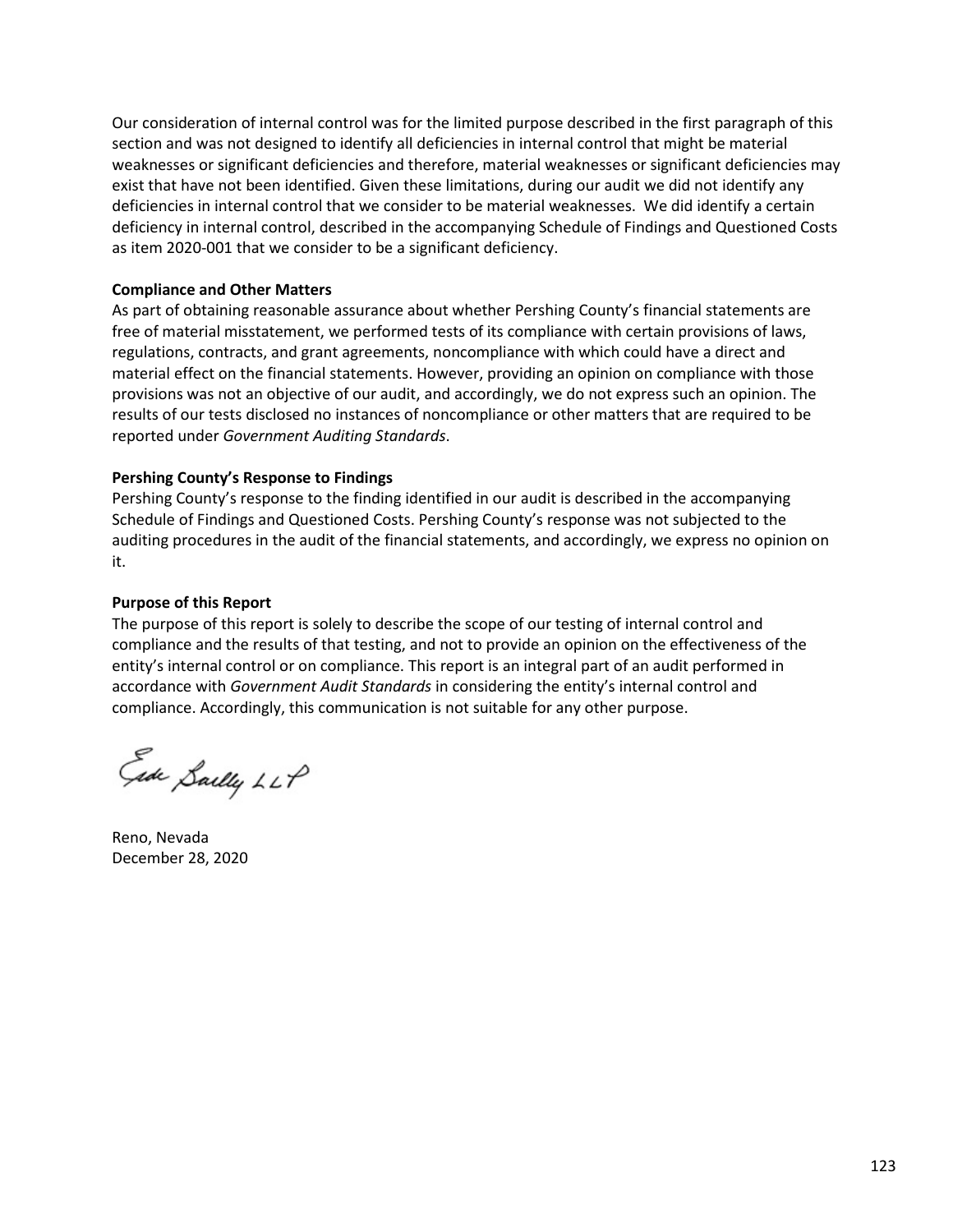

**CPAs & BUSINESS ADVISORS** 

#### **Independent Auditor's Report on Compliance for the Major Federal Program and Report on Internal Control Over Compliance Required by the Uniform Guidance**

To the Honorable Board of County Commissioners Pershing County, Nevada Lovelock, Nevada

#### **Report on Compliance for Each Major Program**

We have audited Pershing County, Nevada's (Pershing County) compliance with the types of compliance requirements described in the *OMB Compliance Supplement* that could have a direct and material effect on Pershing County's major federal program for the year ended June 30, 2020. Pershing County's major federal program is identified in the summary of auditor's results section of the accompanying Schedule of Findings and Questioned Costs.

#### **Management's Responsibility**

Management is responsible for compliance with federal statutes, regulations, and the terms and conditions of its federal awards applicable to its federal programs.

#### **Auditor's Responsibility**

Our responsibility is to express an opinion on compliance for Pershing County's major federal program based on our audit of the types of compliance requirements referred to above. We conducted our audit of compliance in accordance with auditing standards generally accepted in the United States of America; the standards applicable to financial audits contained in *Government Auditing Standards*, issued by the Comptroller General of the United States; and the audit requirements of Title 2 U.S. Code of Federal Regulations Part 200, *Uniform Administrative Requirements, Cost Principles, and Audit Requirements for Federal Awards* (Uniform Guidance). Those standards and the Uniform Guidance require that we plan and perform the audit to obtain reasonable assurance about whether noncompliance with the types of compliance requirements referred to above that could have a direct and material effect on a major federal program occurred. An audit includes examining, on a test basis, evidence about Pershing County's compliance with those requirements and performing such other procedures as we considered necessary in the circumstances.

We believe that our audit provides a reasonable basis for our opinion on compliance for the major federal program. However, our audit does not provide a legal determination of Pershing County's compliance.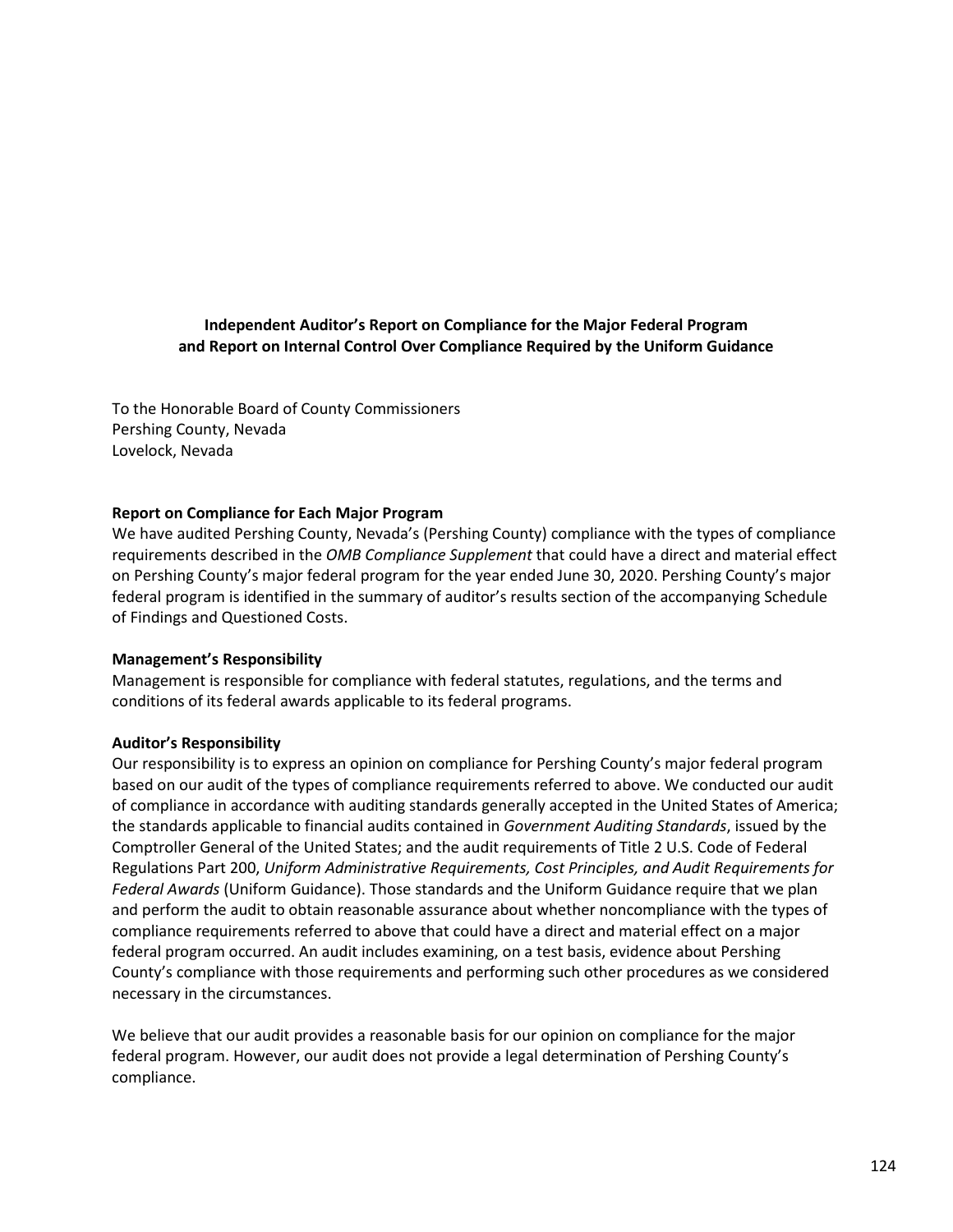#### **Opinion on the Major Federal Program**

In our opinion, Pershing County complied, in all material respects, with the types of compliance requirements referred to above that could have a direct and material effect on its major federal program for the year ended June 30, 2020.

#### **Report on Internal Control over Compliance**

Management of Pershing County is responsible for establishing and maintaining effective internal control over compliance with the types of compliance requirements referred to above. In planning and performing our audit of compliance, we considered Pershing County's internal control over compliance with the types of requirements that could have a direct and material effect on the major federal program to determine the auditing procedures that are appropriate in the circumstances for the purpose of expressing an opinion on compliance for the major federal program and to test and report on internal control over compliance in accordance with the Uniform Guidance, but not for the purpose of expressing an opinion on the effectiveness of internal control over compliance. Accordingly, we do not express an opinion on the effectiveness of Pershing County's internal control over compliance.

A *deficiency in internal control over compliance* exists when the design or operation of a control over compliance does not allow management or employees, in the normal course of performing their assigned functions, to prevent, or detect and correct, noncompliance with a type of compliance requirement of a federal program on a timely basis. A *material weakness in internal control over compliance* is a deficiency, or combination of deficiencies, in internal control over compliance, such that there is a reasonable possibility that material noncompliance with a type of compliance requirement of a federal program will not be prevented, or detected and corrected, on a timely basis. A *significant deficiency in internal control over compliance* is a deficiency, or a combination of deficiencies, in internal control over compliance with a type of compliance requirement of a federal program that is less severe than a material weakness in internal control over compliance, yet important enough to merit attention by those charged with governance.

Our consideration of internal control over compliance was for the limited purpose described in the first paragraph of this section and was not designed to identify all deficiencies in internal control over compliance that might be material weaknesses or significant deficiencies. We did not identify any deficiencies in internal control over compliance that we consider to be material weaknesses. However, material weaknesses may exist that have not been identified.

The purpose of this report on internal control over compliance is solely to describe the scope of our testing of internal control over compliance and the results of that testing based on the requirements of the Uniform Guidance. Accordingly, this report is not suitable for any other purpose.

Ede Sailly LLP

Reno, Nevada December 28, 2020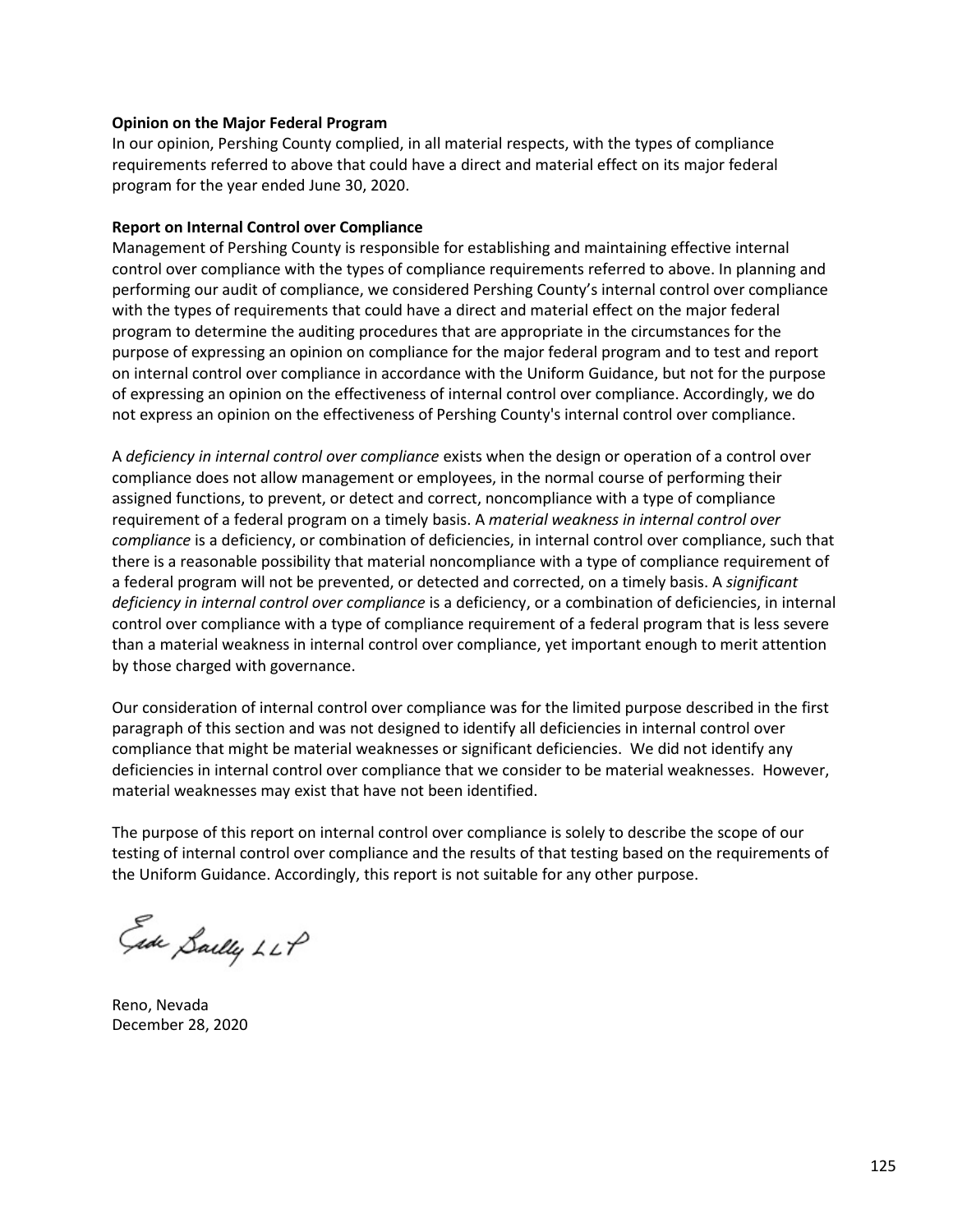

**CPAs & BUSINESS ADVISORS** 

#### **Auditor's Comments**

To the Honorable Board of County Commissioners Pershing County, Nevada Lovelock, Nevada

In connection with our audit of the financial statements of the governmental activities, the businesstype activities, each major fund, and the aggregate remaining fund information of Pershing County, Nevada (the County), as of and for the year ended June 30, 2020, and the related notes to the financial statements, except as noted below, nothing came to our attention that caused us to believe that Pershing County failed to comply with the specific requirements of Nevada Revised Statutes cited below. However, our audit was not directed primarily toward obtaining knowledge of such noncompliance. Accordingly, had we performed additional procedures, other matters may have come to our attention regarding the County's noncompliance with the requirements of Nevada Revised Statutes cited below, insofar as they relate to accounting matters.

#### **Current Year Statute Compliance**

Pershing County conformed to all significant statutory constraints on its financial administration during the year, except for the item in Note 2 of the accompanying financial statements.

#### **Progress on Prior Year Statute Compliance**

The County conformed to all significant statutory constraints on its financial administration during the year ended June 30, 2019.

#### **Prior Year Recommendations**

The status of prior year recommendations is included in the Summary Schedule of Prior Year Findings, included under separate cover.

#### **Current Year Recommendations**

The recommendations made for the current year are included in the Schedule of Findings and Questioned Costs as part of the June 30, 2020 audit.

Ede Sailly LLP

Reno, Nevada December 28, 2020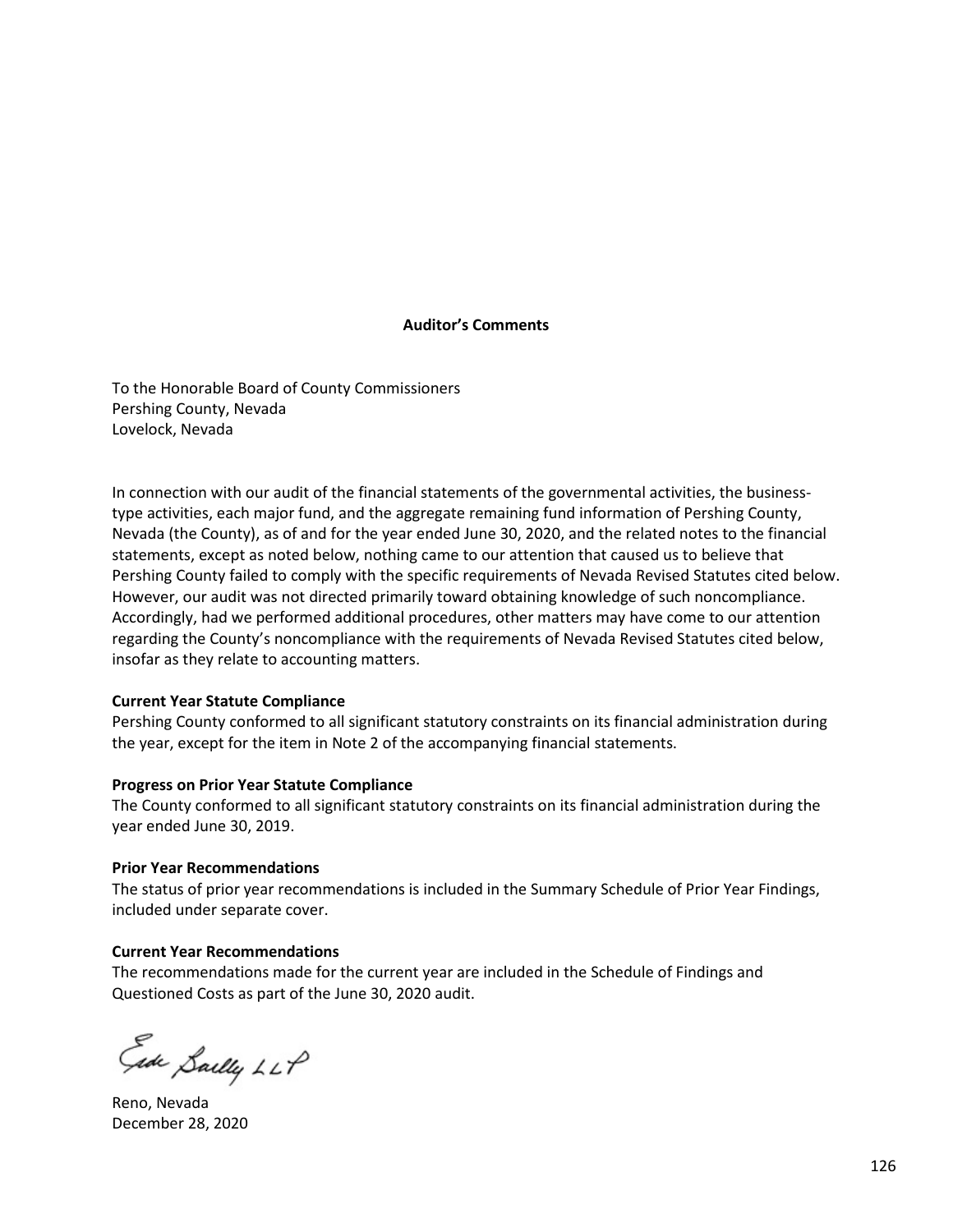## Pershing County Schedule of Expenditures of Federal Awards Year Ended June 30, 2020

| Federal Grantor/Pass-Through Grantor/Program or Cluster Title                                    | Federal<br><b>CFDA</b><br>Number | Identifying<br>Number |               | Expenditures     |
|--------------------------------------------------------------------------------------------------|----------------------------------|-----------------------|---------------|------------------|
|                                                                                                  |                                  |                       |               |                  |
| U.S. Department of Agriculture<br>Passed through Nevada Department of Health and Human Services: |                                  |                       |               |                  |
| WIC Special Supplemental Nutrition Program for Women, Infants,                                   |                                  |                       |               |                  |
| and Children                                                                                     | 10.557                           | HD-16664              | \$            | 85,066           |
| WIC Special Supplemental Nutrition Program for Women, Infants,                                   |                                  |                       |               |                  |
| and Children                                                                                     | 10.557                           | HD-17301              |               | 263,599          |
|                                                                                                  |                                  |                       |               |                  |
| <b>Total Department of Agriculture</b>                                                           |                                  |                       |               | 348,665          |
| U.S. Department of Interior                                                                      |                                  |                       |               |                  |
| Passed through State of Nevada, Office of State Controller:                                      |                                  |                       |               |                  |
| Distribution of Receipts to State and Local Governments                                          | 15.227                           | <b>UNKNOWN</b>        | -\$           | 9,983            |
|                                                                                                  |                                  |                       |               |                  |
| U.S. Department of Justice                                                                       |                                  |                       |               |                  |
| Passed through Nevada Department of Health and Human Services:                                   |                                  |                       |               |                  |
| Juvenile Justice and Delinquency Prevention                                                      | 16.540                           | <b>UNKNOWN</b>        | \$            | 4,560            |
|                                                                                                  |                                  |                       |               |                  |
| Passed through Frontier Community Coalition:                                                     |                                  |                       |               |                  |
| Juvenile Justice and Delinquency Prevention                                                      | 16.540<br>16.540                 | <b>UNKNOWN</b>        |               | 12,470           |
| Juvenile Justice and Delinquency Prevention                                                      |                                  | <b>UNKNOWN</b>        |               | 26,752<br>39,222 |
|                                                                                                  |                                  |                       |               |                  |
|                                                                                                  |                                  |                       |               | 43,782           |
|                                                                                                  |                                  |                       |               |                  |
| Passed through Nevada Department of Public Safety:                                               |                                  |                       |               |                  |
| Edward Byrne Memorial Justice Assistance Grant Program                                           | 16.738                           | 17-JAG-59             |               | 22,334           |
| Edward Byrne Memorial Justice Assistance Grant Program                                           | 16.738                           | 17-JAG-60I            |               | 5,311            |
| Edward Byrne Memorial Justice Assistance Grant Program                                           | 16.738                           | 18-JAG-15             |               | 12,192           |
| Edward Byrne Memorial Justice Assistance Grant Program                                           | 16.738                           | 18-JAG-27             |               | 42,288           |
| Edward Byrne Memorial Justice Assistance Grant Program                                           | 16.738                           | 19-JAG-18             |               | 26,693           |
|                                                                                                  |                                  |                       |               | 108,818          |
| Total U.S. Department of Justice                                                                 |                                  |                       | -S            | 152,600          |
|                                                                                                  |                                  |                       |               |                  |
| <b>U.S. Department of Transportation</b>                                                         |                                  |                       |               |                  |
| Direct Award:                                                                                    |                                  |                       |               |                  |
| Airport Improvement Program                                                                      | 20.106                           | 3-32-0011-016-2018    | \$            | 680              |
|                                                                                                  |                                  |                       |               |                  |
| Transit Services Programs Cluster:<br>Passed through Nevada Department of Transportation:        |                                  |                       |               |                  |
| Enhanced Mobility of Seniors and Individuals with Disabilities                                   | 20.513                           | PR533-17-802          |               | 11,320           |
|                                                                                                  |                                  |                       |               |                  |
| Passed through Nevada Department of Public Safety:                                               |                                  |                       |               |                  |
| Interagency Hazardous Materials Public Sector Training                                           |                                  |                       |               |                  |
| and Planning Grant                                                                               | 20.703                           | 19-HMEP-14-02         |               | 4,134            |
|                                                                                                  |                                  |                       |               |                  |
| Total U.S. Department of Transportation                                                          |                                  |                       | $\ddot{\phi}$ | 16,134           |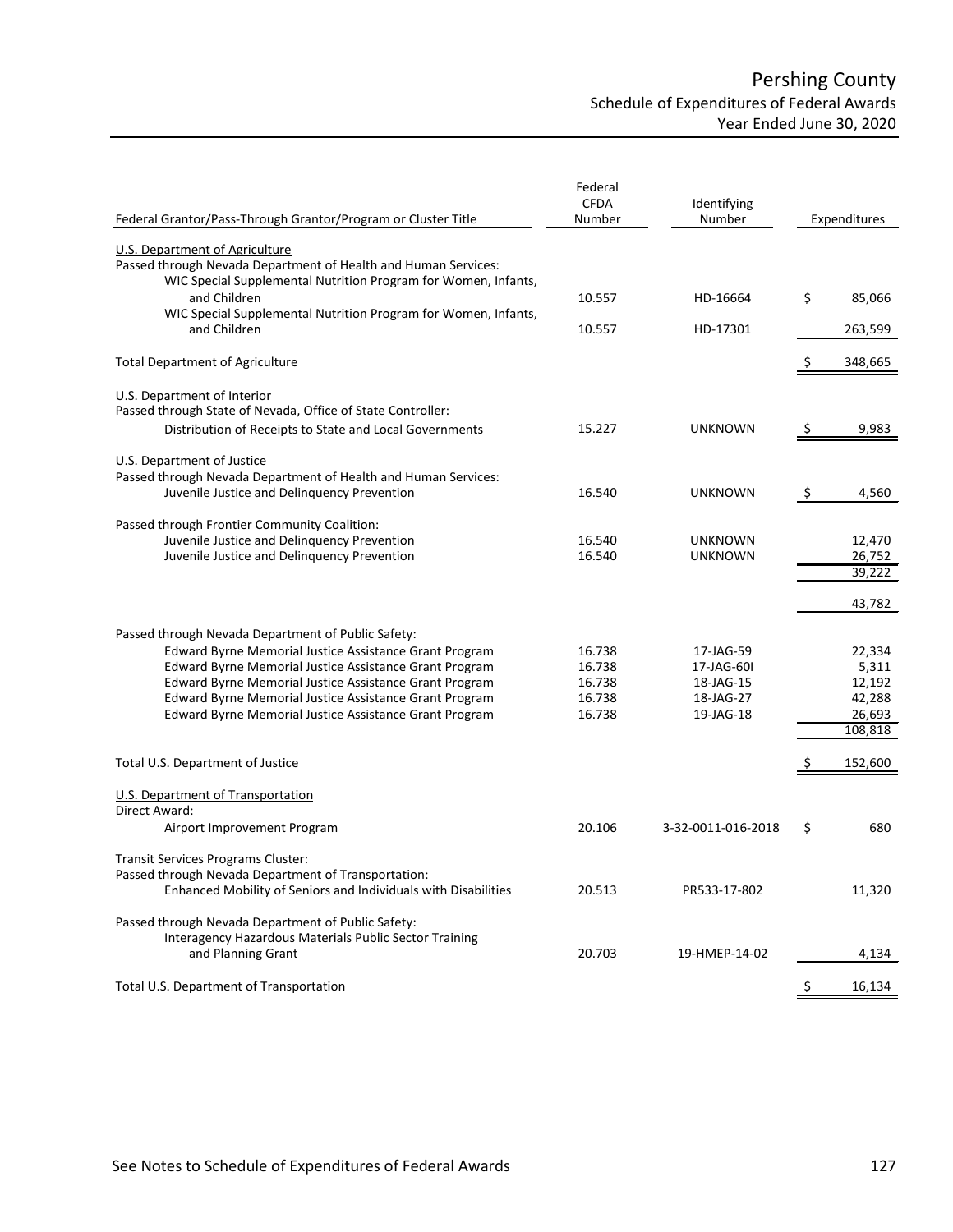## Pershing County Schedule of Expenditures of Federal Awards Year Ended June 30, 2020

| Federal Grantor/Pass-Through Grantor/Program or Cluster Title                                                    | Federal<br><b>CFDA</b><br>Number | Identifying<br>Number              |    | Expenditures    |
|------------------------------------------------------------------------------------------------------------------|----------------------------------|------------------------------------|----|-----------------|
|                                                                                                                  |                                  |                                    |    |                 |
| <b>General Services Administration</b>                                                                           |                                  |                                    |    |                 |
| Passed through Nevada Department of Public Safety:<br>Donation of Federal Surplus Personal Property              | 39.003                           | <b>UNKNOWN</b>                     | \$ | 705,421         |
|                                                                                                                  |                                  |                                    |    |                 |
| Institute of Museum and Library Services                                                                         |                                  |                                    |    |                 |
| Passed through Nevada Department of Cultural Affairs,                                                            |                                  |                                    |    |                 |
| State Library and Archives:<br><b>Grants to States</b>                                                           | 45.310                           | 45310-19                           | -S | 9,972           |
|                                                                                                                  |                                  |                                    |    |                 |
| U.S. Department of Health and Human Services                                                                     |                                  |                                    |    |                 |
| Aging Cluster:                                                                                                   |                                  |                                    |    |                 |
| Passed through Nevada Aging and Disability Services Division:                                                    |                                  |                                    |    |                 |
| Special Programs for the Aging - Title III, Part B - Grants for<br><b>Supportive Services and Senior Centers</b> | 93.044                           | 14-000-10-LX-20                    | \$ | 20,061          |
| Program Income                                                                                                   | 93.044                           | 14-000-10-LX-20                    |    | 593             |
|                                                                                                                  |                                  |                                    |    | 20,654          |
|                                                                                                                  |                                  |                                    |    |                 |
| Special Programs for the Aging - Title III, Part C - Nutrition                                                   |                                  |                                    |    |                 |
| <b>Services</b>                                                                                                  | 93.045                           | 14-000-07-1X-19                    |    | 9,313           |
| Special Programs for the Aging - Title III, Part C - Nutrition<br>Services                                       | 93.045                           | 14-000-07-1X-20                    |    | 24,871          |
| Program Income                                                                                                   | 93.045                           | 14-000-07-1X-20                    |    | 12,998          |
| Special Programs for the Aging - Title III, Part C - Nutrition                                                   |                                  |                                    |    |                 |
| <b>Services</b>                                                                                                  | 93.045                           | 14-000-04-24-19                    |    | 4,293           |
| Special Programs for the Aging - Title III, Part C - Nutrition                                                   |                                  |                                    |    |                 |
| <b>Services</b><br>Program Income                                                                                | 93.045<br>93.045                 | 14-000-04-24-20<br>14-000-04-24-20 |    | 18,365<br>8,981 |
|                                                                                                                  |                                  |                                    |    | 78,821          |
|                                                                                                                  |                                  |                                    |    |                 |
| Passed through Nevada Aging and Disability Services Division:                                                    |                                  |                                    |    |                 |
| Nutrition Services Incentive Program                                                                             | 93.053                           | 14-000-57-NX-20                    |    | 6,654           |
| <b>Total Aging Cluster</b>                                                                                       |                                  |                                    |    | 106,129         |
|                                                                                                                  |                                  |                                    |    |                 |
| Passed through Nevada Division of Welfare and Supportive Services:                                               |                                  |                                    |    |                 |
| Child Support Enforcement                                                                                        | 93.563                           | <b>UNKNOWN</b>                     |    | 145,237         |
|                                                                                                                  |                                  |                                    |    |                 |
| Total U.S. Department of Health and Human Services                                                               |                                  |                                    |    | 251,366         |
| U.S. Department of Homeland Security                                                                             |                                  |                                    |    |                 |
| Passed through United Way of Northern Nevada and the Sierra:                                                     |                                  |                                    |    |                 |
| Emergency Food and Shelter National Board Program                                                                | 97.024                           | <b>UNKNOWN</b>                     | \$ | 1,700           |
|                                                                                                                  |                                  |                                    |    |                 |
| Passed through Nevada Department of Public Safety:                                                               | 97.042                           |                                    |    |                 |
| <b>Emergency Management Performance Grants</b>                                                                   |                                  | 97042.19                           |    | 6,875           |
| Total U.S. Department of Homeland Security                                                                       |                                  |                                    |    | 8,575           |
|                                                                                                                  |                                  |                                    |    |                 |
| <b>Total Expenditures of Federal Awards</b>                                                                      |                                  |                                    |    | 1,502,716       |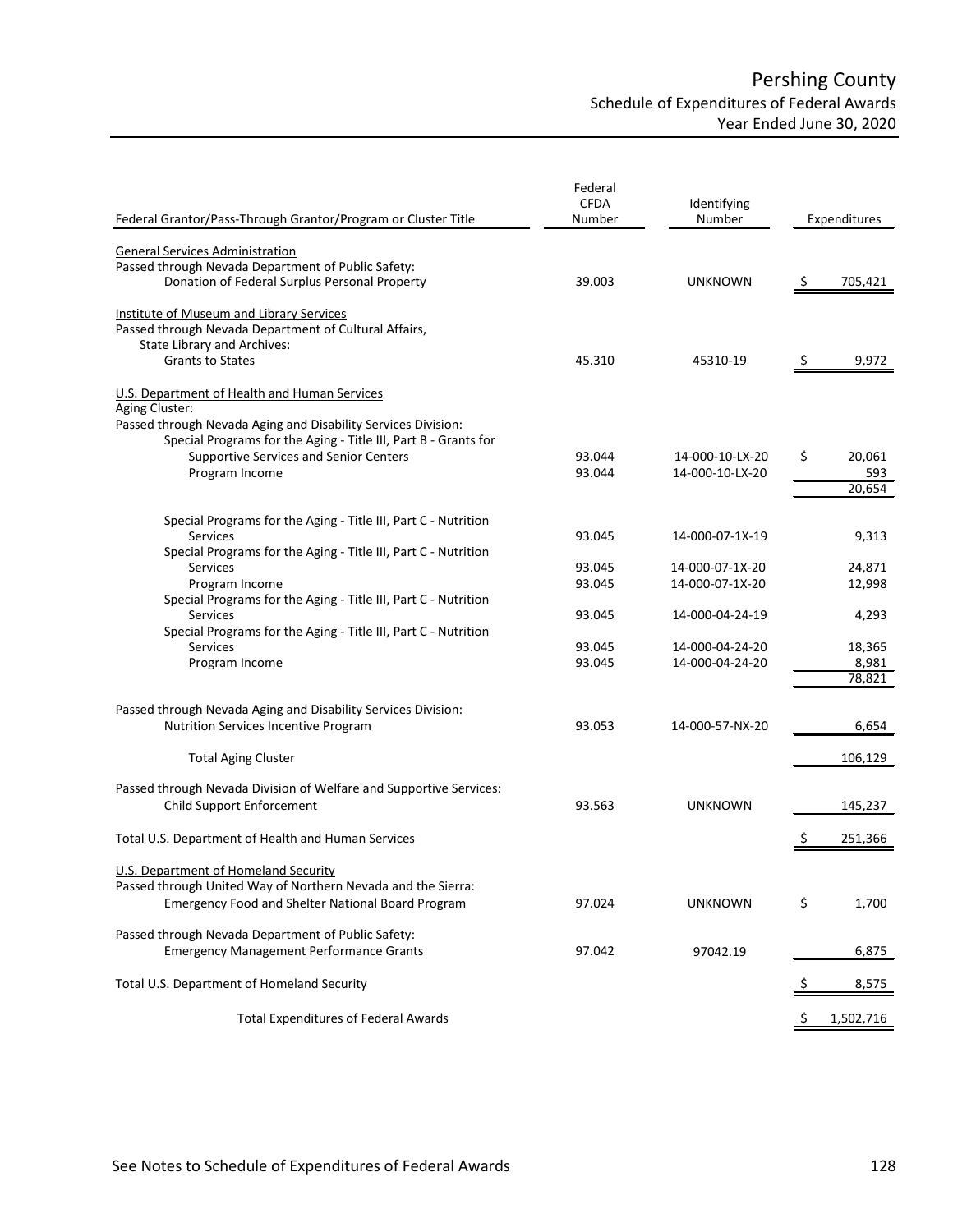### **Note 1 - Basis of Presentation**

The accompanying Schedule of Expenditures of Federal Awards (the Schedule) includes the federal award activity of Pershing County under programs of the federal government for the year ended June 30, 2020. The information is presented in accordance with the requirements of Title 2 U.S. Code of Federal Regulations Part 200, *Uniform Administrative Requirements, Cost Principles, and Audit Requirements for Federal Awards* (Uniform Guidance). Because the Schedule presents only a selected portion of the operations of Pershing County, it is not intended to and does not present the financial position, changes in financial position, or cash flows of Pershing County.

### **Note 2 - Summary of Significant Accounting Policies**

Expenditures reported in the Schedule are reported on the modified accrual basis of accounting. When applicable, such expenditures are recognized following the cost principles contained in the Uniform Guidance, wherein certain types of expenditures are not allowable or are limited as to reimbursement. No federal financial assistance has been provided to a subrecipient.

Pershing County receives the Distribution of Receipts to State and Local Governments program in an agency capacity. As such, amounts are recorded in the Agency Fund, Taylor Grazing Act.

#### **Note 3 - Indirect Cost Rate**

Pershing County has not elected to use the 10% de minimis cost rate.

#### **Note 4 - Surplus Property**

Pershing County receives no monies from the Donation of Federal Surplus Personal Property. The County received a MRAP vehicle for Law Enforcement use. The non-cash assistance is calculated according to the value of the vehicle.

#### **Note 5 - Use of Minibus**

Pershing County receives no monies from the Enhanced Mobility of Seniors and Individuals with Disabilities program. The County received the use of a minibus for the Senior Citizens Center. The non-cash assistance is calculated according to the calculated value (based on the federal cost of the vehicle) received during fiscal year 2020.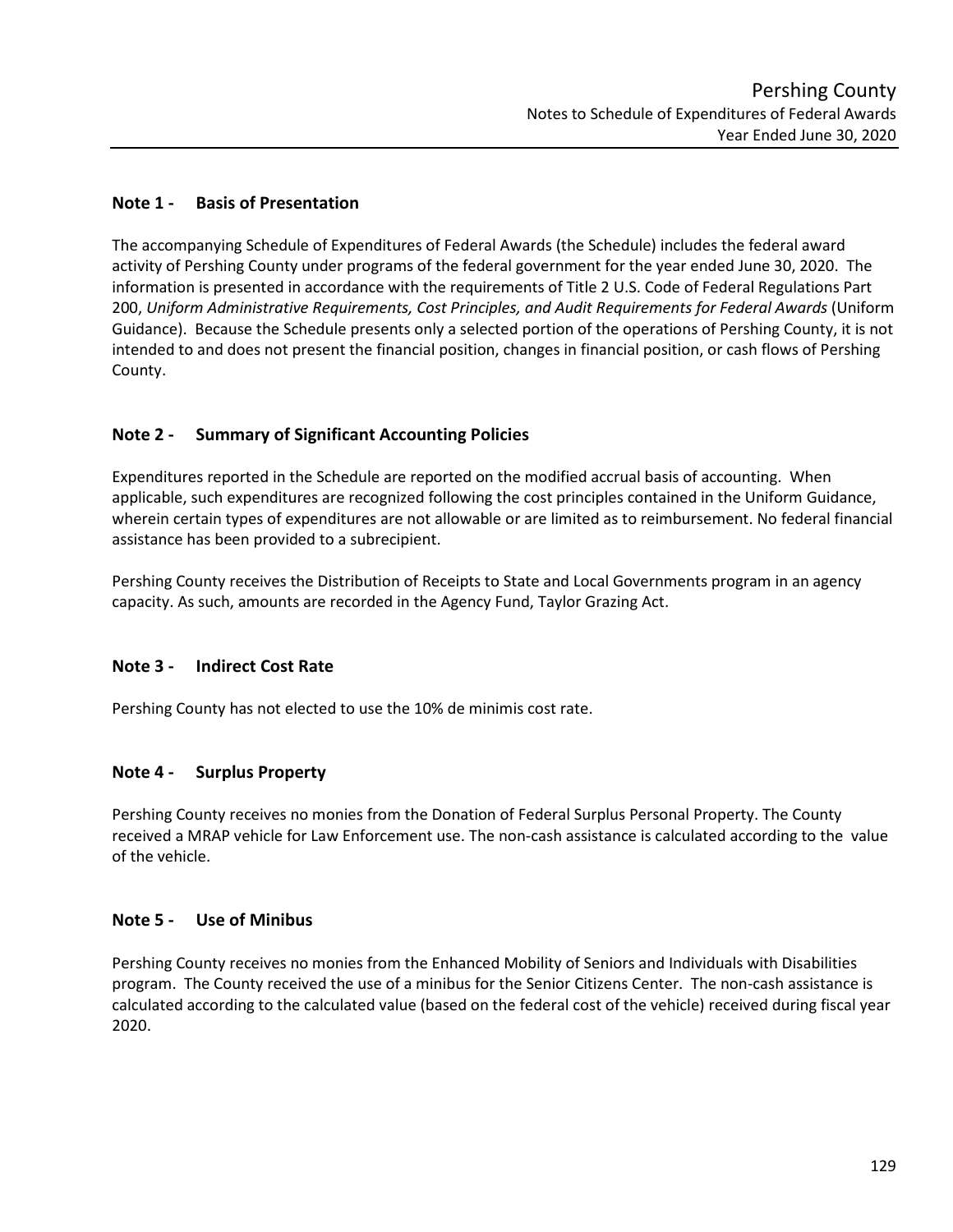#### **Section I - Summary of Auditor's Results**

| <b>Financial Statements</b>                                                                                                                       |                    |  |
|---------------------------------------------------------------------------------------------------------------------------------------------------|--------------------|--|
| Type of auditor's report issued:                                                                                                                  | Unmodified         |  |
| Internal control over financial reporting:<br>Material weaknesses identified<br>Significant deficiencies identified not considered to be material | <b>No</b>          |  |
| weaknesses                                                                                                                                        | Yes                |  |
| Noncompliance material to financial statements noted?                                                                                             | No                 |  |
| <b>Federal Awards</b>                                                                                                                             |                    |  |
| Internal control over major program:<br>Material weaknesses identified<br>Significant deficiency identified not considered to be material         | <b>No</b>          |  |
| weaknesses                                                                                                                                        | None reported      |  |
| Type of auditor's report issued on compliance for the major program:                                                                              | Unmodified         |  |
| Any audit findings disclosed that are required to be reported in<br>in accordance with Uniform Guidance 2 CFR 200.516                             | <b>No</b>          |  |
| Identification of major programs:                                                                                                                 |                    |  |
| Name of Federal Program                                                                                                                           | <b>CFDA Number</b> |  |
| Donation of Federal Surplus Personal Property                                                                                                     | 39.003             |  |
| Dollar threshold used to distinguish between Type A and Type B programs:                                                                          | \$750,000          |  |
| Auditee qualified as low-risk auditee?                                                                                                            | No                 |  |